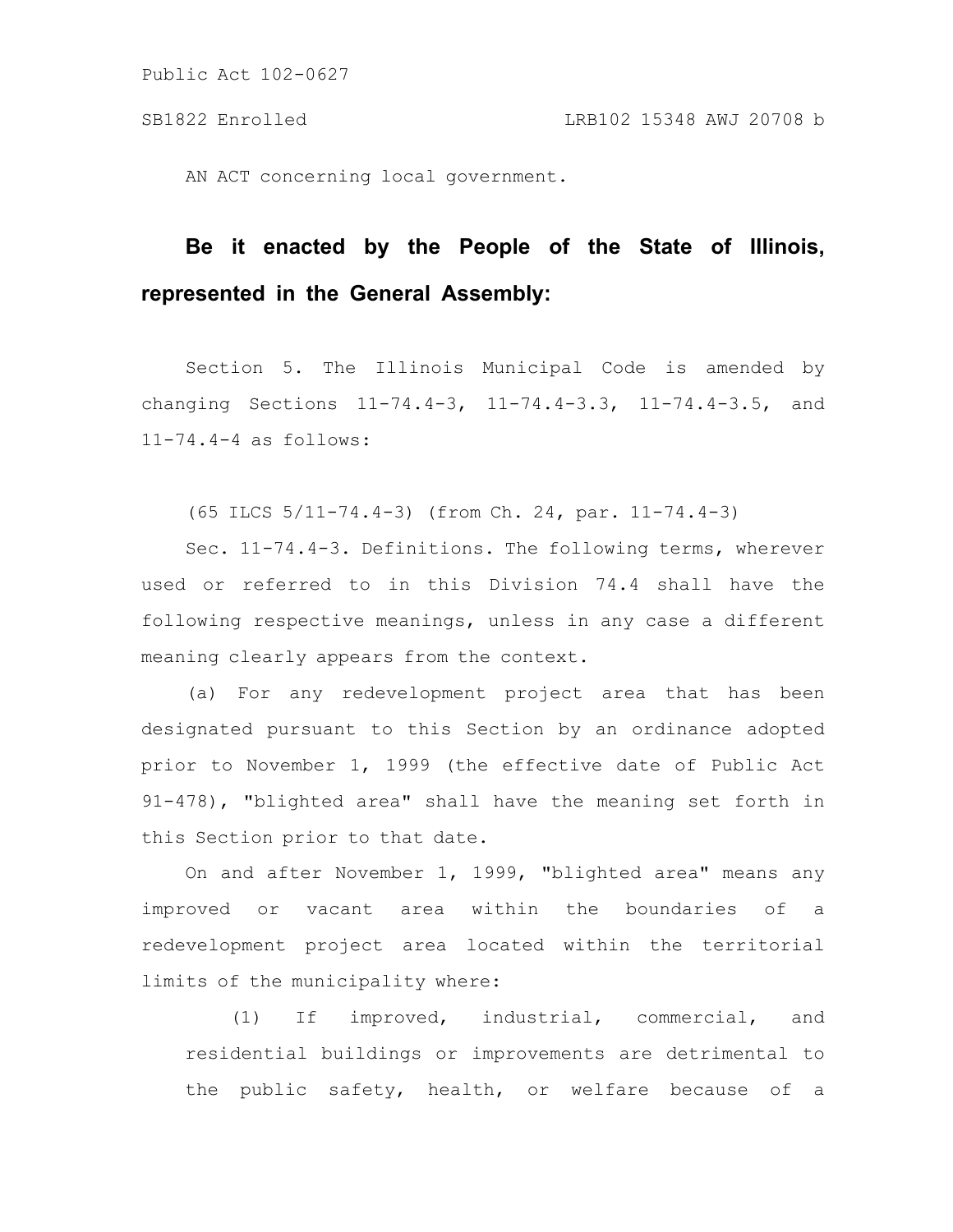### SB1822 Enrolled LRB102 15348 AWJ 20708 b

combination of 5 or more of the following factors, each of which is (i) present, with that presence documented, to a meaningful extent so that a municipality may reasonably find that the factor is clearly present within the intent of the Act and (ii) reasonably distributed throughout the improved part of the redevelopment project area:

(A) Dilapidation. An advanced state of disrepair or neglect of necessary repairs to the primary structural components of buildings or improvements in such a combination that a documented building condition analysis determines that major repair is required or the defects are so serious and so extensive that the buildings must be removed.

(B) Obsolescence. The condition or process of falling into disuse. Structures have become ill-suited for the original use.

(C) Deterioration. With respect to buildings, defects including, but not limited to, major defects in the secondary building components such as doors, windows, porches, gutters and downspouts, and fascia. With respect to surface improvements, that the condition of roadways, alleys, curbs, gutters, sidewalks, off-street parking, and surface storage areas evidence deterioration, including, but not limited to, surface cracking, crumbling, potholes, depressions, loose paving material, and weeds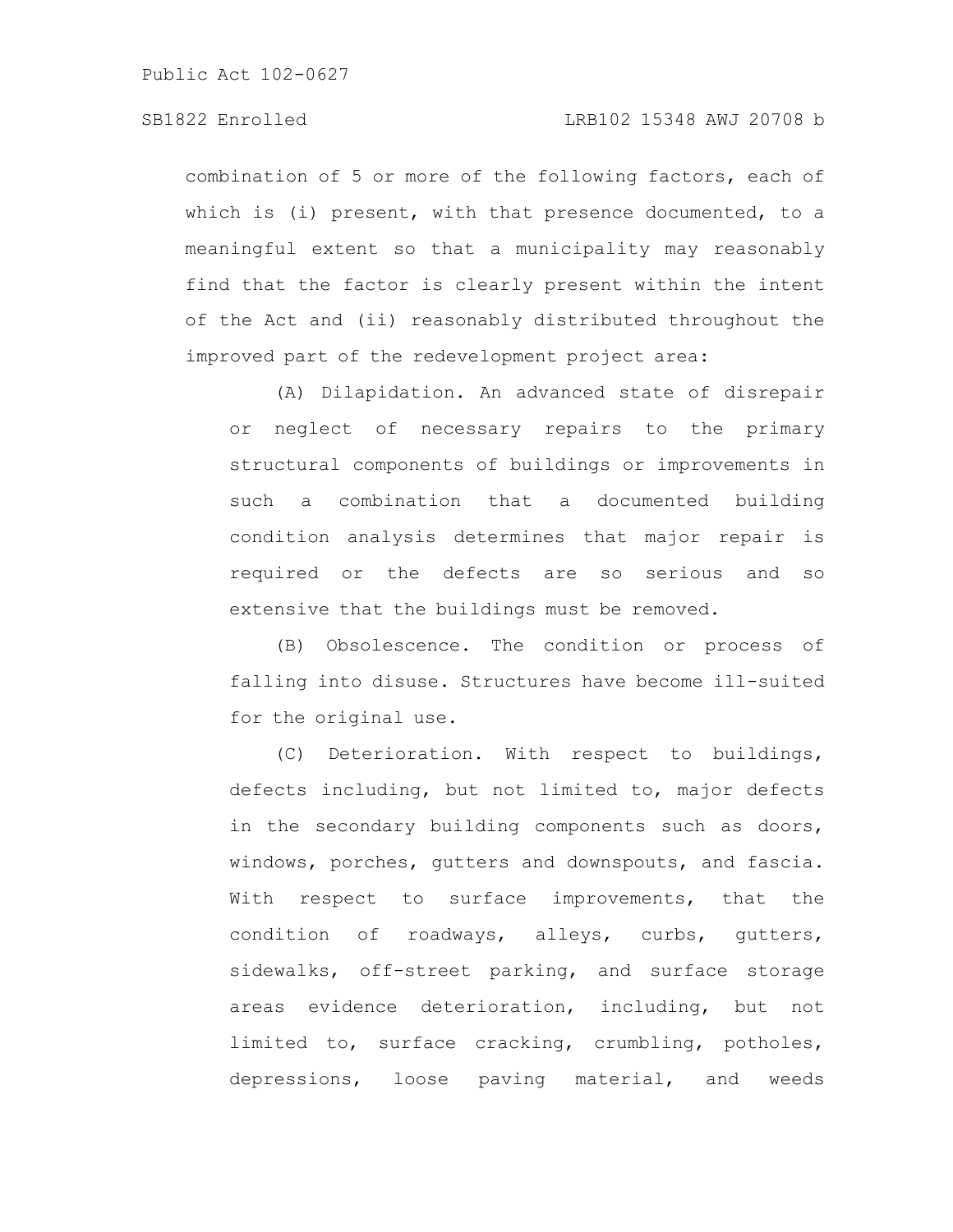protruding through paved surfaces.

(D) Presence of structures below minimum code standards. All structures that do not meet the standards of zoning, subdivision, building, fire, and other governmental codes applicable to property, but not including housing and property maintenance codes.

(E) Illegal use of individual structures. The use of structures in violation of applicable federal, State, or local laws, exclusive of those applicable to the presence of structures below minimum code standards.

(F) Excessive vacancies. The presence of buildings that are unoccupied or under-utilized and that represent an adverse influence on the area because of the frequency, extent, or duration of the vacancies.

(G) Lack of ventilation, light, or sanitary facilities. The absence of adequate ventilation for light or air circulation in spaces or rooms without windows, or that require the removal of dust, odor, gas, smoke, or other noxious airborne materials. Inadequate natural light and ventilation means the absence of skylights or windows for interior spaces or rooms and improper window sizes and amounts by room area to window area ratios. Inadequate sanitary facilities refers to the absence or inadequacy of garbage storage and enclosure, bathroom facilities,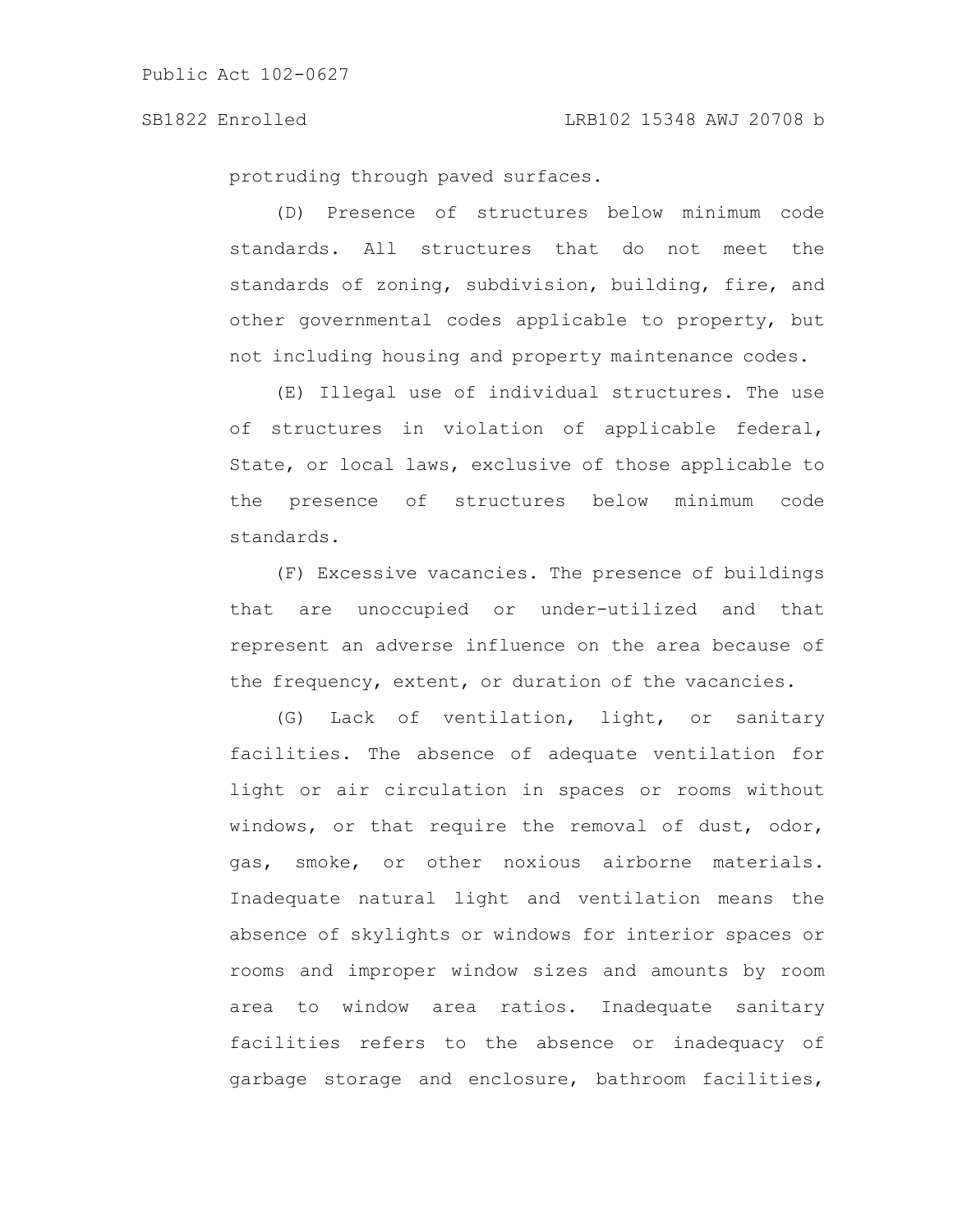hot water and kitchens, and structural inadequacies preventing ingress and egress to and from all rooms and units within a building.

(H) Inadequate utilities. Underground and overhead utilities such as storm sewers and storm drainage, sanitary sewers, water lines, and gas, telephone, and electrical services that are shown to be inadequate. Inadequate utilities are those that are: (i) of insufficient capacity to serve the uses in the redevelopment project area, (ii) deteriorated, antiquated, obsolete, or in disrepair, or (iii) lacking within the redevelopment project area.

(I) Excessive land coverage and overcrowding of structures and community facilities. The over-intensive use of property and the crowding of buildings and accessory facilities onto a site. Examples of problem conditions warranting the designation of an area as one exhibiting excessive land coverage are: (i) the presence of buildings either improperly situated on parcels or located on parcels of inadequate size and shape in relation to present-day standards of development for health and safety and (ii) the presence of multiple buildings on a single parcel. For there to be a finding of excessive land coverage, these parcels must exhibit one or more of the following conditions: insufficient provision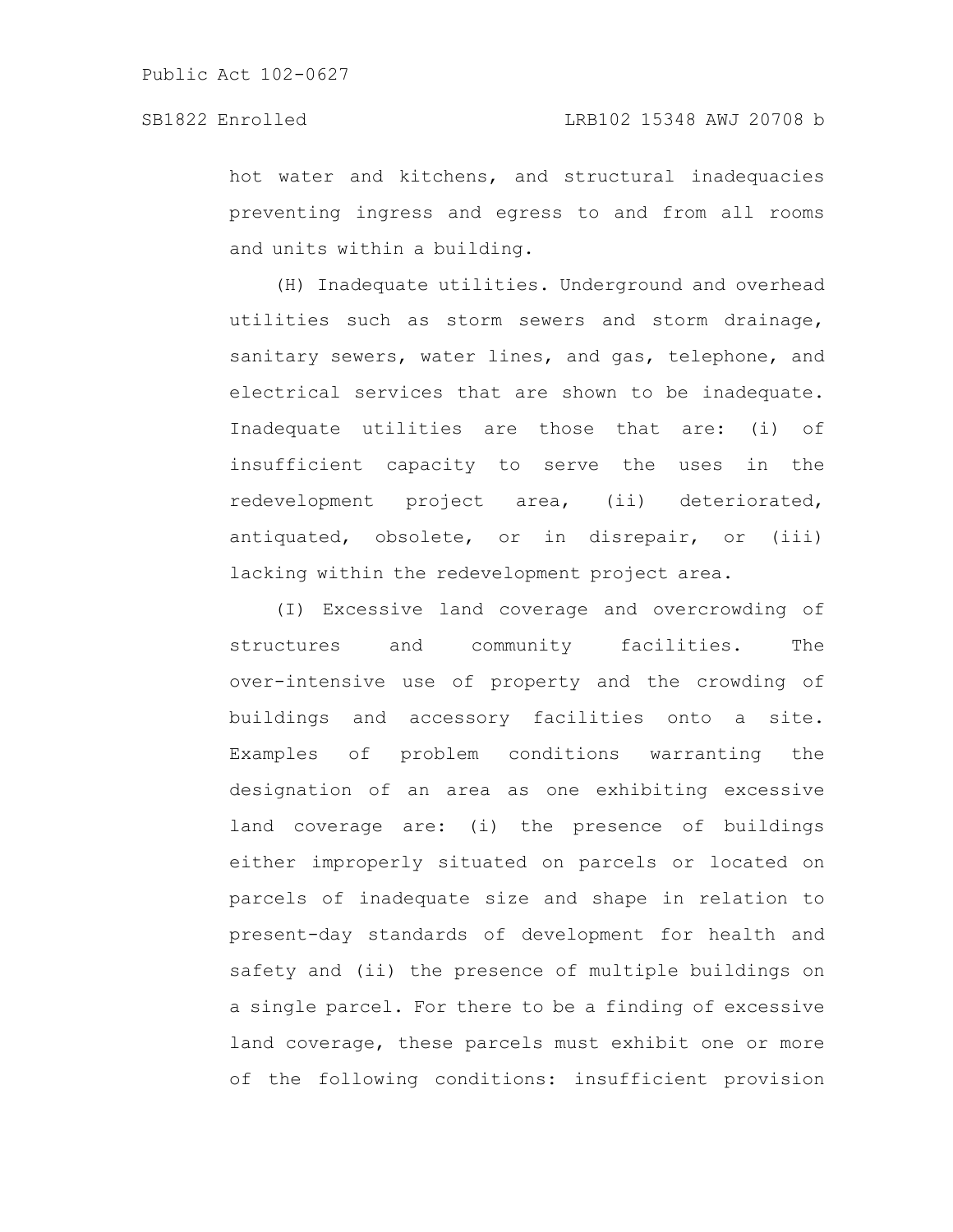for light and air within or around buildings, increased threat of spread of fire due to the close proximity of buildings, lack of adequate or proper access to a public right-of-way, lack of reasonably required off-street parking, or inadequate provision for loading and service.

(J) Deleterious land use or layout. The existence of incompatible land-use relationships, buildings occupied by inappropriate mixed-uses, or uses considered to be noxious, offensive, or unsuitable for the surrounding area.

(K) Environmental clean-up. The proposed redevelopment project area has incurred Illinois Environmental Protection Agency or United States Environmental Protection Agency remediation costs for, or a study conducted by an independent consultant recognized as having expertise in environmental remediation has determined a need for, the clean-up of hazardous waste, hazardous substances, or underground storage tanks required by State or federal law, provided that the remediation costs constitute a material impediment to the development or redevelopment of the redevelopment project area.

(L) Lack of community planning. The proposed redevelopment project area was developed prior to or without the benefit or guidance of a community plan.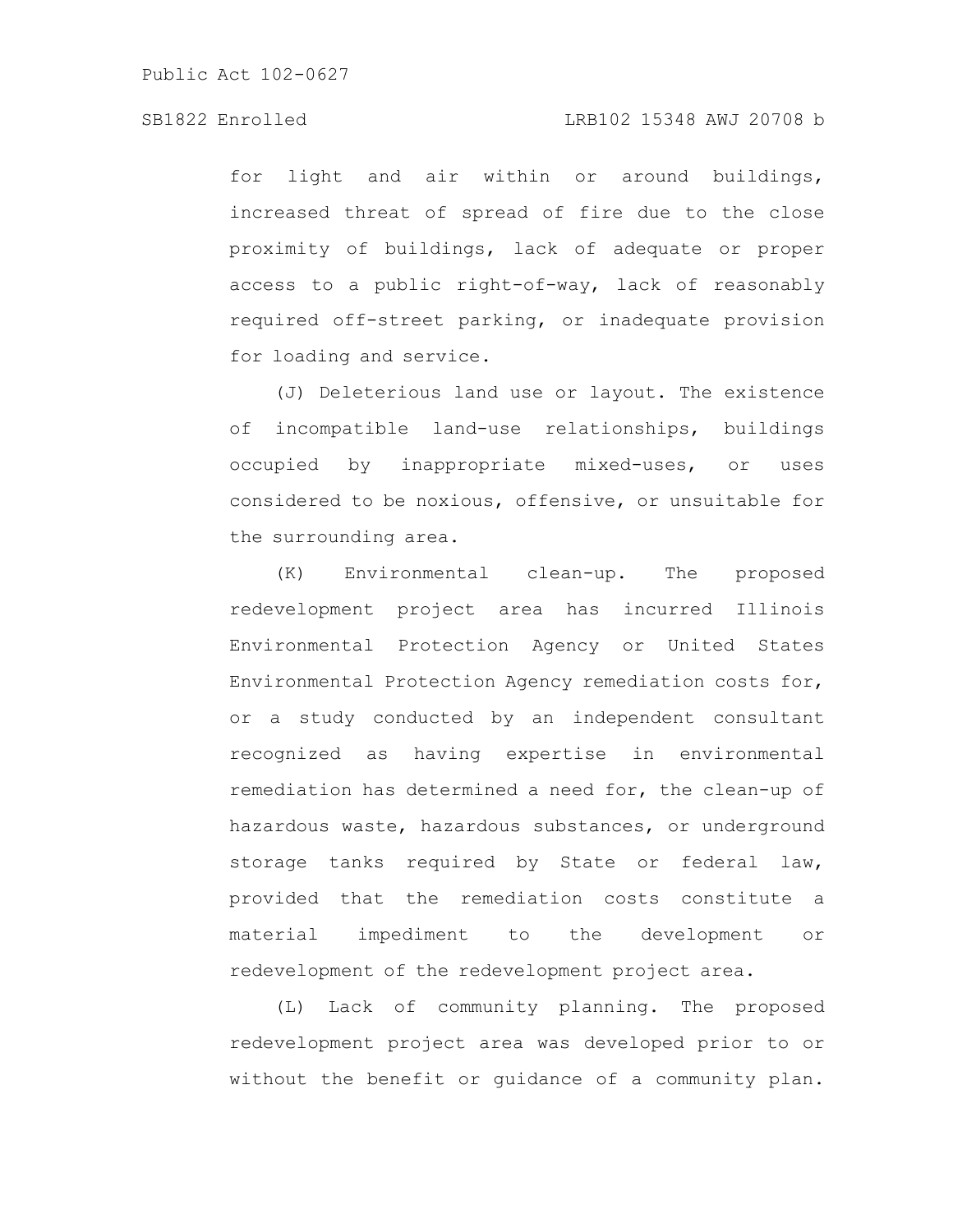# SB1822 Enrolled LRB102 15348 AWJ 20708 b

This means that the development occurred prior to the adoption by the municipality of a comprehensive or other community plan or that the plan was not followed at the time of the area's development. This factor must be documented by evidence of adverse or incompatible land-use relationships, inadequate street layout, improper subdivision, parcels of inadequate shape and size to meet contemporary development standards, or other evidence demonstrating an absence of effective community planning.

(M) The total equalized assessed value of the proposed redevelopment project area has declined for 3 of the last 5 calendar years prior to the year in which the redevelopment project area is designated or is increasing at an annual rate that is less than the balance of the municipality for 3 of the last 5 calendar years for which information is available or is increasing at an annual rate that is less than the Consumer Price Index for All Urban Consumers published by the United States Department of Labor or successor agency for 3 of the last 5 calendar years prior to the year in which the redevelopment project area is designated.

(2) If vacant, the sound growth of the redevelopment project area is impaired by a combination of 2 or more of the following factors, each of which is (i) present, with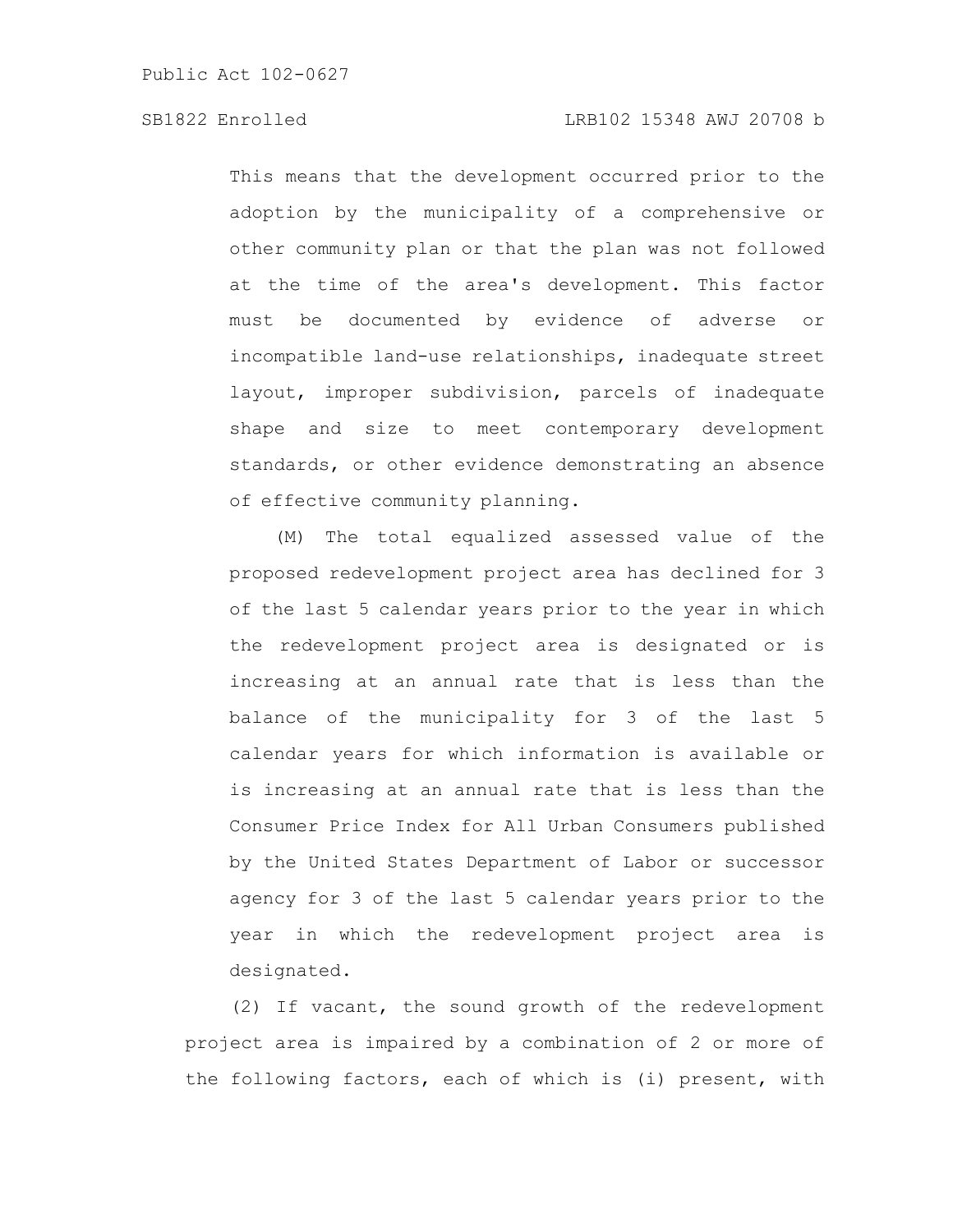that presence documented, to a meaningful extent so that a municipality may reasonably find that the factor is clearly present within the intent of the Act and (ii) reasonably distributed throughout the vacant part of the redevelopment project area to which it pertains:

(A) Obsolete platting of vacant land that results in parcels of limited or narrow size or configurations of parcels of irregular size or shape that would be difficult to develop on a planned basis and in a manner compatible with contemporary standards and requirements, or platting that failed to create rights-of-ways for streets or alleys or that created inadequate right-of-way widths for streets, alleys, or other public rights-of-way or that omitted easements for public utilities.

(B) Diversity of ownership of parcels of vacant land sufficient in number to retard or impede the ability to assemble the land for development.

(C) Tax and special assessment delinquencies exist or the property has been the subject of tax sales under the Property Tax Code within the last 5 years.

(D) Deterioration of structures or site improvements in neighboring areas adjacent to the vacant land.

(E) The area has incurred Illinois Environmental Protection Agency or United States Environmental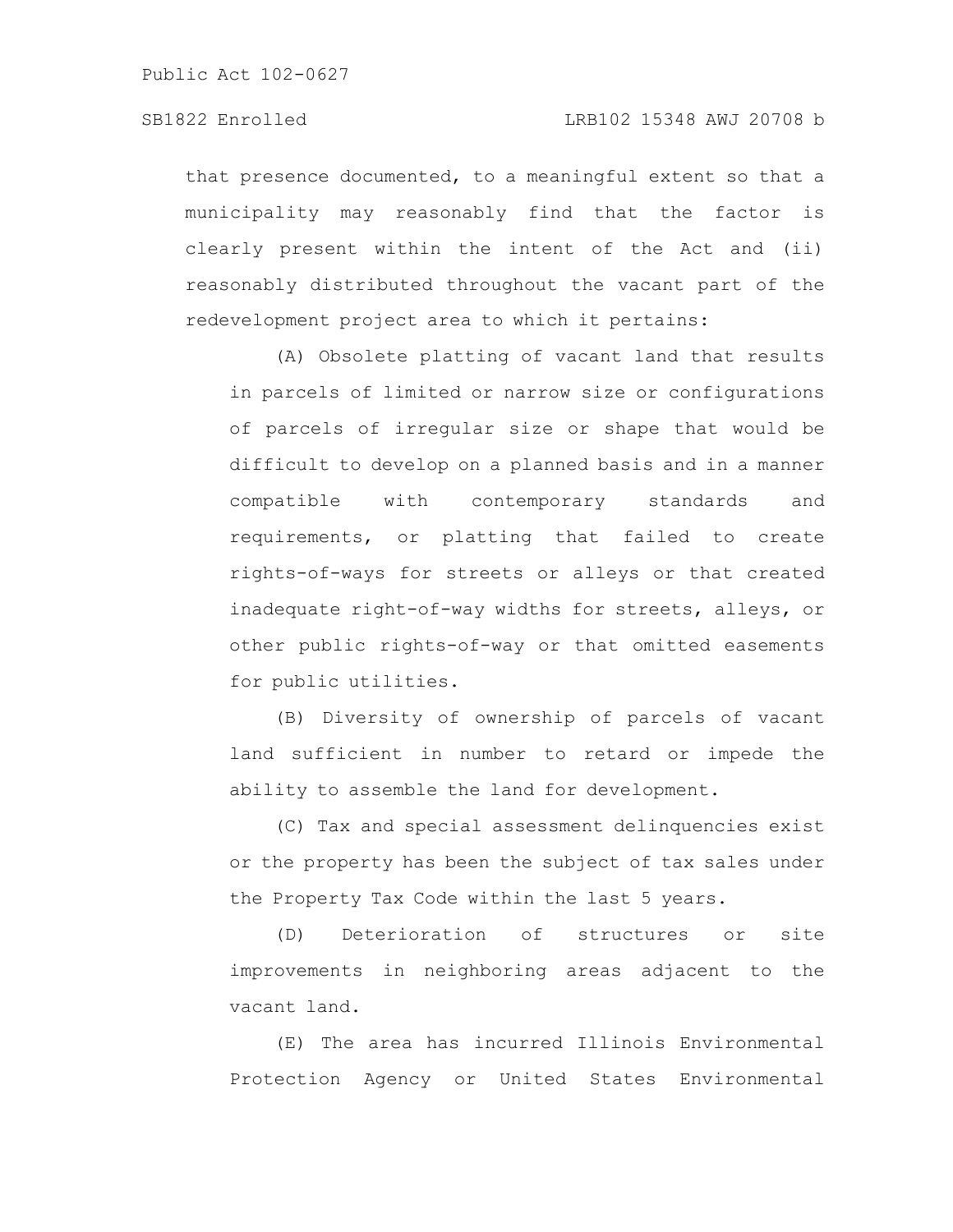Protection Agency remediation costs for, or a study conducted by an independent consultant recognized as having expertise in environmental remediation has determined a need for, the clean-up of hazardous waste, hazardous substances, or underground storage tanks required by State or federal law, provided that the remediation costs constitute a material impediment to the development or redevelopment of the redevelopment project area.

(F) The total equalized assessed value of the proposed redevelopment project area has declined for 3 of the last 5 calendar years prior to the year in which the redevelopment project area is designated or is increasing at an annual rate that is less than the balance of the municipality for 3 of the last 5 calendar years for which information is available or is increasing at an annual rate that is less than the Consumer Price Index for All Urban Consumers published by the United States Department of Labor or successor agency for 3 of the last 5 calendar years prior to the year in which the redevelopment project area is designated.

(3) If vacant, the sound growth of the redevelopment project area is impaired by one of the following factors that (i) is present, with that presence documented, to a meaningful extent so that a municipality may reasonably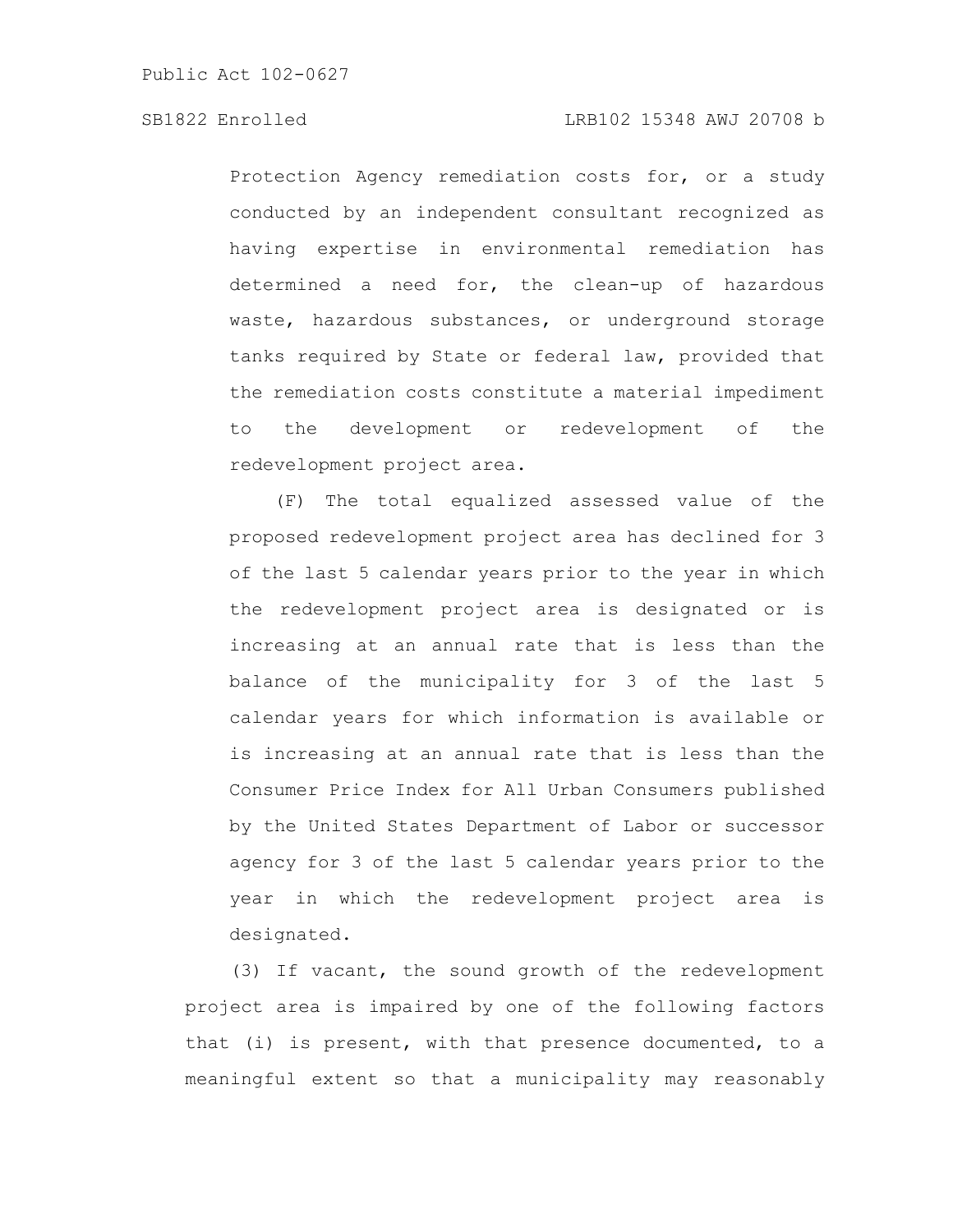find that the factor is clearly present within the intent of the Act and (ii) is reasonably distributed throughout the vacant part of the redevelopment project area to which it pertains:

(A) The area consists of one or more unused quarries, mines, or strip mine ponds.

(B) The area consists of unused rail yards, rail tracks, or railroad rights-of-way.

(C) The area, prior to its designation, is subject to (i) chronic flooding that adversely impacts on real property in the area as certified by a registered professional engineer or appropriate regulatory agency or (ii) surface water that discharges from all or a part of the area and contributes to flooding within the same watershed, but only if the redevelopment project provides for facilities or improvements to contribute to the alleviation of all or part of the flooding.

(D) The area consists of an unused or illegal disposal site containing earth, stone, building debris, or similar materials that were removed from construction, demolition, excavation, or dredge sites.

(E) Prior to November 1, 1999, the area is not less than 50 nor more than 100 acres and 75% of which is vacant (notwithstanding that the area has been used for commercial agricultural purposes within 5 years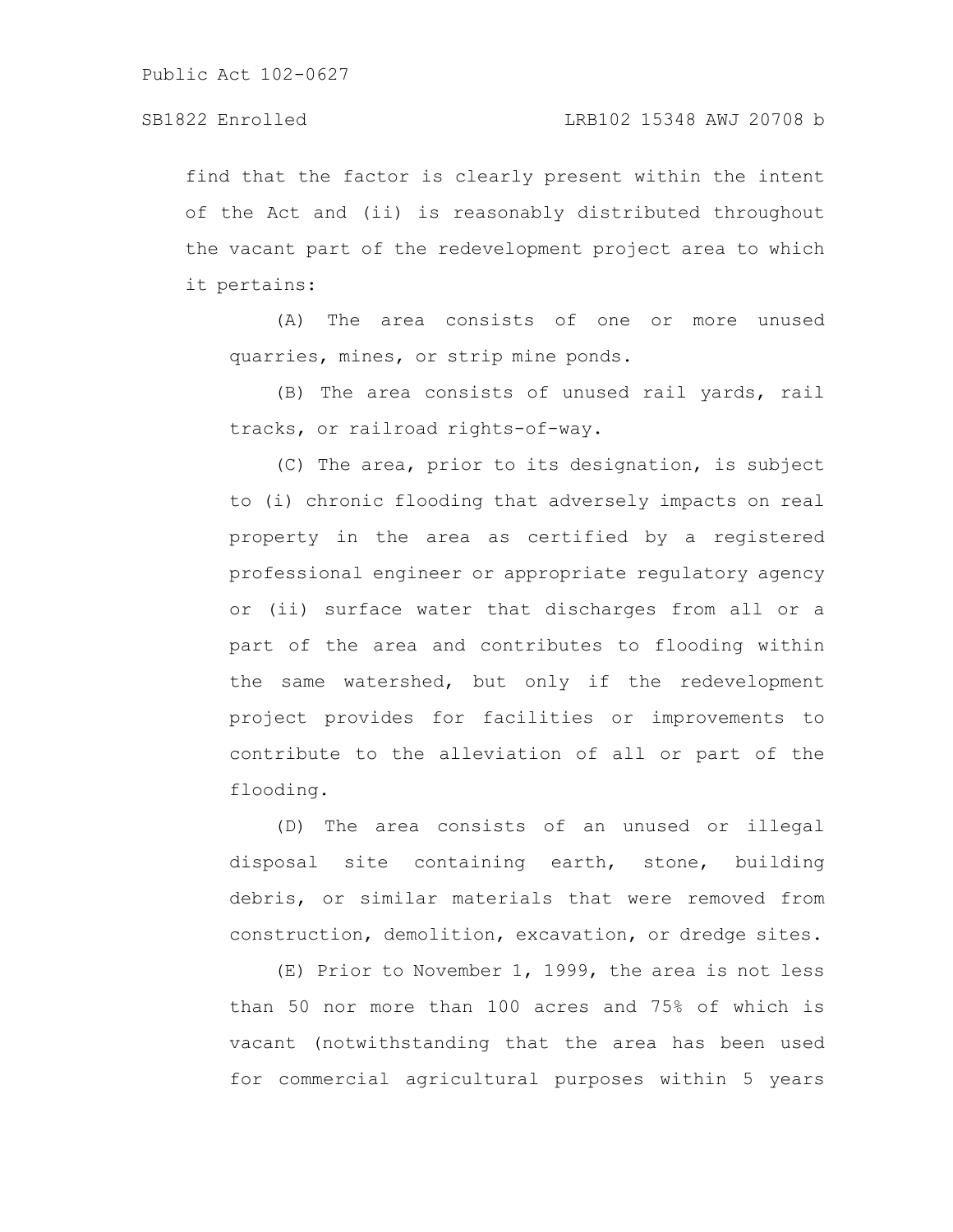### SB1822 Enrolled LRB102 15348 AWJ 20708 b

prior to the designation of the redevelopment project area), and the area meets at least one of the factors itemized in paragraph (1) of this subsection, the area has been designated as a town or village center by ordinance or comprehensive plan adopted prior to January 1, 1982, and the area has not been developed for that designated purpose.

(F) The area qualified as a blighted improved area immediately prior to becoming vacant, unless there has been substantial private investment in the immediately surrounding area.

(b) For any redevelopment project area that has been designated pursuant to this Section by an ordinance adopted prior to November 1, 1999 (the effective date of Public Act 91-478), "conservation area" shall have the meaning set forth in this Section prior to that date.

On and after November 1, 1999, "conservation area" means any improved area within the boundaries of a redevelopment project area located within the territorial limits of the municipality in which 50% or more of the structures in the area have an age of 35 years or more. Such an area is not yet a blighted area but because of a combination of 3 or more of the following factors is detrimental to the public safety, health, morals or welfare and such an area may become a blighted area:

(1) Dilapidation. An advanced state of disrepair or neglect of necessary repairs to the primary structural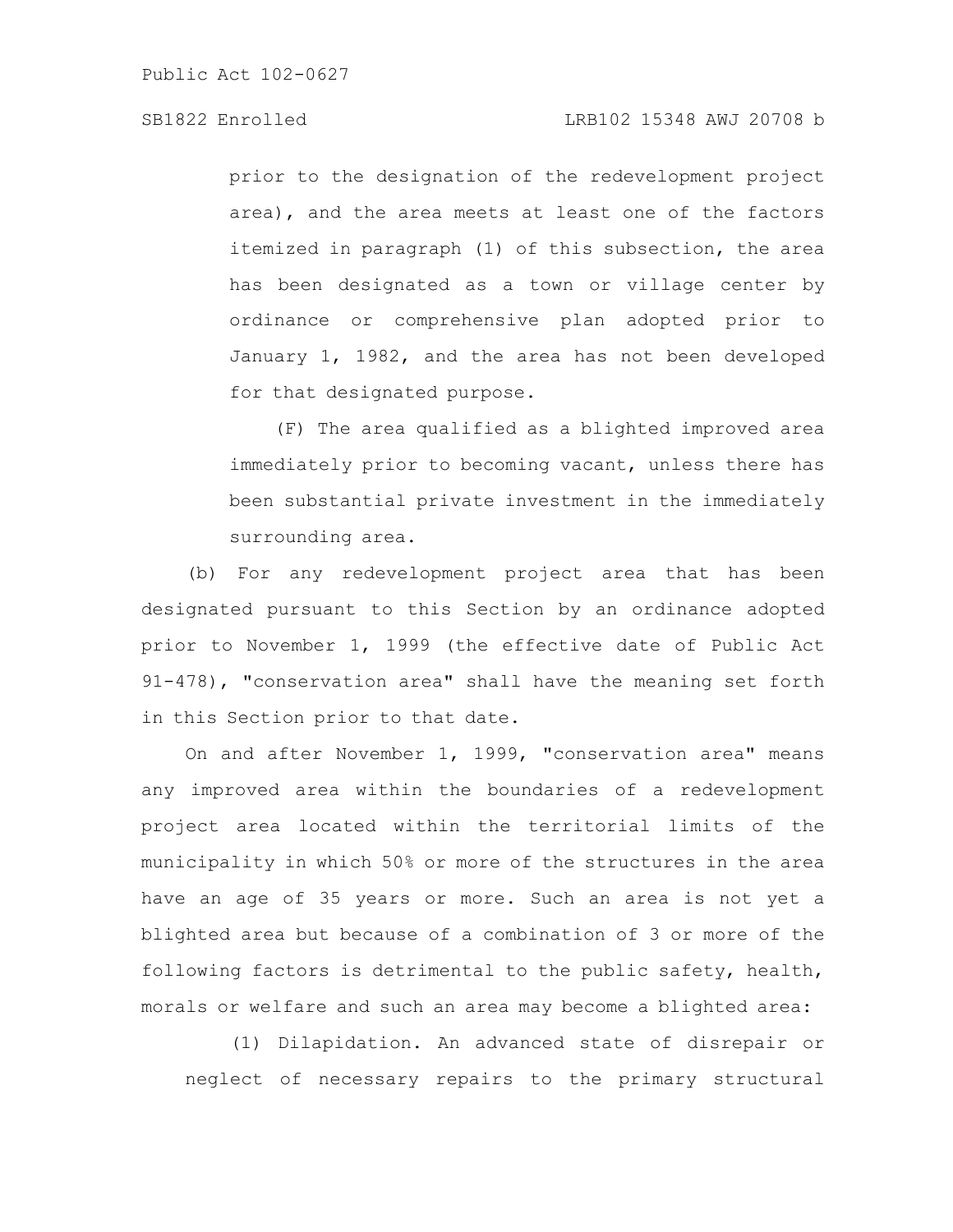#### SB1822 Enrolled LRB102 15348 AWJ 20708 b

components of buildings or improvements in such a combination that a documented building condition analysis determines that major repair is required or the defects are so serious and so extensive that the buildings must be removed.

(2) Obsolescence. The condition or process of falling into disuse. Structures have become ill-suited for the original use.

(3) Deterioration. With respect to buildings, defects including, but not limited to, major defects in the secondary building components such as doors, windows, porches, gutters and downspouts, and fascia. With respect to surface improvements, that the condition of roadways, alleys, curbs, gutters, sidewalks, off-street parking, and surface storage areas evidence deterioration, including, but not limited to, surface cracking, crumbling, potholes, depressions, loose paving material, and weeds protruding through paved surfaces.

(4) Presence of structures below minimum code standards. All structures that do not meet the standards of zoning, subdivision, building, fire, and other governmental codes applicable to property, but not including housing and property maintenance codes.

(5) Illegal use of individual structures. The use of structures in violation of applicable federal, State, or local laws, exclusive of those applicable to the presence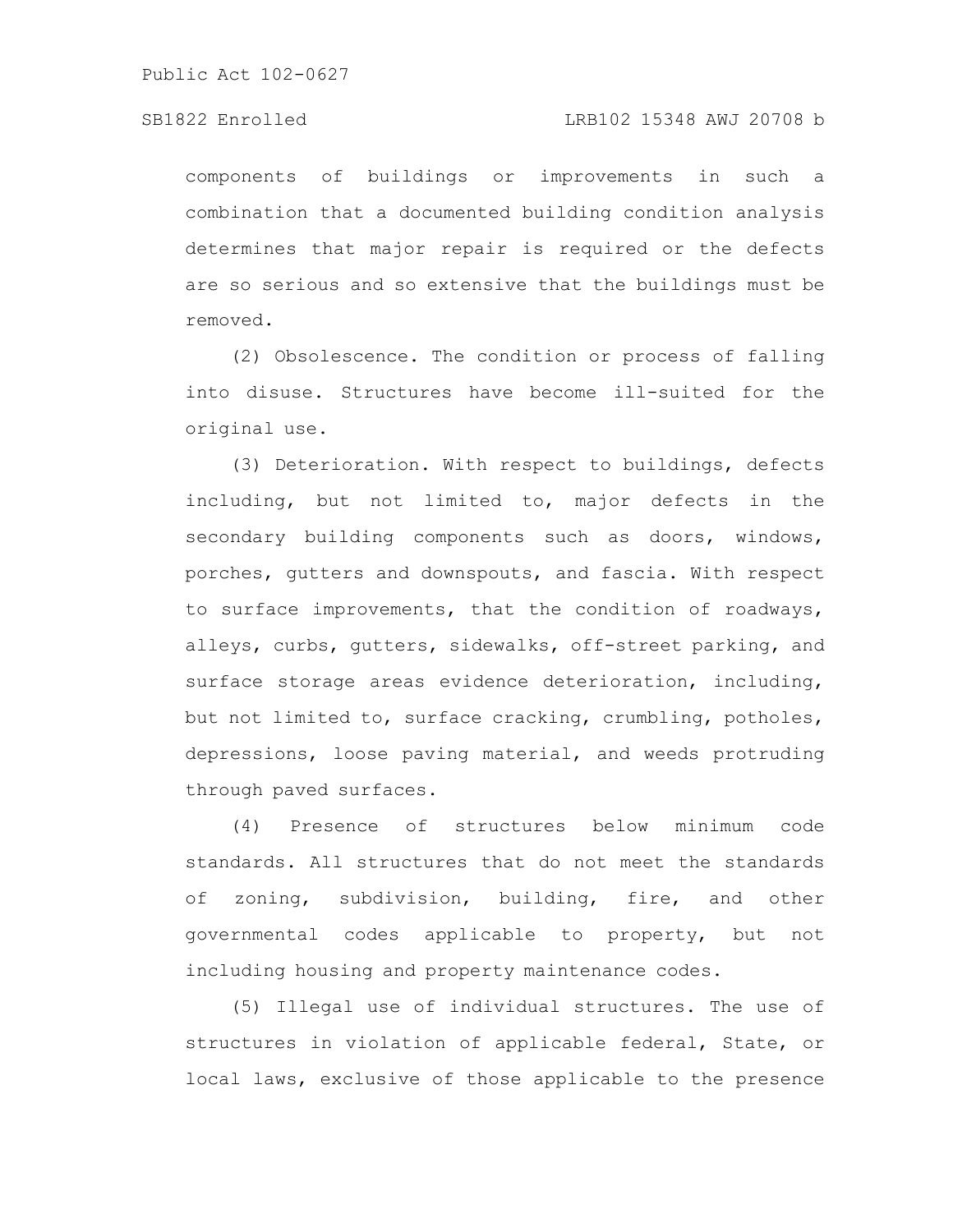of structures below minimum code standards.

(6) Excessive vacancies. The presence of buildings that are unoccupied or under-utilized and that represent an adverse influence on the area because of the frequency, extent, or duration of the vacancies.

(7) Lack of ventilation, light, or sanitary facilities. The absence of adequate ventilation for light or air circulation in spaces or rooms without windows, or that require the removal of dust, odor, gas, smoke, or other noxious airborne materials. Inadequate natural light and ventilation means the absence or inadequacy of skylights or windows for interior spaces or rooms and improper window sizes and amounts by room area to window area ratios. Inadequate sanitary facilities refers to the absence or inadequacy of garbage storage and enclosure, bathroom facilities, hot water and kitchens, and structural inadequacies preventing ingress and egress to and from all rooms and units within a building.

(8) Inadequate utilities. Underground and overhead utilities such as storm sewers and storm drainage, sanitary sewers, water lines, and gas, telephone, and electrical services that are shown to be inadequate. Inadequate utilities are those that are: (i) of insufficient capacity to serve the uses in the redevelopment project area, (ii) deteriorated, antiquated, obsolete, or in disrepair, or (iii) lacking within the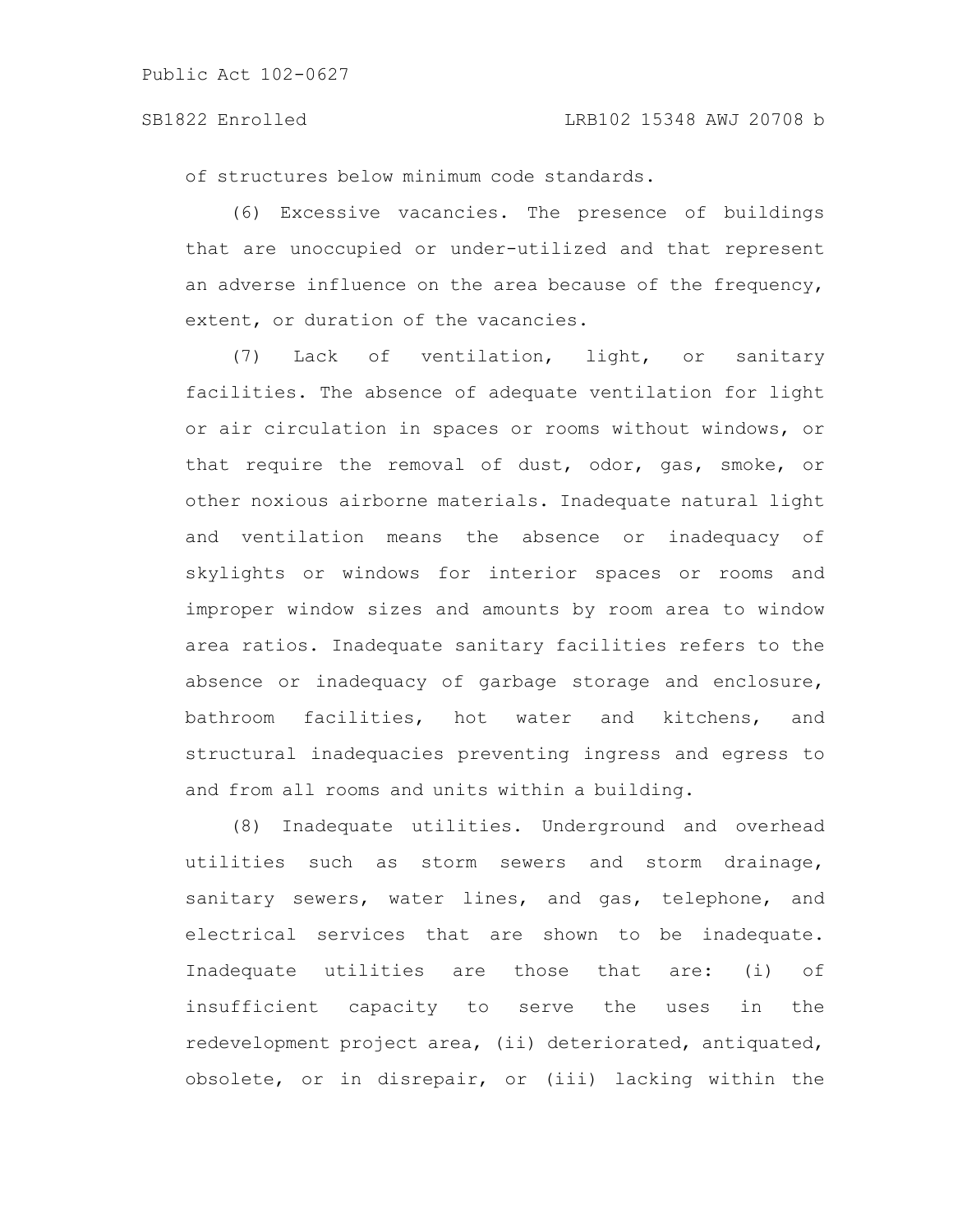redevelopment project area.

(9) Excessive land coverage and overcrowding of structures and community facilities. The over-intensive use of property and the crowding of buildings and accessory facilities onto a site. Examples of problem conditions warranting the designation of an area as one exhibiting excessive land coverage are: the presence of buildings either improperly situated on parcels or located on parcels of inadequate size and shape in relation to present-day standards of development for health and safety and the presence of multiple buildings on a single parcel. For there to be a finding of excessive land coverage, these parcels must exhibit one or more of the following conditions: insufficient provision for light and air within or around buildings, increased threat of spread of fire due to the close proximity of buildings, lack of adequate or proper access to a public right-of-way, lack of reasonably required off-street parking, or inadequate provision for loading and service.

(10) Deleterious land use or layout. The existence of incompatible land-use relationships, buildings occupied by inappropriate mixed-uses, or uses considered to be noxious, offensive, or unsuitable for the surrounding area.

(11) Lack of community planning. The proposed redevelopment project area was developed prior to or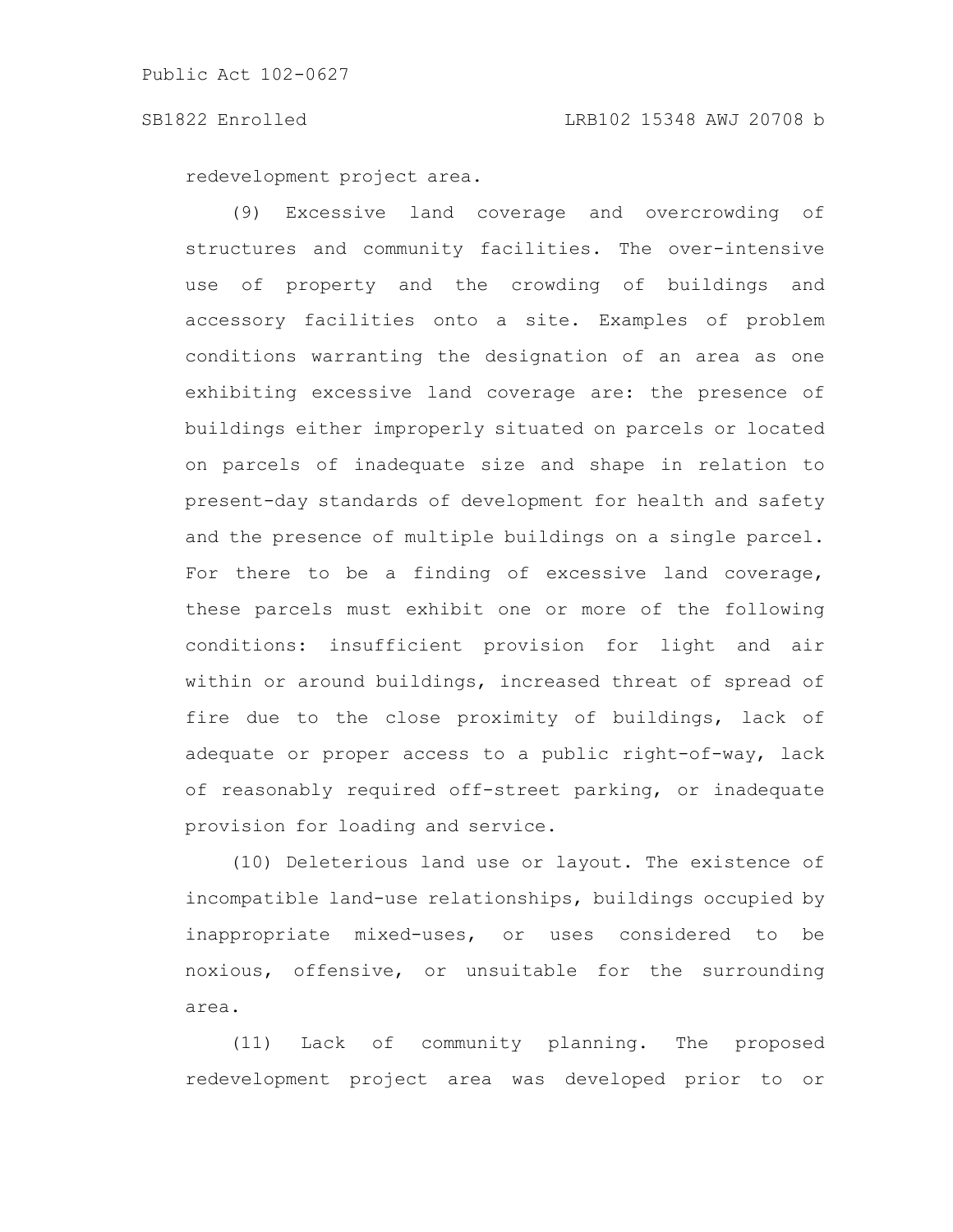### SB1822 Enrolled LRB102 15348 AWJ 20708 b

without the benefit or guidance of a community plan. This means that the development occurred prior to the adoption by the municipality of a comprehensive or other community plan or that the plan was not followed at the time of the area's development. This factor must be documented by evidence of adverse or incompatible land-use relationships, inadequate street layout, improper subdivision, parcels of inadequate shape and size to meet contemporary development standards, or other evidence demonstrating an absence of effective community planning.

(12) The area has incurred Illinois Environmental Protection Agency or United States Environmental Protection Agency remediation costs for, or a study conducted by an independent consultant recognized as having expertise in environmental remediation has determined a need for, the clean-up of hazardous waste, hazardous substances, or underground storage tanks required by State or federal law, provided that the remediation costs constitute a material impediment to the development or redevelopment of the redevelopment project area.

(13) The total equalized assessed value of the proposed redevelopment project area has declined for 3 of the last 5 calendar years for which information is available or is increasing at an annual rate that is less than the balance of the municipality for 3 of the last 5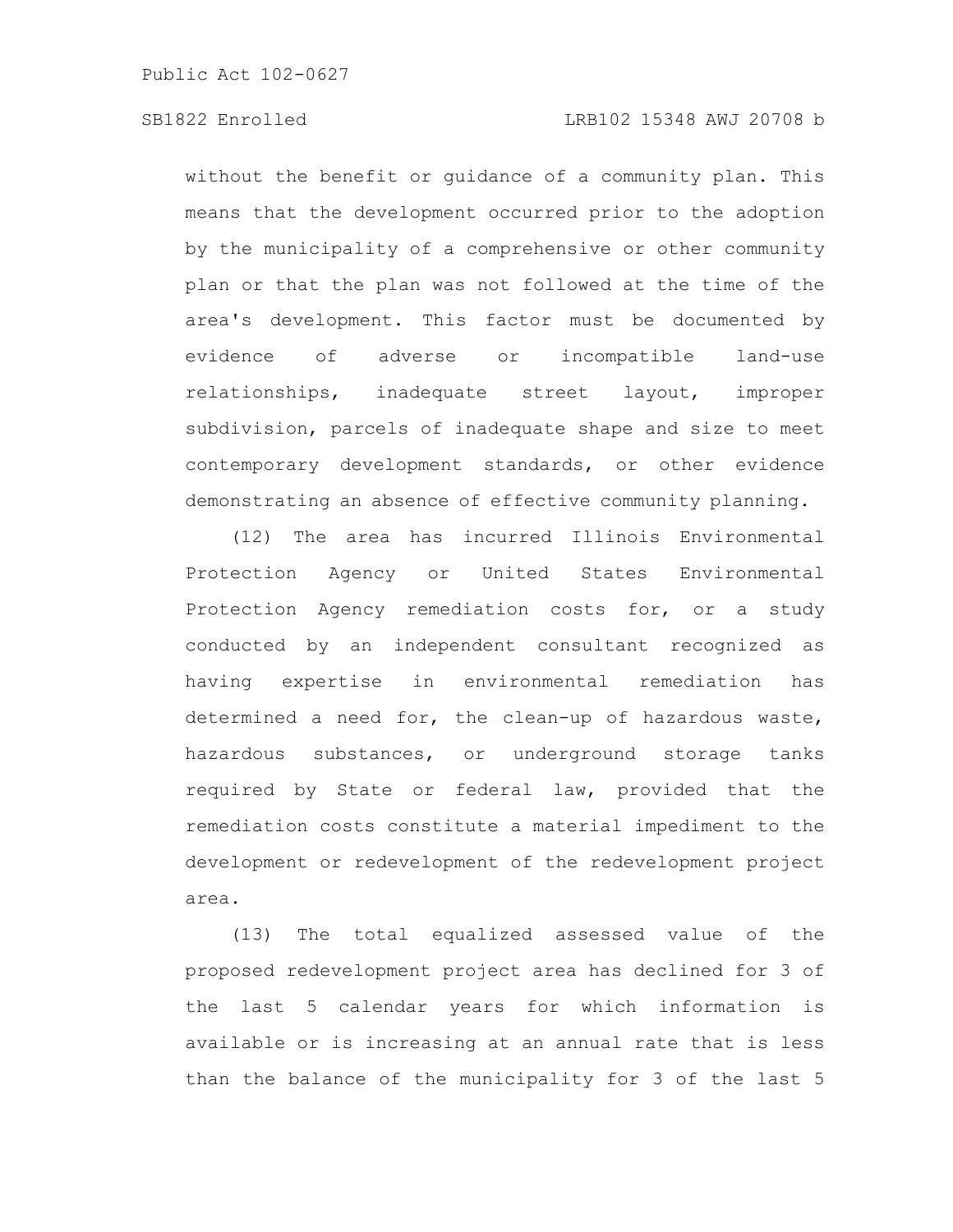### SB1822 Enrolled LRB102 15348 AWJ 20708 b

calendar years for which information is available or is increasing at an annual rate that is less than the Consumer Price Index for All Urban Consumers published by the United States Department of Labor or successor agency for 3 of the last 5 calendar years for which information is available.

(c) "Industrial park" means an area in a blighted or conservation area suitable for use by any manufacturing, industrial, research or transportation enterprise, of facilities to include but not be limited to factories, mills, processing plants, assembly plants, packing plants, fabricating plants, industrial distribution centers, warehouses, repair overhaul or service facilities, freight terminals, research facilities, test facilities or railroad facilities.

(d) "Industrial park conservation area" means an area within the boundaries of a redevelopment project area located within the territorial limits of a municipality that is a labor surplus municipality or within 1 1/2 miles of the territorial limits of a municipality that is a labor surplus municipality if the area is annexed to the municipality; which area is zoned as industrial no later than at the time the municipality by ordinance designates the redevelopment project area, and which area includes both vacant land suitable for use as an industrial park and a blighted area or conservation area contiguous to such vacant land.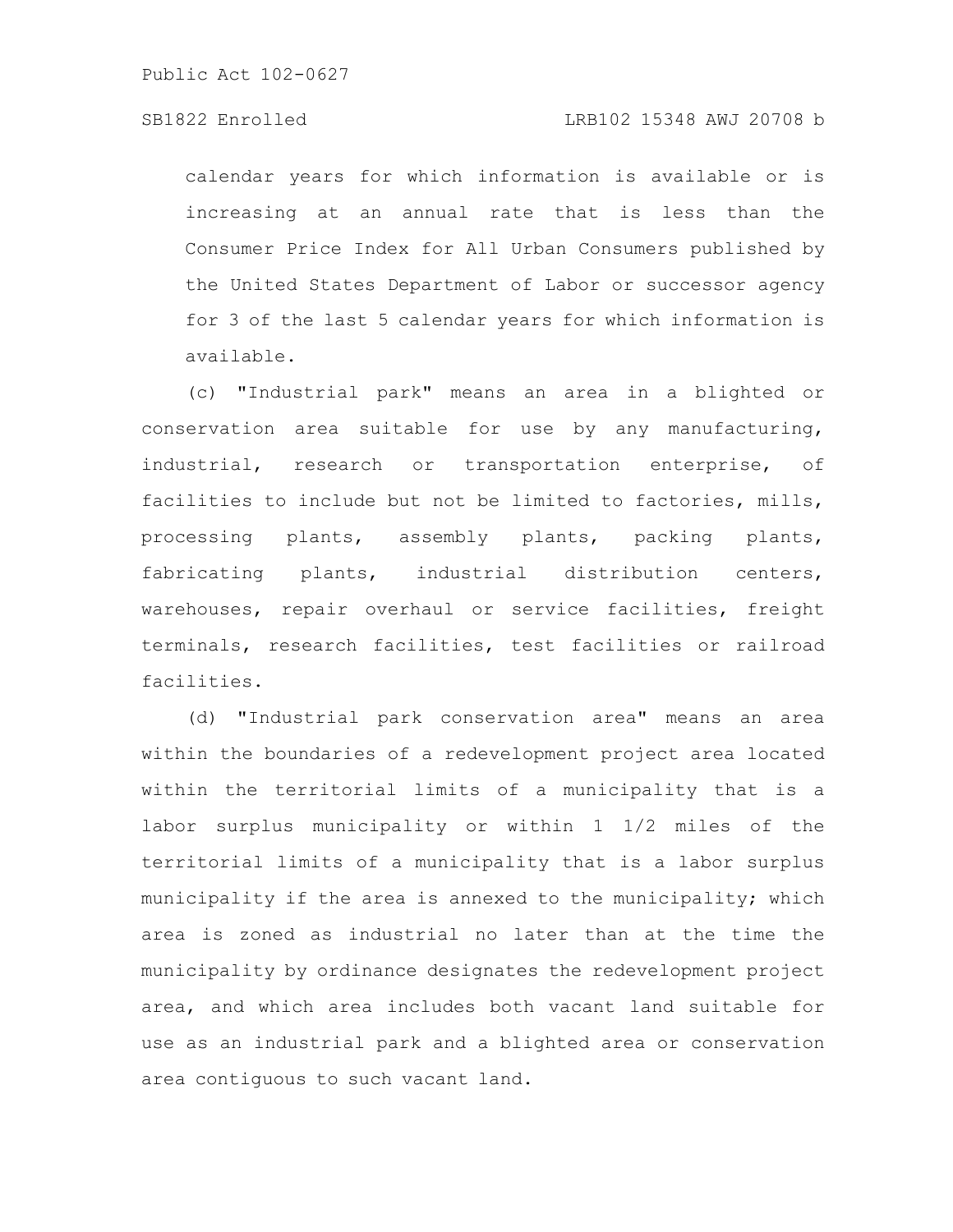# SB1822 Enrolled LRB102 15348 AWJ 20708 b

(e) "Labor surplus municipality" means a municipality in which, at any time during the 6 months before the municipality by ordinance designates an industrial park conservation area, the unemployment rate was over 6% and was also 100% or more of the national average unemployment rate for that same time as published in the United States Department of Labor Bureau of Labor Statistics publication entitled "The Employment Situation" or its successor publication. For the purpose of this subsection, if unemployment rate statistics for the municipality are not available, the unemployment rate in the municipality shall be deemed to be the same as the unemployment rate in the principal county in which the municipality is located.

(f) "Municipality" shall mean a city, village, incorporated town, or a township that is located in the unincorporated portion of a county with 3 million or more inhabitants, if the county adopted an ordinance that approved the township's redevelopment plan.

(g) "Initial Sales Tax Amounts" means the amount of taxes paid under the Retailers' Occupation Tax Act, Use Tax Act, Service Use Tax Act, the Service Occupation Tax Act, the Municipal Retailers' Occupation Tax Act, and the Municipal Service Occupation Tax Act by retailers and servicemen on transactions at places located in a State Sales Tax Boundary during the calendar year 1985.

(g-1) "Revised Initial Sales Tax Amounts" means the amount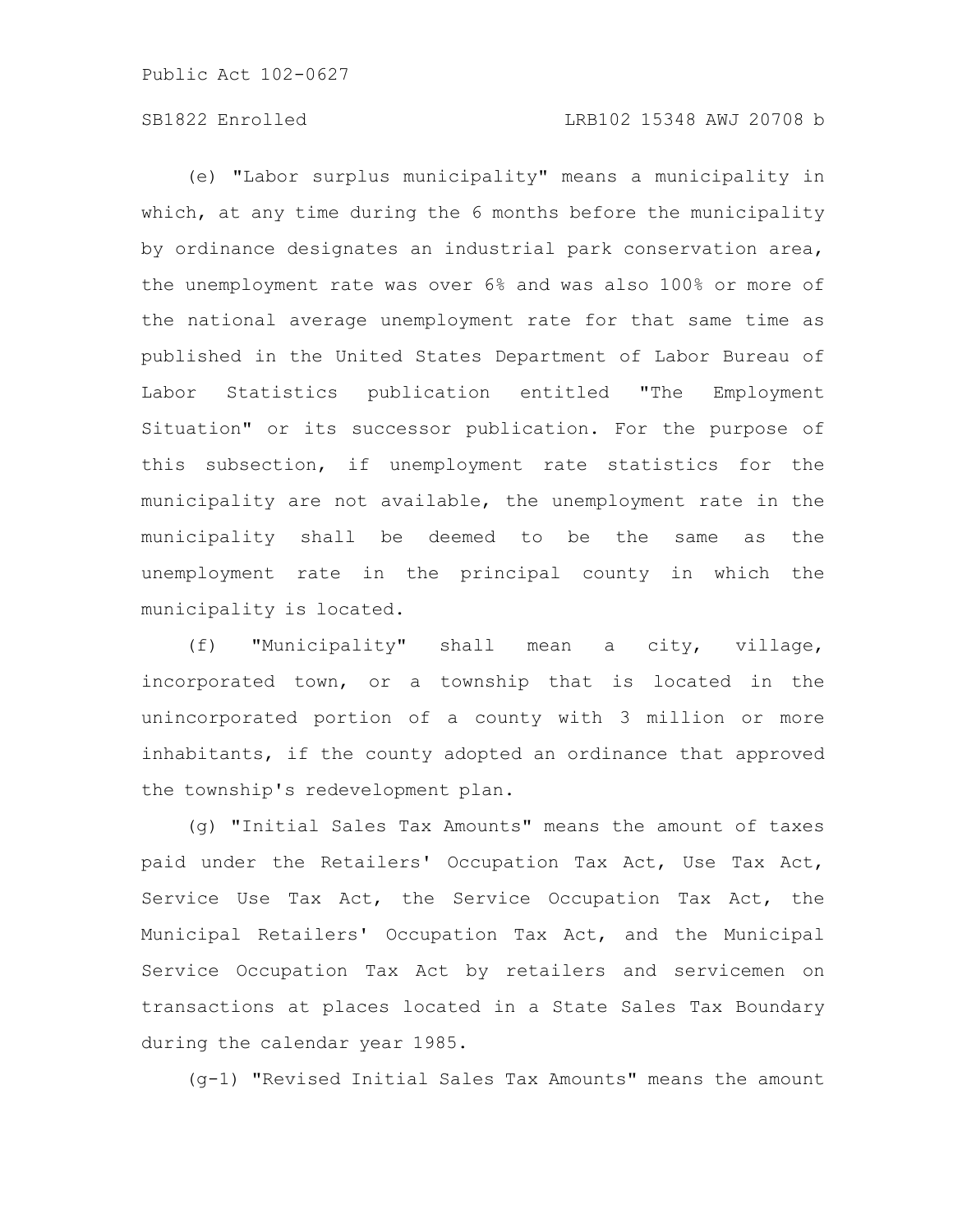of taxes paid under the Retailers' Occupation Tax Act, Use Tax Act, Service Use Tax Act, the Service Occupation Tax Act, the Municipal Retailers' Occupation Tax Act, and the Municipal Service Occupation Tax Act by retailers and servicemen on transactions at places located within the State Sales Tax Boundary revised pursuant to Section 11-74.4-8a(9) of this Act.

(h) "Municipal Sales Tax Increment" means an amount equal to the increase in the aggregate amount of taxes paid to a municipality from the Local Government Tax Fund arising from sales by retailers and servicemen within the redevelopment project area or State Sales Tax Boundary, as the case may be, for as long as the redevelopment project area or State Sales Tax Boundary, as the case may be, exist over and above the aggregate amount of taxes as certified by the Illinois Department of Revenue and paid under the Municipal Retailers' Occupation Tax Act and the Municipal Service Occupation Tax Act by retailers and servicemen, on transactions at places of business located in the redevelopment project area or State Sales Tax Boundary, as the case may be, during the base year which shall be the calendar year immediately prior to the year in which the municipality adopted tax increment allocation financing. For purposes of computing the aggregate amount of such taxes for base years occurring prior to 1985, the Department of Revenue shall determine the Initial Sales Tax Amounts for such taxes and deduct therefrom an amount equal to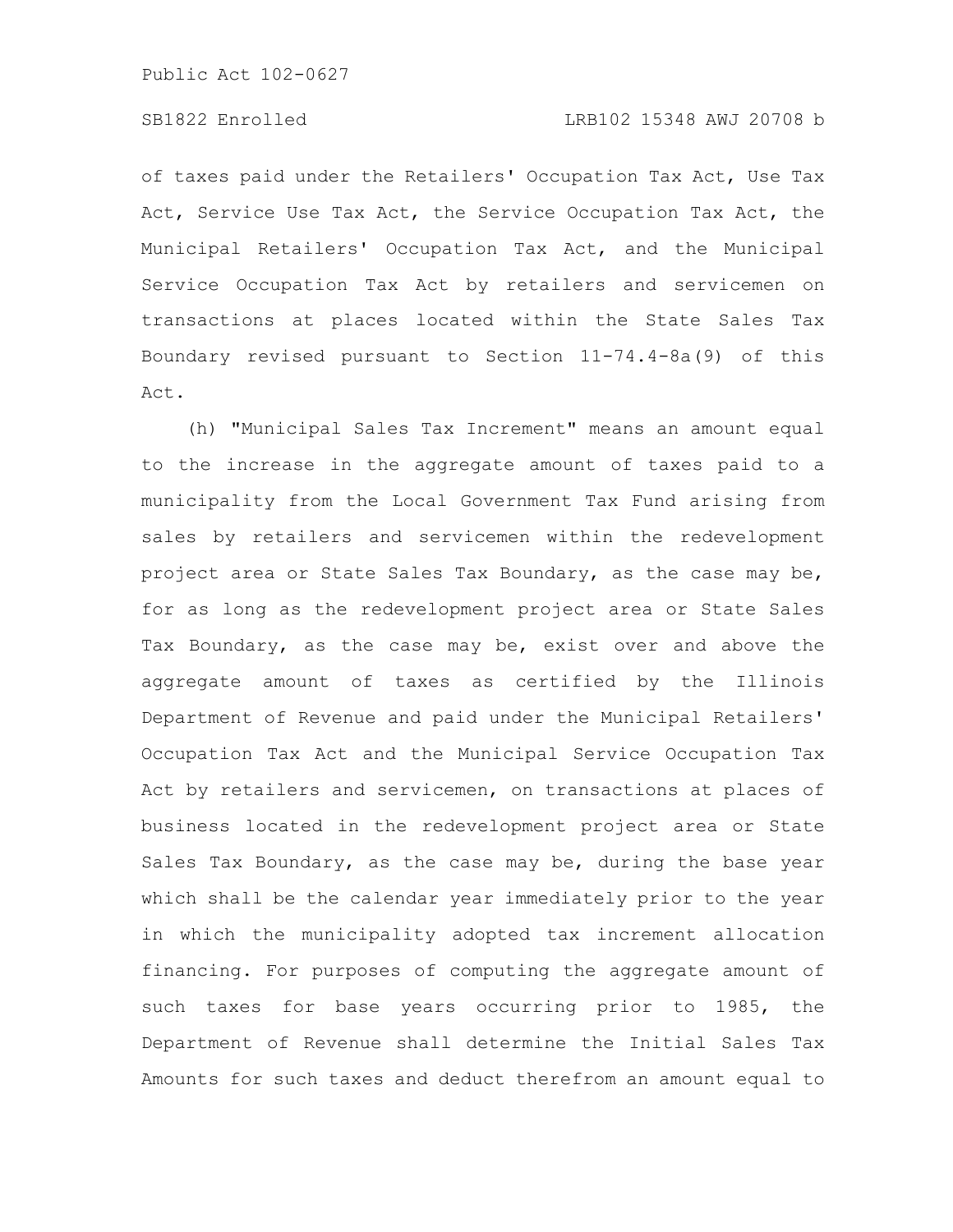4% of the aggregate amount of taxes per year for each year the base year is prior to 1985, but not to exceed a total deduction of 12%. The amount so determined shall be known as the "Adjusted Initial Sales Tax Amounts". For purposes of determining the Municipal Sales Tax Increment, the Department of Revenue shall for each period subtract from the amount paid to the municipality from the Local Government Tax Fund arising from sales by retailers and servicemen on transactions located in the redevelopment project area or the State Sales Tax Boundary, as the case may be, the certified Initial Sales Tax Amounts, the Adjusted Initial Sales Tax Amounts or the Revised Initial Sales Tax Amounts for the Municipal Retailers' Occupation Tax Act and the Municipal Service Occupation Tax Act. For the State Fiscal Year 1989, this calculation shall be made by utilizing the calendar year 1987 to determine the tax amounts received. For the State Fiscal Year 1990, this calculation shall be made by utilizing the period from January 1, 1988, until September 30, 1988, to determine the tax amounts received from retailers and servicemen pursuant to the Municipal Retailers' Occupation Tax and the Municipal Service Occupation Tax Act, which shall have deducted therefrom nine-twelfths of the certified Initial Sales Tax Amounts, the Adjusted Initial Sales Tax Amounts or the Revised Initial Sales Tax Amounts as appropriate. For the State Fiscal Year 1991, this calculation shall be made by utilizing the period from October 1, 1988, to June 30, 1989, to determine the tax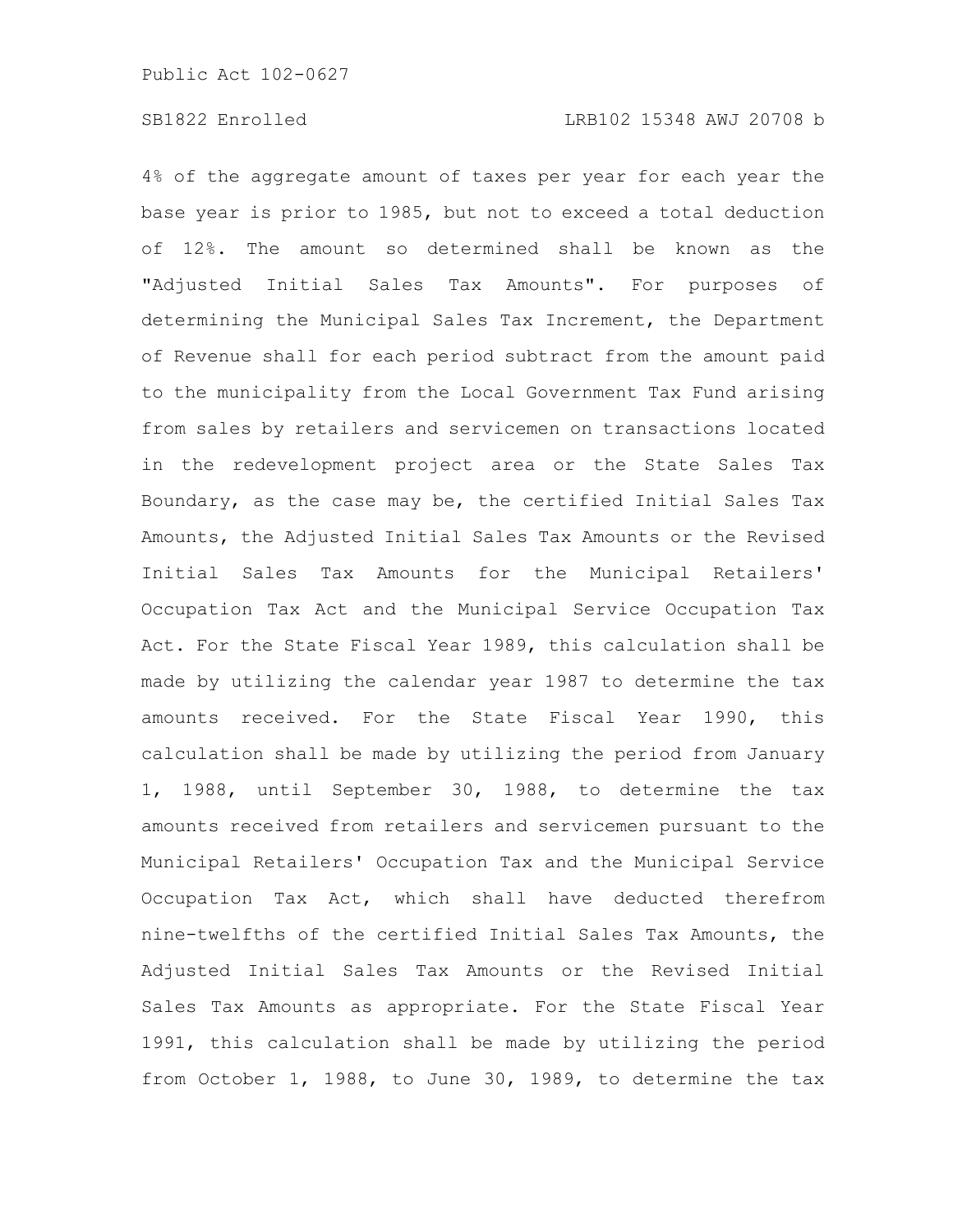### SB1822 Enrolled LRB102 15348 AWJ 20708 b

amounts received from retailers and servicemen pursuant to the Municipal Retailers' Occupation Tax and the Municipal Service Occupation Tax Act which shall have deducted therefrom nine-twelfths of the certified Initial Sales Tax Amounts, Adjusted Initial Sales Tax Amounts or the Revised Initial Sales Tax Amounts as appropriate. For every State Fiscal Year thereafter, the applicable period shall be the 12 months beginning July 1 and ending June 30 to determine the tax amounts received which shall have deducted therefrom the certified Initial Sales Tax Amounts, the Adjusted Initial Sales Tax Amounts or the Revised Initial Sales Tax Amounts, as the case may be.

(i) "Net State Sales Tax Increment" means the sum of the following: (a) 80% of the first \$100,000 of State Sales Tax Increment annually generated within a State Sales Tax Boundary; (b) 60% of the amount in excess of \$100,000 but not exceeding \$500,000 of State Sales Tax Increment annually generated within a State Sales Tax Boundary; and (c) 40% of all amounts in excess of \$500,000 of State Sales Tax Increment annually generated within a State Sales Tax Boundary. If, however, a municipality established a tax increment financing district in a county with a population in excess of 3,000,000 before January 1, 1986, and the municipality entered into a contract or issued bonds after January 1, 1986, but before December 31, 1986, to finance redevelopment project costs within a State Sales Tax Boundary, then the Net State Sales Tax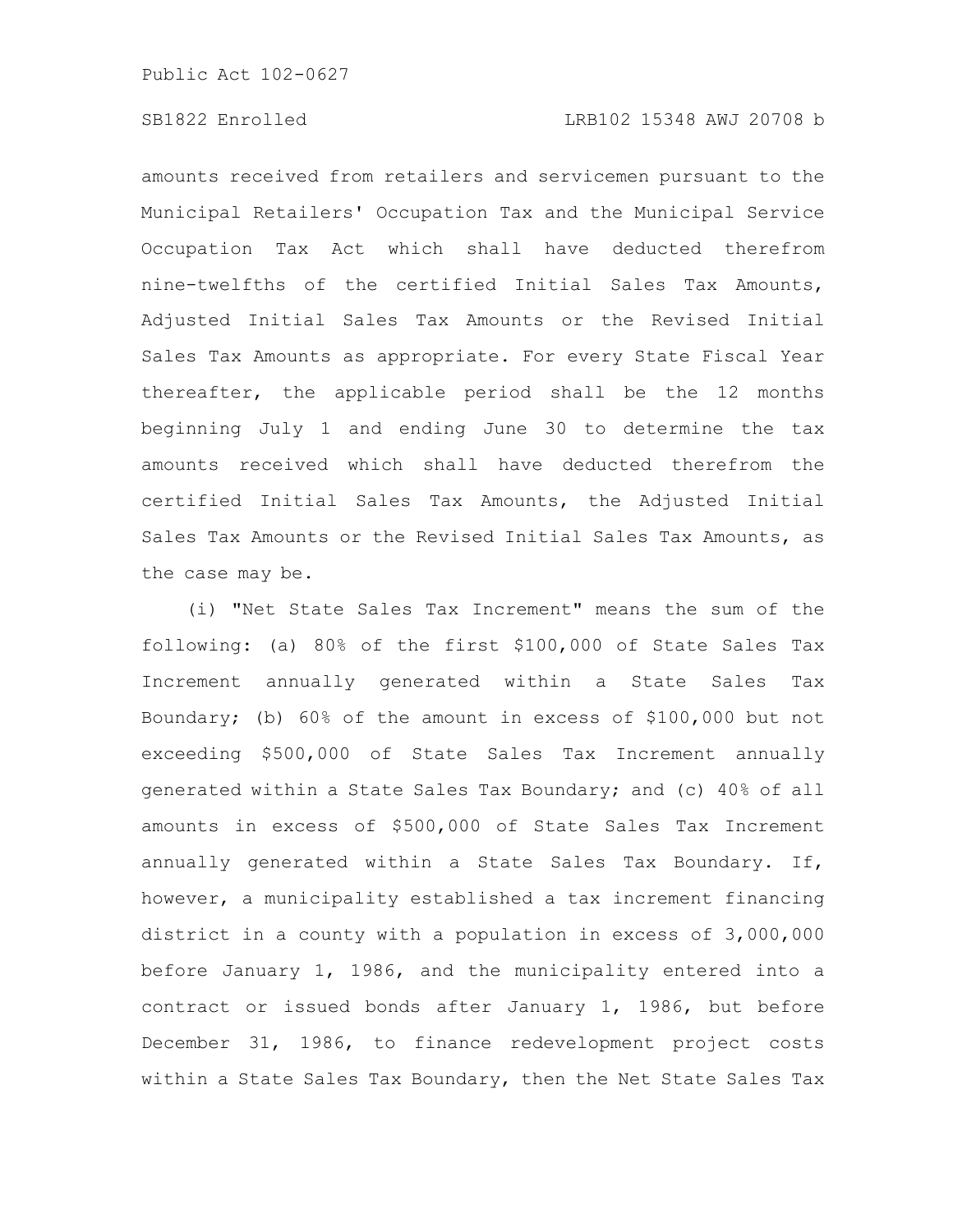Increment means, for the fiscal years beginning July 1, 1990, and July 1, 1991, 100% of the State Sales Tax Increment annually generated within a State Sales Tax Boundary; and notwithstanding any other provision of this Act, for those fiscal years the Department of Revenue shall distribute to those municipalities 100% of their Net State Sales Tax Increment before any distribution to any other municipality and regardless of whether or not those other municipalities will receive 100% of their Net State Sales Tax Increment. For Fiscal Year 1999, and every year thereafter until the year 2007, for any municipality that has not entered into a contract or has not issued bonds prior to June 1, 1988 to finance redevelopment project costs within a State Sales Tax Boundary, the Net State Sales Tax Increment shall be calculated as follows: By multiplying the Net State Sales Tax Increment by 90% in the State Fiscal Year 1999; 80% in the State Fiscal Year 2000; 70% in the State Fiscal Year 2001; 60% in the State Fiscal Year 2002; 50% in the State Fiscal Year 2003; 40% in the State Fiscal Year 2004; 30% in the State Fiscal Year 2005; 20% in the State Fiscal Year 2006; and 10% in the State Fiscal Year 2007. No payment shall be made for State Fiscal Year 2008 and thereafter.

Municipalities that issued bonds in connection with a redevelopment project in a redevelopment project area within the State Sales Tax Boundary prior to July 29, 1991, or that entered into contracts in connection with a redevelopment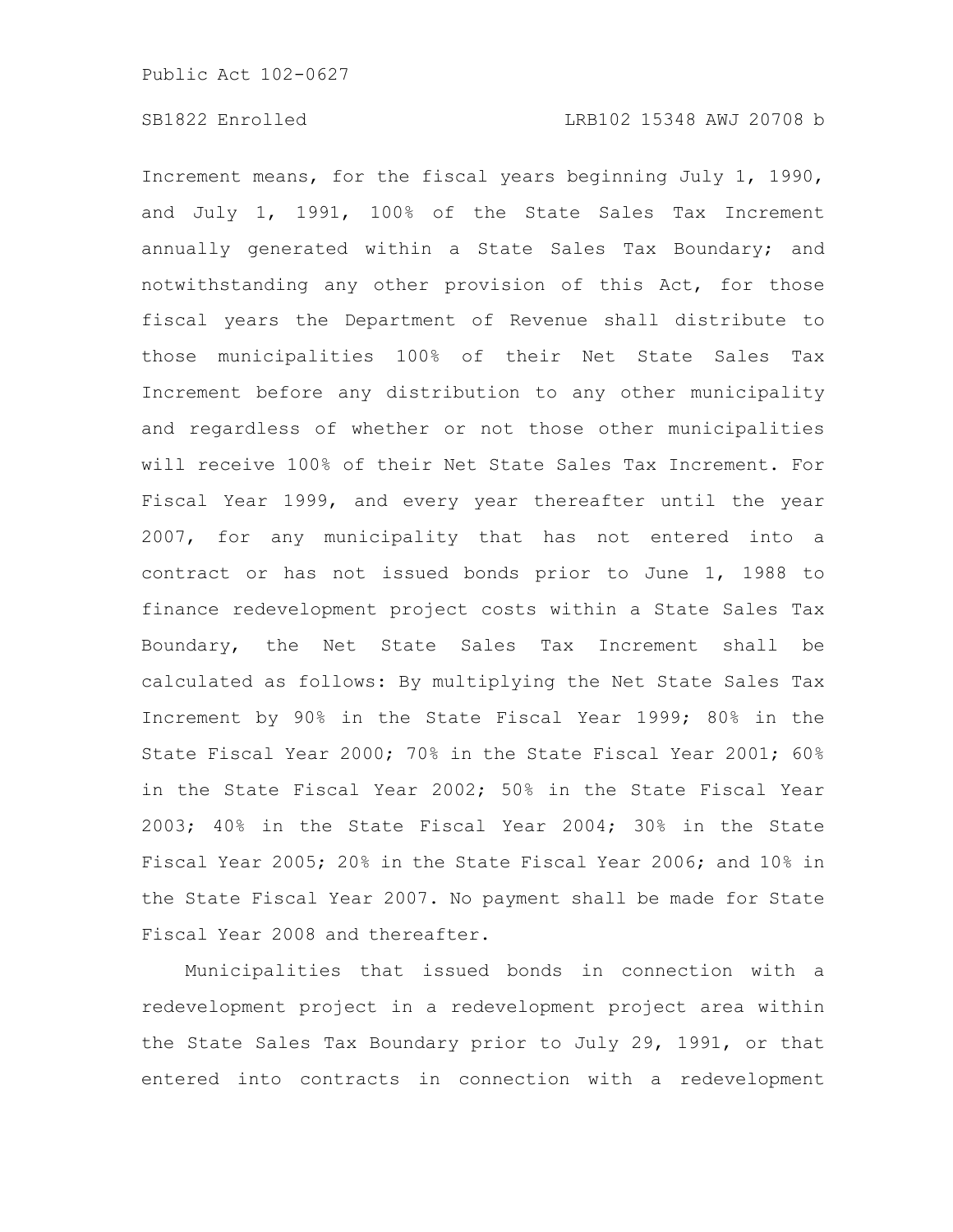project in a redevelopment project area before June 1, 1988, shall continue to receive their proportional share of the Illinois Tax Increment Fund distribution until the date on which the redevelopment project is completed or terminated. If, however, a municipality that issued bonds in connection with a redevelopment project in a redevelopment project area within the State Sales Tax Boundary prior to July 29, 1991 retires the bonds prior to June 30, 2007 or a municipality that entered into contracts in connection with a redevelopment project in a redevelopment project area before June 1, 1988 completes the contracts prior to June 30, 2007, then so long as the redevelopment project is not completed or is not terminated, the Net State Sales Tax Increment shall be calculated, beginning on the date on which the bonds are retired or the contracts are completed, as follows: By multiplying the Net State Sales Tax Increment by 60% in the State Fiscal Year 2002; 50% in the State Fiscal Year 2003; 40% in the State Fiscal Year 2004; 30% in the State Fiscal Year 2005; 20% in the State Fiscal Year 2006; and 10% in the State Fiscal Year 2007. No payment shall be made for State Fiscal Year 2008 and thereafter. Refunding of any bonds issued prior to July 29, 1991, shall not alter the Net State Sales Tax Increment.

(j) "State Utility Tax Increment Amount" means an amount equal to the aggregate increase in State electric and gas tax charges imposed on owners and tenants, other than residential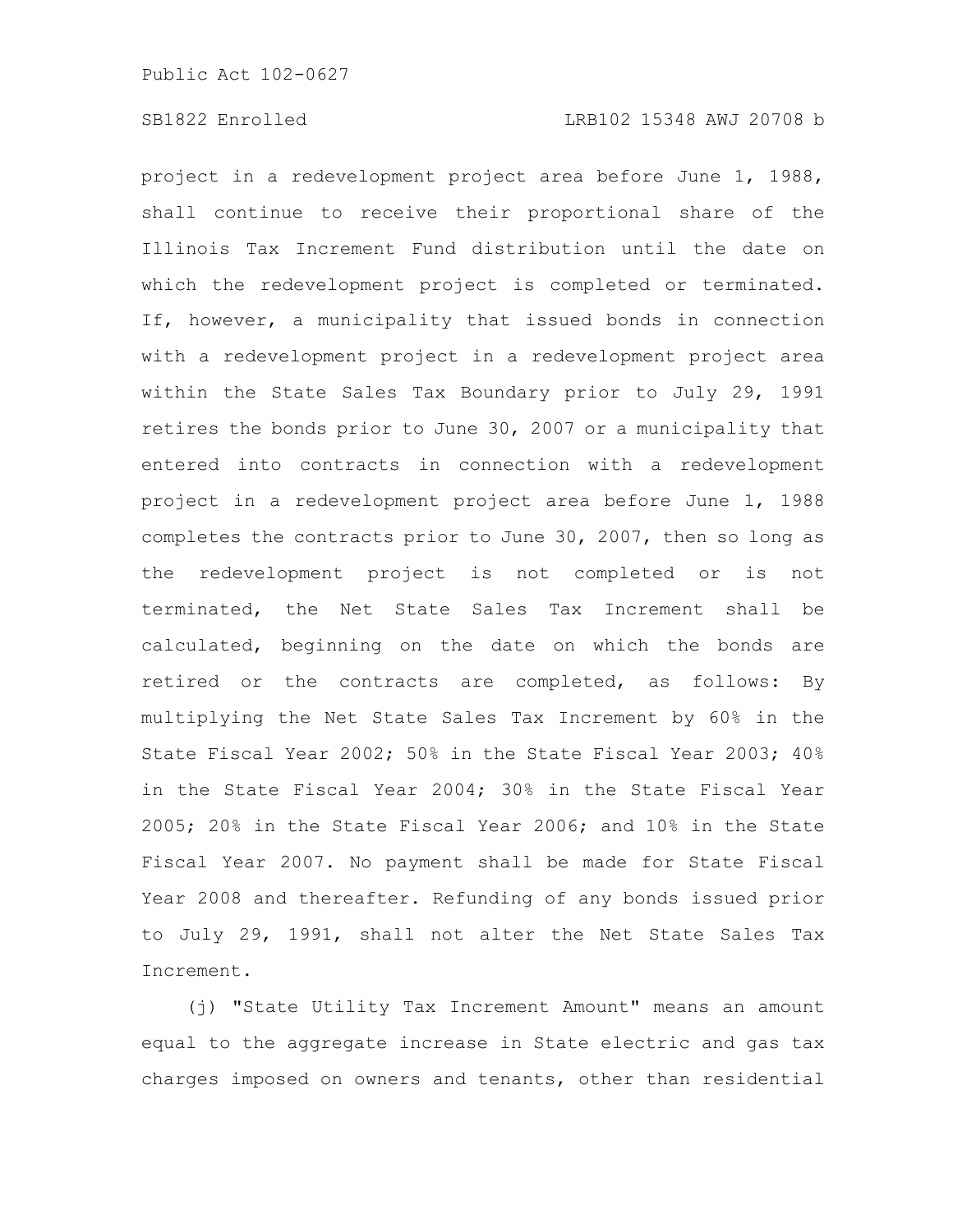### SB1822 Enrolled LRB102 15348 AWJ 20708 b

customers, of properties located within the redevelopment project area under Section 9-222 of the Public Utilities Act, over and above the aggregate of such charges as certified by the Department of Revenue and paid by owners and tenants, other than residential customers, of properties within the redevelopment project area during the base year, which shall be the calendar year immediately prior to the year of the adoption of the ordinance authorizing tax increment allocation financing.

(k) "Net State Utility Tax Increment" means the sum of the following: (a) 80% of the first \$100,000 of State Utility Tax Increment annually generated by a redevelopment project area; (b) 60% of the amount in excess of \$100,000 but not exceeding \$500,000 of the State Utility Tax Increment annually generated by a redevelopment project area; and (c) 40% of all amounts in excess of \$500,000 of State Utility Tax Increment annually generated by a redevelopment project area. For the State Fiscal Year 1999, and every year thereafter until the year 2007, for any municipality that has not entered into a contract or has not issued bonds prior to June 1, 1988 to finance redevelopment project costs within a redevelopment project area, the Net State Utility Tax Increment shall be calculated as follows: By multiplying the Net State Utility Tax Increment by 90% in the State Fiscal Year 1999; 80% in the State Fiscal Year 2000; 70% in the State Fiscal Year 2001; 60% in the State Fiscal Year 2002; 50% in the State Fiscal Year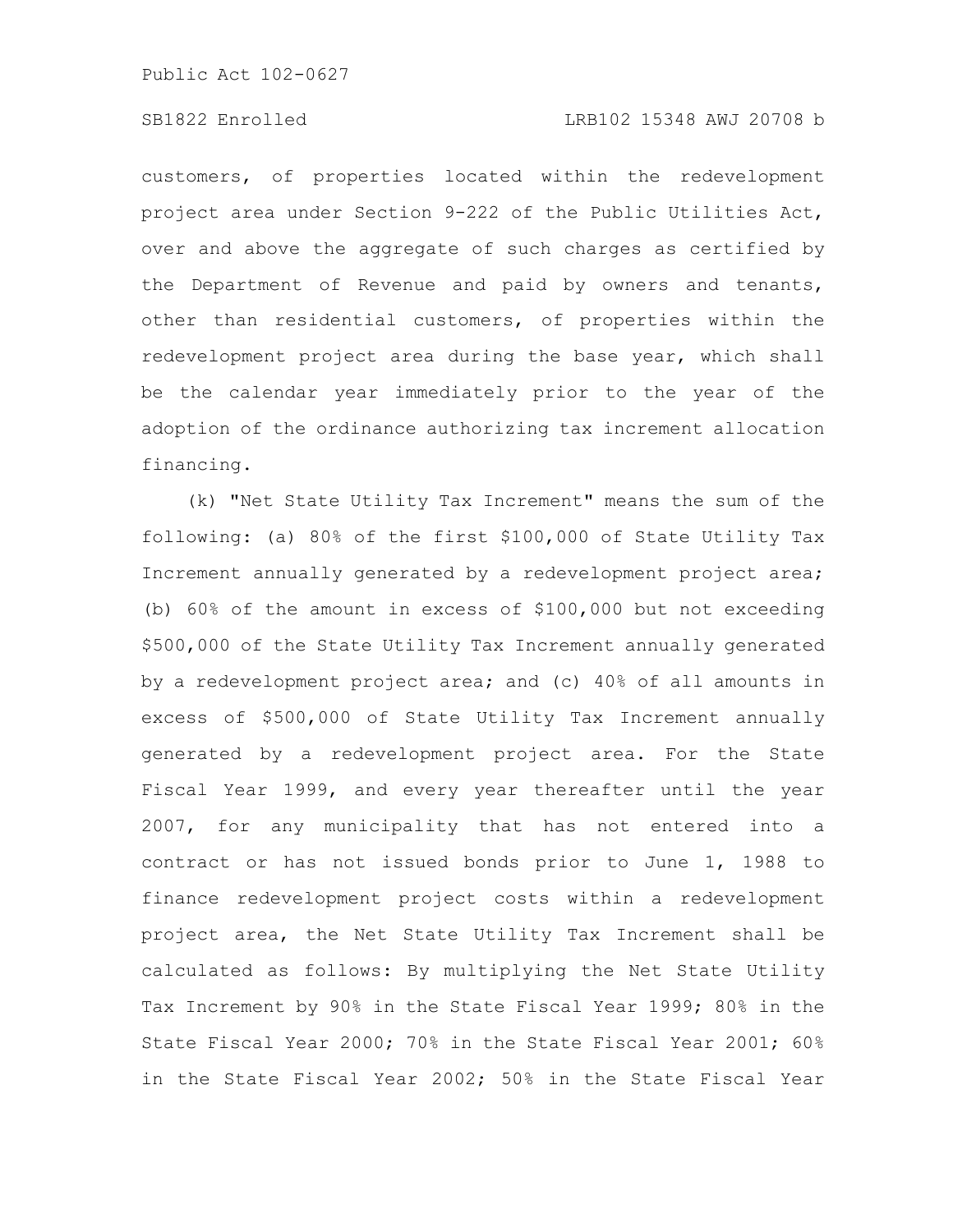2003; 40% in the State Fiscal Year 2004; 30% in the State Fiscal Year 2005; 20% in the State Fiscal Year 2006; and 10% in the State Fiscal Year 2007. No payment shall be made for the State Fiscal Year 2008 and thereafter.

Municipalities that issue bonds in connection with the redevelopment project during the period from June 1, 1988 until 3 years after the effective date of this Amendatory Act of 1988 shall receive the Net State Utility Tax Increment, subject to appropriation, for 15 State Fiscal Years after the issuance of such bonds. For the 16th through the 20th State Fiscal Years after issuance of the bonds, the Net State Utility Tax Increment shall be calculated as follows: By multiplying the Net State Utility Tax Increment by 90% in year 16; 80% in year 17; 70% in year 18; 60% in year 19; and 50% in year 20. Refunding of any bonds issued prior to June 1, 1988, shall not alter the revised Net State Utility Tax Increment payments set forth above.

(l) "Obligations" mean bonds, loans, debentures, notes, special certificates or other evidence of indebtedness issued by the municipality to carry out a redevelopment project or to refund outstanding obligations.

(m) "Payment in lieu of taxes" means those estimated tax revenues from real property in a redevelopment project area derived from real property that has been acquired by a municipality which according to the redevelopment project or plan is to be used for a private use which taxing districts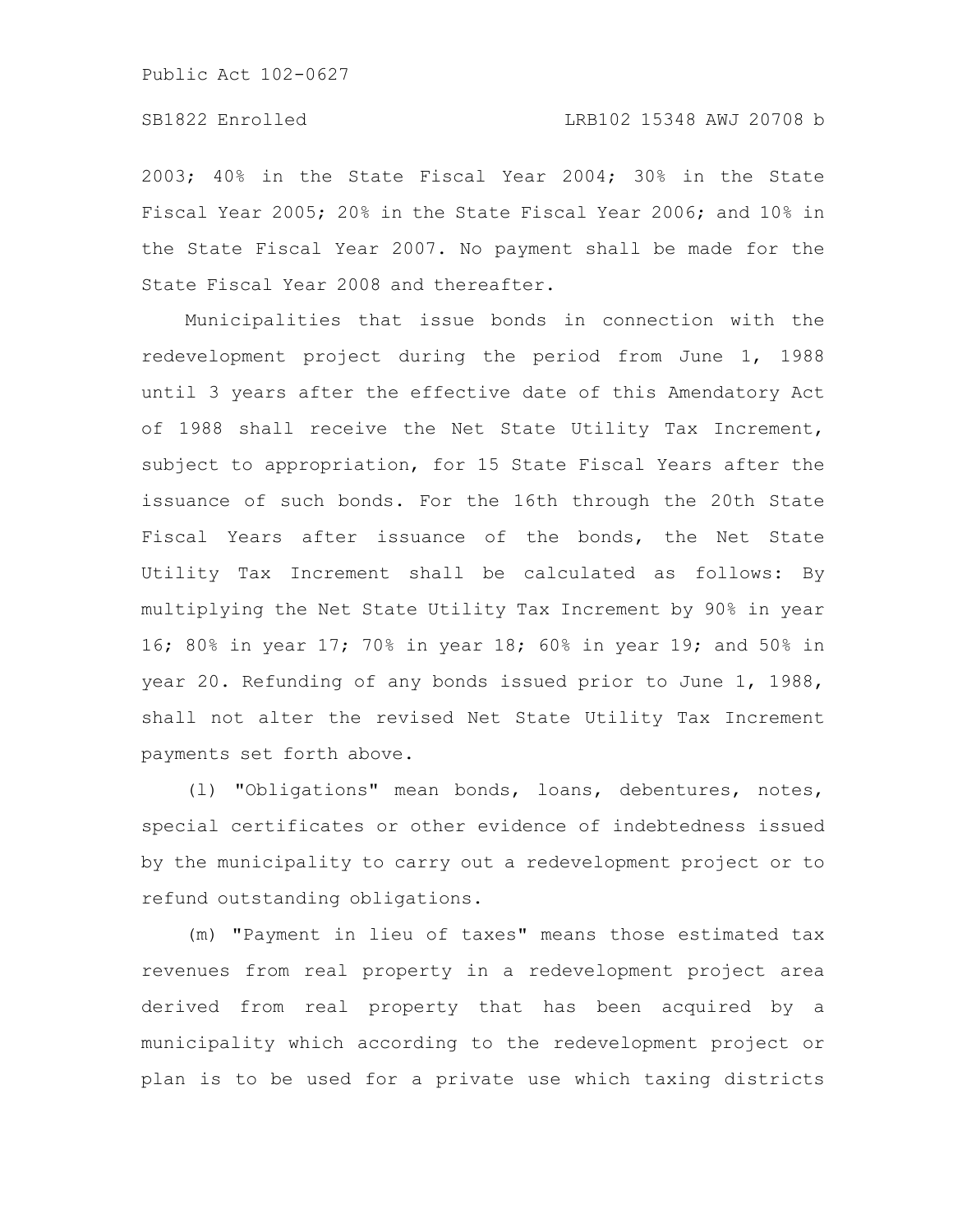### SB1822 Enrolled LRB102 15348 AWJ 20708 b

would have received had a municipality not acquired the real property and adopted tax increment allocation financing and which would result from levies made after the time of the adoption of tax increment allocation financing to the time the current equalized value of real property in the redevelopment project area exceeds the total initial equalized value of real property in said area.

(n) "Redevelopment plan" means the comprehensive program of the municipality for development or redevelopment intended by the payment of redevelopment project costs to reduce or eliminate those conditions the existence of which qualified the redevelopment project area as a "blighted area" or "conservation area" or combination thereof or "industrial park conservation area," and thereby to enhance the tax bases of the taxing districts which extend into the redevelopment project area, provided that, with respect to redevelopment project areas described in subsections (p-1) and (p-2), "redevelopment plan" means the comprehensive program of the affected municipality for the development of qualifying transit facilities. On and after November 1, 1999 (the effective date of Public Act 91-478), no redevelopment plan may be approved or amended that includes the development of vacant land (i) with a golf course and related clubhouse and other facilities or (ii) designated by federal, State, county, or municipal government as public land for outdoor recreational activities or for nature preserves and used for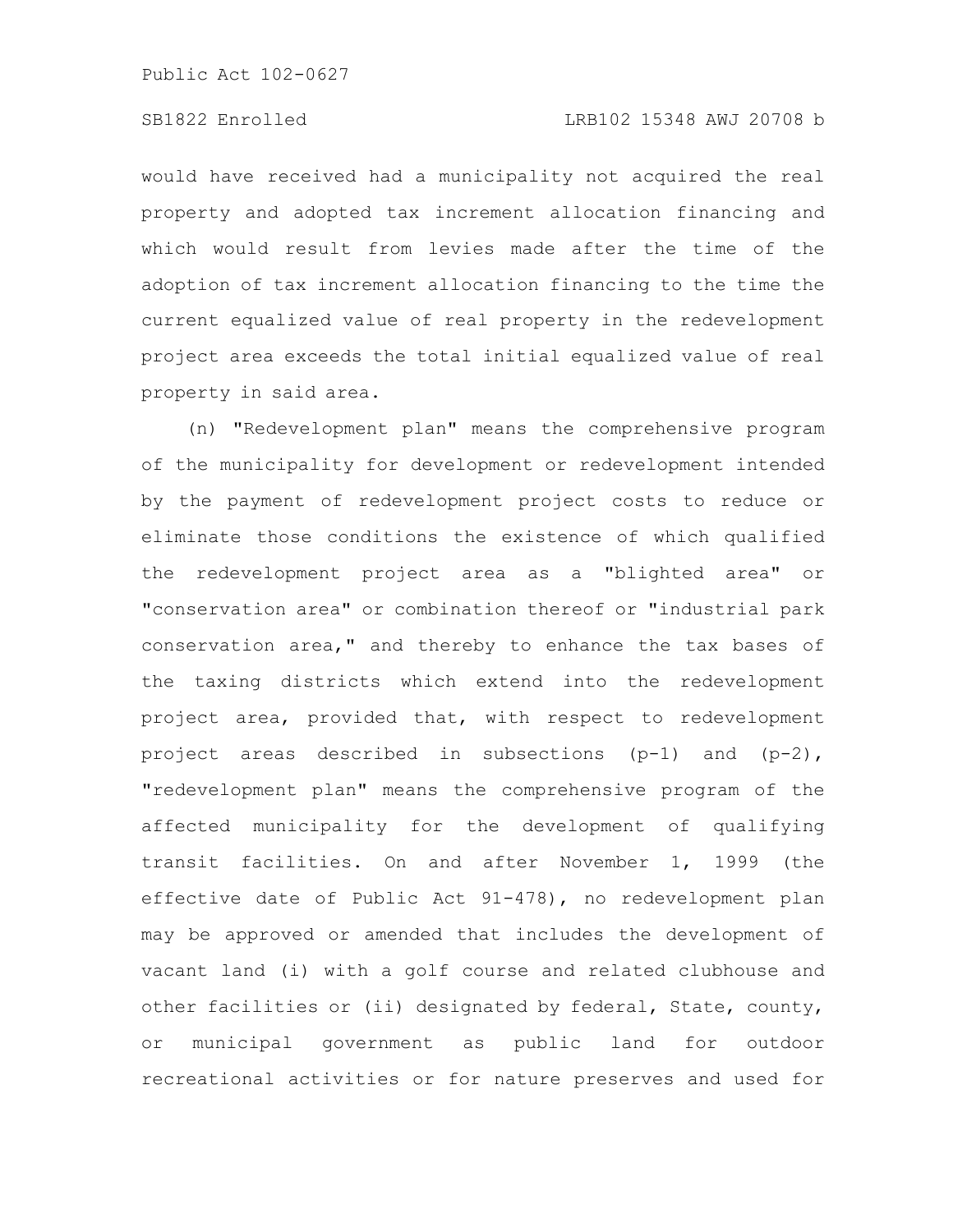# SB1822 Enrolled LRB102 15348 AWJ 20708 b

that purpose within 5 years prior to the adoption of the redevelopment plan. For the purpose of this subsection, "recreational activities" is limited to mean camping and hunting. Each redevelopment plan shall set forth in writing the program to be undertaken to accomplish the objectives and shall include but not be limited to:

(A) an itemized list of estimated redevelopment project costs;

(B) evidence indicating that the redevelopment project area on the whole has not been subject to growth and development through investment by private enterprise, provided that such evidence shall not be required for any redevelopment project area located within a transit facility improvement area established pursuant to Section 11-74.4-3.3;

(C) an assessment of any financial impact of the redevelopment project area on or any increased demand for services from any taxing district affected by the plan and any program to address such financial impact or increased demand;

(D) the sources of funds to pay costs;

(E) the nature and term of the obligations to be issued;

(F) the most recent equalized assessed valuation of the redevelopment project area;

(G) an estimate as to the equalized assessed valuation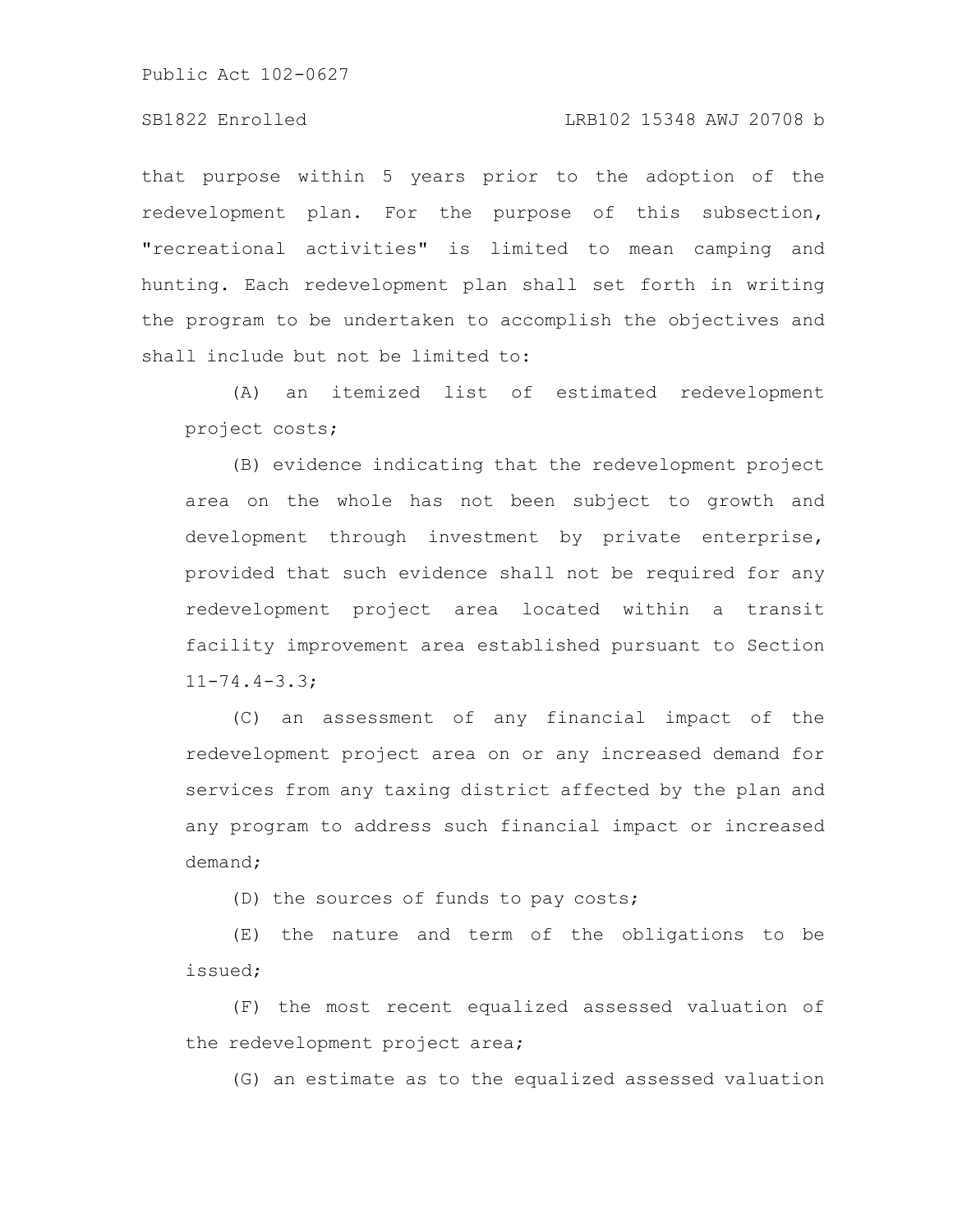after redevelopment and the general land uses to apply in the redevelopment project area;

(H) a commitment to fair employment practices and an affirmative action plan;

(I) if it concerns an industrial park conservation area, the plan shall also include a general description of any proposed developer, user and tenant of any property, a description of the type, structure and general character of the facilities to be developed, a description of the type, class and number of new employees to be employed in the operation of the facilities to be developed; and

(J) if property is to be annexed to the municipality, the plan shall include the terms of the annexation agreement.

The provisions of items (B) and (C) of this subsection (n) shall not apply to a municipality that before March 14, 1994 (the effective date of Public Act 88-537) had fixed, either by its corporate authorities or by a commission designated under subsection (k) of Section 11-74.4-4, a time and place for a public hearing as required by subsection (a) of Section 11-74.4-5. No redevelopment plan shall be adopted unless a municipality complies with all of the following requirements:

(1) The municipality finds that the redevelopment project area on the whole has not been subject to growth and development through investment by private enterprise and would not reasonably be anticipated to be developed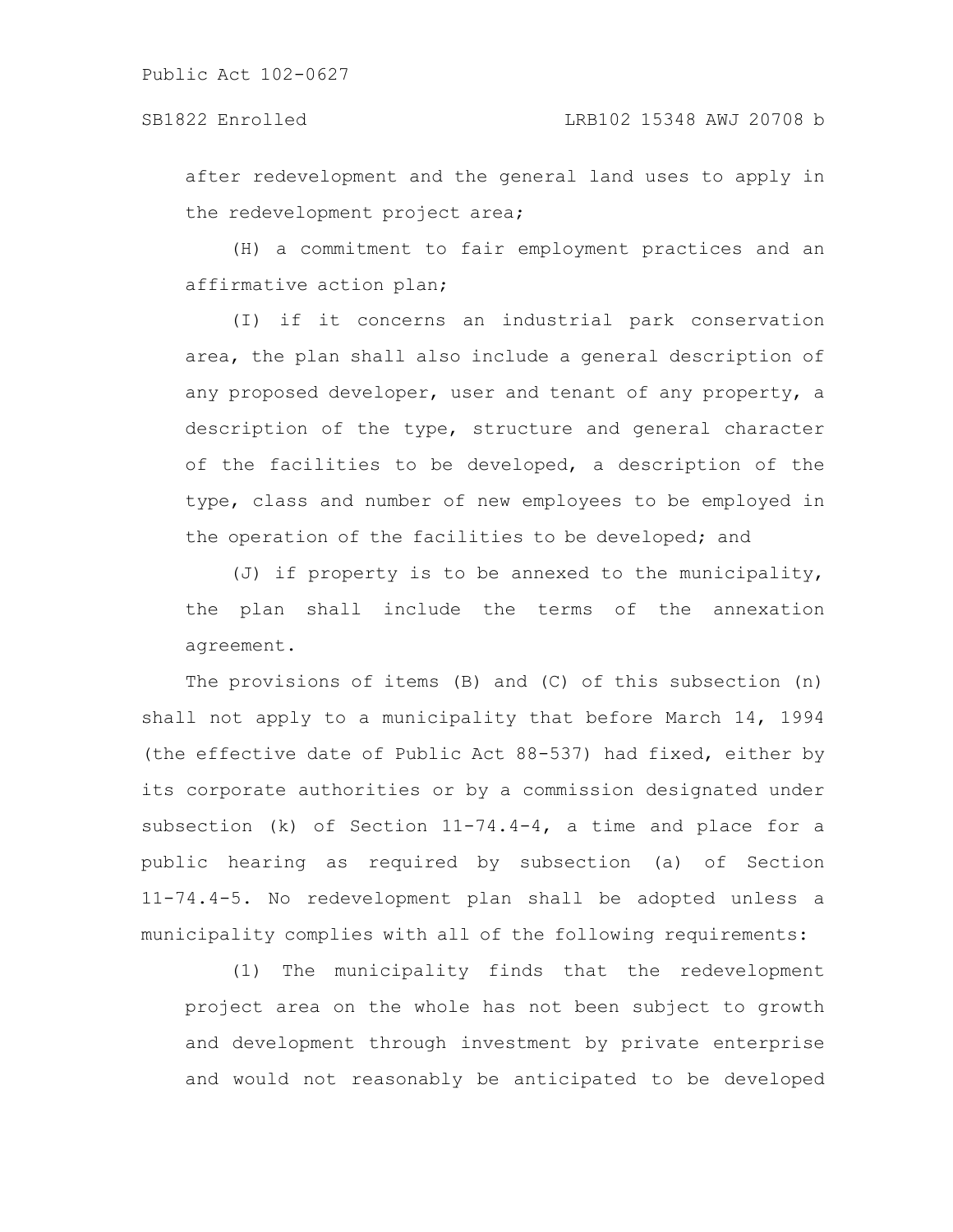without the adoption of the redevelopment plan, provided, however, that such a finding shall not be required with respect to any redevelopment project area located within a transit facility improvement area established pursuant to Section 11-74.4-3.3.

(2) The municipality finds that the redevelopment plan and project conform to the comprehensive plan for the development of the municipality as a whole, or, for municipalities with a population of 100,000 or more, regardless of when the redevelopment plan and project was adopted, the redevelopment plan and project either: (i) conforms to the strategic economic development or redevelopment plan issued by the designated planning authority of the municipality, or (ii) includes land uses that have been approved by the planning commission of the municipality.

(3) The redevelopment plan establishes the estimated dates of completion of the redevelopment project and retirement of obligations issued to finance redevelopment project costs. Those dates may not be later than the dates set forth under Section 11-74.4-3.5.

A municipality may by municipal ordinance amend an existing redevelopment plan to conform to this paragraph (3) as amended by Public Act 91-478, which municipal ordinance may be adopted without further hearing or notice and without complying with the procedures provided in this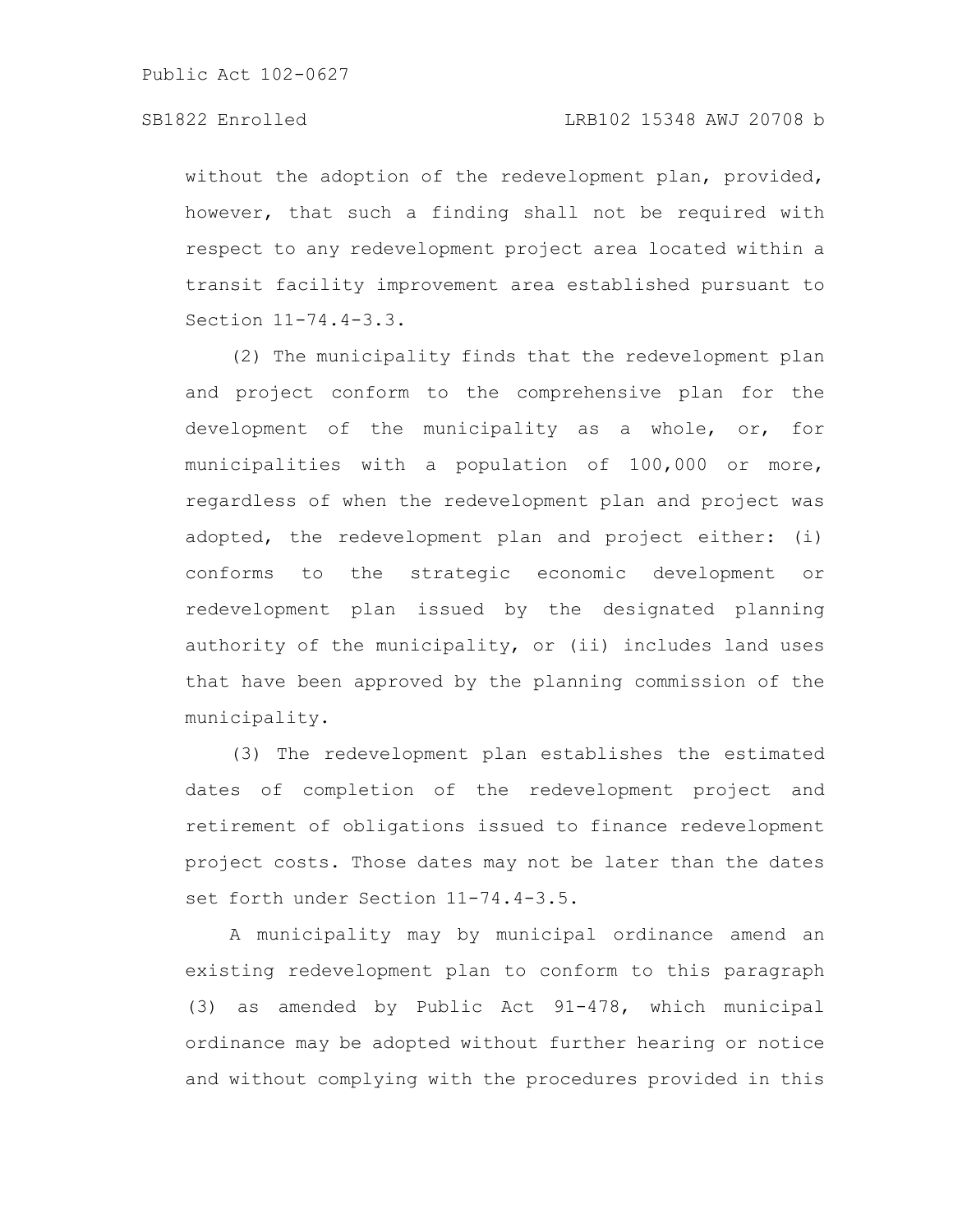Act pertaining to an amendment to or the initial approval of a redevelopment plan and project and designation of a redevelopment project area.

(3.5) The municipality finds, in the case of an industrial park conservation area, also that the municipality is a labor surplus municipality and that the implementation of the redevelopment plan will reduce unemployment, create new jobs and by the provision of new facilities enhance the tax base of the taxing districts that extend into the redevelopment project area.

(4) If any incremental revenues are being utilized under Section  $8(a)(1)$  or  $8(a)(2)$  of this Act in redevelopment project areas approved by ordinance after January 1, 1986, the municipality finds: (a) that the redevelopment project area would not reasonably be developed without the use of such incremental revenues, and (b) that such incremental revenues will be exclusively utilized for the development of the redevelopment project area.

(5) If: (a) the redevelopment plan will not result in displacement of residents from 10 or more inhabited residential units, and the municipality certifies in the plan that such displacement will not result from the plan; or (b) the redevelopment plan is for a redevelopment project area or a qualifying transit facility located within a transit facility improvement area established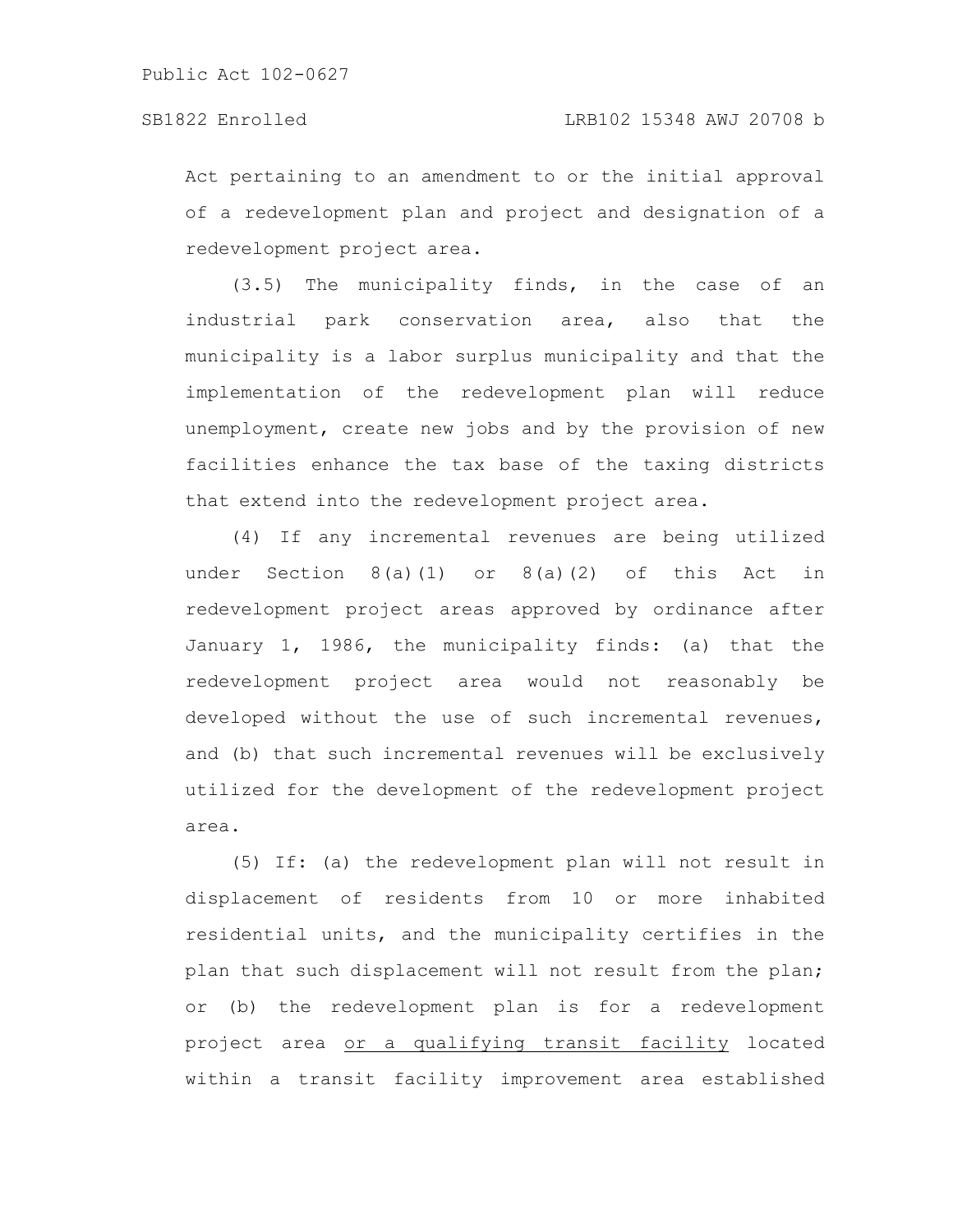### SB1822 Enrolled LRB102 15348 AWJ 20708 b

pursuant to Section 11-74.4-3.3, and the applicable project is subject to the process for evaluation of environmental effects under the National Environmental Policy Act of 1969, 42 U.S.C. 4321 et seq., then a housing impact study need not be performed. If, however, the redevelopment plan would result in the displacement of residents from 10 or more inhabited residential units, or if the redevelopment project area contains 75 or more inhabited residential units and no certification is made, then the municipality shall prepare, as part of the separate feasibility report required by subsection (a) of Section 11-74.4-5, a housing impact study.

Part I of the housing impact study shall include (i) data as to whether the residential units are single family or multi-family units, (ii) the number and type of rooms within the units, if that information is available, (iii) whether the units are inhabited or uninhabited, as determined not less than 45 days before the date that the ordinance or resolution required by subsection (a) of Section 11-74.4-5 is passed, and (iv) data as to the racial and ethnic composition of the residents in the inhabited residential units. The data requirement as to the racial and ethnic composition of the residents in the inhabited residential units shall be deemed to be fully satisfied by data from the most recent federal census.

Part II of the housing impact study shall identify the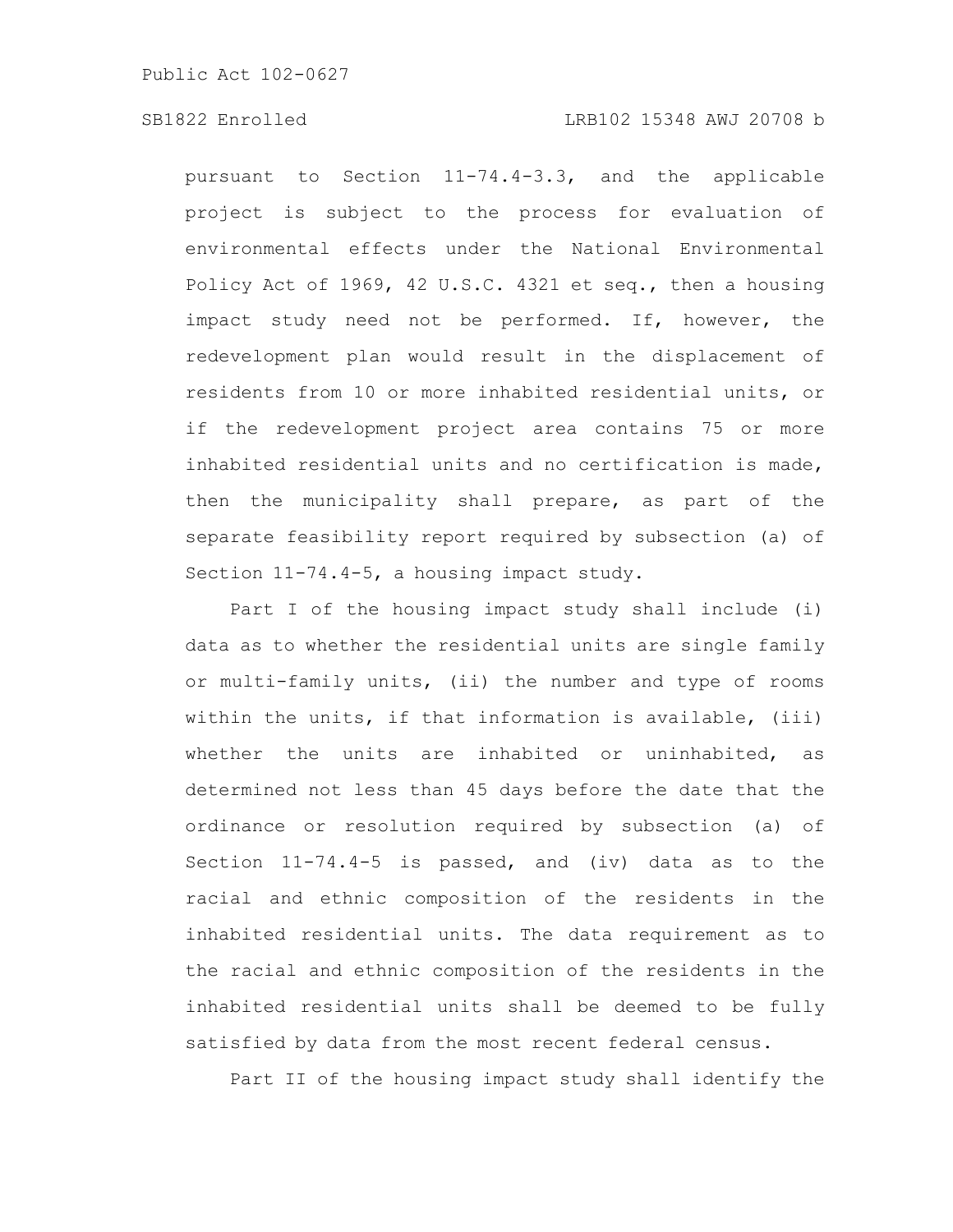### SB1822 Enrolled LRB102 15348 AWJ 20708 b

inhabited residential units in the proposed redevelopment project area that are to be or may be removed. If inhabited residential units are to be removed, then the housing impact study shall identify (i) the number and location of those units that will or may be removed, (ii) the municipality's plans for relocation assistance for those residents in the proposed redevelopment project area whose residences are to be removed, (iii) the availability of replacement housing for those residents whose residences are to be removed, and shall identify the type, location, and cost of the housing, and (iv) the type and extent of relocation assistance to be provided.

(6) On and after November 1, 1999, the housing impact study required by paragraph (5) shall be incorporated in the redevelopment plan for the redevelopment project area.

(7) On and after November 1, 1999, no redevelopment plan shall be adopted, nor an existing plan amended, nor shall residential housing that is occupied by households of low-income and very low-income persons in currently existing redevelopment project areas be removed after November 1, 1999 unless the redevelopment plan provides, with respect to inhabited housing units that are to be removed for households of low-income and very low-income persons, affordable housing and relocation assistance not less than that which would be provided under the federal Uniform Relocation Assistance and Real Property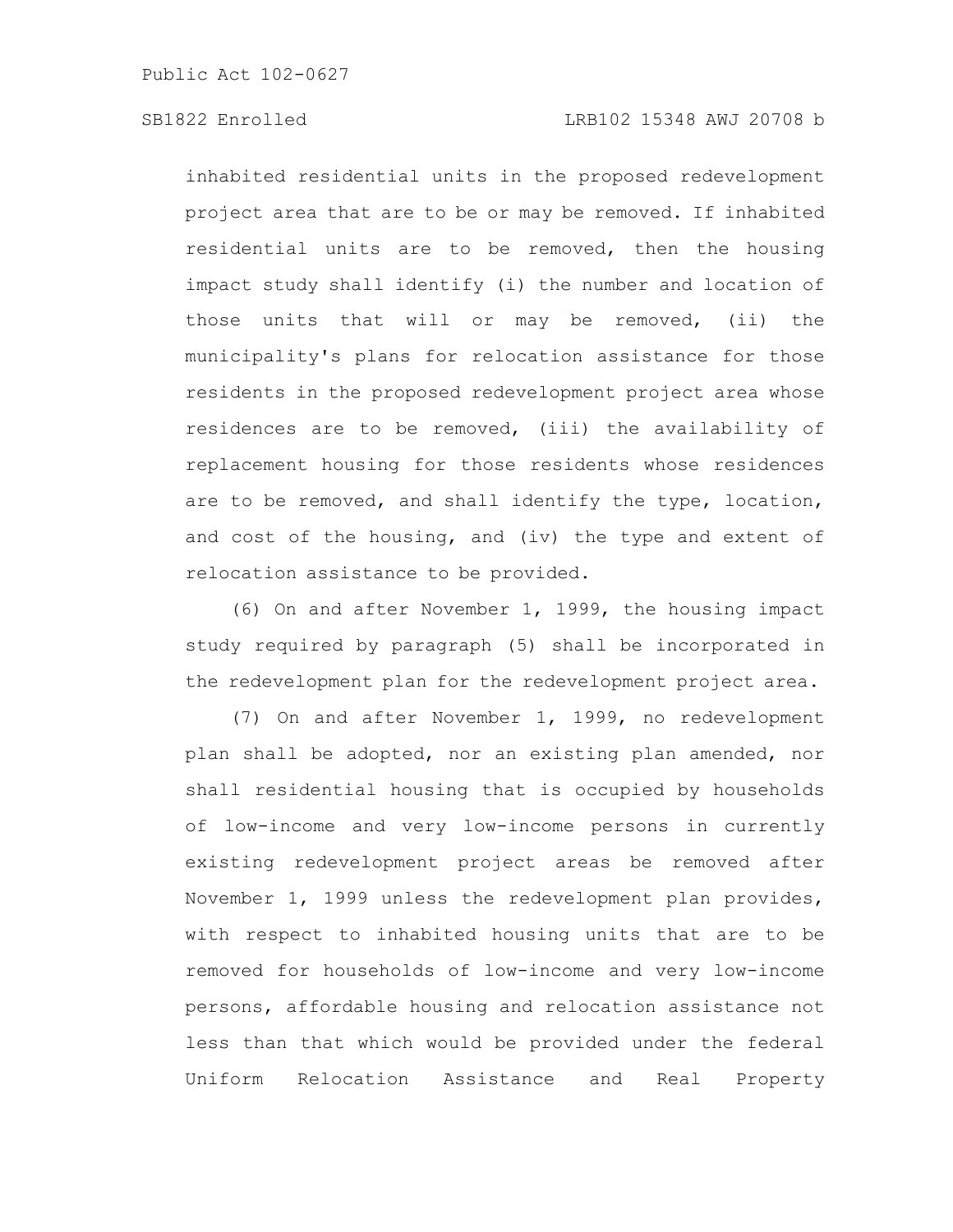Acquisition Policies Act of 1970 and the regulations under that Act, including the eligibility criteria. Affordable housing may be either existing or newly constructed housing. For purposes of this paragraph (7), "low-income households", "very low-income households", and "affordable housing" have the meanings set forth in the Illinois Affordable Housing Act. The municipality shall make a good faith effort to ensure that this affordable housing is located in or near the redevelopment project area within the municipality.

(8) On and after November 1, 1999, if, after the adoption of the redevelopment plan for the redevelopment project area, any municipality desires to amend its redevelopment plan to remove more inhabited residential units than specified in its original redevelopment plan, that change shall be made in accordance with the procedures in subsection (c) of Section 11-74.4-5.

(9) For redevelopment project areas designated prior to November 1, 1999, the redevelopment plan may be amended without further joint review board meeting or hearing, provided that the municipality shall give notice of any such changes by mail to each affected taxing district and registrant on the interested party registry, to authorize the municipality to expend tax increment revenues for redevelopment project costs defined by paragraphs (5) and (7.5), subparagraphs (E) and (F) of paragraph (11), and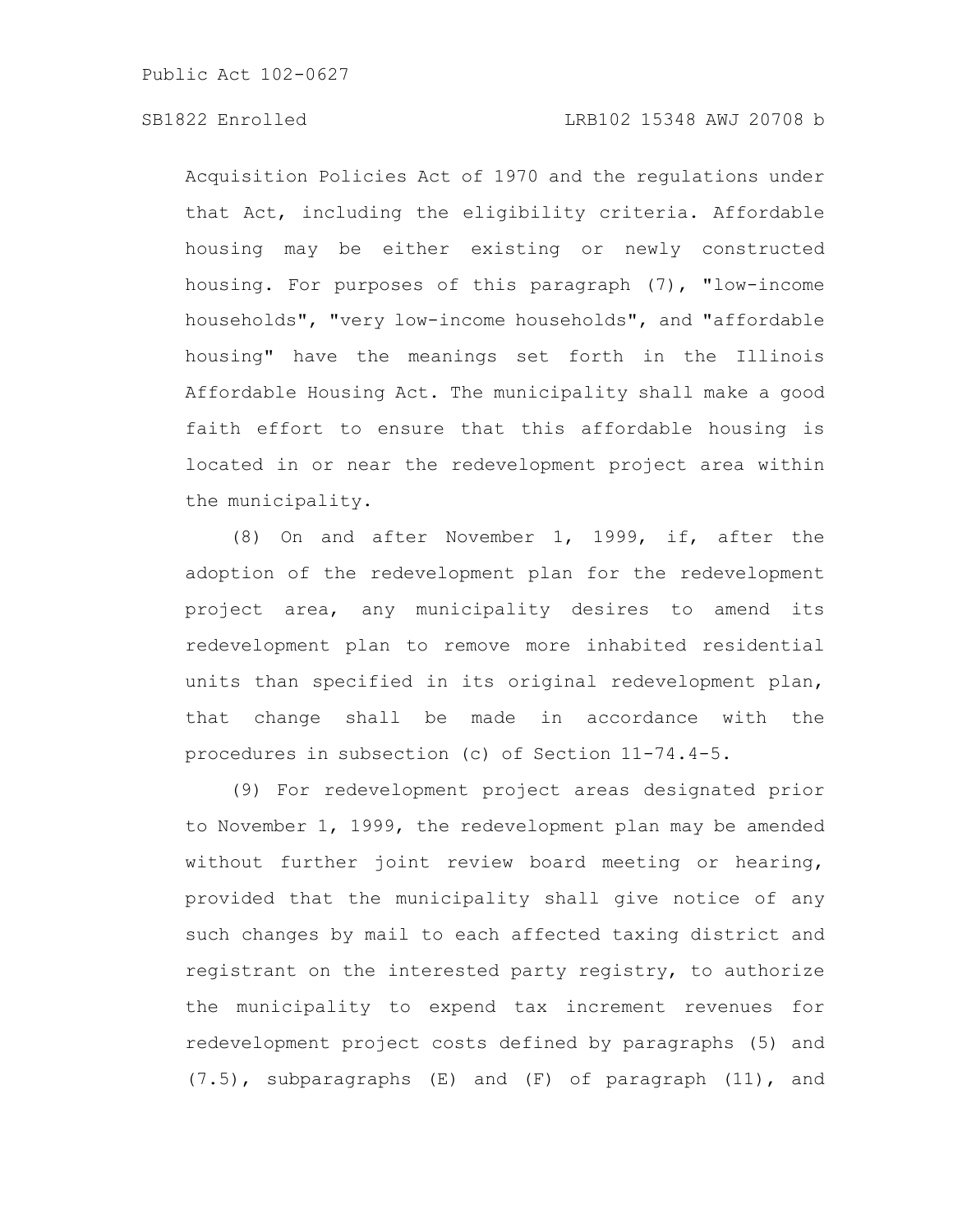paragraph (11.5) of subsection (q) of Section 11-74.4-3, so long as the changes do not increase the total estimated redevelopment project costs set out in the redevelopment plan by more than 5% after adjustment for inflation from the date the plan was adopted.

(o) "Redevelopment project" means any public and private development project in furtherance of the objectives of a redevelopment plan. On and after November 1, 1999 (the effective date of Public Act 91-478), no redevelopment plan may be approved or amended that includes the development of vacant land (i) with a golf course and related clubhouse and other facilities or (ii) designated by federal, State, county, or municipal government as public land for outdoor recreational activities or for nature preserves and used for that purpose within 5 years prior to the adoption of the redevelopment plan. For the purpose of this subsection, "recreational activities" is limited to mean camping and hunting.

(p) "Redevelopment project area" means an area designated by the municipality, which is not less in the aggregate than 1 1/2 acres and in respect to which the municipality has made a finding that there exist conditions which cause the area to be classified as an industrial park conservation area or a blighted area or a conservation area, or a combination of both blighted areas and conservation areas.

(p-1) Notwithstanding any provision of this Act to the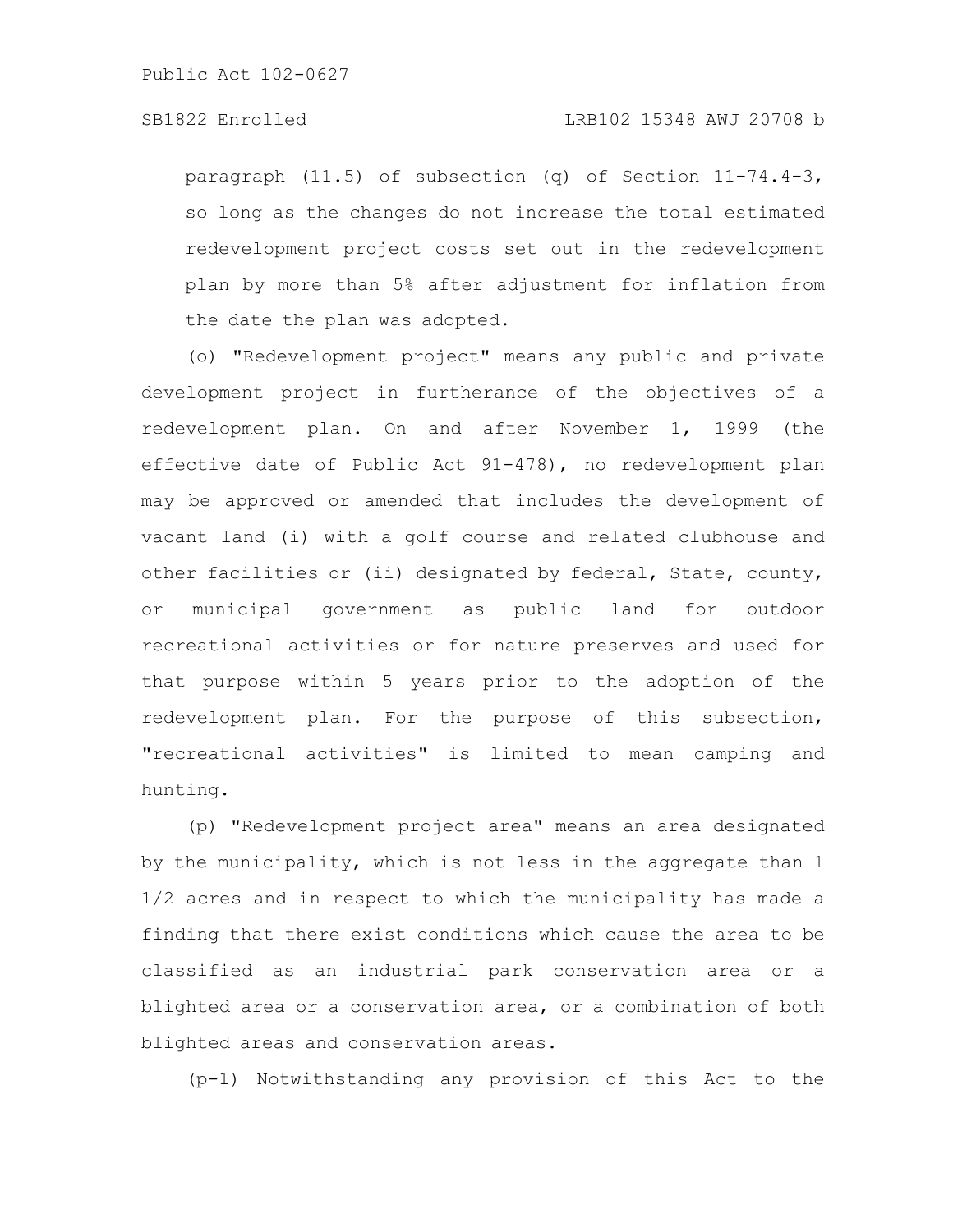### SB1822 Enrolled LRB102 15348 AWJ 20708 b

contrary, on and after August 25, 2009 (the effective date of Public Act 96-680), a redevelopment project area may include areas within a one-half mile radius of an existing or proposed Regional Transportation Authority Suburban Transit Access Route (STAR Line) station without a finding that the area is classified as an industrial park conservation area, a blighted area, a conservation area, or a combination thereof, but only if the municipality receives unanimous consent from the joint review board created to review the proposed redevelopment project area.

(p-2) Notwithstanding any provision of this Act to the contrary, on and after the effective date of this amendatory Act of the 99th General Assembly, a redevelopment project area may include areas within a transit facility improvement area that has been established pursuant to Section 11-74.4-3.3 without a finding that the area is classified as an industrial park conservation area, a blighted area, a conservation area, or any combination thereof.

(q) "Redevelopment project costs", except for redevelopment project areas created pursuant to subsection (p-1) or (p-2), means and includes the sum total of all reasonable or necessary costs incurred or estimated to be incurred, and any such costs incidental to a redevelopment plan and a redevelopment project. Such costs include, without limitation, the following:

(1) Costs of studies, surveys, development of plans,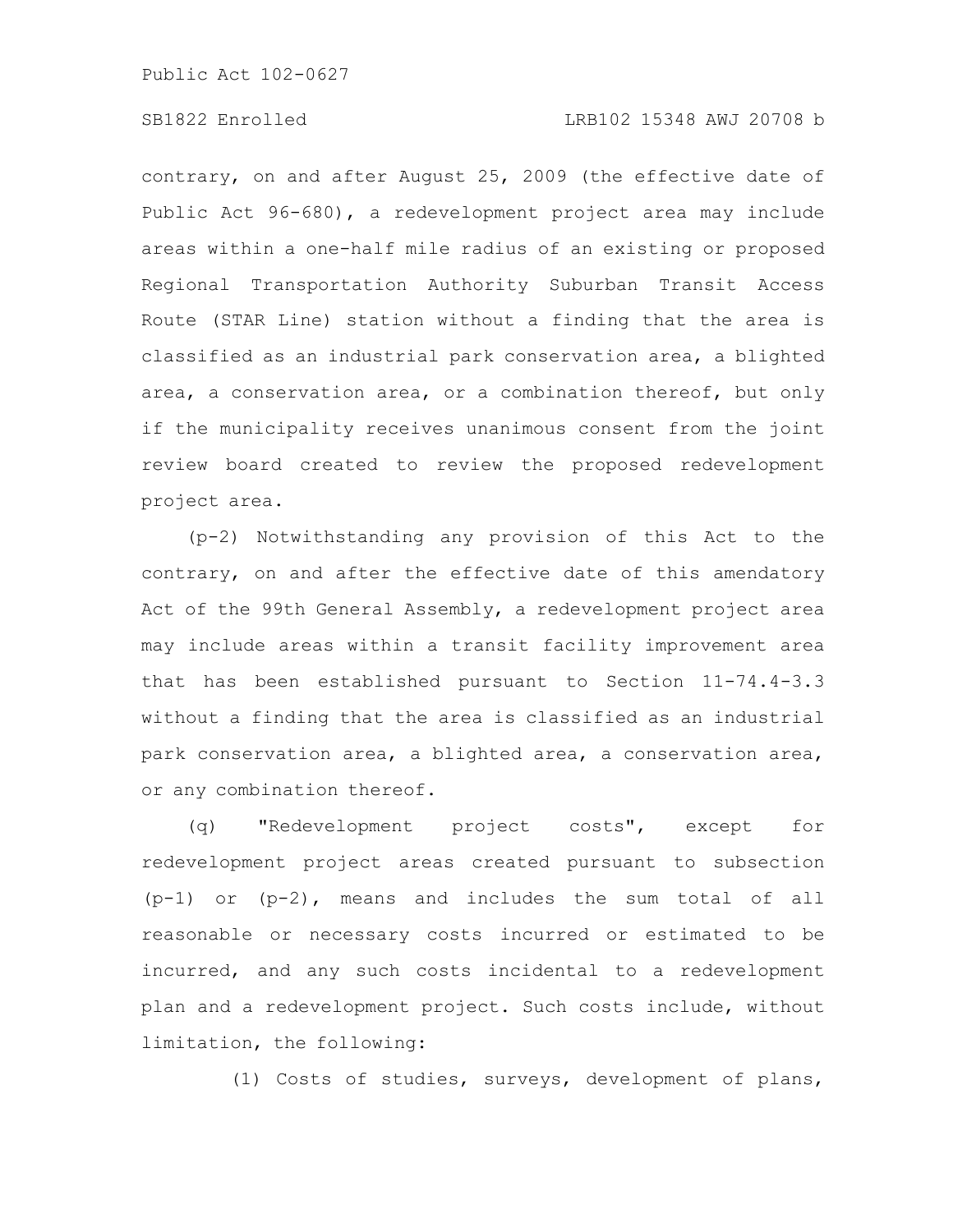and specifications, implementation and administration of the redevelopment plan including but not limited to staff and professional service costs for architectural, engineering, legal, financial, planning or other services, provided however that no charges for professional services may be based on a percentage of the tax increment collected; except that on and after November 1, 1999 (the effective date of Public Act 91-478), no contracts for professional services, excluding architectural and engineering services, may be entered into if the terms of the contract extend beyond a period of 3 years. In addition, "redevelopment project costs" shall not include lobbying expenses. After consultation with the municipality, each tax increment consultant or advisor to a municipality that plans to designate or has designated a redevelopment project area shall inform the municipality in writing of any contracts that the consultant or advisor has entered into with entities or individuals that have received, or are receiving, payments financed by tax increment revenues produced by the redevelopment project area with respect to which the consultant or advisor has performed, or will be performing, service for the municipality. This requirement shall be satisfied by the consultant or advisor before the commencement of services for the municipality and thereafter whenever any other contracts with those individuals or entities are executed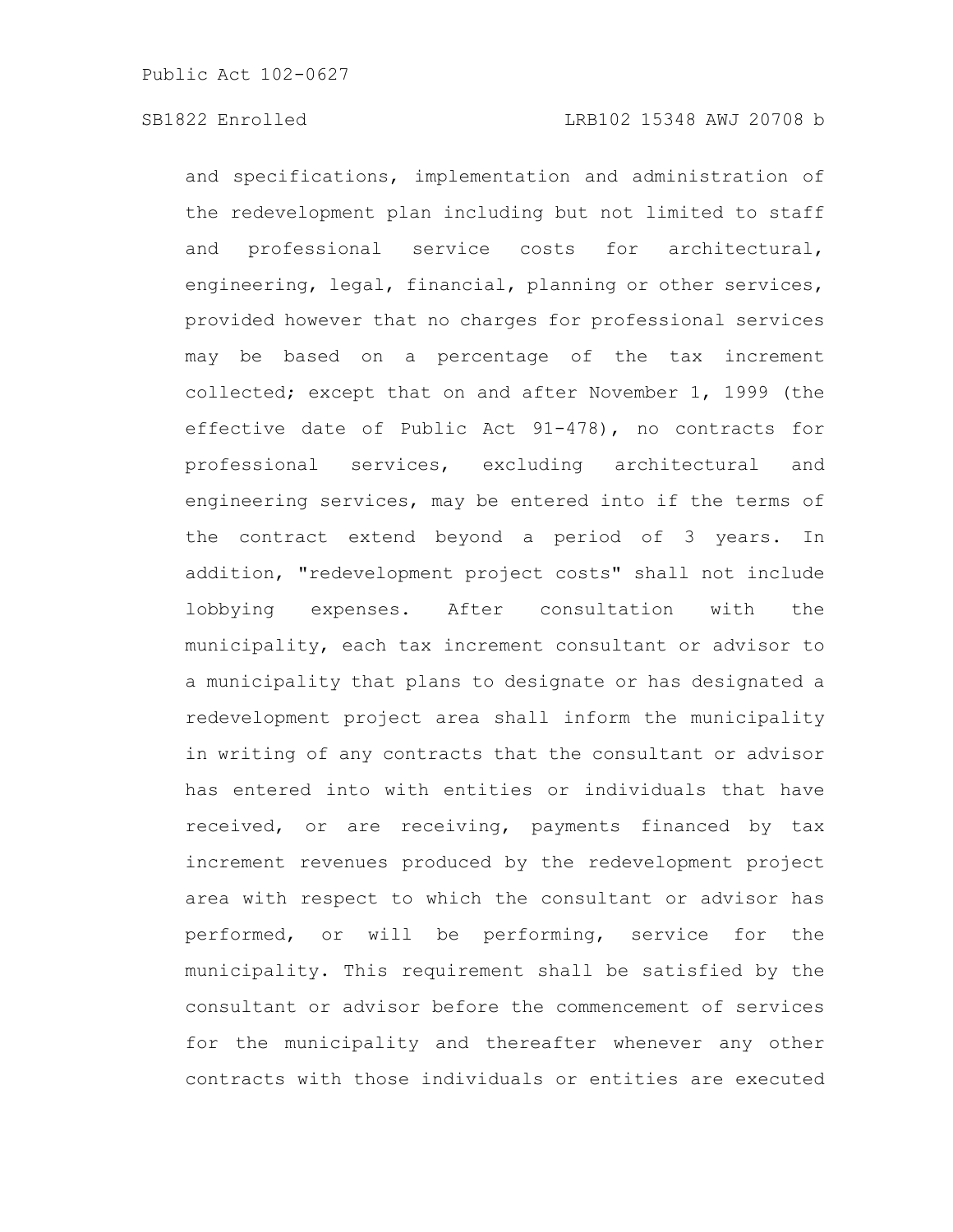#### SB1822 Enrolled LRB102 15348 AWJ 20708 b

by the consultant or advisor;

(1.5) After July 1, 1999, annual administrative costs shall not include general overhead or administrative costs of the municipality that would still have been incurred by the municipality if the municipality had not designated a redevelopment project area or approved a redevelopment plan;

(1.6) The cost of marketing sites within the redevelopment project area to prospective businesses, developers, and investors;

(2) Property assembly costs, including but not limited to acquisition of land and other property, real or personal, or rights or interests therein, demolition of buildings, site preparation, site improvements that serve as an engineered barrier addressing ground level or below ground environmental contamination, including, but not limited to parking lots and other concrete or asphalt barriers, and the clearing and grading of land;

(3) Costs of rehabilitation, reconstruction or repair or remodeling of existing public or private buildings, fixtures, and leasehold improvements; and the cost of replacing an existing public building if pursuant to the implementation of a redevelopment project the existing public building is to be demolished to use the site for private investment or devoted to a different use requiring private investment; including any direct or indirect costs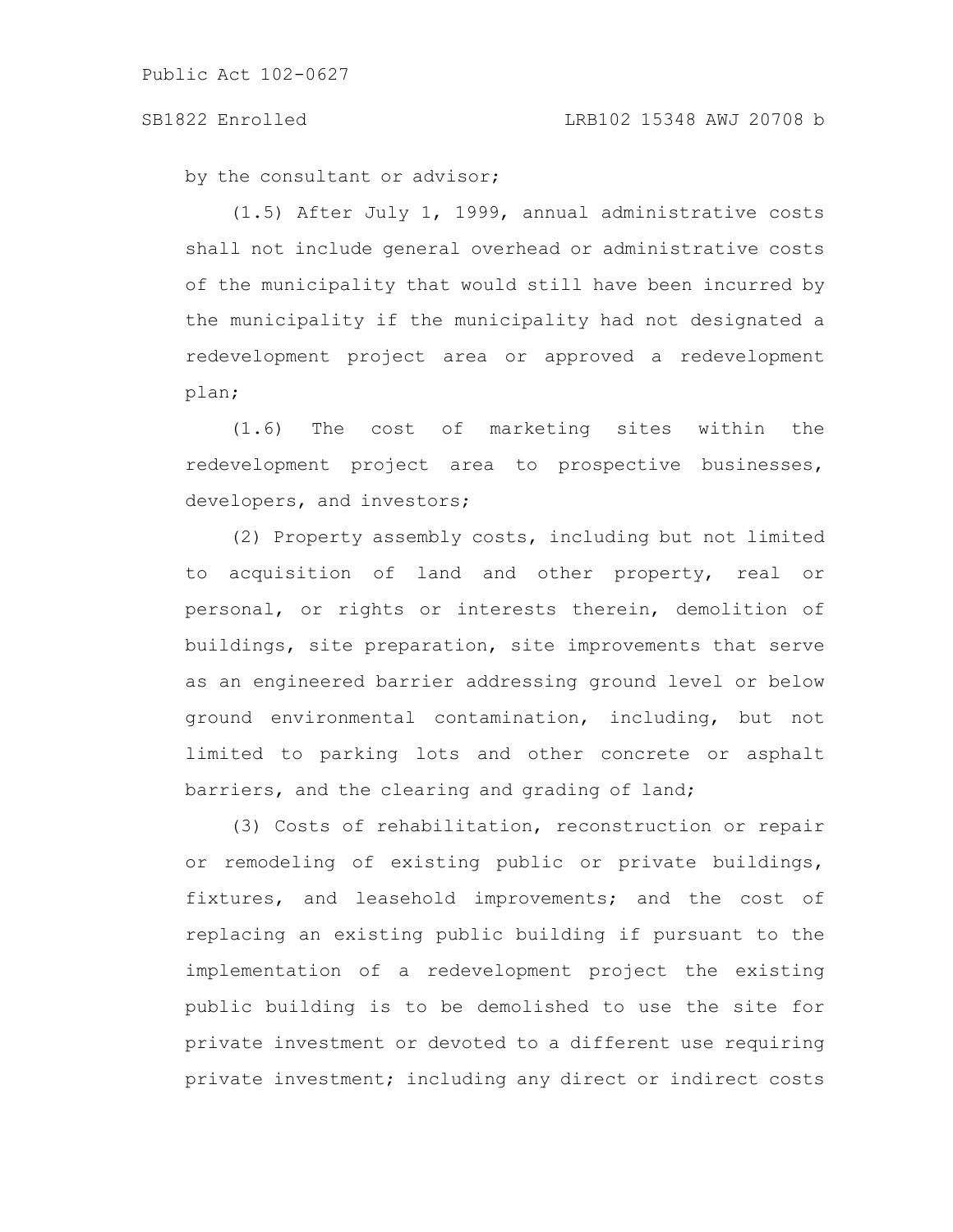relating to Green Globes or LEED certified construction elements or construction elements with an equivalent certification;

(4) Costs of the construction of public works or improvements, including any direct or indirect costs relating to Green Globes or LEED certified construction elements or construction elements with an equivalent certification, except that on and after November 1, 1999, redevelopment project costs shall not include the cost of constructing a new municipal public building principally used to provide offices, storage space, or conference facilities or vehicle storage, maintenance, or repair for administrative, public safety, or public works personnel and that is not intended to replace an existing public building as provided under paragraph (3) of subsection (q) of Section 11-74.4-3 unless either (i) the construction of the new municipal building implements a redevelopment project that was included in a redevelopment plan that was adopted by the municipality prior to November 1, 1999, (ii) the municipality makes a reasonable determination in the redevelopment plan, supported by information that provides the basis for that determination, that the new municipal building is required to meet an increase in the need for public safety purposes anticipated to result from the implementation of the redevelopment plan, or (iii) the new municipal public building is for the storage,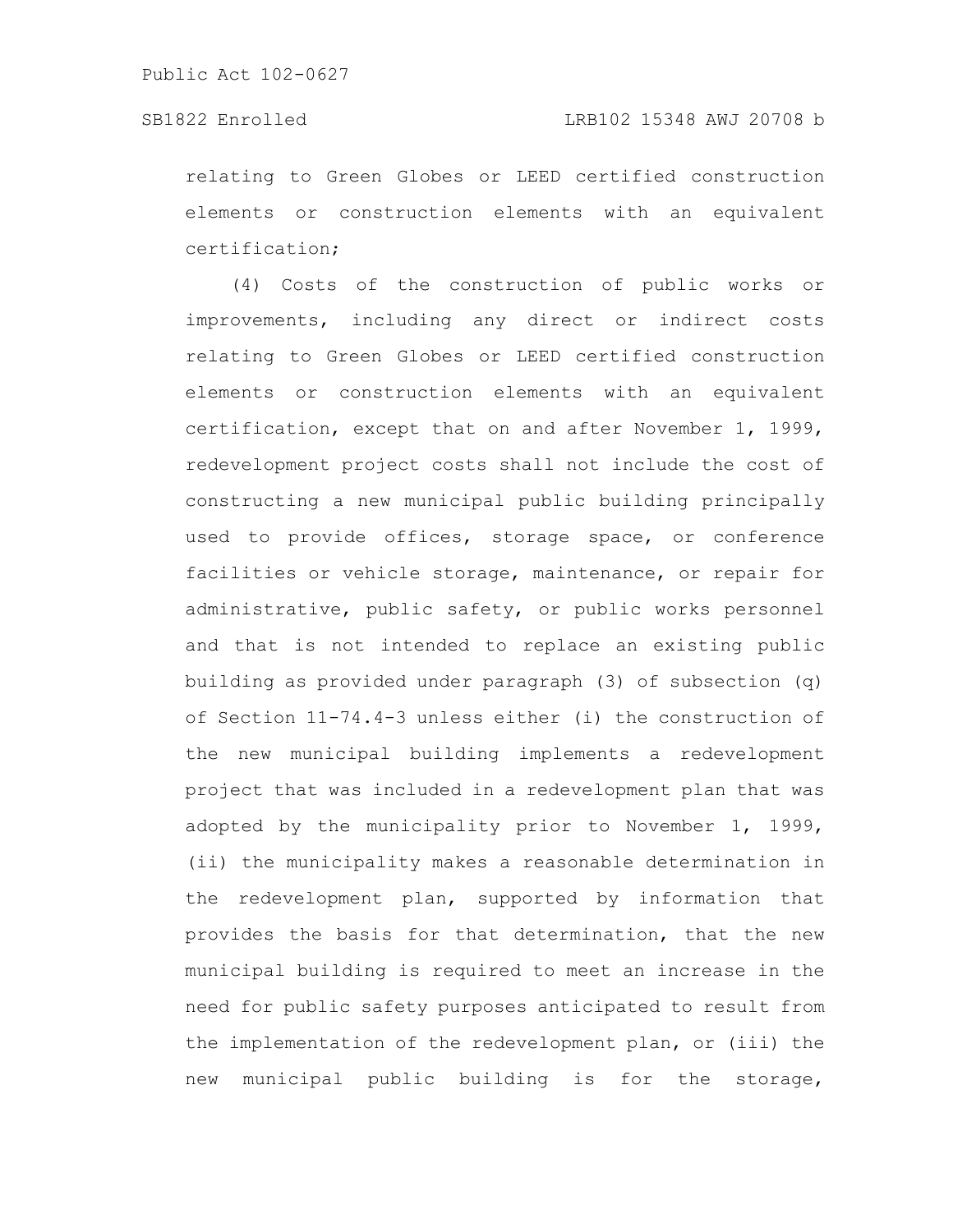maintenance, or repair of transit vehicles and is located in a transit facility improvement area that has been established pursuant to Section 11-74.4-3.3;

(5) Costs of job training and retraining projects, including the cost of "welfare to work" programs implemented by businesses located within the redevelopment project area;

(6) Financing costs, including but not limited to all necessary and incidental expenses related to the issuance of obligations and which may include payment of interest on any obligations issued hereunder including interest accruing during the estimated period of construction of any redevelopment project for which such obligations are issued and for not exceeding 36 months thereafter and including reasonable reserves related thereto;

(7) To the extent the municipality by written agreement accepts and approves the same, all or a portion of a taxing district's capital costs resulting from the redevelopment project necessarily incurred or to be incurred within a taxing district in furtherance of the objectives of the redevelopment plan and project;

(7.5) For redevelopment project areas designated (or redevelopment project areas amended to add or increase the number of tax-increment-financing assisted housing units) on or after November 1, 1999, an elementary, secondary, or unit school district's increased costs attributable to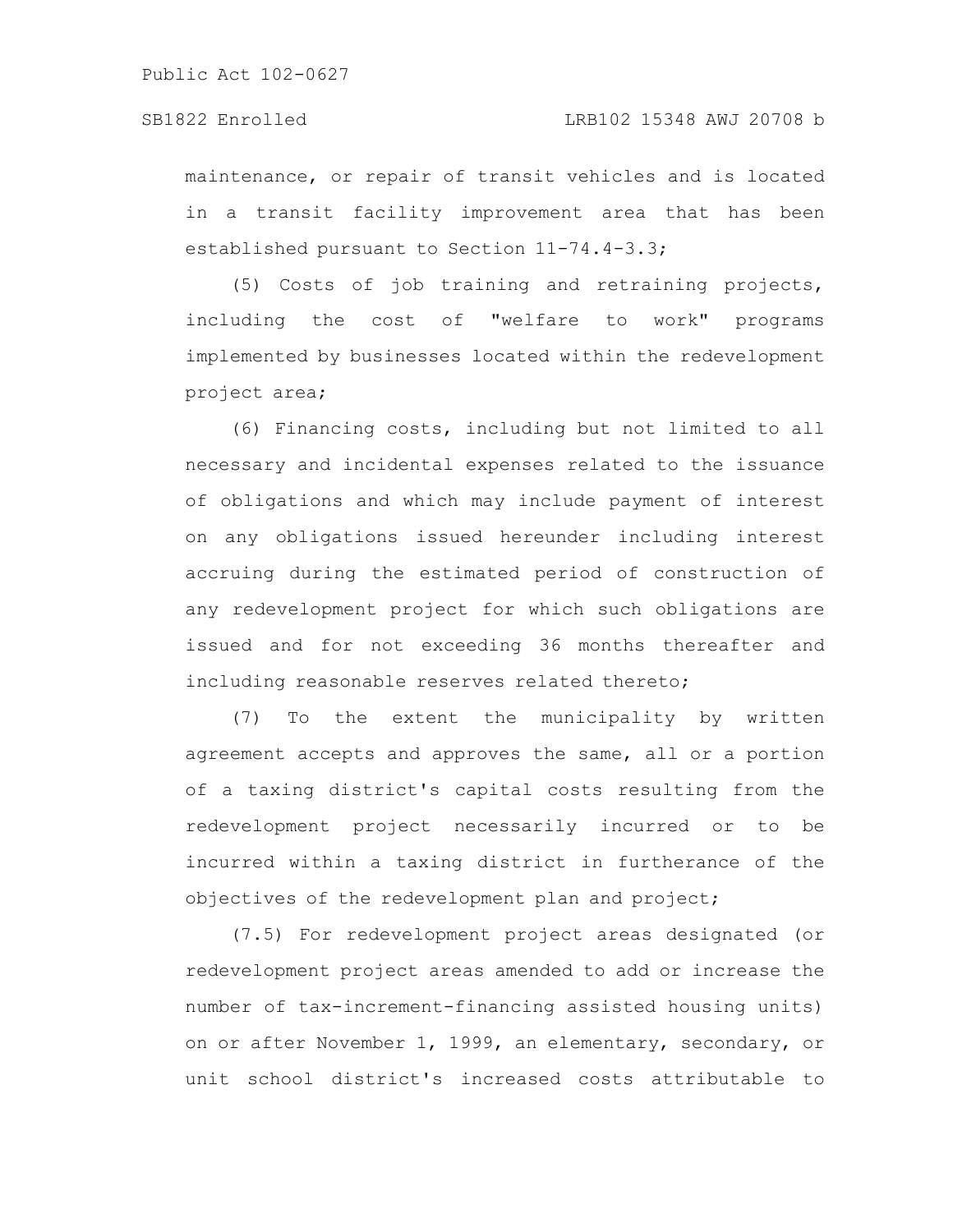# SB1822 Enrolled LRB102 15348 AWJ 20708 b

assisted housing units located within the redevelopment project area for which the developer or redeveloper receives financial assistance through an agreement with the municipality or because the municipality incurs the cost of necessary infrastructure improvements within the boundaries of the assisted housing sites necessary for the completion of that housing as authorized by this Act, and which costs shall be paid by the municipality from the Special Tax Allocation Fund when the tax increment revenue is received as a result of the assisted housing units and shall be calculated annually as follows:

(A) for foundation districts, excluding any school district in a municipality with a population in excess of 1,000,000, by multiplying the district's increase in attendance resulting from the net increase in new students enrolled in that school district who reside in housing units within the redevelopment project area that have received financial assistance through an agreement with the municipality or because the municipality incurs the cost of necessary infrastructure improvements within the boundaries of the housing sites necessary for the completion of that housing as authorized by this Act since the designation of the redevelopment project area by the most recently available per capita tuition cost as defined in Section 10-20.12a of the School Code less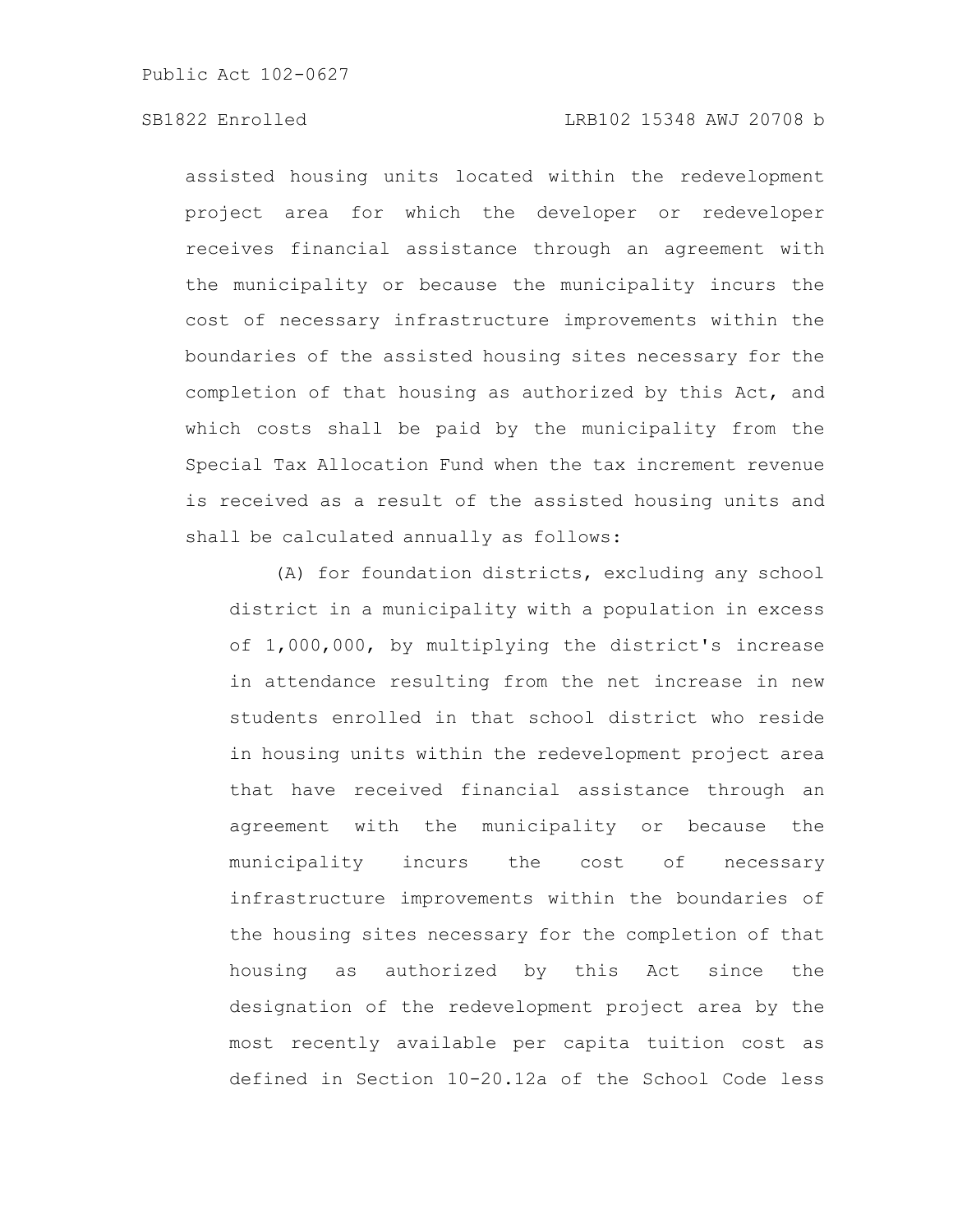any increase in general State aid as defined in Section 18-8.05 of the School Code or evidence-based funding as defined in Section 18-8.15 of the School Code attributable to these added new students subject to the following annual limitations:

(i) for unit school districts with a district average 1995-96 Per Capita Tuition Charge of less than \$5,900, no more than 25% of the total amount of property tax increment revenue produced by those housing units that have received tax increment finance assistance under this Act;

(ii) for elementary school districts with a district average 1995-96 Per Capita Tuition Charge of less than \$5,900, no more than 17% of the total amount of property tax increment revenue produced by those housing units that have received tax increment finance assistance under this Act; and

(iii) for secondary school districts with a district average 1995-96 Per Capita Tuition Charge of less than \$5,900, no more than 8% of the total amount of property tax increment revenue produced by those housing units that have received tax increment finance assistance under this Act.

(B) For alternate method districts, flat grant districts, and foundation districts with a district average 1995-96 Per Capita Tuition Charge equal to or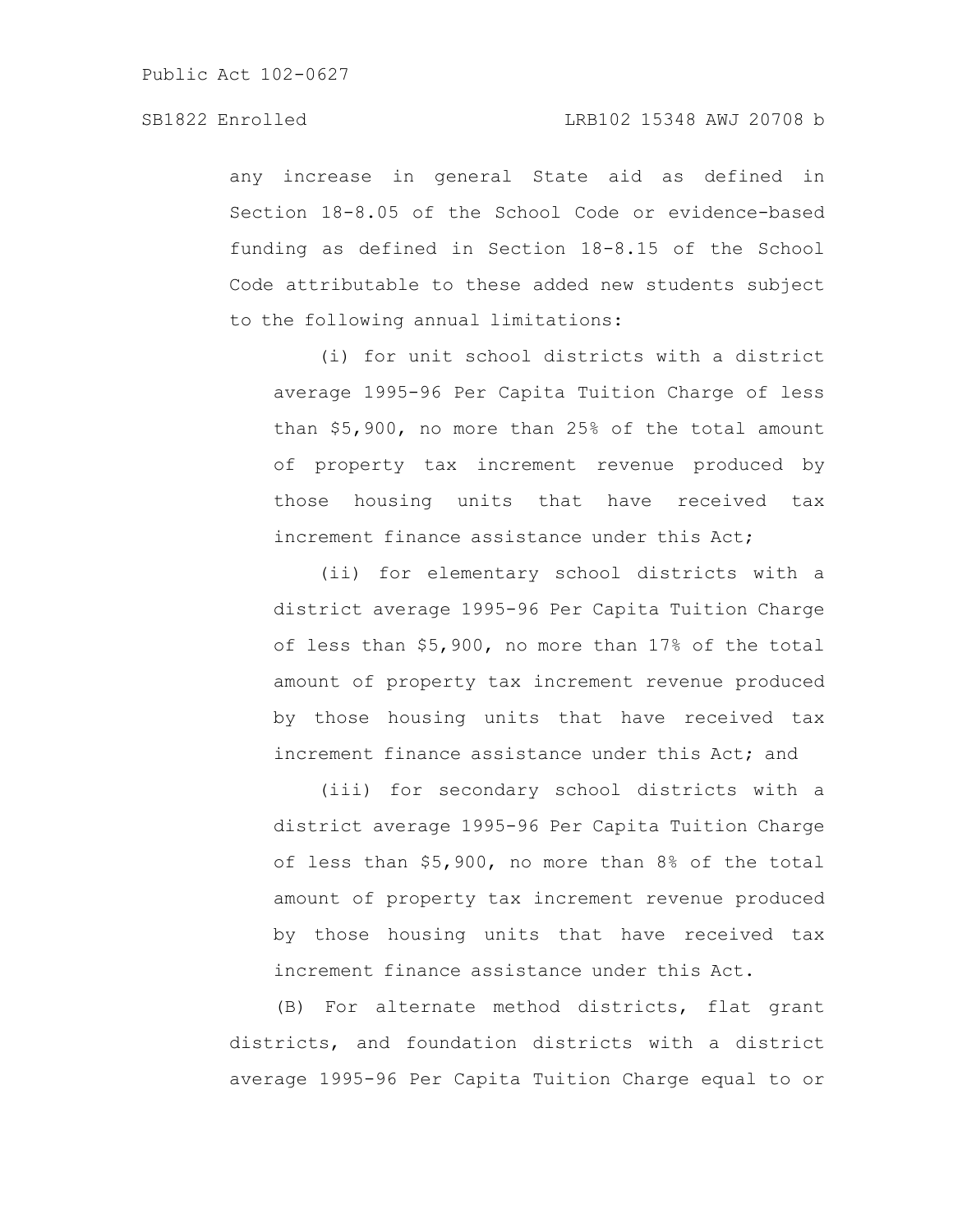more than \$5,900, excluding any school district with a population in excess of 1,000,000, by multiplying the district's increase in attendance resulting from the net increase in new students enrolled in that school district who reside in housing units within the redevelopment project area that have received financial assistance through an agreement with the municipality or because the municipality incurs the cost of necessary infrastructure improvements within the boundaries of the housing sites necessary for the completion of that housing as authorized by this Act since the designation of the redevelopment project area by the most recently available per capita tuition cost as defined in Section 10-20.12a of the School Code less any increase in general state aid as defined in Section 18-8.05 of the School Code or evidence-based funding as defined in Section 18-8.15 of the School Code attributable to these added new students subject to the following annual limitations:

(i) for unit school districts, no more than 40% of the total amount of property tax increment revenue produced by those housing units that have received tax increment finance assistance under this Act;

(ii) for elementary school districts, no more than 27% of the total amount of property tax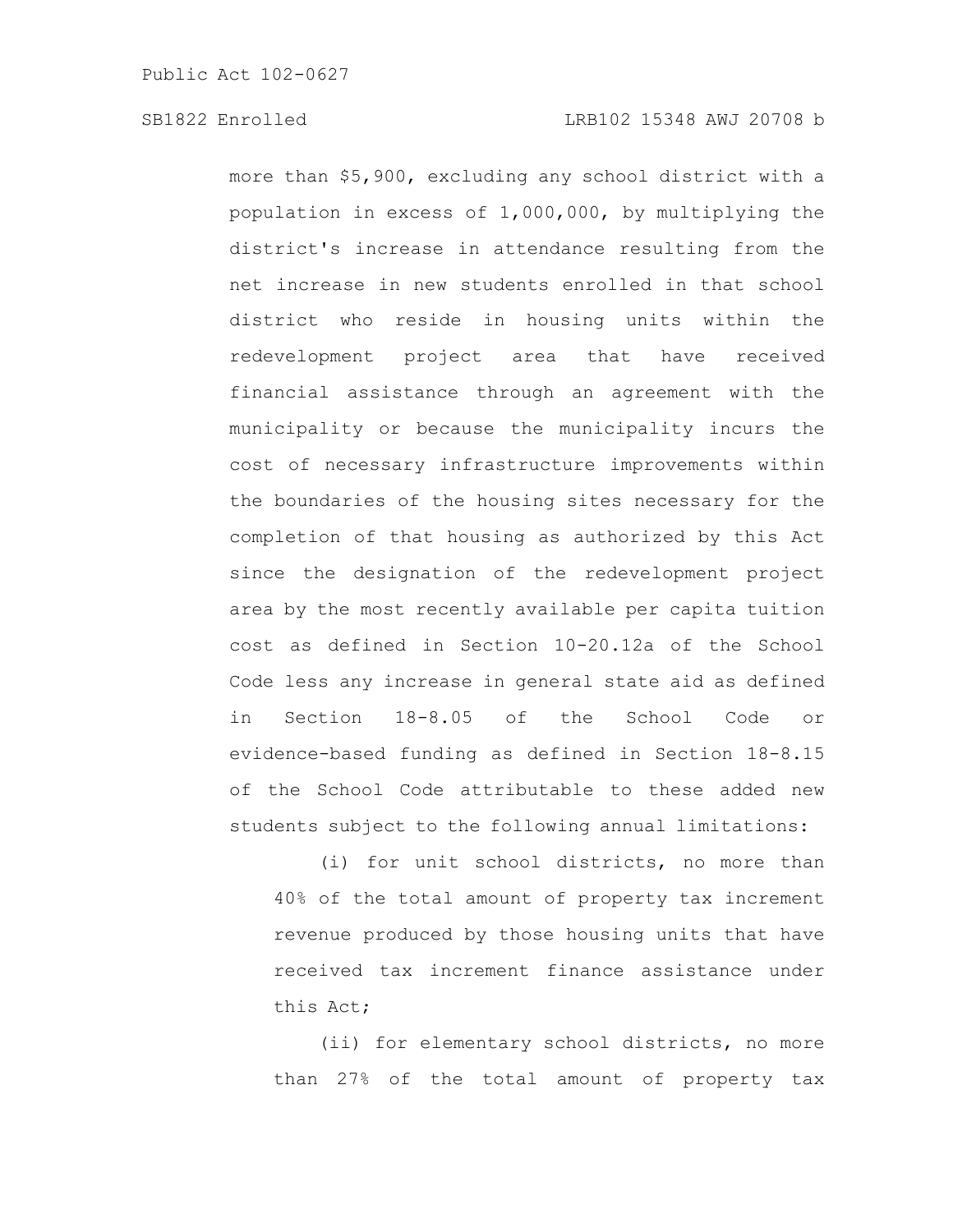increment revenue produced by those housing units that have received tax increment finance assistance under this Act; and

(iii) for secondary school districts, no more than 13% of the total amount of property tax increment revenue produced by those housing units that have received tax increment finance assistance under this Act.

(C) For any school district in a municipality with a population in excess of 1,000,000, the following restrictions shall apply to the reimbursement of increased costs under this paragraph (7.5):

(i) no increased costs shall be reimbursed unless the school district certifies that each of the schools affected by the assisted housing project is at or over its student capacity;

(ii) the amount reimbursable shall be reduced by the value of any land donated to the school district by the municipality or developer, and by the value of any physical improvements made to the schools by the municipality or developer; and

(iii) the amount reimbursed may not affect amounts otherwise obligated by the terms of any bonds, notes, or other funding instruments, or the terms of any redevelopment agreement.

Any school district seeking payment under this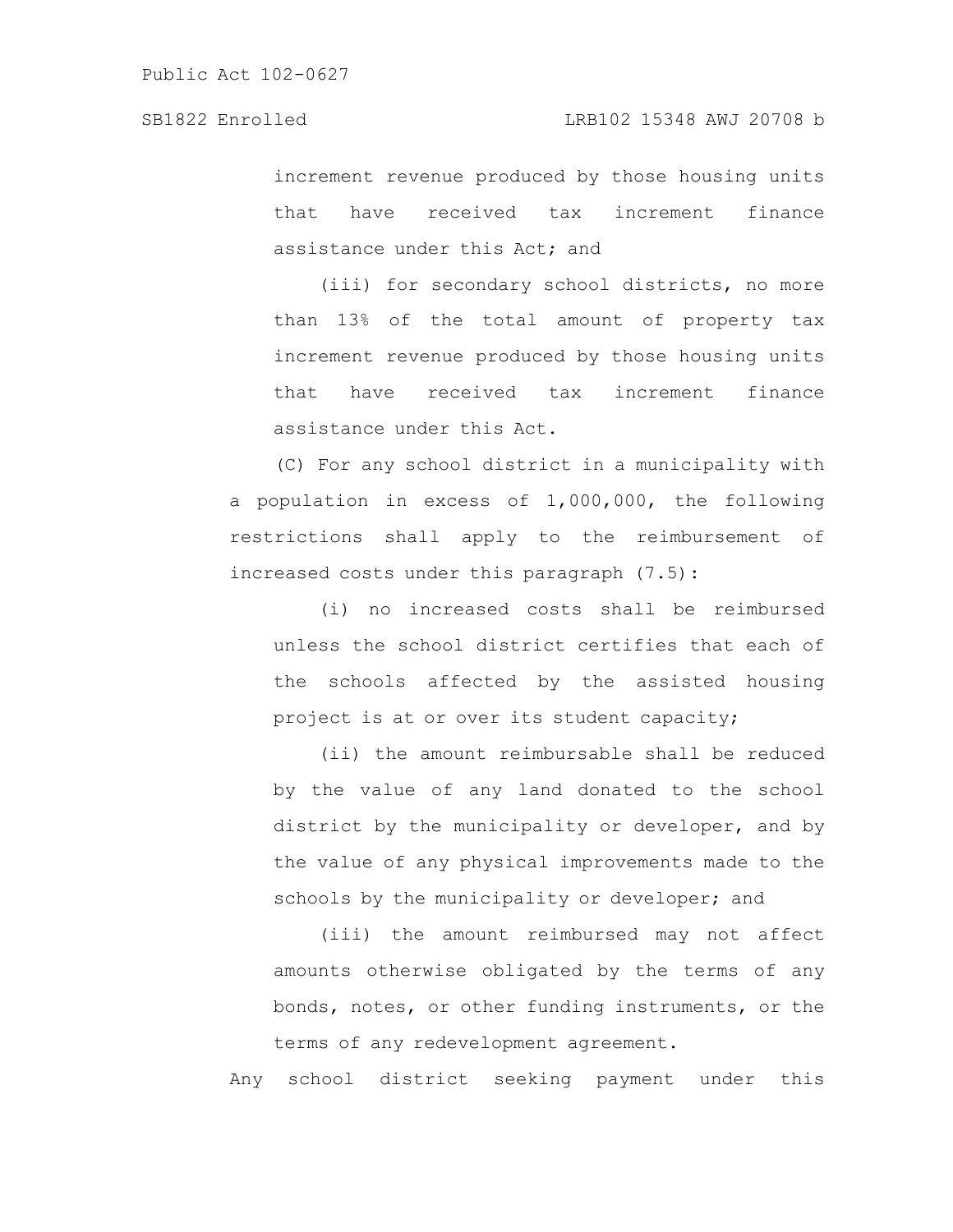paragraph (7.5) shall, after July 1 and before September 30 of each year, provide the municipality with reasonable evidence to support its claim for reimbursement before the municipality shall be required to approve or make the payment to the school district. If the school district fails to provide the information during this period in any year, it shall forfeit any claim to reimbursement for that year. School districts may adopt a resolution waiving the right to all or a portion of the reimbursement otherwise required by this paragraph (7.5). By acceptance of this reimbursement the school district waives the right to directly or indirectly set aside, modify, or contest in any manner the establishment of the redevelopment project area or projects;

(7.7) For redevelopment project areas designated (or redevelopment project areas amended to add or increase the number of tax-increment-financing assisted housing units) on or after January 1, 2005 (the effective date of Public Act 93-961), a public library district's increased costs attributable to assisted housing units located within the redevelopment project area for which the developer or redeveloper receives financial assistance through an agreement with the municipality or because the municipality incurs the cost of necessary infrastructure improvements within the boundaries of the assisted housing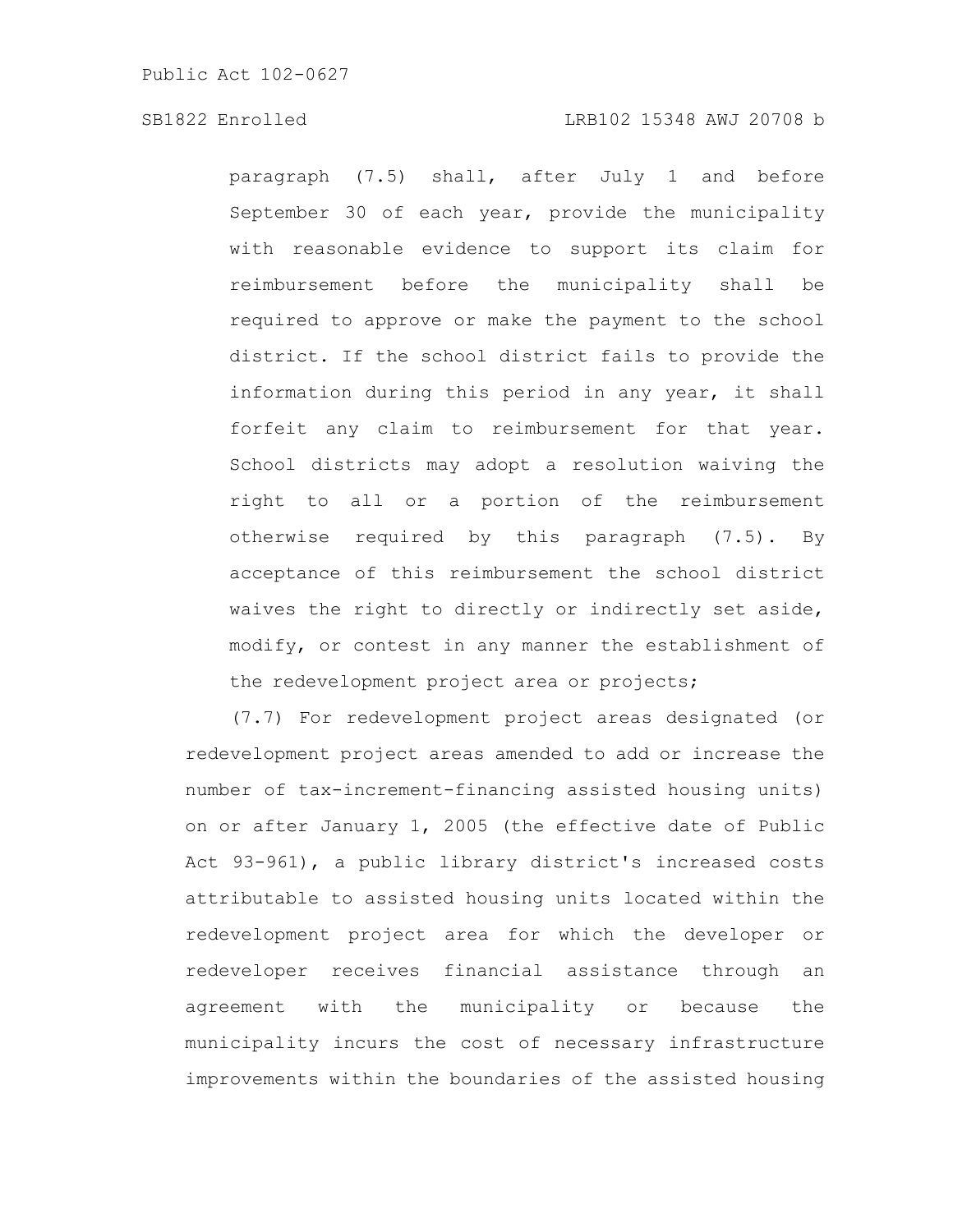sites necessary for the completion of that housing as authorized by this Act shall be paid to the library district by the municipality from the Special Tax Allocation Fund when the tax increment revenue is received as a result of the assisted housing units. This paragraph (7.7) applies only if (i) the library district is located in a county that is subject to the Property Tax Extension Limitation Law or (ii) the library district is not located in a county that is subject to the Property Tax Extension Limitation Law but the district is prohibited by any other law from increasing its tax levy rate without a prior voter referendum.

The amount paid to a library district under this paragraph (7.7) shall be calculated by multiplying (i) the net increase in the number of persons eligible to obtain a library card in that district who reside in housing units within the redevelopment project area that have received financial assistance through an agreement with the municipality or because the municipality incurs the cost of necessary infrastructure improvements within the boundaries of the housing sites necessary for the completion of that housing as authorized by this Act since the designation of the redevelopment project area by (ii) the per-patron cost of providing library services so long as it does not exceed \$120. The per-patron cost shall be the Total Operating Expenditures Per Capita for the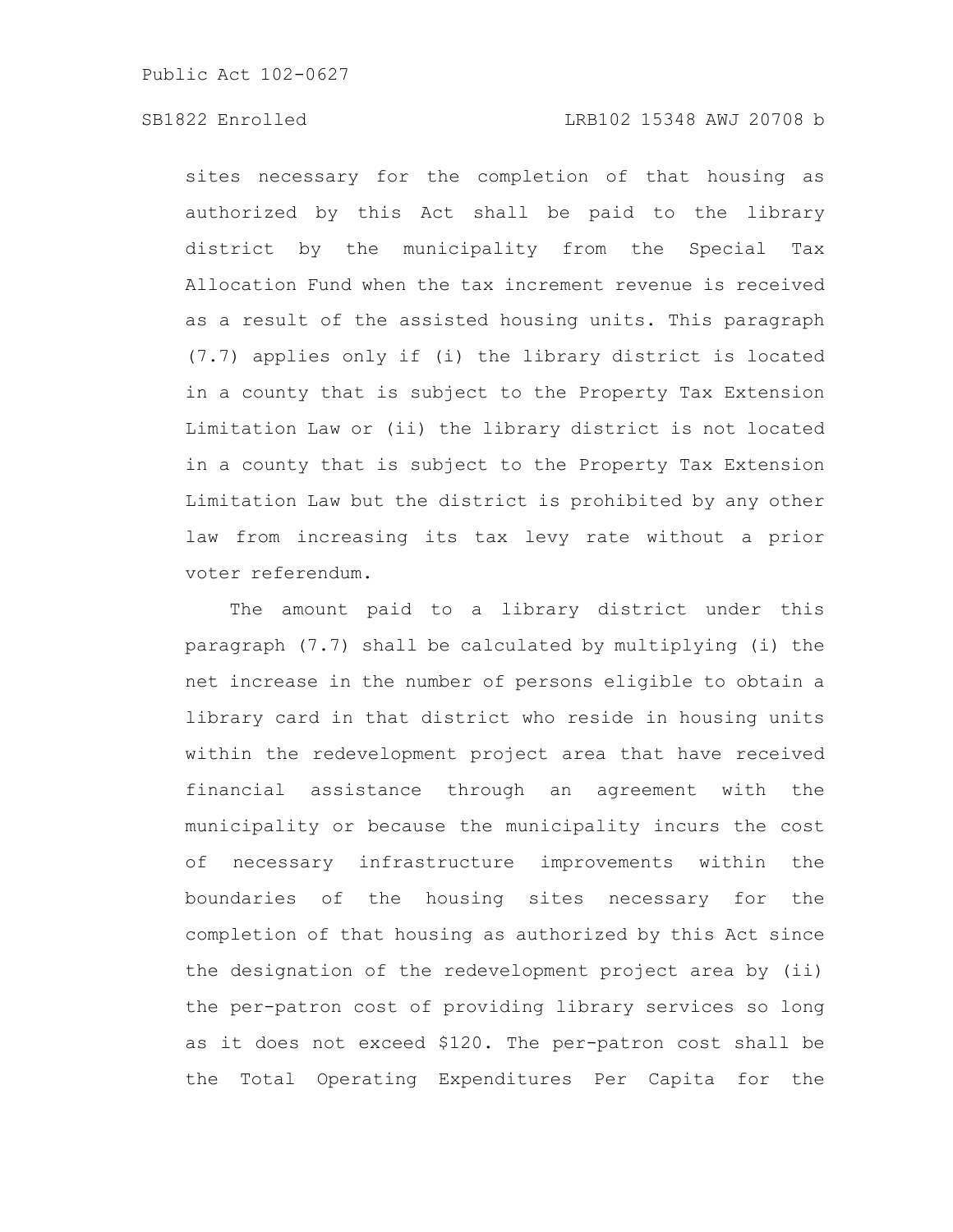# SB1822 Enrolled LRB102 15348 AWJ 20708 b

library in the previous fiscal year. The municipality may deduct from the amount that it must pay to a library district under this paragraph any amount that it has voluntarily paid to the library district from the tax increment revenue. The amount paid to a library district under this paragraph (7.7) shall be no more than 2% of the amount produced by the assisted housing units and deposited into the Special Tax Allocation Fund.

A library district is not eligible for any payment under this paragraph (7.7) unless the library district has experienced an increase in the number of patrons from the municipality that created the tax-increment-financing district since the designation of the redevelopment project area.

Any library district seeking payment under this paragraph (7.7) shall, after July 1 and before September 30 of each year, provide the municipality with convincing evidence to support its claim for reimbursement before the municipality shall be required to approve or make the payment to the library district. If the library district fails to provide the information during this period in any year, it shall forfeit any claim to reimbursement for that year. Library districts may adopt a resolution waiving the right to all or a portion of the reimbursement otherwise required by this paragraph (7.7). By acceptance of such reimbursement, the library district shall forfeit any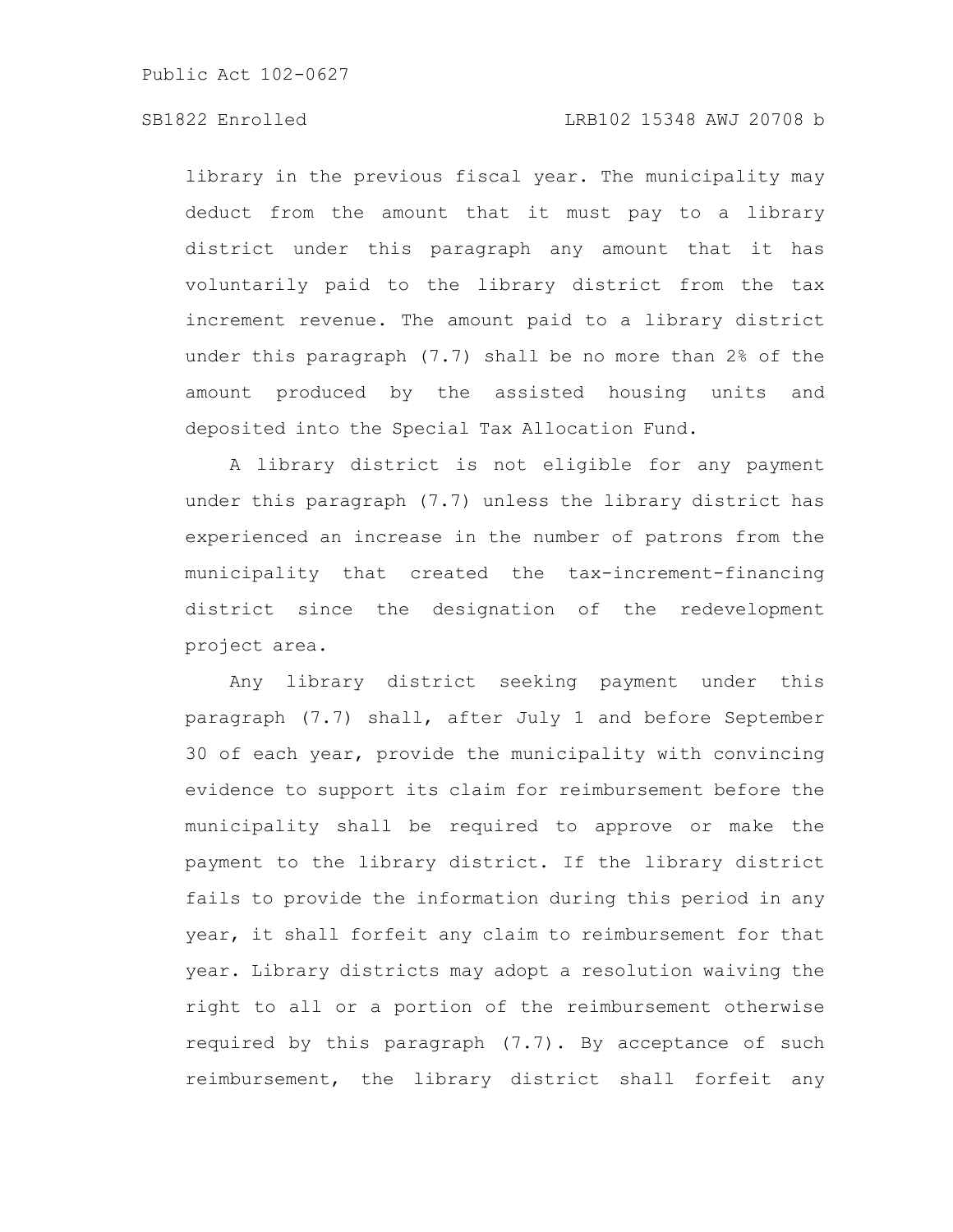right to directly or indirectly set aside, modify, or contest in any manner whatsoever the establishment of the redevelopment project area or projects;

(8) Relocation costs to the extent that a municipality determines that relocation costs shall be paid or is required to make payment of relocation costs by federal or State law or in order to satisfy subparagraph (7) of subsection (n);

(9) Payment in lieu of taxes;

(10) Costs of job training, retraining, advanced vocational education or career education, including but not limited to courses in occupational, semi-technical or technical fields leading directly to employment, incurred by one or more taxing districts, provided that such costs (i) are related to the establishment and maintenance of additional job training, advanced vocational education or career education programs for persons employed or to be employed by employers located in a redevelopment project area; and (ii) when incurred by a taxing district or taxing districts other than the municipality, are set forth in a written agreement by or among the municipality and the taxing district or taxing districts, which agreement describes the program to be undertaken, including but not limited to the number of employees to be trained, a description of the training and services to be provided, the number and type of positions available or to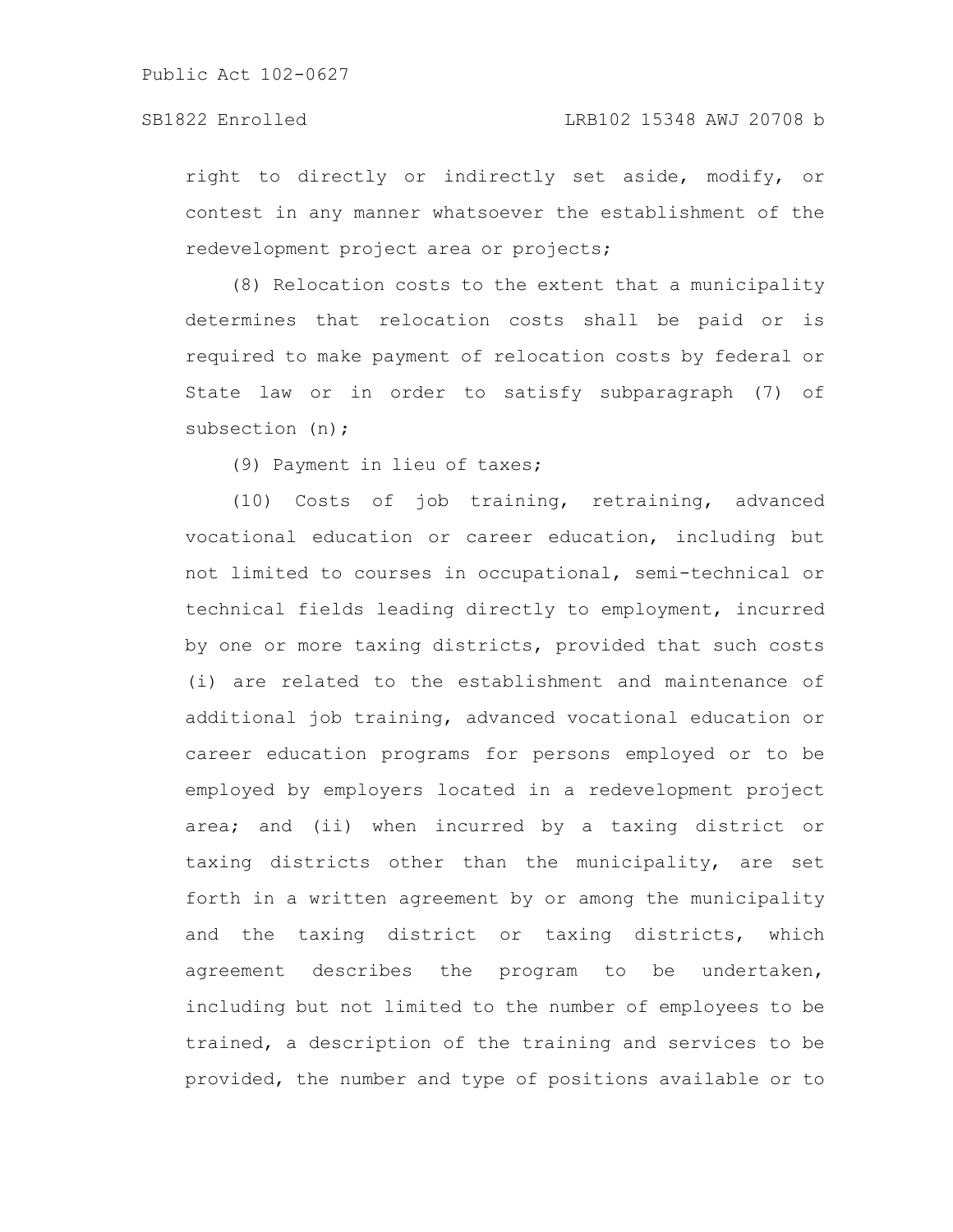# SB1822 Enrolled LRB102 15348 AWJ 20708 b

be available, itemized costs of the program and sources of funds to pay for the same, and the term of the agreement. Such costs include, specifically, the payment by community college districts of costs pursuant to Sections 3-37, 3-38, 3-40 and 3-40.1 of the Public Community College Act and by school districts of costs pursuant to Sections 10-22.20a and 10-23.3a of the School Code;

(11) Interest cost incurred by a redeveloper related to the construction, renovation or rehabilitation of a redevelopment project provided that:

(A) such costs are to be paid directly from the special tax allocation fund established pursuant to this Act;

(B) such payments in any one year may not exceed 30% of the annual interest costs incurred by the redeveloper with regard to the redevelopment project during that year;

(C) if there are not sufficient funds available in the special tax allocation fund to make the payment pursuant to this paragraph (11) then the amounts so due shall accrue and be payable when sufficient funds are available in the special tax allocation fund;

(D) the total of such interest payments paid pursuant to this Act may not exceed 30% of the total (i) cost paid or incurred by the redeveloper for the redevelopment project plus (ii) redevelopment project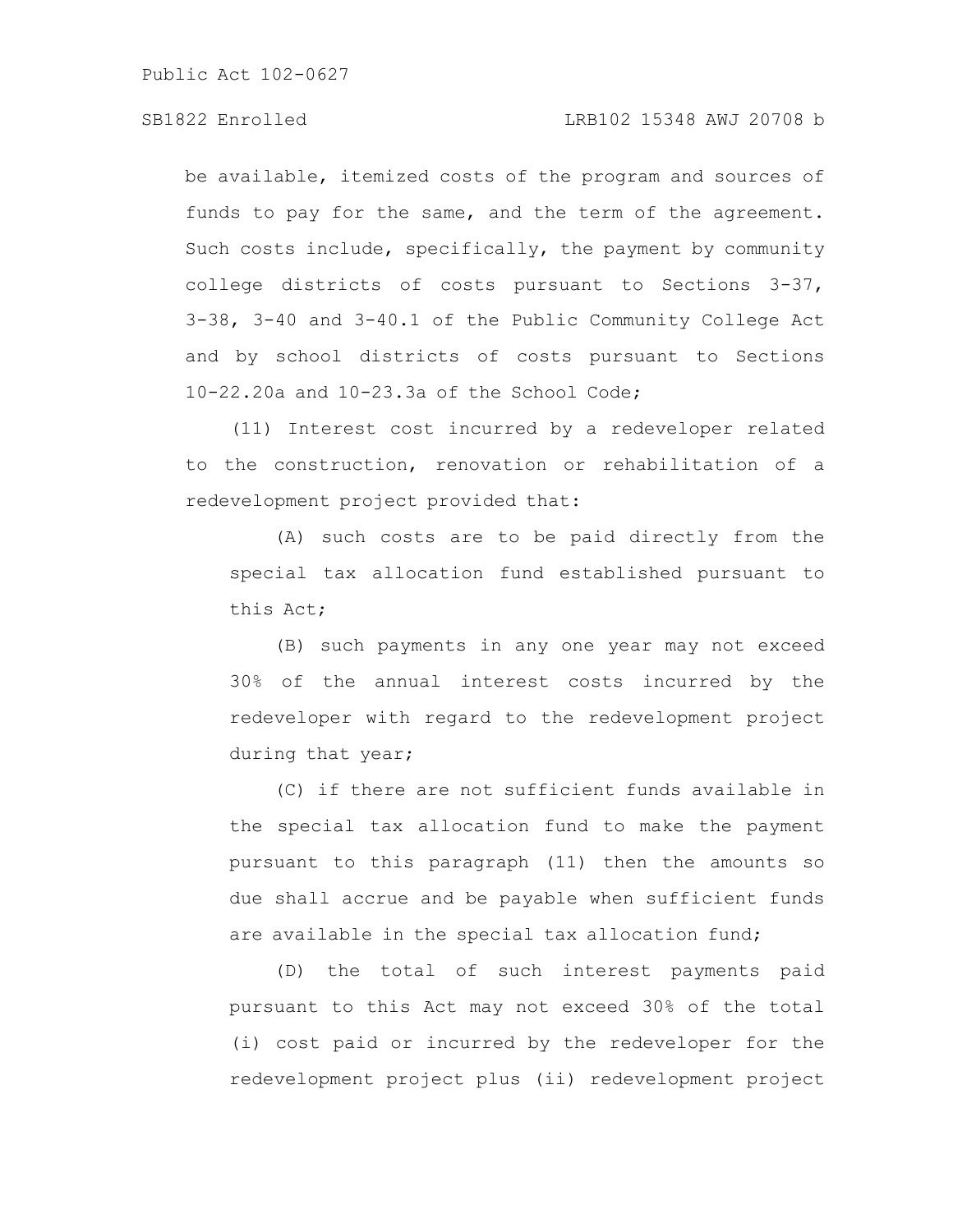costs excluding any property assembly costs and any relocation costs incurred by a municipality pursuant to this Act;

(E) the cost limits set forth in subparagraphs (B) and (D) of paragraph (11) shall be modified for the financing of rehabilitated or new housing units for low-income households and very low-income households, as defined in Section 3 of the Illinois Affordable Housing Act. The percentage of 75% shall be substituted for 30% in subparagraphs (B) and (D) of paragraph (11); and

(F) instead of the eligible costs provided by subparagraphs (B) and (D) of paragraph  $(11)$ , as modified by this subparagraph, and notwithstanding any other provisions of this Act to the contrary, the municipality may pay from tax increment revenues up to 50% of the cost of construction of new housing units to be occupied by low-income households and very low-income households as defined in Section 3 of the Illinois Affordable Housing Act. The cost of construction of those units may be derived from the proceeds of bonds issued by the municipality under this Act or other constitutional or statutory authority or from other sources of municipal revenue that may be reimbursed from tax increment revenues or the proceeds of bonds issued to finance the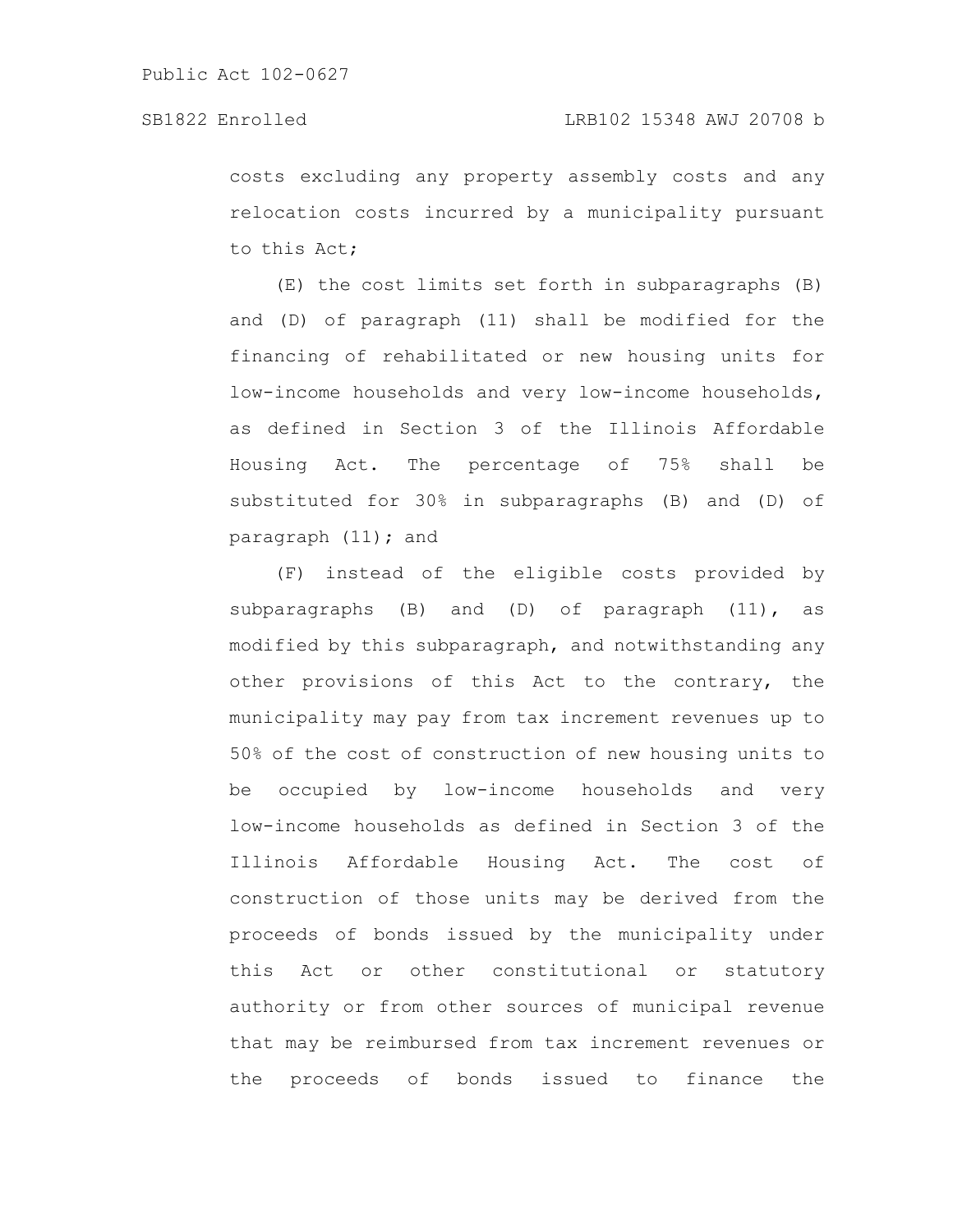construction of that housing.

The eligible costs provided under this subparagraph (F) of paragraph (11) shall be an eligible cost for the construction, renovation, and rehabilitation of all low and very low-income housing units, as defined in Section 3 of the Illinois Affordable Housing Act, within the redevelopment project area. If the low and very low-income units are part of a residential redevelopment project that includes units not affordable to low and very low-income households, only the low and very low-income units shall be eligible for benefits under this subparagraph (F) of paragraph (11). The standards for maintaining the occupancy by low-income households and very low-income households, as defined in Section 3 of the Illinois Affordable Housing Act, of those units constructed with eligible costs made available under the provisions of this subparagraph (F) of paragraph (11) shall be established by guidelines adopted by the municipality. The responsibility for annually documenting the initial occupancy of the units by low-income households and very low-income households, as defined in Section 3 of the Illinois Affordable Housing Act, shall be that of the then current owner of the property. For ownership units, the guidelines will provide, at a minimum, for a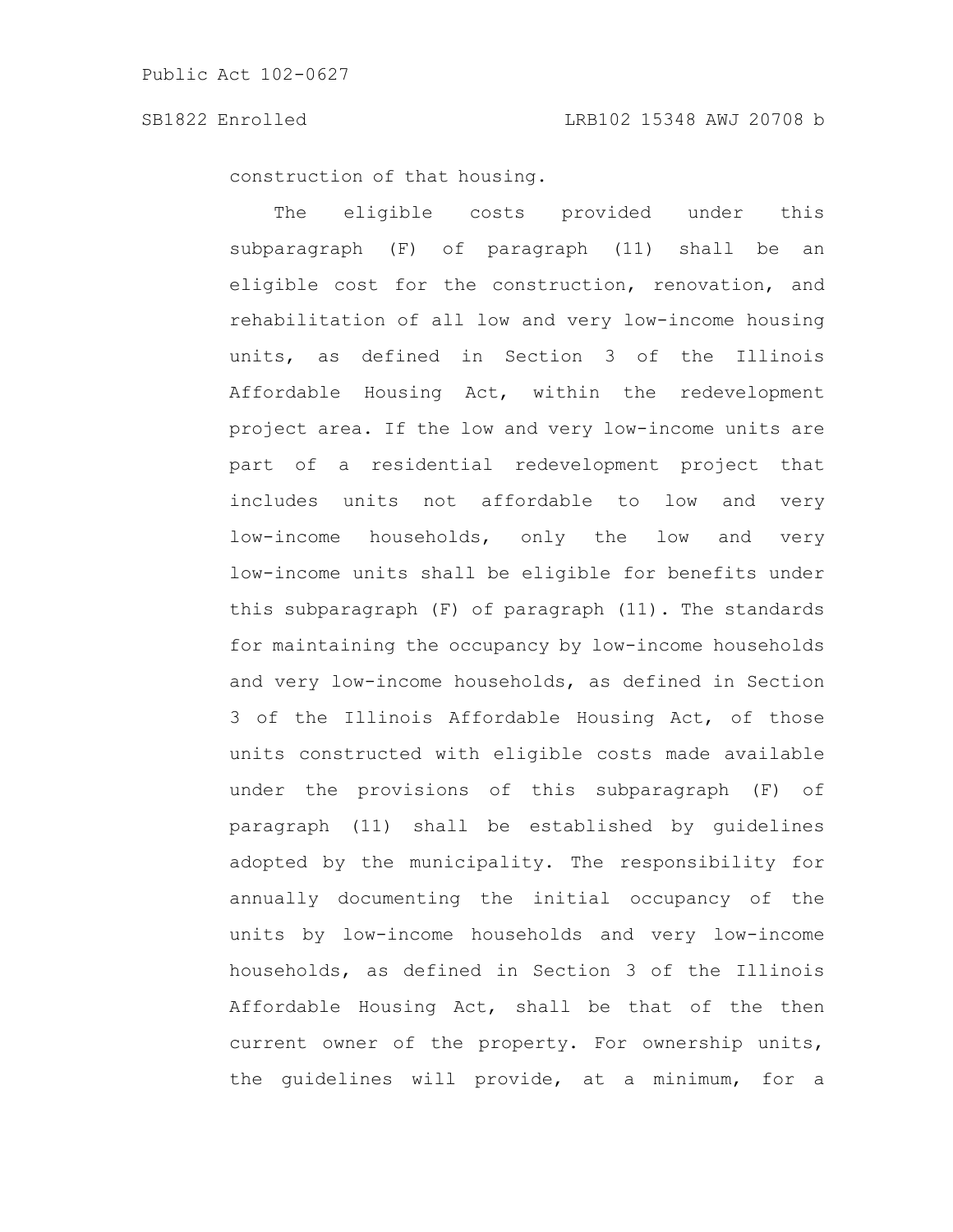reasonable recapture of funds, or other appropriate methods designed to preserve the original affordability of the ownership units. For rental units, the guidelines will provide, at a minimum, for the affordability of rent to low and very low-income households. As units become available, they shall be rented to income-eligible tenants. The municipality may modify these guidelines from time to time; the guidelines, however, shall be in effect for as long as tax increment revenue is being used to pay for costs associated with the units or for the retirement of bonds issued to finance the units or for the life of the redevelopment project area, whichever is later;

(11.5) If the redevelopment project area is located within a municipality with a population of more than 100,000, the cost of day care services for children of employees from low-income families working for businesses located within the redevelopment project area and all or a portion of the cost of operation of day care centers established by redevelopment project area businesses to serve employees from low-income families working in businesses located in the redevelopment project area. For the purposes of this paragraph, "low-income families" means families whose annual income does not exceed 80% of the municipal, county, or regional median income, adjusted for family size, as the annual income and municipal,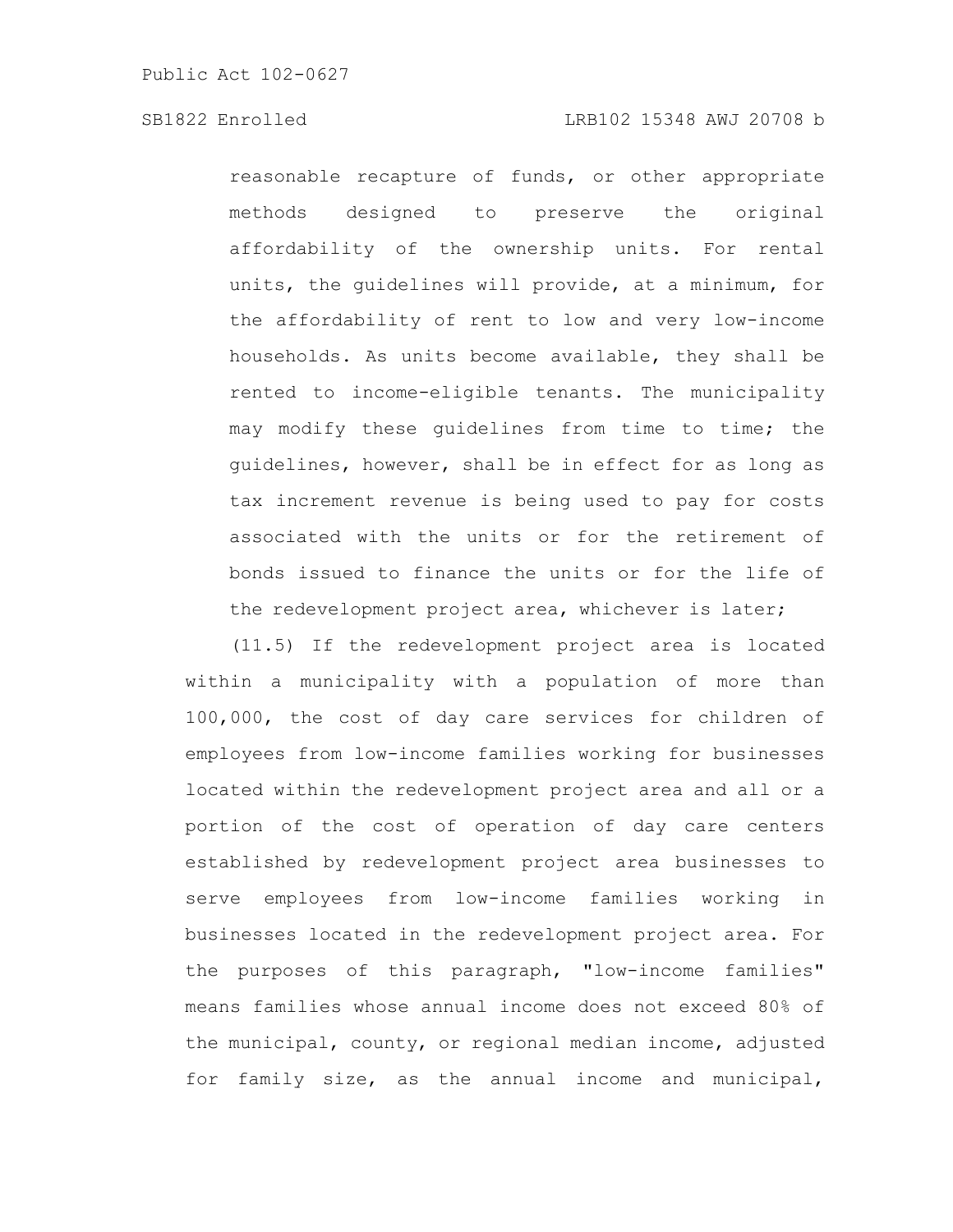county, or regional median income are determined from time to time by the United States Department of Housing and Urban Development.

(12) Costs relating to the development of urban agricultural areas under Division 15.2 of the Illinois Municipal Code.

Unless explicitly stated herein the cost of construction of new privately-owned buildings shall not be an eligible redevelopment project cost.

After November 1, 1999 (the effective date of Public Act 91-478), none of the redevelopment project costs enumerated in this subsection shall be eligible redevelopment project costs if those costs would provide direct financial support to a retail entity initiating operations in the redevelopment project area while terminating operations at another Illinois location within 10 miles of the redevelopment project area but outside the boundaries of the redevelopment project area municipality. For purposes of this paragraph, termination means a closing of a retail operation that is directly related to the opening of the same operation or like retail entity owned or operated by more than 50% of the original ownership in a redevelopment project area, but it does not mean closing an operation for reasons beyond the control of the retail entity, as documented by the retail entity, subject to a reasonable finding by the municipality that the current location contained inadequate space, had become economically obsolete,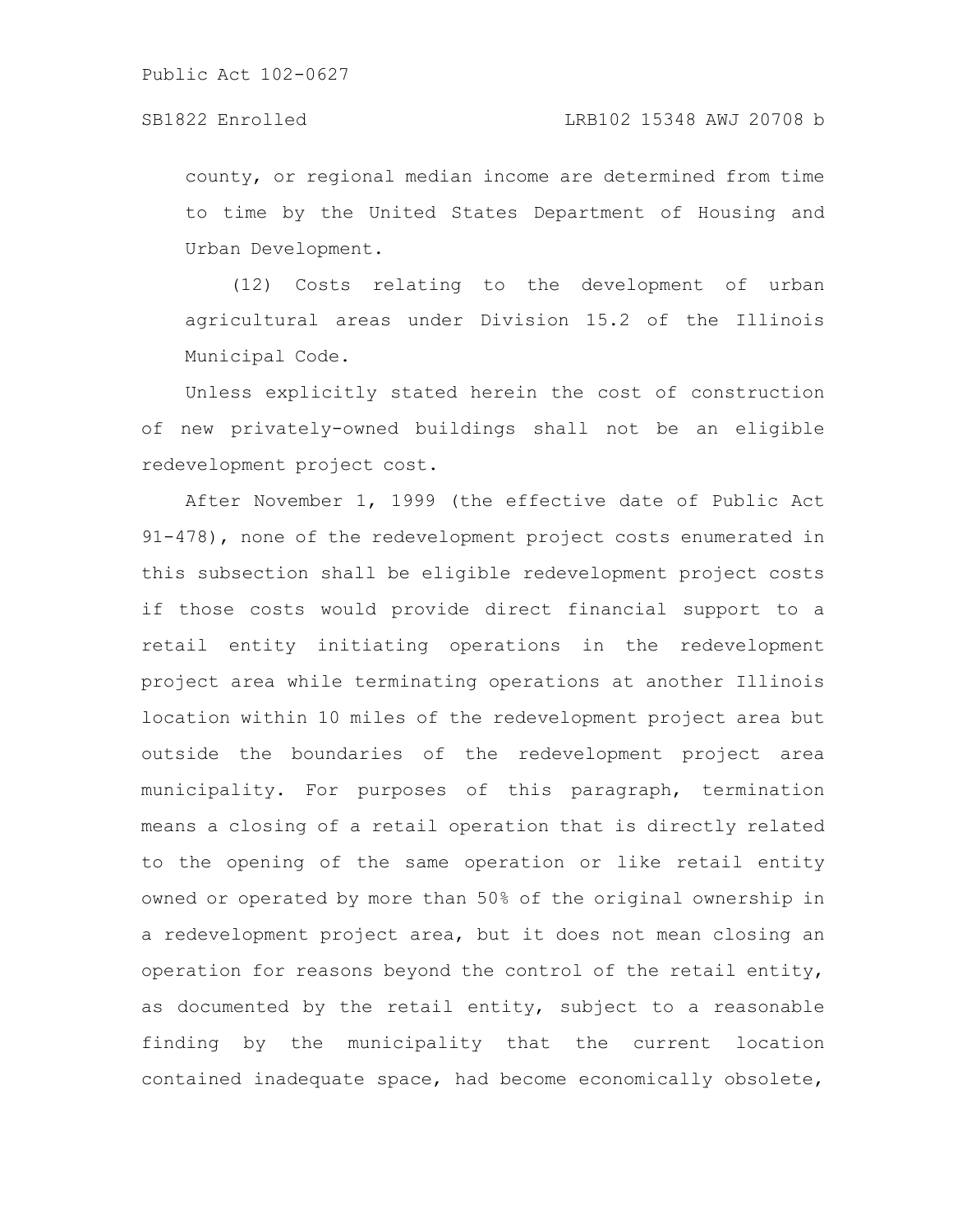or was no longer a viable location for the retailer or serviceman.

No cost shall be a redevelopment project cost in a redevelopment project area if used to demolish, remove, or substantially modify a historic resource, after August 26, 2008 (the effective date of Public Act 95-934), unless no prudent and feasible alternative exists. "Historic resource" for the purpose of this paragraph means (i) a place or structure that is included or eligible for inclusion on the National Register of Historic Places or (ii) a contributing structure in a district on the National Register of Historic Places. This paragraph does not apply to a place or structure for which demolition, removal, or modification is subject to review by the preservation agency of a Certified Local Government designated as such by the National Park Service of the United States Department of the Interior.

If a special service area has been established pursuant to the Special Service Area Tax Act or Special Service Area Tax Law, then any tax increment revenues derived from the tax imposed pursuant to the Special Service Area Tax Act or Special Service Area Tax Law may be used within the redevelopment project area for the purposes permitted by that Act or Law as well as the purposes permitted by this Act.

(q-1) For redevelopment project areas created pursuant to subsection (p-1), redevelopment project costs are limited to those costs in paragraph (q) that are related to the existing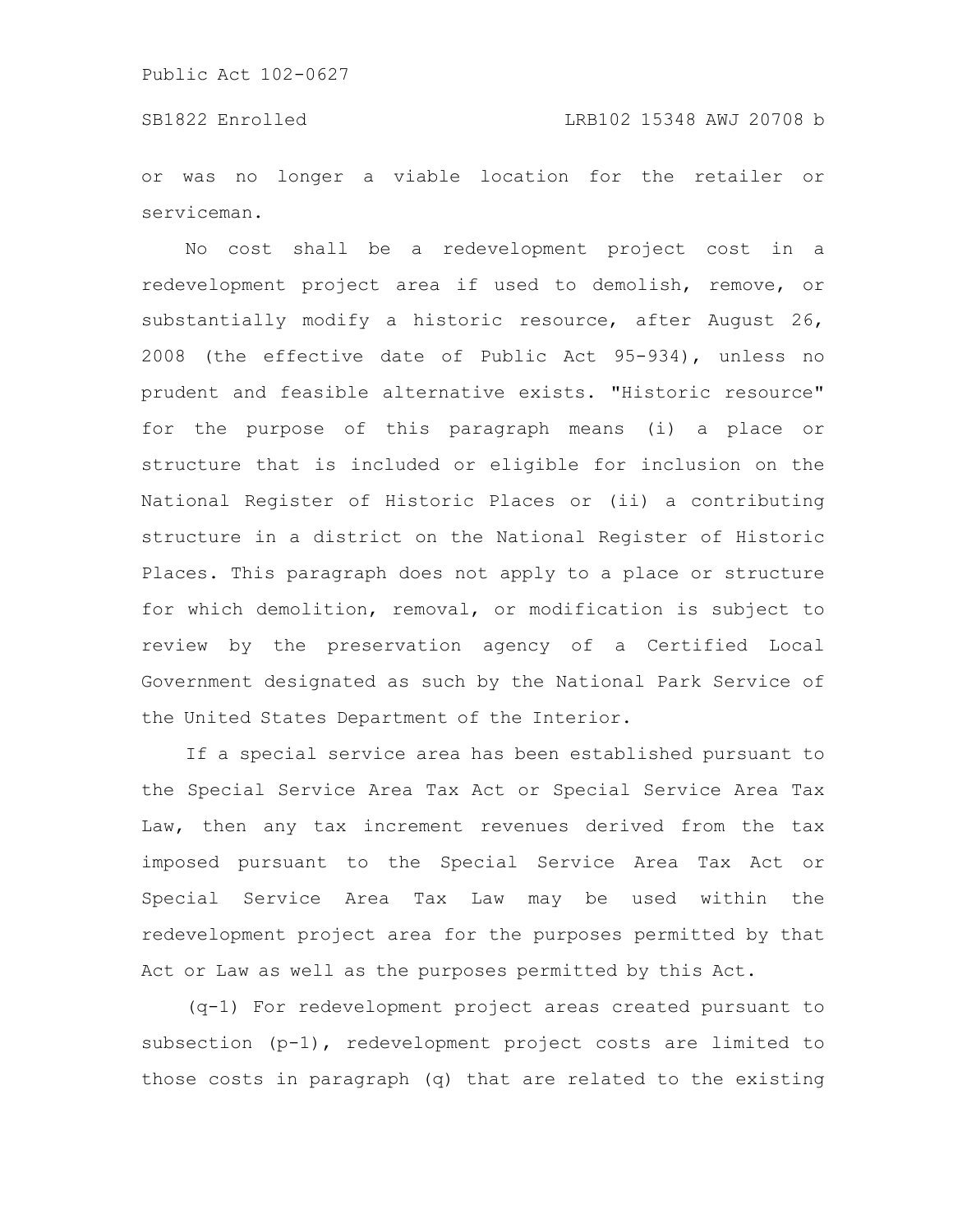or proposed Regional Transportation Authority Suburban Transit Access Route (STAR Line) station.

(q-2) For a transit facility improvement area established prior to, on, or after the effective date of this amendatory Act of the 102nd General Assembly: (i) "redevelopment project costs" means those costs described in subsection (q) that are related to the construction, reconstruction, rehabilitation, remodeling, or repair of any existing or proposed transit facility, whether that facility is located within or outside the boundaries of a redevelopment project area established within that transit facility improvement area (and, to the extent a redevelopment project cost is described in subsection (q) as incurred or estimated to be incurred with respect to a redevelopment project area, then it shall apply with respect to such transit facility improvement area); and (ii) the provisions of Section 11-74.4-8 regarding tax increment allocation financing for a redevelopment project area located in a transit facility improvement area shall apply only to the lots, blocks, tracts and parcels of real property that are located within the boundaries of that redevelopment project area and not to the lots, blocks, tracts, and parcels of real property that are located outside the boundaries of that redevelopment project area For a redevelopment project located within a transit facility improvement area established pursuant to Section  $11-74.4-3.3$ , redevelopment project means those costs described in subsection (q) that are related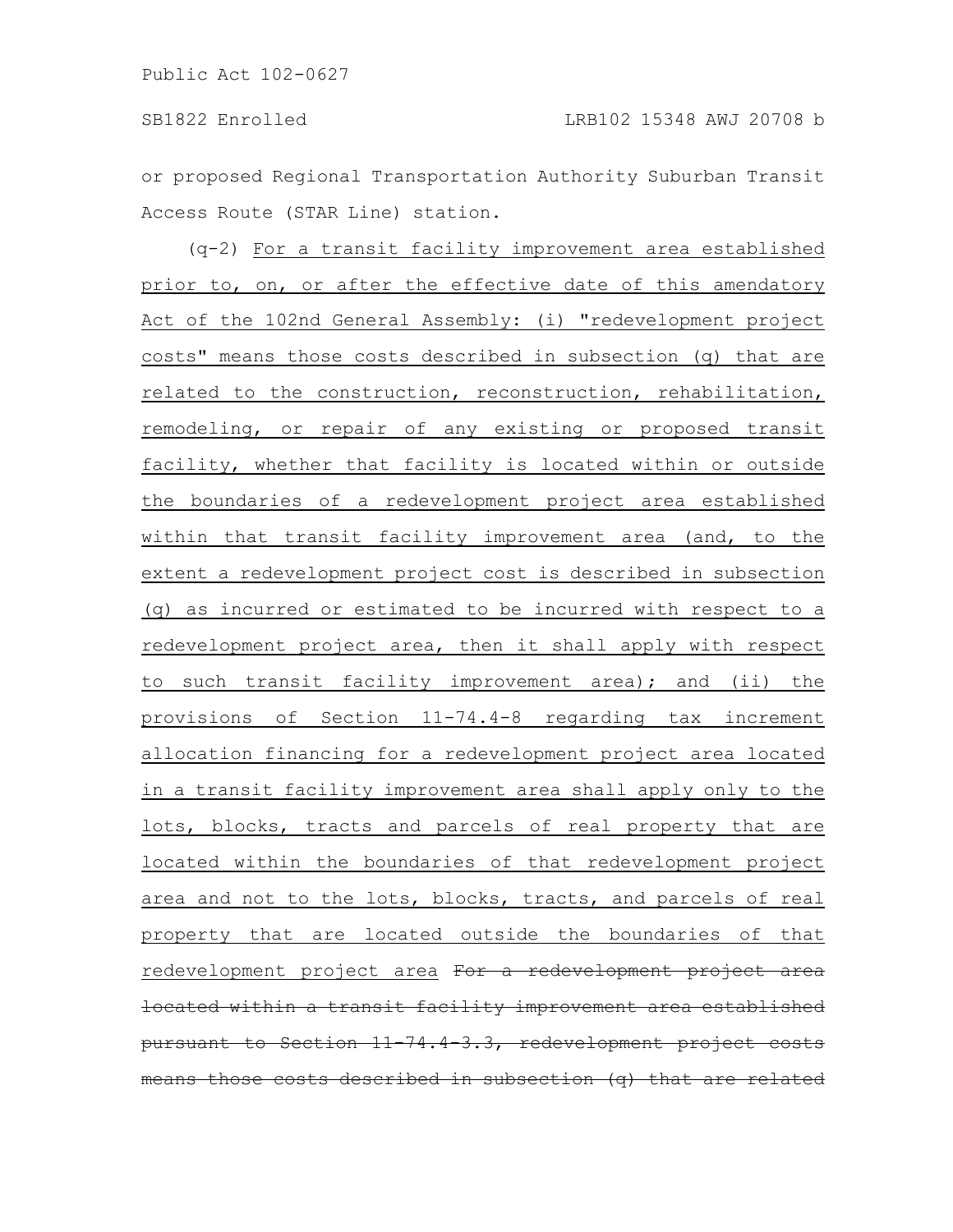to the construction, reconstruction, rehabilitat remodeling, or repair of any existing or proposed transit facility.

(r) "State Sales Tax Boundary" means the redevelopment project area or the amended redevelopment project area boundaries which are determined pursuant to subsection (9) of Section 11-74.4-8a of this Act. The Department of Revenue shall certify pursuant to subsection (9) of Section 11-74.4-8a the appropriate boundaries eligible for the determination of State Sales Tax Increment.

(s) "State Sales Tax Increment" means an amount equal to the increase in the aggregate amount of taxes paid by retailers and servicemen, other than retailers and servicemen subject to the Public Utilities Act, on transactions at places of business located within a State Sales Tax Boundary pursuant to the Retailers' Occupation Tax Act, the Use Tax Act, the Service Use Tax Act, and the Service Occupation Tax Act, except such portion of such increase that is paid into the State and Local Sales Tax Reform Fund, the Local Government Distributive Fund, the Local Government Tax Fund and the County and Mass Transit District Fund, for as long as State participation exists, over and above the Initial Sales Tax Amounts, Adjusted Initial Sales Tax Amounts or the Revised Initial Sales Tax Amounts for such taxes as certified by the Department of Revenue and paid under those Acts by retailers and servicemen on transactions at places of business located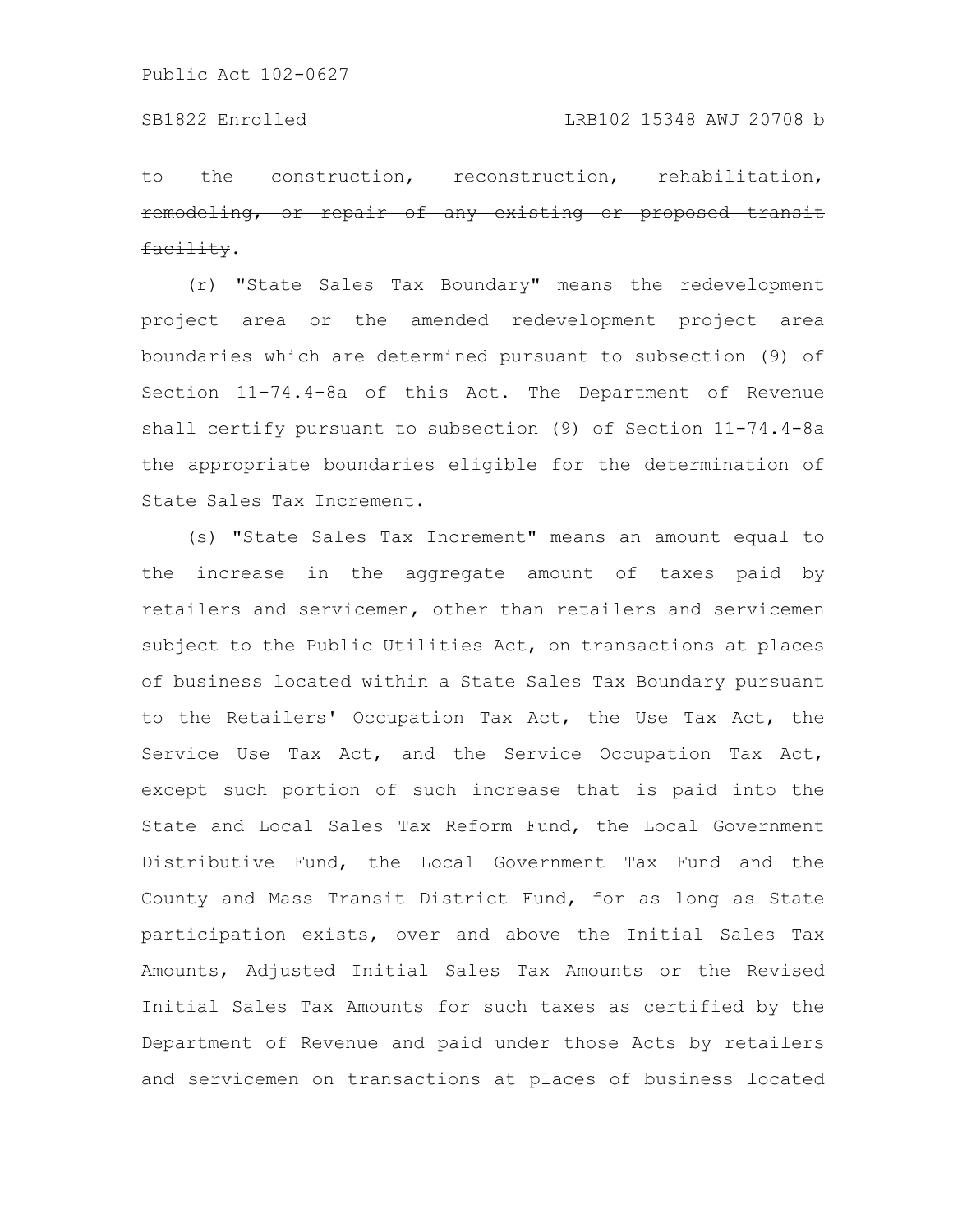within the State Sales Tax Boundary during the base year which shall be the calendar year immediately prior to the year in which the municipality adopted tax increment allocation financing, less 3.0% of such amounts generated under the Retailers' Occupation Tax Act, Use Tax Act and Service Use Tax Act and the Service Occupation Tax Act, which sum shall be appropriated to the Department of Revenue to cover its costs of administering and enforcing this Section. For purposes of computing the aggregate amount of such taxes for base years occurring prior to 1985, the Department of Revenue shall compute the Initial Sales Tax Amount for such taxes and deduct therefrom an amount equal to 4% of the aggregate amount of taxes per year for each year the base year is prior to 1985, but not to exceed a total deduction of 12%. The amount so determined shall be known as the "Adjusted Initial Sales Tax Amount". For purposes of determining the State Sales Tax Increment the Department of Revenue shall for each period subtract from the tax amounts received from retailers and servicemen on transactions located in the State Sales Tax Boundary, the certified Initial Sales Tax Amounts, Adjusted Initial Sales Tax Amounts or Revised Initial Sales Tax Amounts for the Retailers' Occupation Tax Act, the Use Tax Act, the Service Use Tax Act and the Service Occupation Tax Act. For the State Fiscal Year 1989 this calculation shall be made by utilizing the calendar year 1987 to determine the tax amounts received. For the State Fiscal Year 1990, this calculation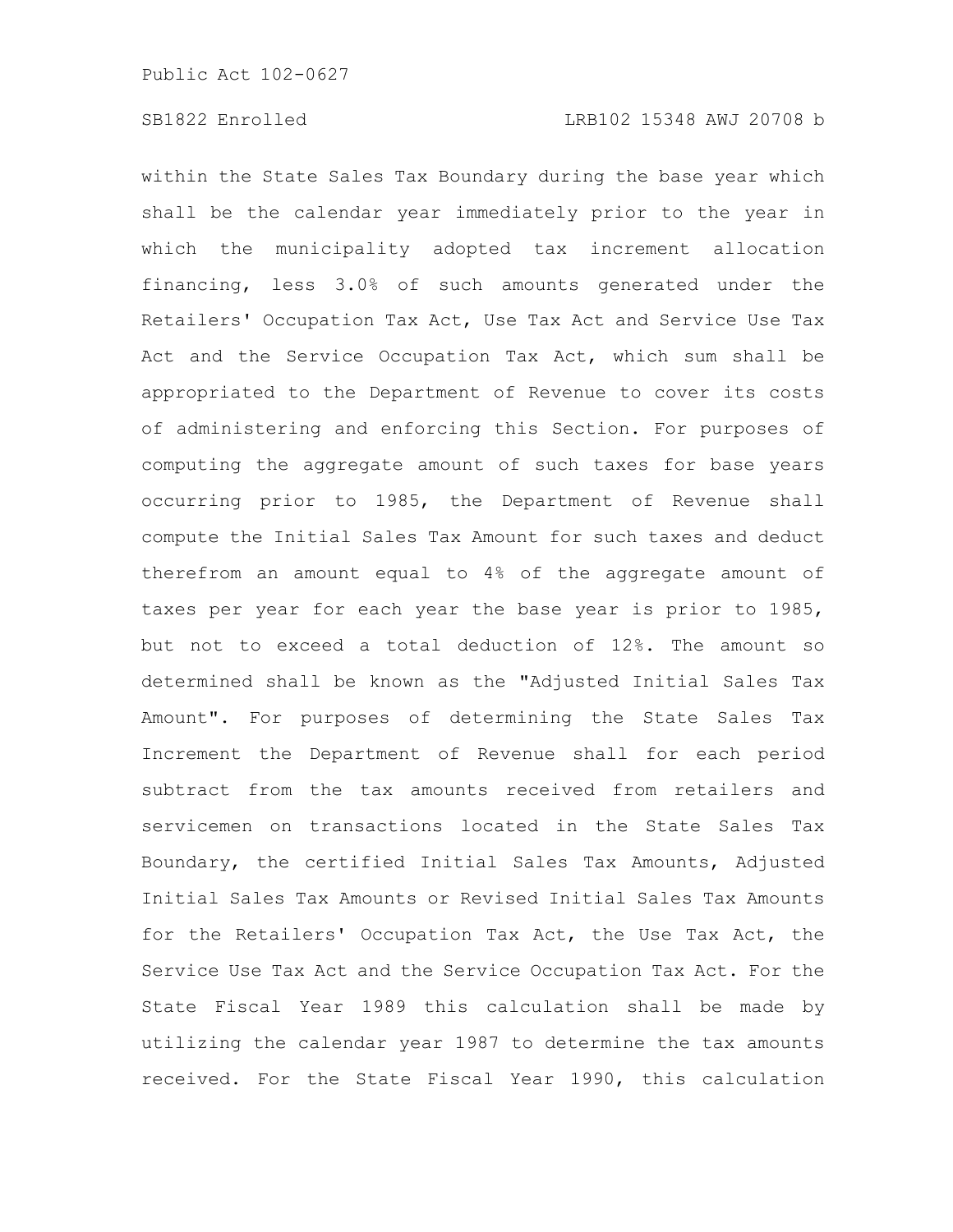shall be made by utilizing the period from January 1, 1988, until September 30, 1988, to determine the tax amounts received from retailers and servicemen, which shall have deducted therefrom nine-twelfths of the certified Initial Sales Tax Amounts, Adjusted Initial Sales Tax Amounts or the Revised Initial Sales Tax Amounts as appropriate. For the State Fiscal Year 1991, this calculation shall be made by utilizing the period from October 1, 1988, until June 30, 1989, to determine the tax amounts received from retailers and servicemen, which shall have deducted therefrom nine-twelfths of the certified Initial State Sales Tax Amounts, Adjusted Initial Sales Tax Amounts or the Revised Initial Sales Tax Amounts as appropriate. For every State Fiscal Year thereafter, the applicable period shall be the 12 months beginning July 1 and ending on June 30, to determine the tax amounts received which shall have deducted therefrom the certified Initial Sales Tax Amounts, Adjusted Initial Sales Tax Amounts or the Revised Initial Sales Tax Amounts. Municipalities intending to receive a distribution of State Sales Tax Increment must report a list of retailers to the Department of Revenue by October 31, 1988 and by July 31, of each year thereafter.

(t) "Taxing districts" means counties, townships, cities and incorporated towns and villages, school, road, park, sanitary, mosquito abatement, forest preserve, public health, fire protection, river conservancy, tuberculosis sanitarium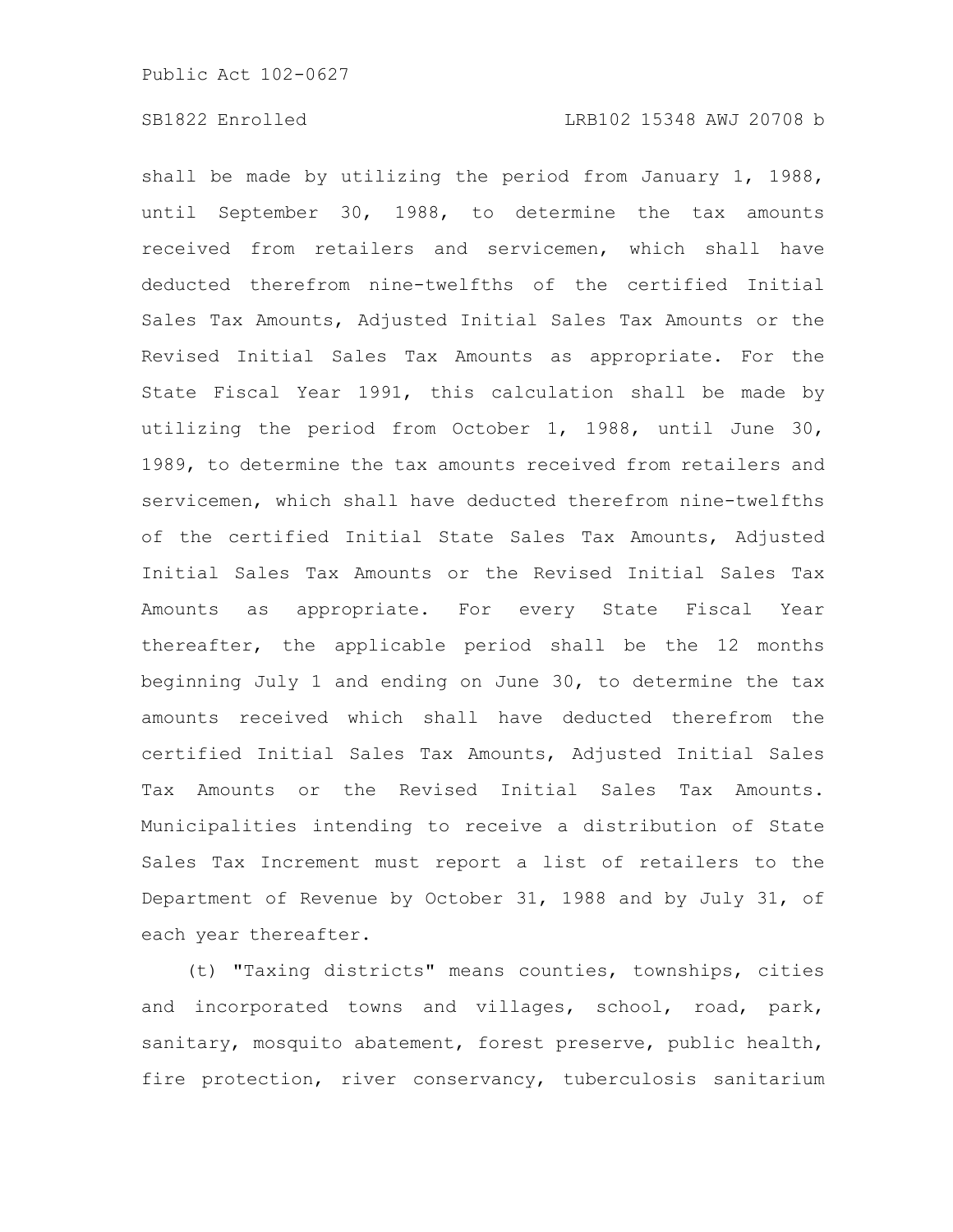and any other municipal corporations or districts with the power to levy taxes.

(u) "Taxing districts' capital costs" means those costs of taxing districts for capital improvements that are found by the municipal corporate authorities to be necessary and directly result from the redevelopment project.

(v) As used in subsection (a) of Section 11-74.4-3 of this Act, "vacant land" means any parcel or combination of parcels of real property without industrial, commercial, and residential buildings which has not been used for commercial agricultural purposes within 5 years prior to the designation of the redevelopment project area, unless the parcel is included in an industrial park conservation area or the parcel has been subdivided; provided that if the parcel was part of a larger tract that has been divided into 3 or more smaller tracts that were accepted for recording during the period from 1950 to 1990, then the parcel shall be deemed to have been subdivided, and all proceedings and actions of the municipality taken in that connection with respect to any previously approved or designated redevelopment project area or amended redevelopment project area are hereby validated and hereby declared to be legally sufficient for all purposes of this Act. For purposes of this Section and only for land subject to the subdivision requirements of the Plat Act, land is subdivided when the original plat of the proposed Redevelopment Project Area or relevant portion thereof has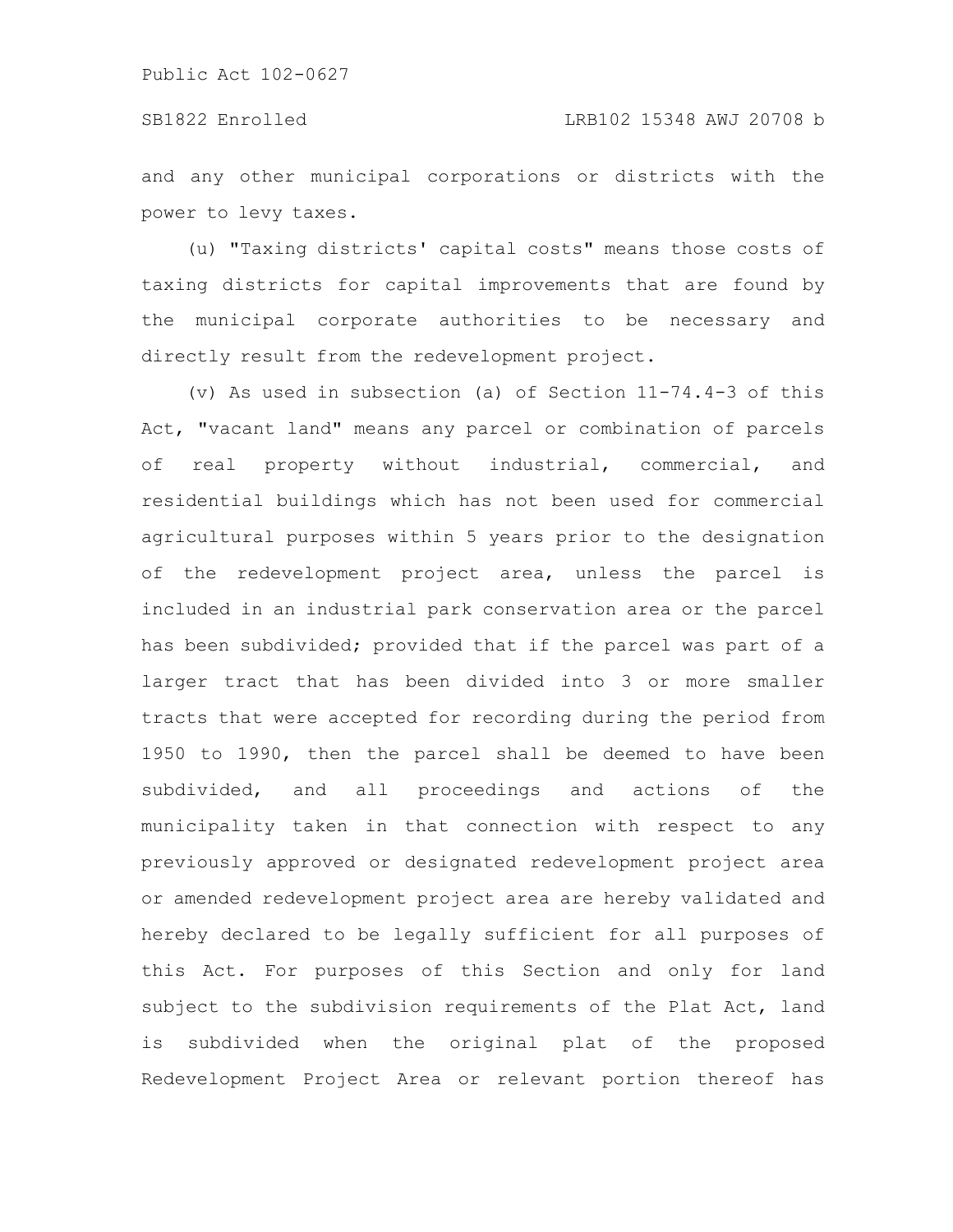# SB1822 Enrolled LRB102 15348 AWJ 20708 b

been properly certified, acknowledged, approved, and recorded or filed in accordance with the Plat Act and a preliminary plat, if any, for any subsequent phases of the proposed Redevelopment Project Area or relevant portion thereof has been properly approved and filed in accordance with the applicable ordinance of the municipality.

(w) "Annual Total Increment" means the sum of each municipality's annual Net Sales Tax Increment and each municipality's annual Net Utility Tax Increment. The ratio of the Annual Total Increment of each municipality to the Annual Total Increment for all municipalities, as most recently calculated by the Department, shall determine the proportional shares of the Illinois Tax Increment Fund to be distributed to each municipality.

(x) "LEED certified" means any certification level of construction elements by a qualified Leadership in Energy and Environmental Design Accredited Professional as determined by the U.S. Green Building Council.

(y) "Green Globes certified" means any certification level of construction elements by a qualified Green Globes Professional as determined by the Green Building Initiative. (Source: P.A. 99-792, eff. 8-12-16; 100-201, eff. 8-18-17; 100-465, eff. 8-31-17; 100-1133, eff. 1-1-19.)

(65 ILCS 5/11-74.4-3.3)

Sec. 11-74.4-3.3. Redevelopment project area within a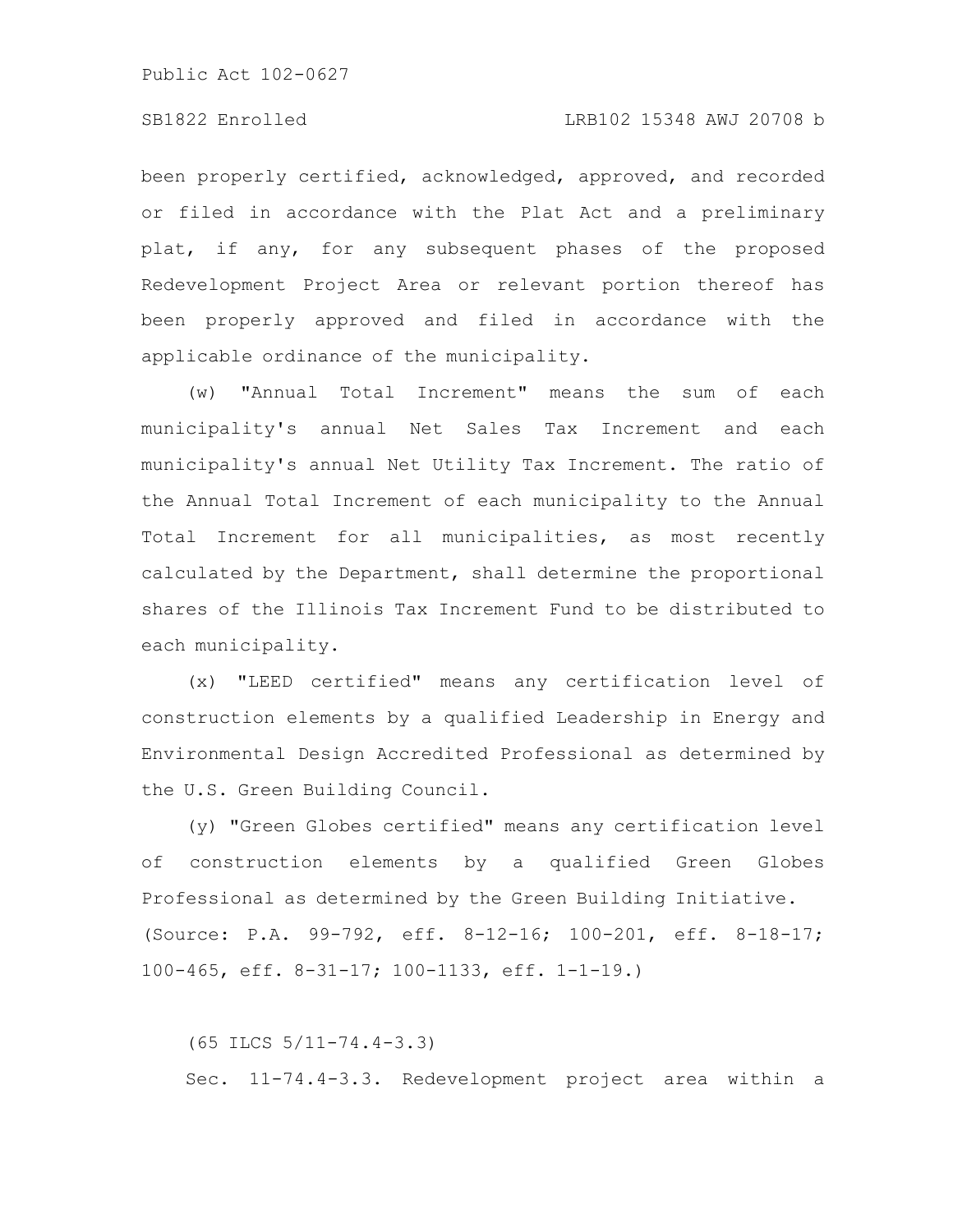#### SB1822 Enrolled LRB102 15348 AWJ 20708 b

transit facility improvement area.

(a) As used in this Section:

"Redevelopment project area" means the area identified in: the Chicago Union Station Master Plan; the Chicago Transit Authority's Red and Purple Modernization Program; the Chicago Transit Authority's Red Line Extension Program; and the Chicago Transit Authority's Blue Line Modernization and Extension Program, each as may be amended from time to time after the effective date of this amendatory Act of the 99th General Assembly, and, in each case, regardless of whether all of the parcels of real property included in the redevelopment project area are adjacent to one another.

"Transit" means any one or more of the following transportation services provided to passengers: inter-city passenger rail service; commuter rail service; and urban mass transit rail service, whether elevated, underground, or running at grade, and whether provided through rolling stock generally referred to as heavy rail or light rail.

"Transit facility" means an existing or proposed transit passenger station, an existing or proposed transit maintenance, storage or service facility, or an existing or proposed right of way for use in providing transit services.

"Transit facility improvement area" means an area whose boundaries are no more than one-half mile in any direction from the location of a transit passenger station, or the existing or proposed right of way of transit facility, as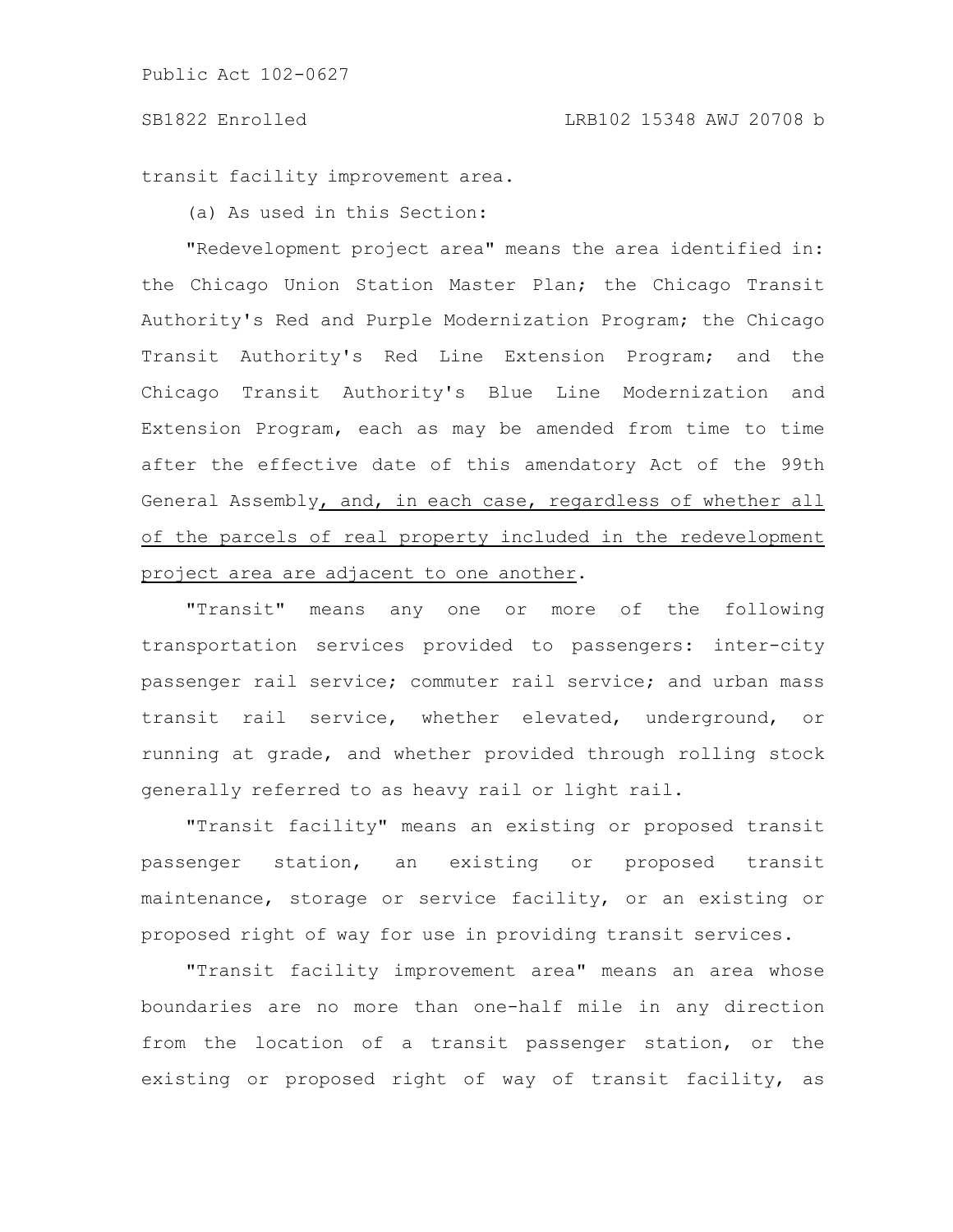# SB1822 Enrolled LRB102 15348 AWJ 20708 b

applicable; provided that the length of any existing or proposed right of way or a transit passenger station included in any transit facility improvement area shall not exceed: 9 miles for the Chicago Transit Authority's Blue Line Modernization and Extension Program; 17 miles for the Chicago Transit Authority's Red and Purple Modernization Program (running from Madison Street North to Linden Avenue); and 20 miles for the Chicago Transit Authority's Red Line Extension Program (running from Madison Street South to 134th +30th Street (as extended)).

(b) Notwithstanding any other provision of law to the contrary, if the corporate authorities of a municipality designate an area within the territorial limits of the municipality as a transit facility improvement area, then that municipality may establish one or more redevelopment project areas within that transit facility improvement area for the purpose of developing new transit facilities, expanding or rehabilitating existing transit facilities, or both, within that transit facility improvement area. With respect to a transit facility whose right of way is located in more than one municipality, each municipality may designate an area within its territorial limits as a transit facility improvement area and may establish a redevelopment project area for each of the qualifying projects identified in subsection (a) of this Section.

Notwithstanding any other provision of law, on and after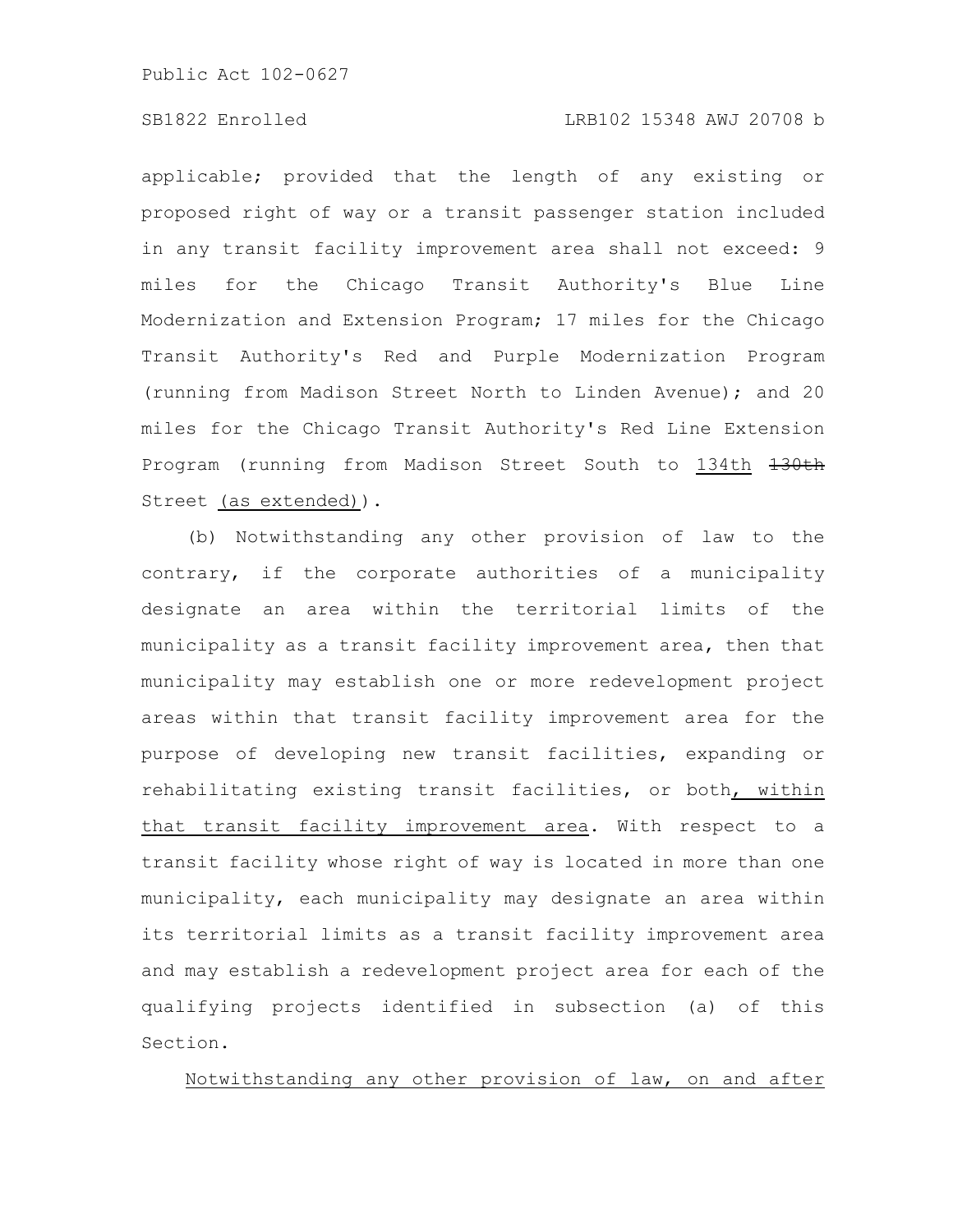the effective date of this amendatory Act of the 102nd General Assembly, the following provisions apply to transit facility improvement areas, and to redevelopment project areas located in a transit facility improvement area, established prior to, on, or after the effective date of this amendatory Act of the 102nd General Assembly:

(1) A redevelopment project area established within a transit facility improvement area whose boundaries satisfy the requirements of this Section shall be deemed to satisfy the contiguity requirements of subsection (a) of Section 11-74.4-4, regardless of whether all of the parcels of real property included in the redevelopment project area are adjacent to one another.

(2) Item (1) applies through and including the completion date of the redevelopment project located within the transit facility improvement area established pursuant to Section 11-74.4-3.3 and the date of retirement of obligations issued to finance redevelopment project costs, all in accordance with subsection (a-5) of Section 11-74.4-3.5.

(Source: P.A. 99-792, eff. 8-12-16.)

(65 ILCS 5/11-74.4-3.5)

Sec. 11-74.4-3.5. Completion dates for redevelopment projects.

(a) Unless otherwise stated in this Section, the estimated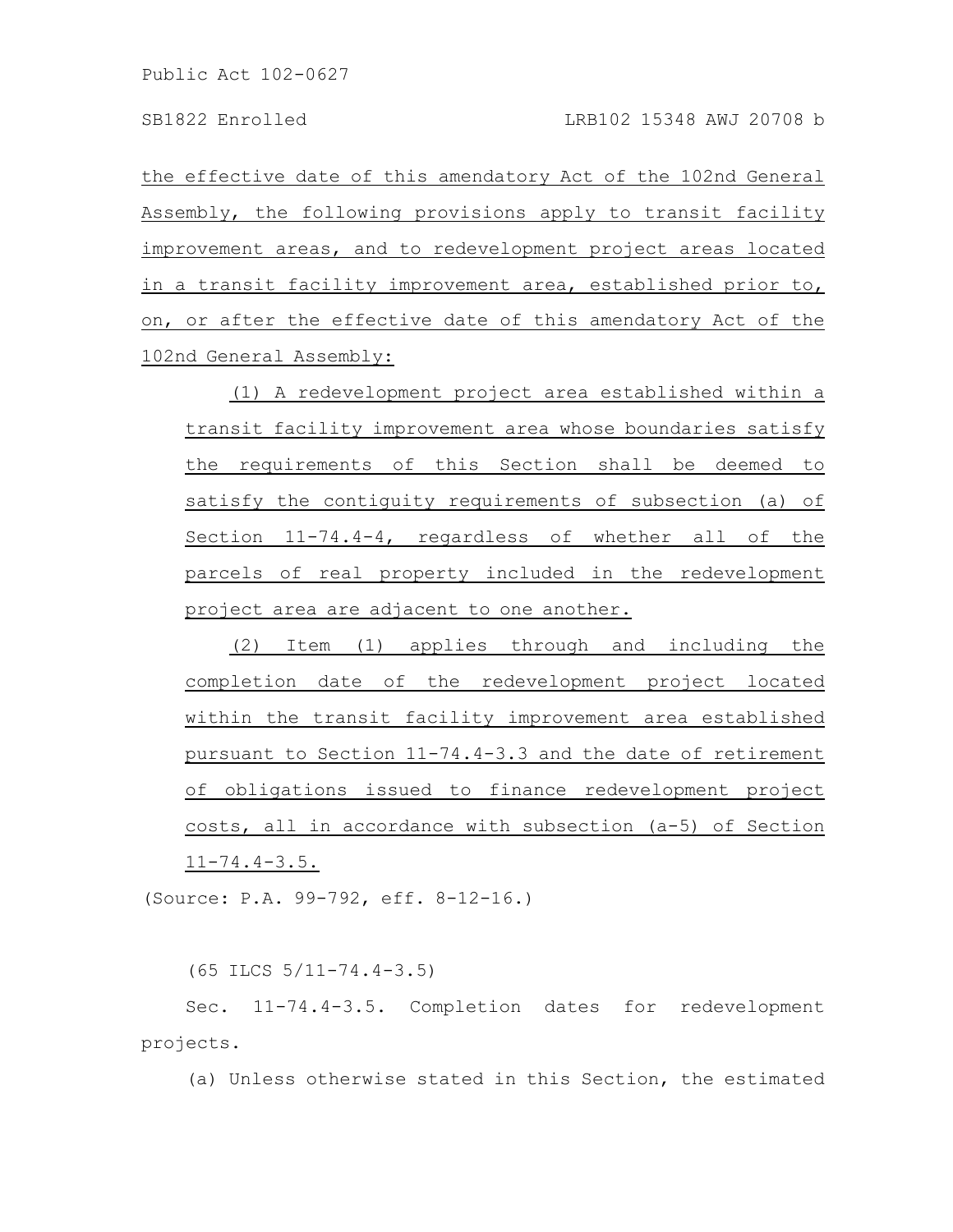# SB1822 Enrolled LRB102 15348 AWJ 20708 b

dates of completion of the redevelopment project and retirement of obligations issued to finance redevelopment project costs (including refunding bonds under Section 11-74.4-7) may not be later than December 31 of the year in which the payment to the municipal treasurer, as provided in subsection (b) of Section 11-74.4-8 of this Act, is to be made with respect to ad valorem taxes levied in the 23rd calendar year after the year in which the ordinance approving the redevelopment project area was adopted if the ordinance was adopted on or after January 15, 1981.

(a-5) If the redevelopment project area is located within a transit facility improvement area established pursuant to Section 11-74.4-3, the estimated dates of completion of the redevelopment project and retirement of obligations issued to finance redevelopment project costs (including refunding bonds under Section 11-74.4-7) may not be later than December 31 of the year in which the payment to the municipal treasurer, as provided in subsection (b) of Section 11-74.4-8 of this Act, is to be made with respect to ad valorem taxes levied in the 35th calendar year after the year in which the ordinance approving the redevelopment project area was adopted.

(a-7) A municipality may adopt tax increment financing for a redevelopment project area located in a transit facility improvement area that also includes real property located within an existing redevelopment project area established prior to August 12, 2016 (the effective date of Public Act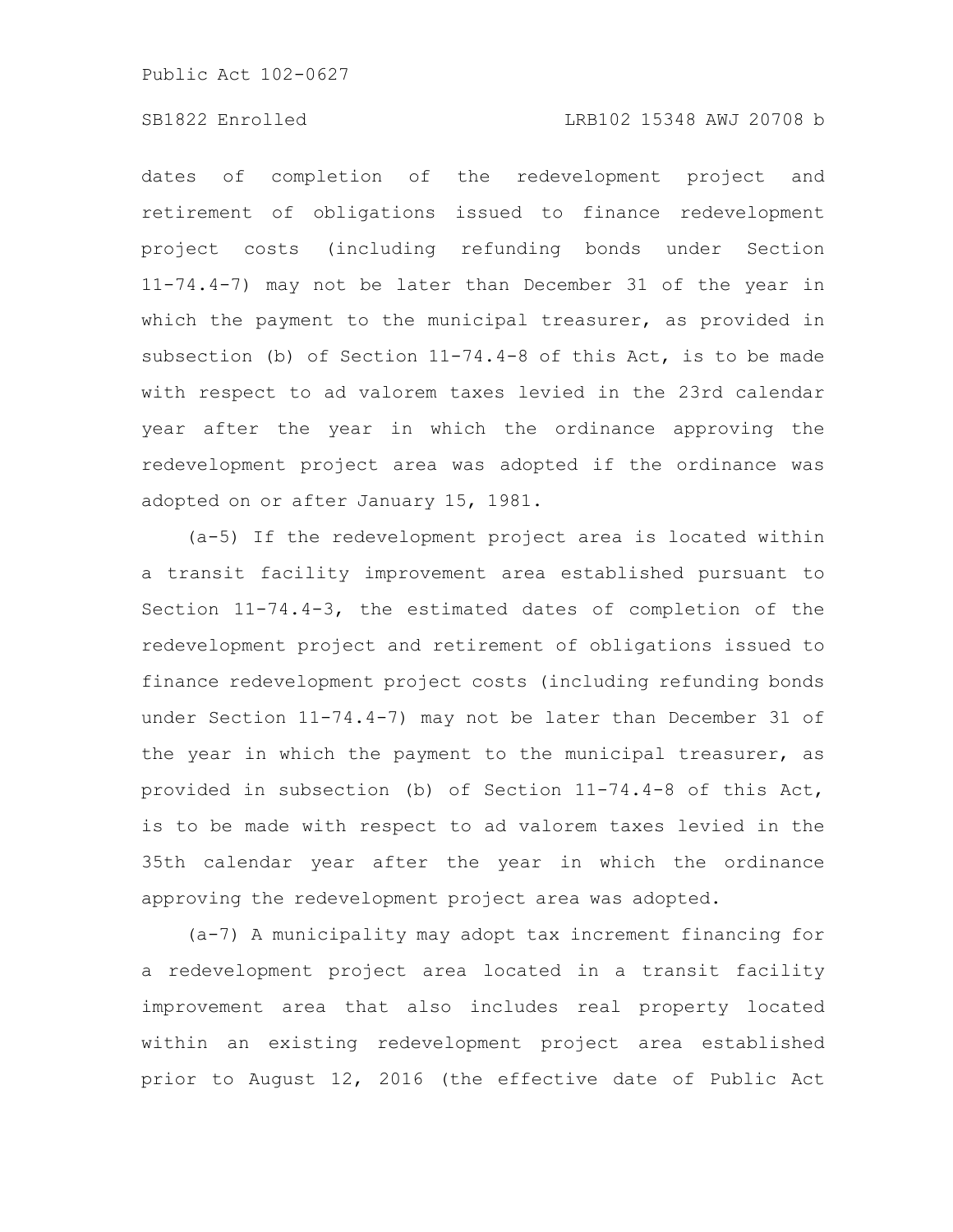99-792). In such case: (i) the provisions of this Division shall apply with respect to the previously established redevelopment project area until the municipality adopts, as required in accordance with applicable provisions of this Division, an ordinance dissolving the special tax allocation fund for such redevelopment project area and terminating the designation of such redevelopment project area as a redevelopment project area; and (ii) after the effective date of the ordinance described in (i), the provisions of this Division shall apply with respect to the subsequently established redevelopment project area located in a transit facility improvement area.

(b) The estimated dates of completion of the redevelopment project and retirement of obligations issued to finance redevelopment project costs (including refunding bonds under Section 11-74.4-7) may not be later than December 31 of the year in which the payment to the municipal treasurer as provided in subsection (b) of Section 11-74.4-8 of this Act is to be made with respect to ad valorem taxes levied in the 32nd calendar year after the year in which the ordinance approving the redevelopment project area was adopted if the ordinance was adopted on September 9, 1999 by the Village of Downs.

The estimated dates of completion of the redevelopment project and retirement of obligations issued to finance redevelopment project costs (including refunding bonds under Section 11-74.4-7) may not be later than December 31 of the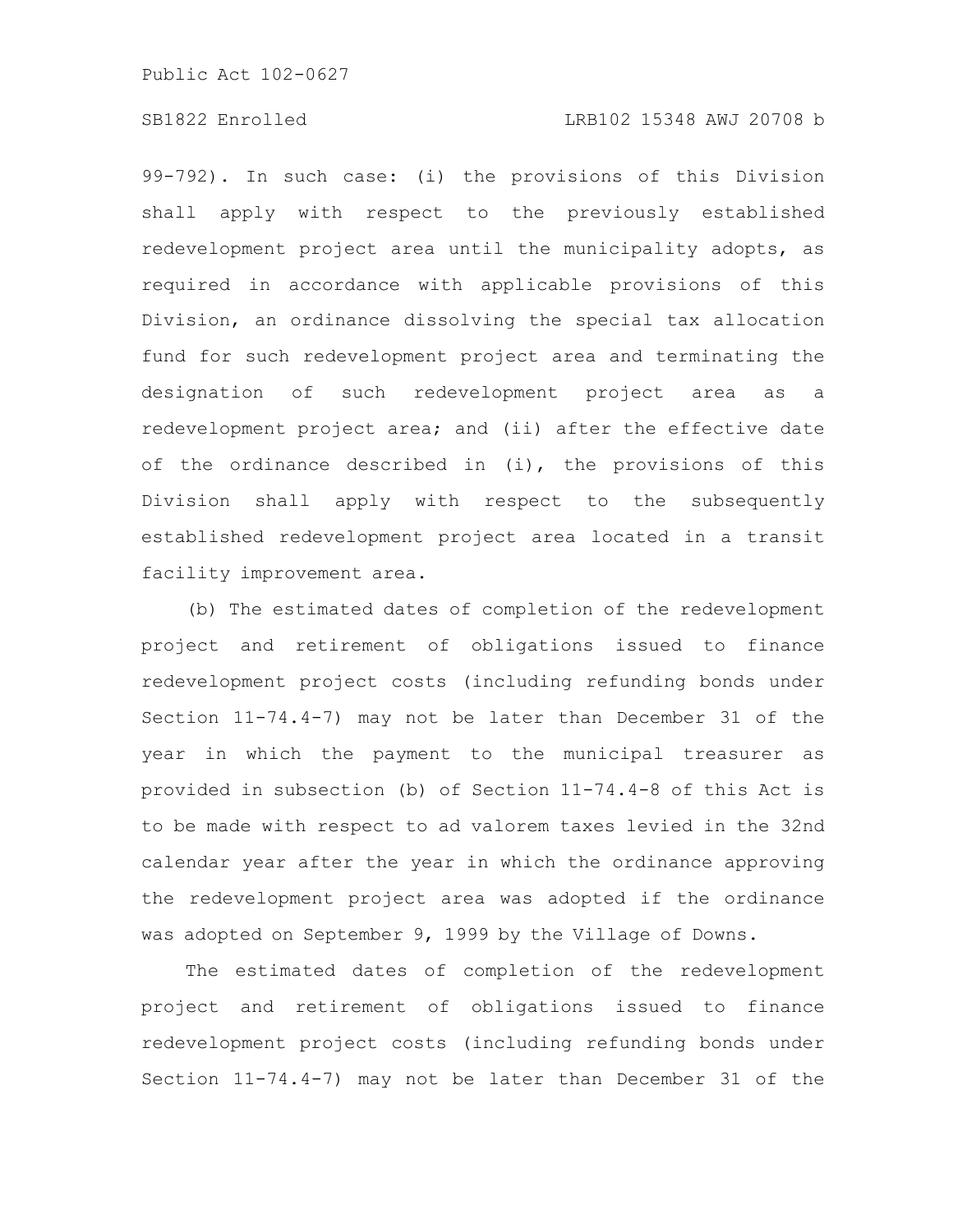# SB1822 Enrolled LRB102 15348 AWJ 20708 b

year in which the payment to the municipal treasurer as provided in subsection (b) of Section 11-74.4-8 of this Act is to be made with respect to ad valorem taxes levied in the 33rd calendar year after the year in which the ordinance approving the redevelopment project area was adopted if the ordinance was adopted on May 20, 1985 by the Village of Wheeling.

The estimated dates of completion of the redevelopment project and retirement of obligations issued to finance redevelopment project costs (including refunding bonds under Section 11-74.4-7) may not be later than December 31 of the year in which the payment to the municipal treasurer as provided in subsection (b) of Section 11-74.4-8 of this Act is to be made with respect to ad valorem taxes levied in the 28th calendar year after the year in which the ordinance approving the redevelopment project area was adopted if the ordinance was adopted on October 12, 1989 by the City of Lawrenceville.

(c) The estimated dates of completion of the redevelopment project and retirement of obligations issued to finance redevelopment project costs (including refunding bonds under Section 11-74.4-7) may not be later than December 31 of the year in which the payment to the municipal treasurer as provided in subsection (b) of Section 11-74.4-8 of this Act is to be made with respect to ad valorem taxes levied in the 35th calendar year after the year in which the ordinance approving the redevelopment project area was adopted:

(1) If the ordinance was adopted before January 15,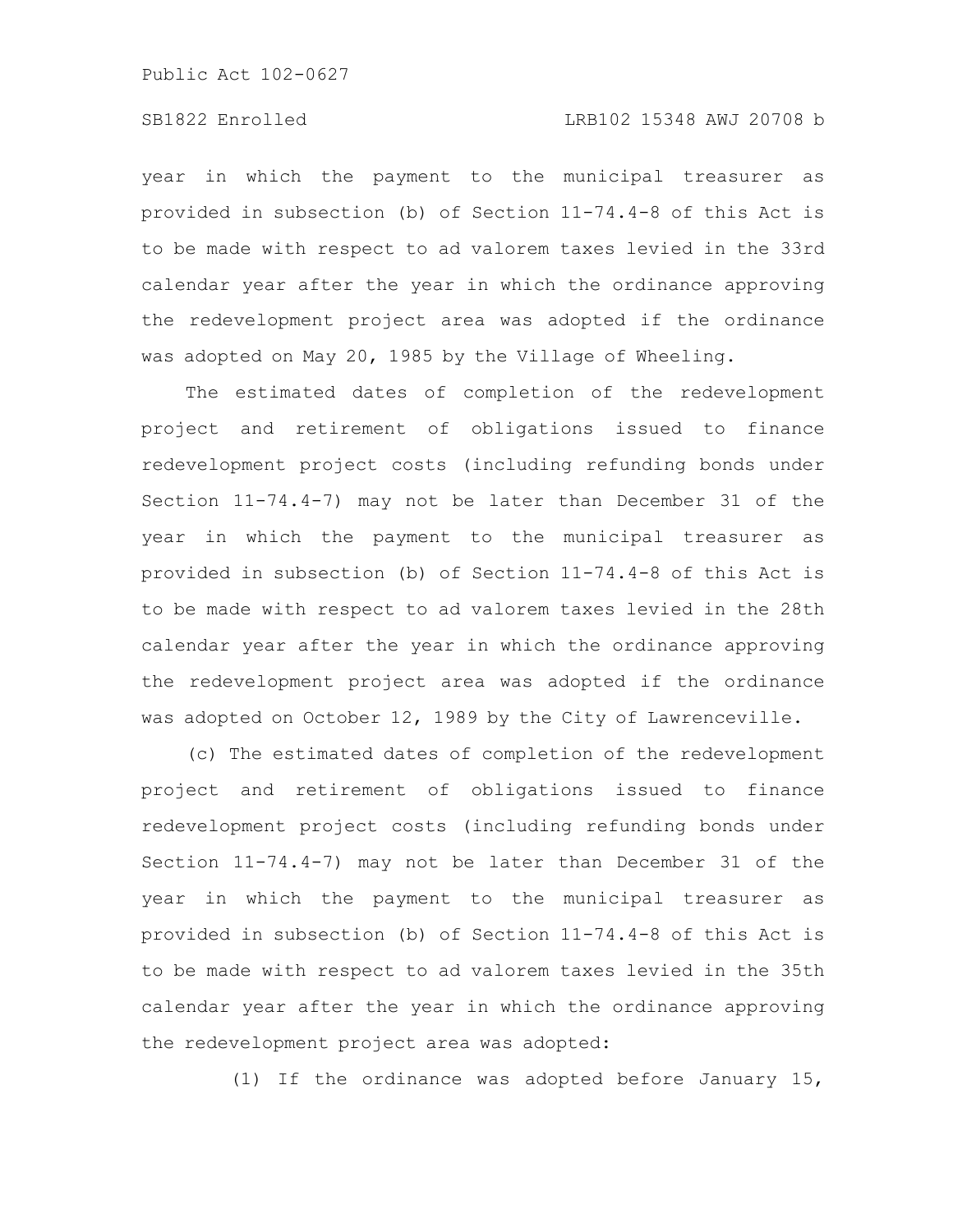1981.

(2) If the ordinance was adopted in December 1983, April 1984, July 1985, or December 1989.

(3) If the ordinance was adopted in December 1987 and the redevelopment project is located within one mile of Midway Airport.

(4) If the ordinance was adopted before January 1, 1987 by a municipality in Mason County.

(5) If the municipality is subject to the Local Government Financial Planning and Supervision Act or the Financially Distressed City Law.

(6) If the ordinance was adopted in December 1984 by the Village of Rosemont.

(7) If the ordinance was adopted on December 31, 1986 by a municipality located in Clinton County for which at least \$250,000 of tax increment bonds were authorized on June 17, 1997, or if the ordinance was adopted on December 31, 1986 by a municipality with a population in 1990 of less than 3,600 that is located in a county with a population in 1990 of less than 34,000 and for which at least \$250,000 of tax increment bonds were authorized on June 17, 1997.

(8) If the ordinance was adopted on October 5, 1982 by the City of Kankakee, or if the ordinance was adopted on December 29, 1986 by East St. Louis.

(9) If the ordinance was adopted on November 12, 1991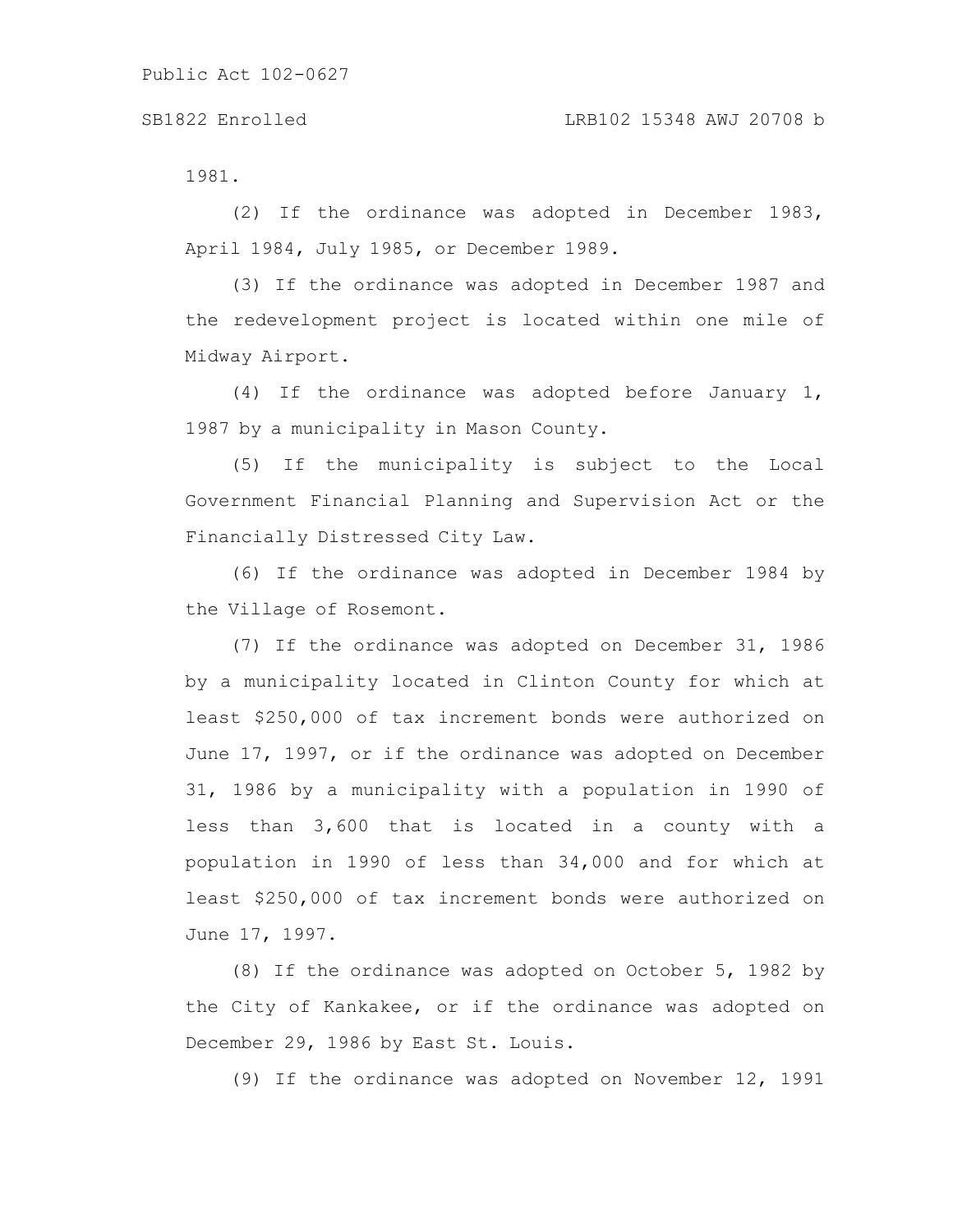by the Village of Sauget.

(10) If the ordinance was adopted on February 11, 1985 by the City of Rock Island.

(11) If the ordinance was adopted before December 18, 1986 by the City of Moline.

(12) If the ordinance was adopted in September 1988 by Sauk Village.

(13) If the ordinance was adopted in October 1993 by Sauk Village.

(14) If the ordinance was adopted on December 29, 1986 by the City of Galva.

(15) If the ordinance was adopted in March 1991 by the City of Centreville.

(16) If the ordinance was adopted on January 23, 1991 by the City of East St. Louis.

(17) If the ordinance was adopted on December 22, 1986 by the City of Aledo.

(18) If the ordinance was adopted on February 5, 1990 by the City of Clinton.

(19) If the ordinance was adopted on September 6, 1994 by the City of Freeport.

(20) If the ordinance was adopted on December 22, 1986 by the City of Tuscola.

(21) If the ordinance was adopted on December 23, 1986 by the City of Sparta.

(22) If the ordinance was adopted on December 23, 1986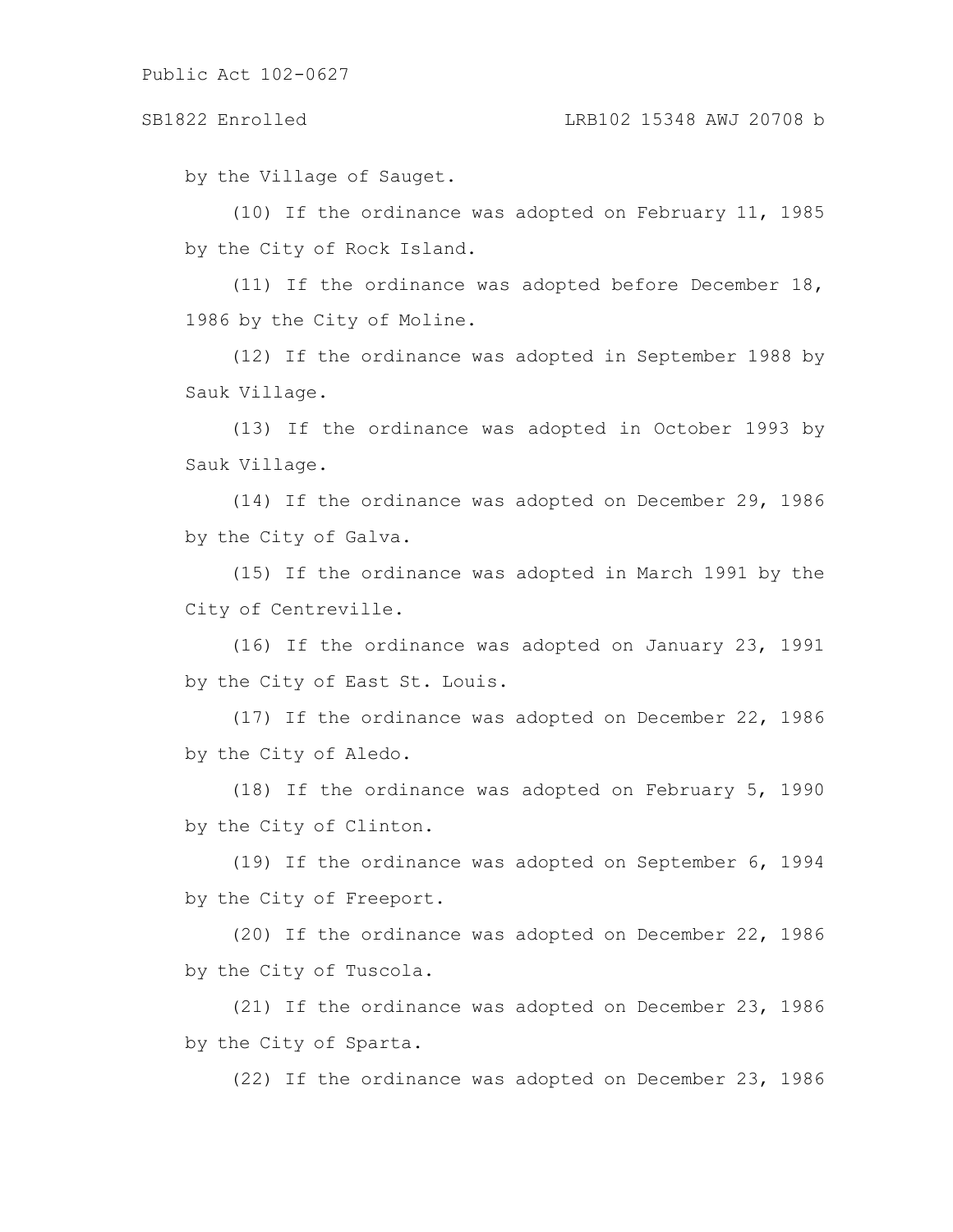by the City of Beardstown.

(23) If the ordinance was adopted on April 27, 1981, October 21, 1985, or December 30, 1986 by the City of Belleville.

(24) If the ordinance was adopted on December 29, 1986 by the City of Collinsville.

(25) If the ordinance was adopted on September 14, 1994 by the City of Alton.

(26) If the ordinance was adopted on November 11, 1996 by the City of Lexington.

(27) If the ordinance was adopted on November 5, 1984 by the City of LeRoy.

(28) If the ordinance was adopted on April 3, 1991 or June 3, 1992 by the City of Markham.

(29) If the ordinance was adopted on November 11, 1986 by the City of Pekin.

(30) If the ordinance was adopted on December 15, 1981 by the City of Champaign.

(31) If the ordinance was adopted on December 15, 1986 by the City of Urbana.

(32) If the ordinance was adopted on December 15, 1986 by the Village of Heyworth.

(33) If the ordinance was adopted on February 24, 1992 by the Village of Heyworth.

(34) If the ordinance was adopted on March 16, 1995 by the Village of Heyworth.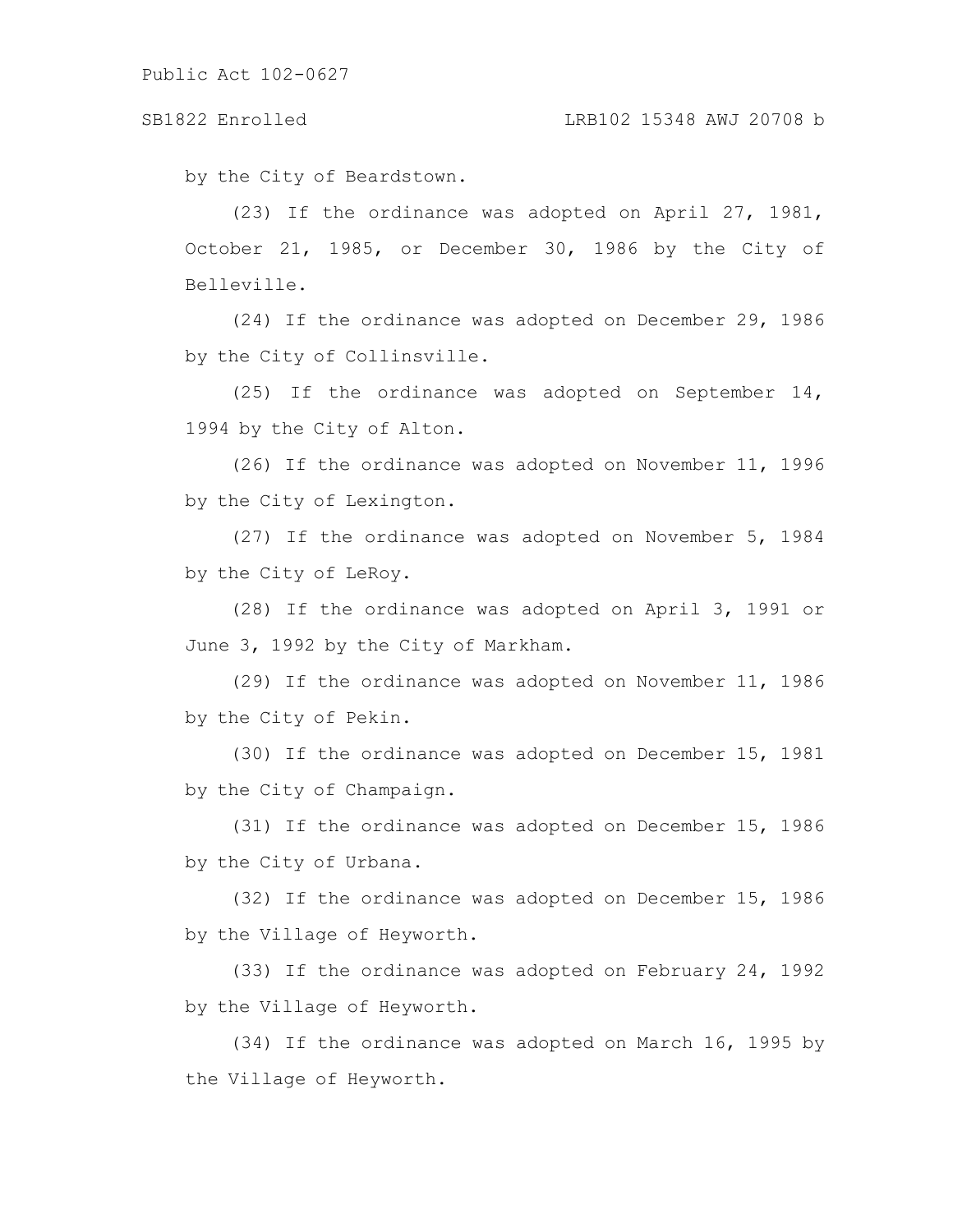(35) If the ordinance was adopted on December 23, 1986 by the Town of Cicero.

(36) If the ordinance was adopted on December 30, 1986 by the City of Effingham.

(37) If the ordinance was adopted on May 9, 1991 by the Village of Tilton.

(38) If the ordinance was adopted on October 20, 1986 by the City of Elmhurst.

(39) If the ordinance was adopted on January 19, 1988 by the City of Waukegan.

(40) If the ordinance was adopted on September 21, 1998 by the City of Waukegan.

(41) If the ordinance was adopted on December 31, 1986 by the City of Sullivan.

(42) If the ordinance was adopted on December 23, 1991 by the City of Sullivan.

(43) If the ordinance was adopted on December 31, 1986 by the City of Oglesby.

(44) If the ordinance was adopted on July 28, 1987 by the City of Marion.

(45) If the ordinance was adopted on April 23, 1990 by the City of Marion.

(46) If the ordinance was adopted on August 20, 1985 by the Village of Mount Prospect.

(47) If the ordinance was adopted on February 2, 1998 by the Village of Woodhull.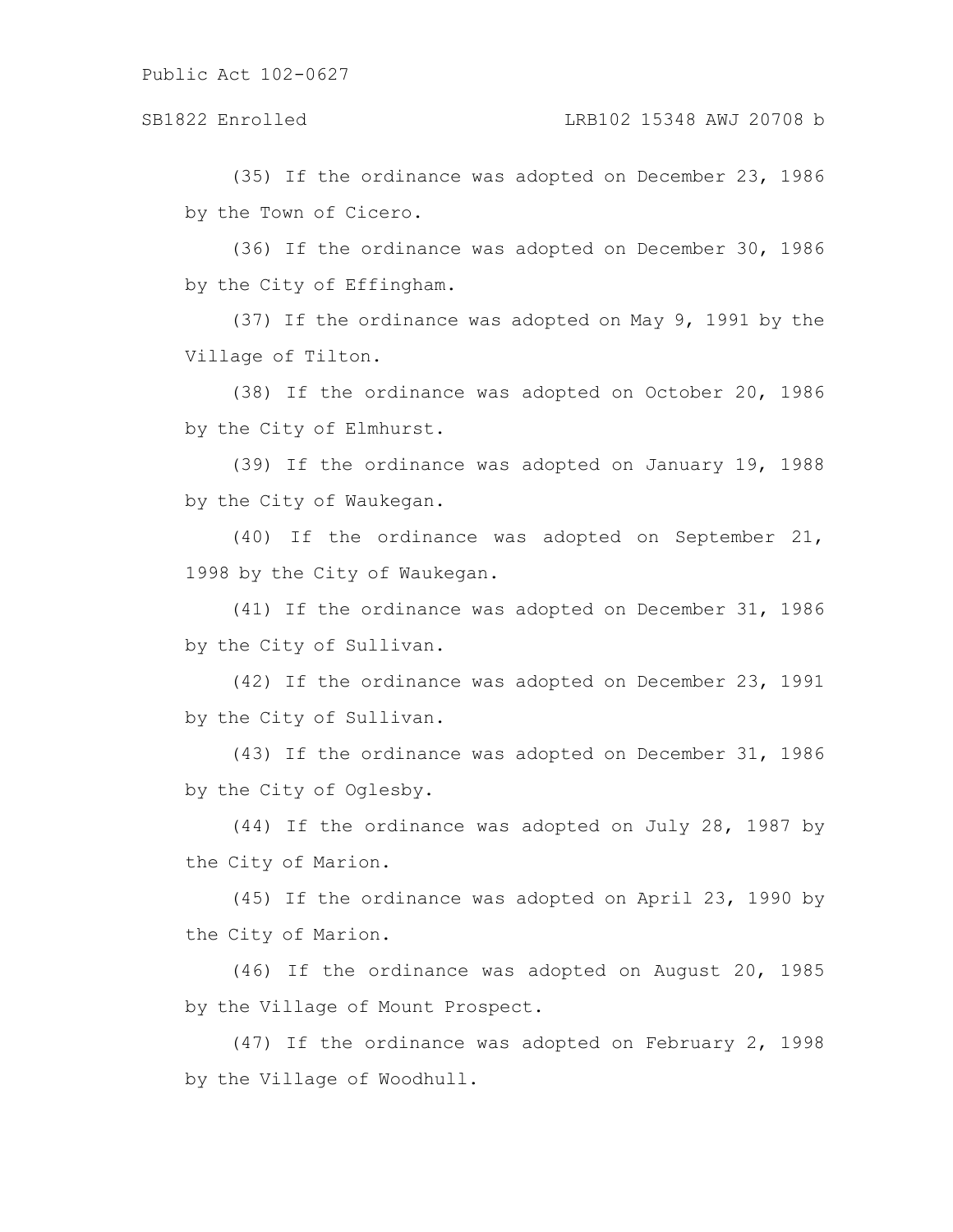(48) If the ordinance was adopted on April 20, 1993 by the Village of Princeville.

(49) If the ordinance was adopted on July 1, 1986 by the City of Granite City.

(50) If the ordinance was adopted on February 2, 1989 by the Village of Lombard.

(51) If the ordinance was adopted on December 29, 1986 by the Village of Gardner.

(52) If the ordinance was adopted on July 14, 1999 by the Village of Paw Paw.

(53) If the ordinance was adopted on November 17, 1986 by the Village of Franklin Park.

(54) If the ordinance was adopted on November 20, 1989 by the Village of South Holland.

(55) If the ordinance was adopted on July 14, 1992 by the Village of Riverdale.

(56) If the ordinance was adopted on December 29, 1986 by the City of Galesburg.

(57) If the ordinance was adopted on April 1, 1985 by the City of Galesburg.

(58) If the ordinance was adopted on May 21, 1990 by the City of West Chicago.

(59) If the ordinance was adopted on December 16, 1986 by the City of Oak Forest.

(60) If the ordinance was adopted in 1999 by the City of Villa Grove.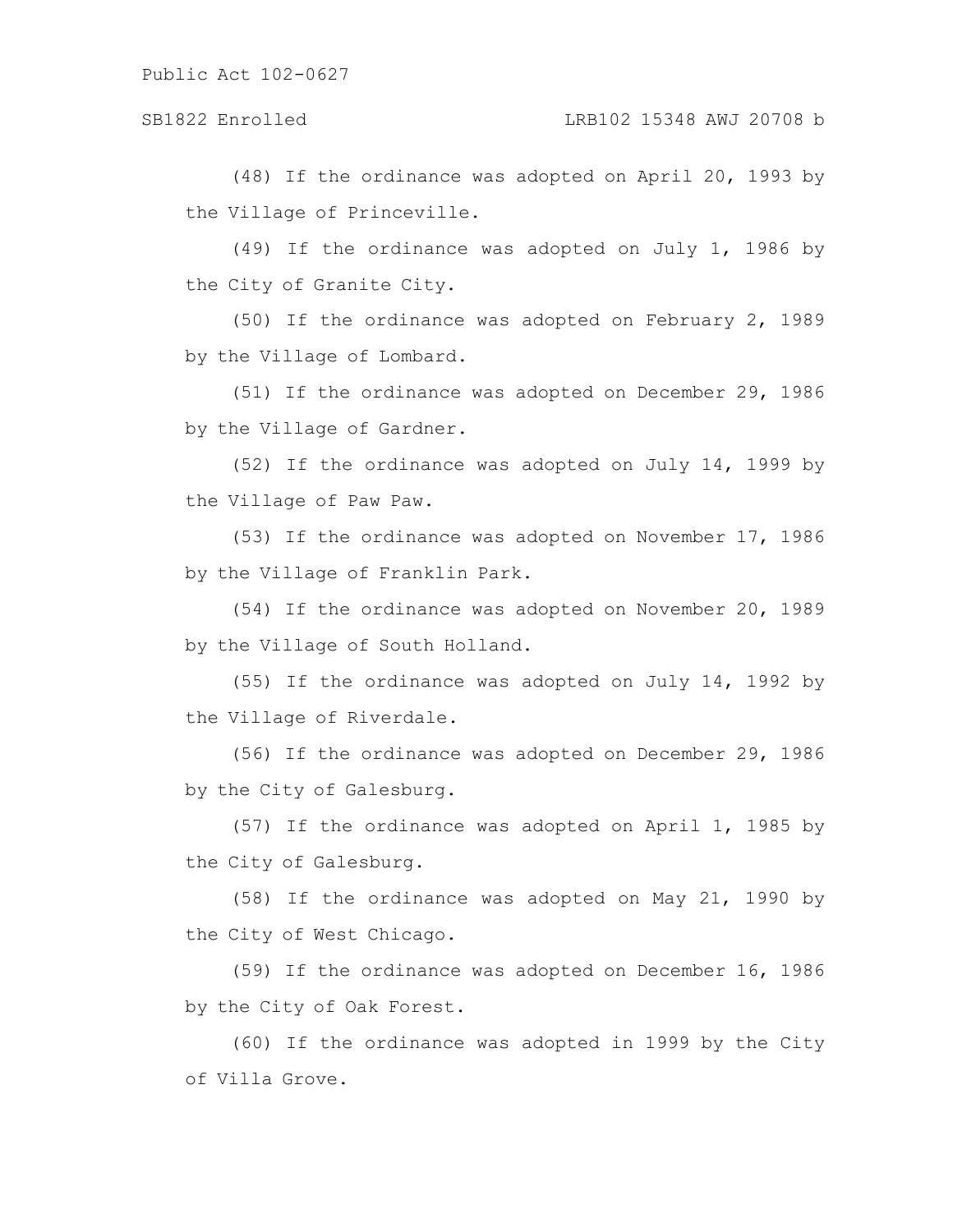(61) If the ordinance was adopted on January 13, 1987 by the Village of Mt. Zion.

(62) If the ordinance was adopted on December 30, 1986 by the Village of Manteno.

(63) If the ordinance was adopted on April 3, 1989 by the City of Chicago Heights.

(64) If the ordinance was adopted on January 6, 1999 by the Village of Rosemont.

(65) If the ordinance was adopted on December 19, 2000 by the Village of Stone Park.

(66) If the ordinance was adopted on December 22, 1986 by the City of DeKalb.

(67) If the ordinance was adopted on December 2, 1986 by the City of Aurora.

(68) If the ordinance was adopted on December 31, 1986 by the Village of Milan.

(69) If the ordinance was adopted on September 8, 1994 by the City of West Frankfort.

(70) If the ordinance was adopted on December 23, 1986 by the Village of Libertyville.

(71) If the ordinance was adopted on December 22, 1986 by the Village of Hoffman Estates.

(72) If the ordinance was adopted on September 17, 1986 by the Village of Sherman.

(73) If the ordinance was adopted on December 16, 1986 by the City of Macomb.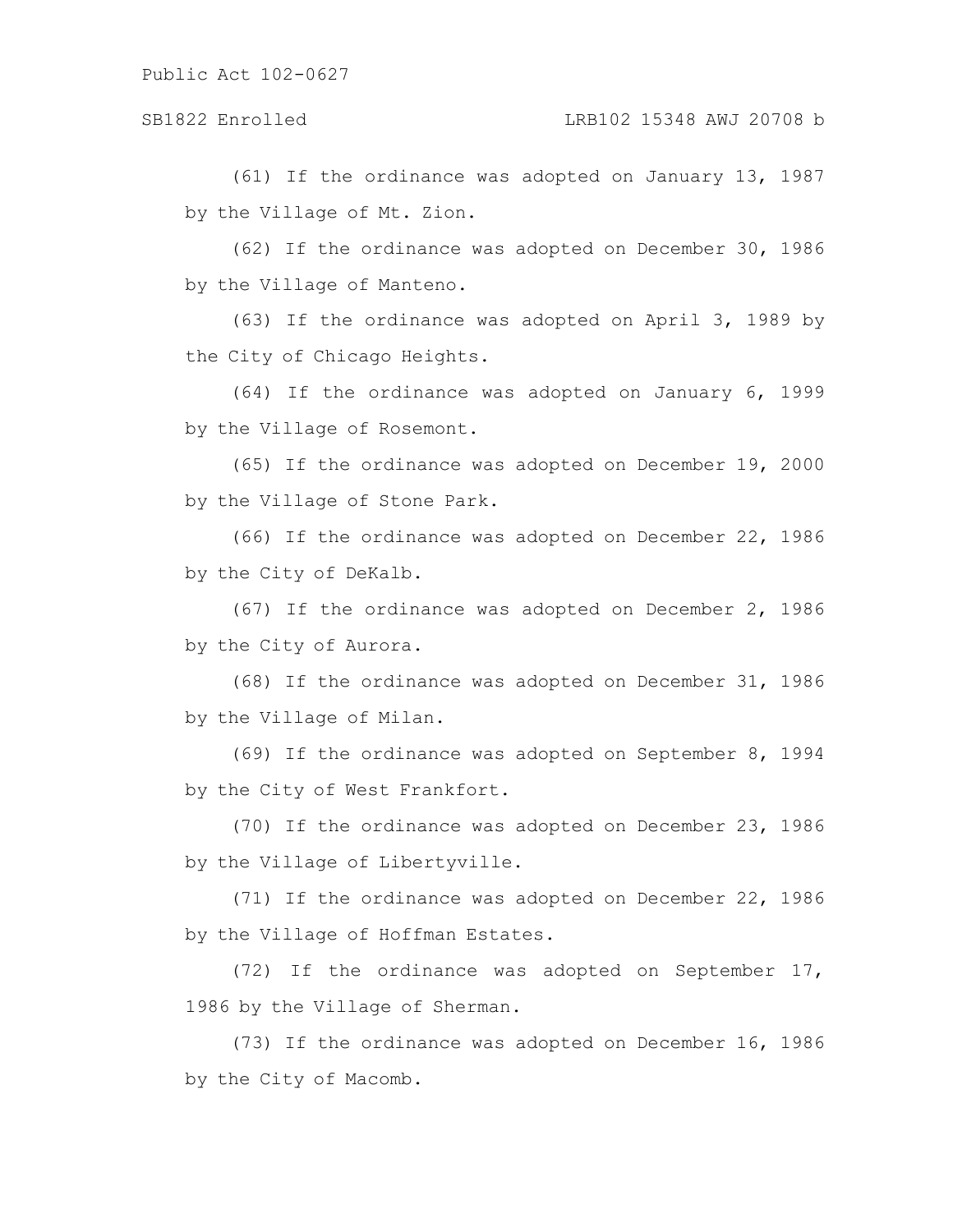(74) If the ordinance was adopted on June 11, 2002 by the City of East Peoria to create the West Washington Street TIF.

(75) If the ordinance was adopted on June 11, 2002 by the City of East Peoria to create the Camp Street TIF.

(76) If the ordinance was adopted on August 7, 2000 by the City of Des Plaines.

(77) If the ordinance was adopted on December 22, 1986 by the City of Washington to create the Washington Square TIF #2.

(78) If the ordinance was adopted on December 29, 1986 by the City of Morris.

(79) If the ordinance was adopted on July 6, 1998 by the Village of Steeleville.

(80) If the ordinance was adopted on December 29, 1986 by the City of Pontiac to create TIF I (the Main St TIF).

(81) If the ordinance was adopted on December 29, 1986 by the City of Pontiac to create TIF II (the Interstate TIF).

(82) If the ordinance was adopted on November 6, 2002 by the City of Chicago to create the Madden/Wells TIF District.

(83) If the ordinance was adopted on November 4, 1998 by the City of Chicago to create the Roosevelt/Racine TIF District.

(84) If the ordinance was adopted on June 10, 1998 by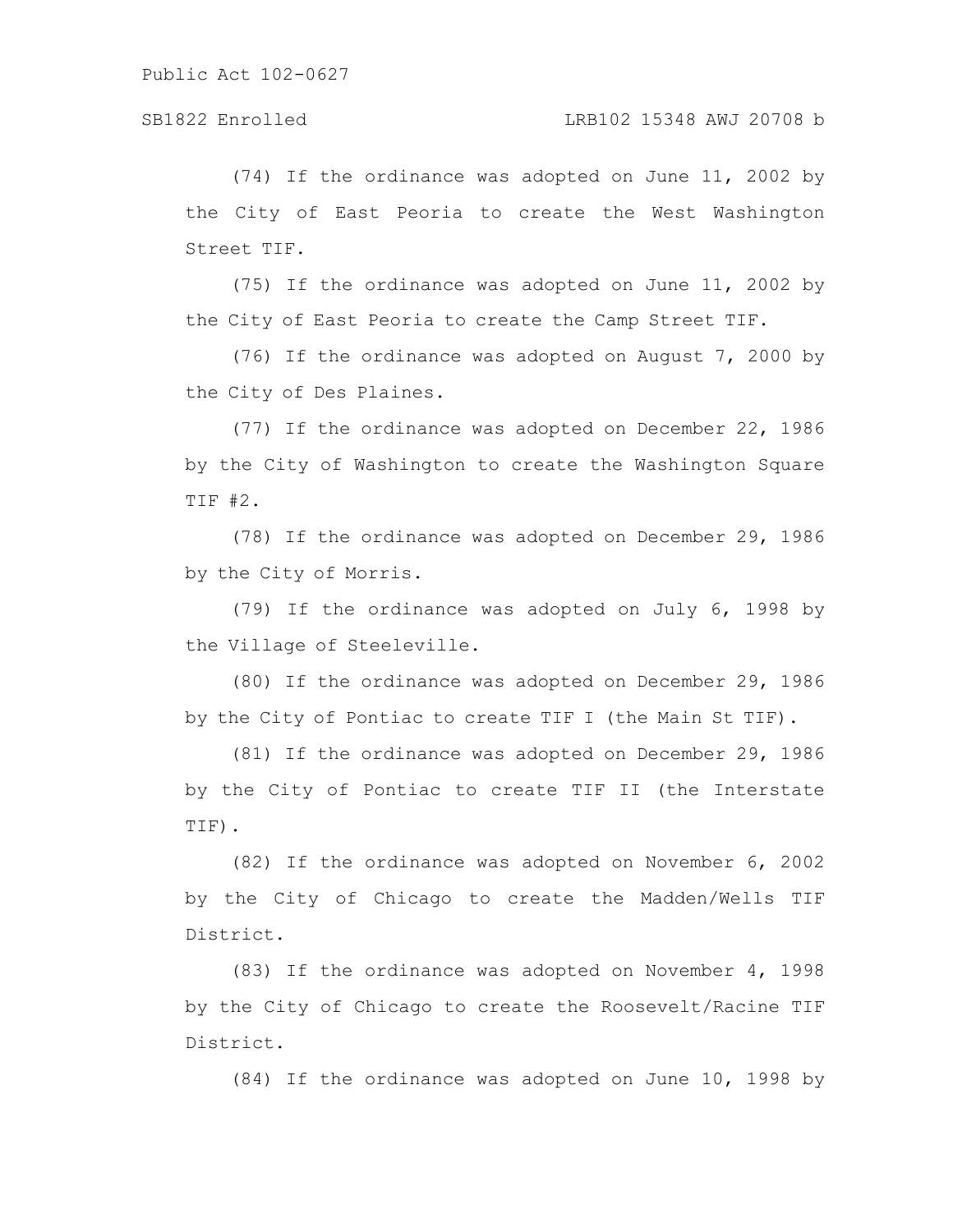the City of Chicago to create the Stony Island Commercial/Burnside Industrial Corridors TIF District.

(85) If the ordinance was adopted on November 29, 1989 by the City of Chicago to create the Englewood Mall TIF District.

(86) If the ordinance was adopted on December 27, 1986 by the City of Mendota.

(87) If the ordinance was adopted on December 31, 1986 by the Village of Cahokia.

(88) If the ordinance was adopted on September 20, 1999 by the City of Belleville.

(89) If the ordinance was adopted on December 30, 1986 by the Village of Bellevue to create the Bellevue TIF District 1.

(90) If the ordinance was adopted on December 13, 1993 by the Village of Crete.

(91) If the ordinance was adopted on February 12, 2001 by the Village of Crete.

(92) If the ordinance was adopted on April 23, 2001 by the Village of Crete.

(93) If the ordinance was adopted on December 16, 1986 by the City of Champaign.

(94) If the ordinance was adopted on December 20, 1986 by the City of Charleston.

(95) If the ordinance was adopted on June 6, 1989 by the Village of Romeoville.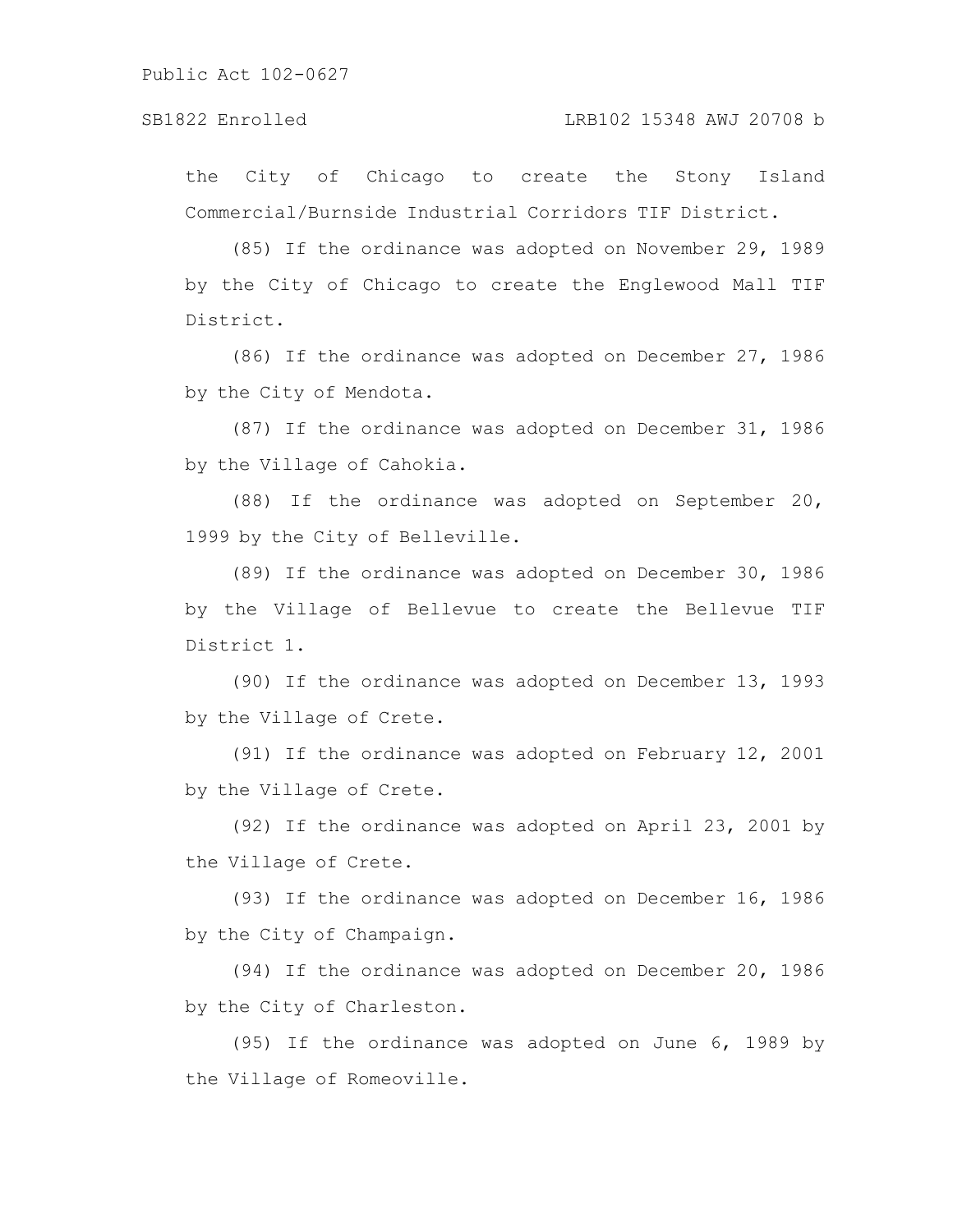(96) If the ordinance was adopted on October 14, 1993 and amended on August 2, 2010 by the City of Venice.

(97) If the ordinance was adopted on June 1, 1994 by the City of Markham.

(98) If the ordinance was adopted on May 19, 1998 by the Village of Bensenville.

(99) If the ordinance was adopted on November 12, 1987 by the City of Dixon.

(100) If the ordinance was adopted on December 20, 1988 by the Village of Lansing.

(101) If the ordinance was adopted on October 27, 1998 by the City of Moline.

(102) If the ordinance was adopted on May 21, 1991 by the Village of Glenwood.

(103) If the ordinance was adopted on January 28, 1992 by the City of East Peoria.

(104) If the ordinance was adopted on December  $14$ , 1998 by the City of Carlyle.

(105) If the ordinance was adopted on May 17, 2000, as subsequently amended, by the City of Chicago to create the Midwest Redevelopment TIF District.

(106) If the ordinance was adopted on September 13, 1989 by the City of Chicago to create the Michigan/Cermak Area TIF District.

(107) If the ordinance was adopted on March 30, 1992 by the Village of Ohio.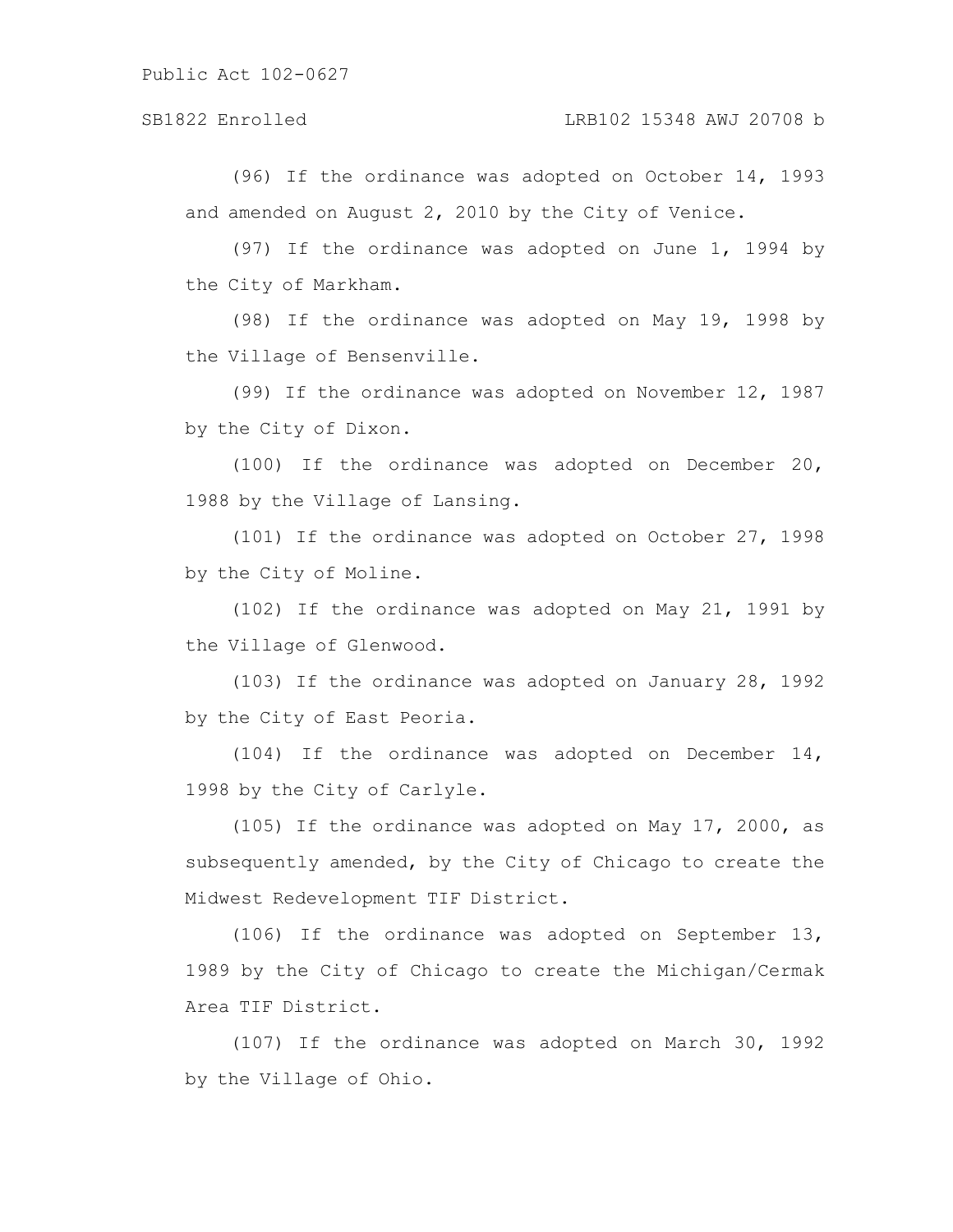(108) If the ordinance was adopted on July 6, 1998 by the Village of Orangeville.

(109) If the ordinance was adopted on December 16, 1997 by the Village of Germantown.

(110) If the ordinance was adopted on April 28, 2003 by Gibson City.

(111) If the ordinance was adopted on December 18, 1990 by the Village of Washington Park, but only after the Village of Washington Park becomes compliant with the reporting requirements under subsection (d) of Section 11-74.4-5, and after the State Comptroller's certification of such compliance.

(112) If the ordinance was adopted on February 28, 2000 by the City of Harvey.

(113) If the ordinance was adopted on January 11, 1991 by the City of Chicago to create the Read/Dunning TIF District.

(114) If the ordinance was adopted on July 24, 1991 by the City of Chicago to create the Sanitary and Ship Canal TIF District.

(115) If the ordinance was adopted on December 4, 2007 by the City of Naperville.

(116) If the ordinance was adopted on July 1, 2002 by the Village of Arlington Heights.

(117) If the ordinance was adopted on February 11, 1991 by the Village of Machesney Park.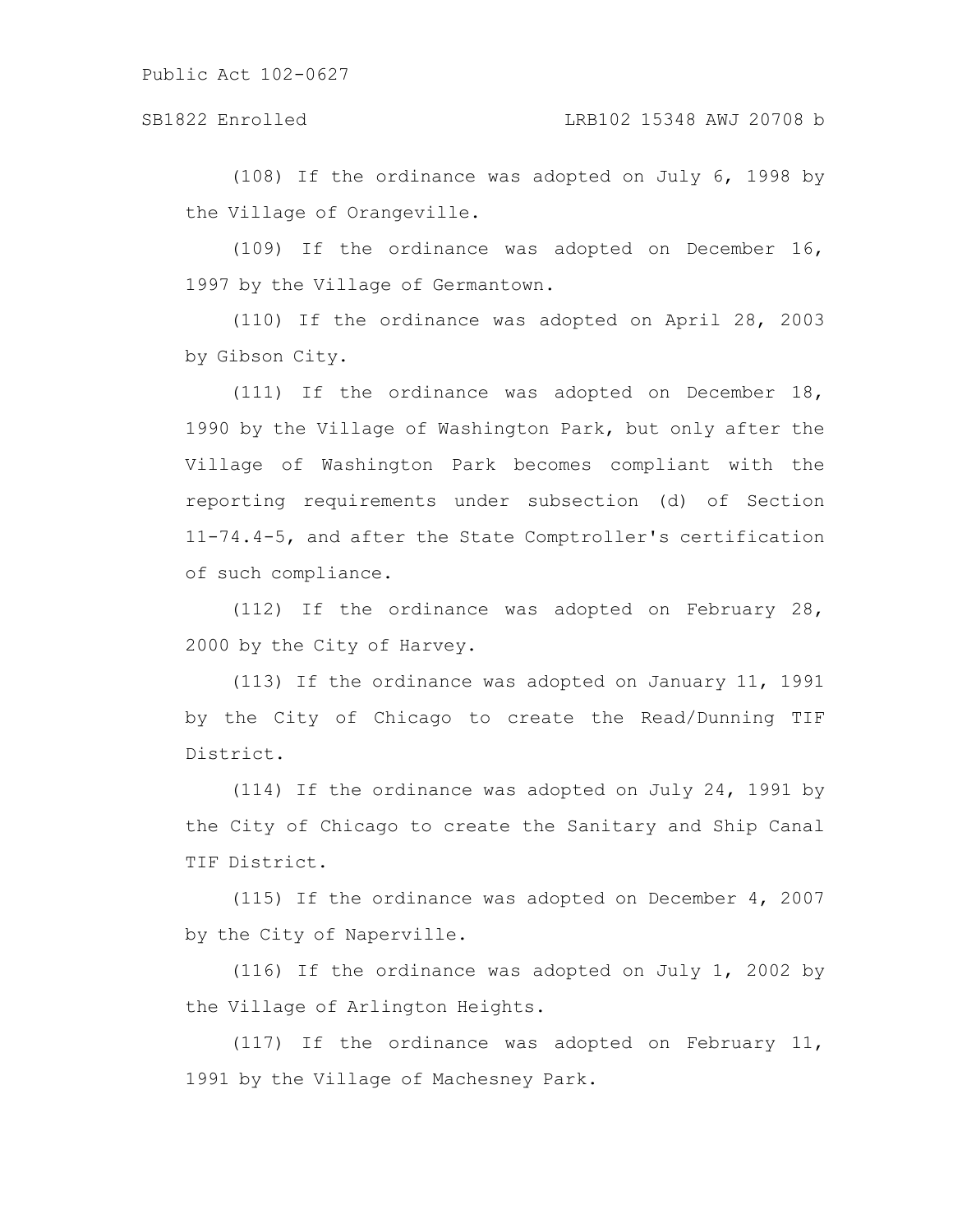### SB1822 Enrolled LRB102 15348 AWJ 20708 b

(118) If the ordinance was adopted on December 29, 1993 by the City of Ottawa.

(119) If the ordinance was adopted on June 4, 1991 by the Village of Lansing.

(120) If the ordinance was adopted on February 10, 2004 by the Village of Fox Lake.

(121) If the ordinance was adopted on December 22, 1992 by the City of Fairfield.

(122) If the ordinance was adopted on February 10, 1992 by the City of Mt. Sterling.

(123) If the ordinance was adopted on March 15, 2004 by the City of Batavia.

(124) If the ordinance was adopted on March 18, 2002 by the Village of Lake Zurich.

(125) If the ordinance was adopted on September 23, 1997 by the City of Granite City.

(126) If the ordinance was adopted on May 8, 2013 by the Village of Rosemont to create the Higgins Road/River Road TIF District No. 6.

(127) If the ordinance was adopted on November 22, 1993 by the City of Arcola.

(128) If the ordinance was adopted on September 7, 2004 by the City of Arcola.

(129) If the ordinance was adopted on November 29, 1999 by the City of Paris.

(130) If the ordinance was adopted on September 20,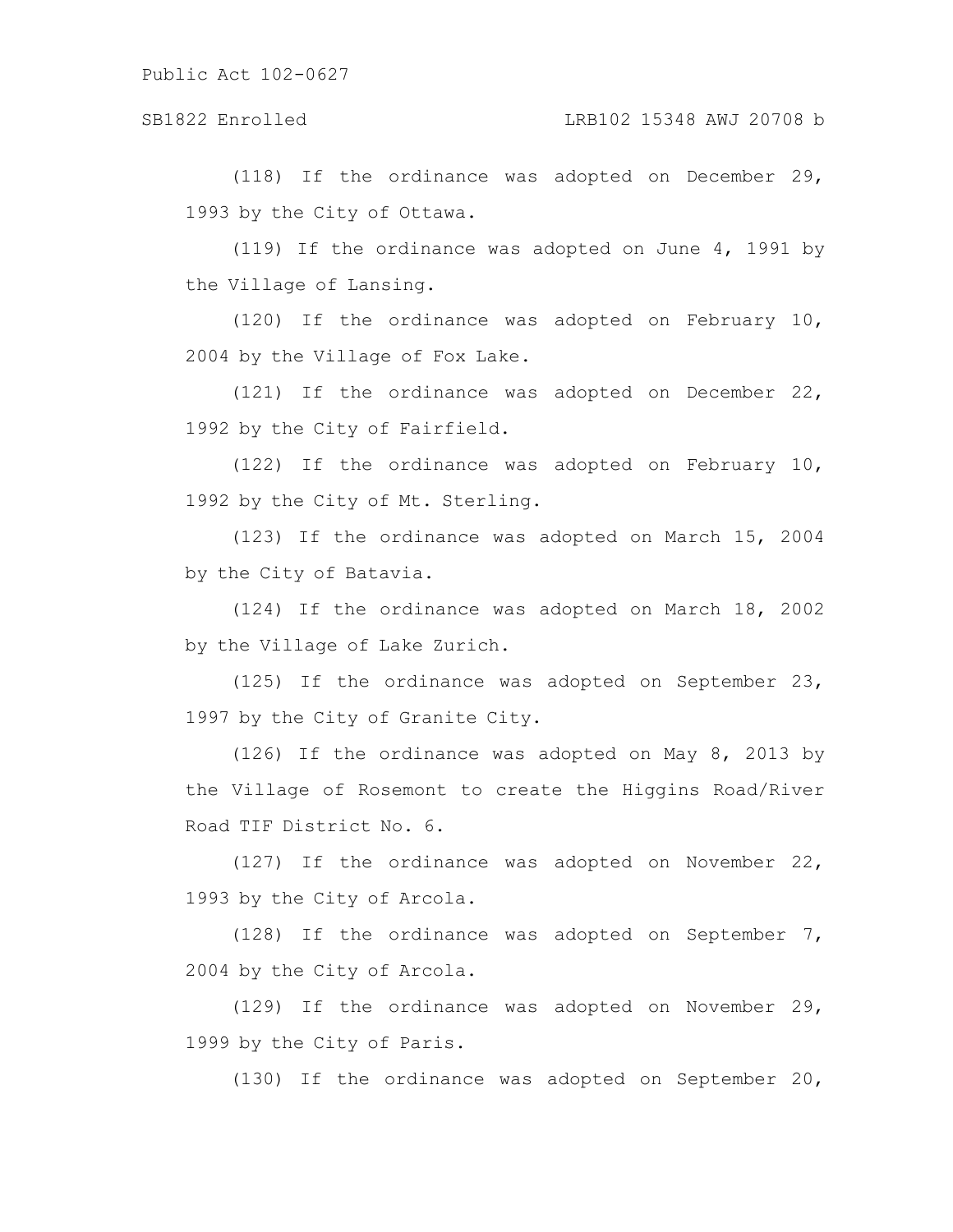1994 by the City of Ottawa to create the U.S. Route 6 East Ottawa TIF.

(131) If the ordinance was adopted on May 2, 2002 by the Village of Crestwood.

(132) If the ordinance was adopted on October 27, 1992 by the City of Blue Island.

(133) If the ordinance was adopted on December 23, 1993 by the City of Lacon.

(134) If the ordinance was adopted on May 4, 1998 by the Village of Bradford.

(135) If the ordinance was adopted on June 11, 2002 by the City of Oak Forest.

(136) If the ordinance was adopted on November 16, 1992 by the City of Pinckneyville.

(137) If the ordinance was adopted on March 1, 2001 by the Village of South Jacksonville.

(138) If the ordinance was adopted on February 26, 1992 by the City of Chicago to create the Stockyards Southeast Quadrant TIF District.

(139) If the ordinance was adopted on January 25, 1993 by the City of LaSalle.

(140) If the ordinance was adopted on December 23, 1997 by the Village of Dieterich.

(141) If the ordinance was adopted on February 10, 2016 by the Village of Rosemont to create the Balmoral/Pearl TIF No. 8 Tax Increment Financing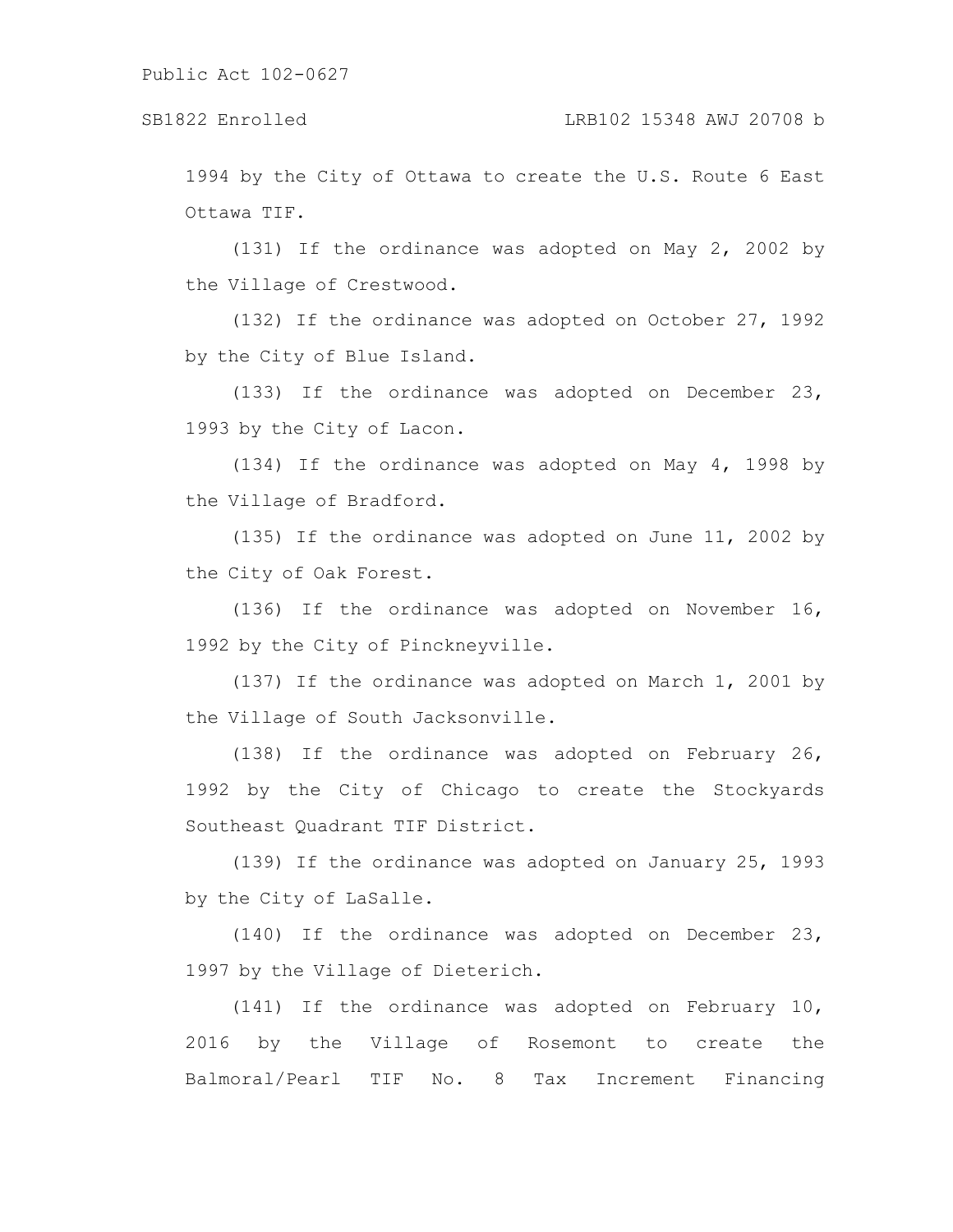Redevelopment Project Area.

(142) If the ordinance was adopted on June 11, 2002 by the City of Oak Forest.

(143) If the ordinance was adopted on January 31, 1995 by the Village of Milledgeville.

(144) If the ordinance was adopted on February 5, 1996 by the Village of Pearl City.

(145) If the ordinance was adopted on December 21, 1994 by the City of Calumet City.

(146) If the ordinance was adopted on May 5, 2003 by the Town of Normal.

(147) If the ordinance was adopted on June 2, 1998 by the City of Litchfield.

(148) If the ordinance was adopted on October 23, 1995 by the City of Marion.

(149) If the ordinance was adopted on May 24, 2001 by the Village of Hanover Park.

(150) If the ordinance was adopted on May 30, 1995 by the Village of Dalzell.

(151) If the ordinance was adopted on April 15, 1997 by the City of Edwardsville.

(152) If the ordinance was adopted on September 5, 1995 by the City of Granite City.

(153) If the ordinance was adopted on June 21, 1999 by the Village of Table Grove.

(154) If the ordinance was adopted on February 23,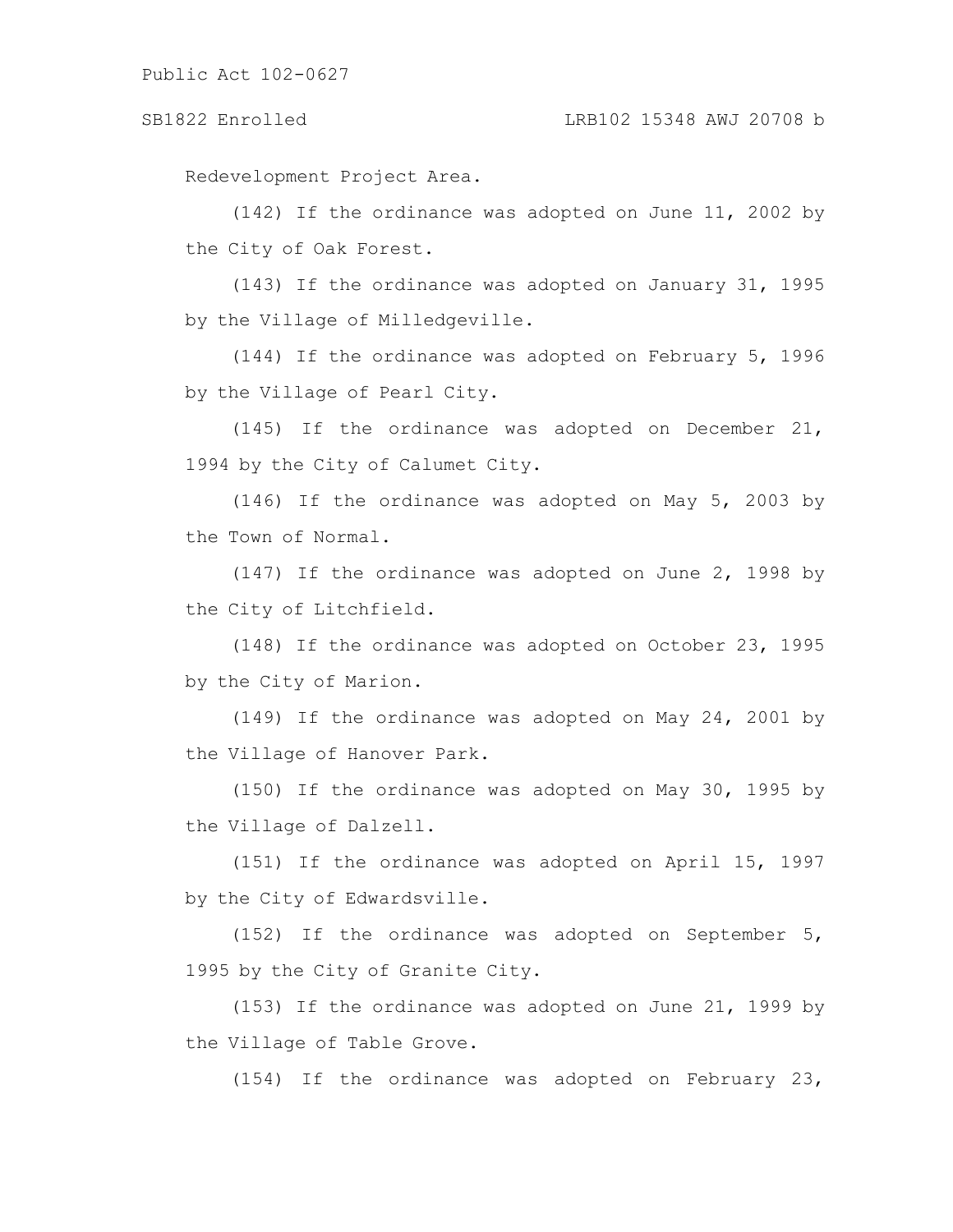1995 by the City of Springfield.

(155) If the ordinance was adopted on August 11, 1999 by the City of Monmouth.

(156) If the ordinance was adopted on December 26, 1995 by the Village of Posen.

(157) If the ordinance was adopted on July 1, 1995 by the Village of Caseyville.

(158) If the ordinance was adopted on January 30, 1996 by the City of Madison.

(159) If the ordinance was adopted on February 2, 1996 by the Village of Hartford.

(160) If the ordinance was adopted on July 2, 1996 by the Village of Manlius.

(161) If the ordinance was adopted on March 21, 2000 by the City of Hoopeston.

(162) If the ordinance was adopted on March 22, 2005 by the City of Hoopeston.

(163) If the ordinance was adopted on July 10, 1996 by the City of Chicago to create the Goose Island TIF District.

(164) If the ordinance was adopted on December 11, 1996 by the City of Chicago to create the Bryn Mawr/Broadway TIF District.

(165) If the ordinance was adopted on December 31, 1995 by the City of Chicago to create the 95th/Western TIF District.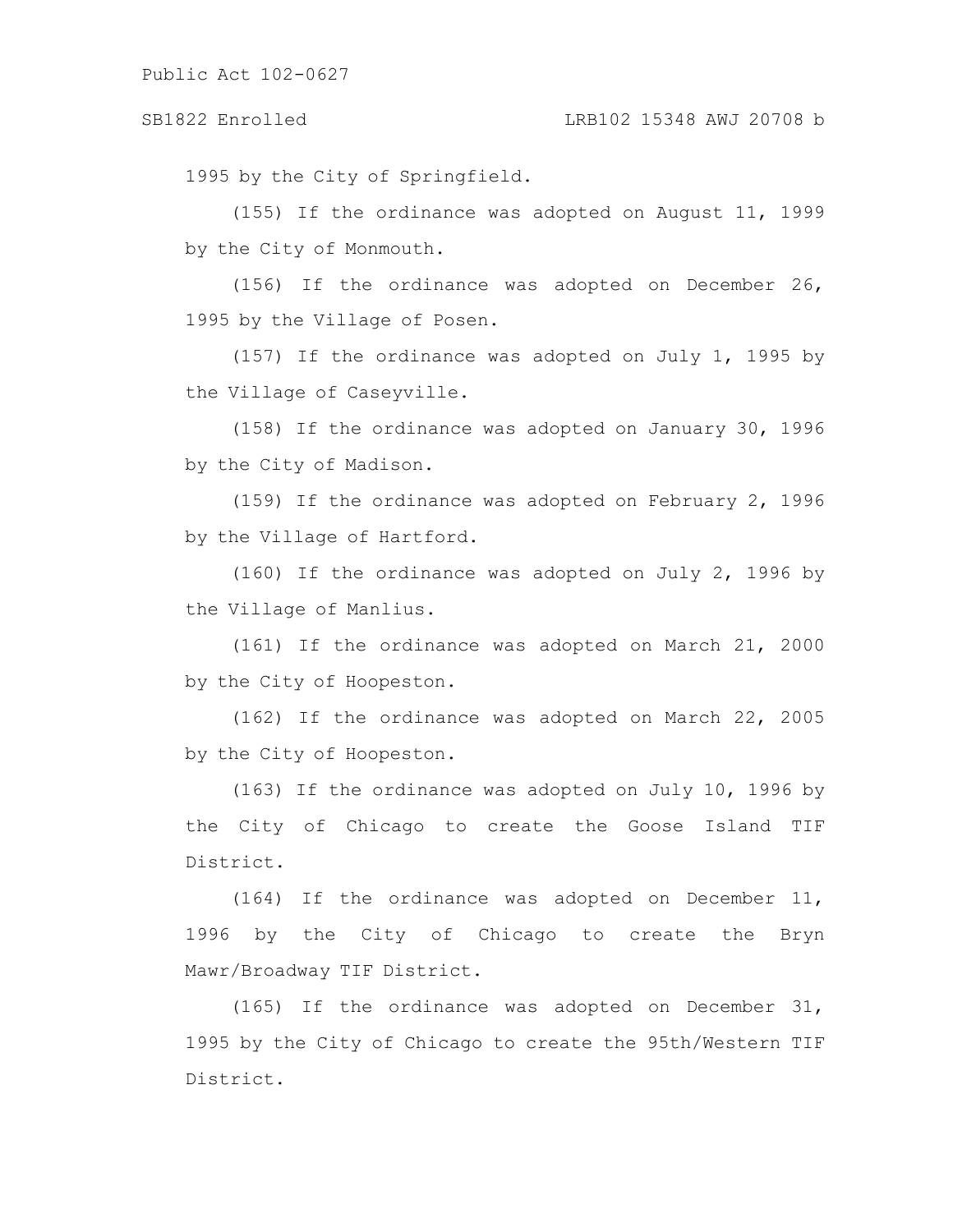(166) If the ordinance was adopted on October 7, 1998 by the City of Chicago to create the 71st and Stony Island TIF District.

(167) If the ordinance was adopted on April 19, 1995 by the Village of North Utica.

(168) If the ordinance was adopted on April 22, 1996 by the City of LaSalle.

(169) If the ordinance was adopted on June 9, 2008 by the City of Country Club Hills.

(170) If the ordinance was adopted on July 3, 1996 by the Village of Phoenix.

(171) If the ordinance was adopted on May 19, 1997 by the Village of Swansea.

(172) If the ordinance was adopted on August 13, 2001 by the Village of Saunemin.

(173) If the ordinance was adopted on January 10, 2005 by the Village of Romeoville.

(174) If the ordinance was adopted on January 28, 1997 by the City of Berwyn for the South Berwyn Corridor Tax Increment Financing District.

(175) If the ordinance was adopted on January 28, 1997 by the City of Berwyn for the Roosevelt Road Tax Increment Financing District.

(176) If the ordinance was adopted on May 3, 2001 by the Village of Hanover Park for the Village Center Tax Increment Financing Redevelopment Project Area (TIF # 3).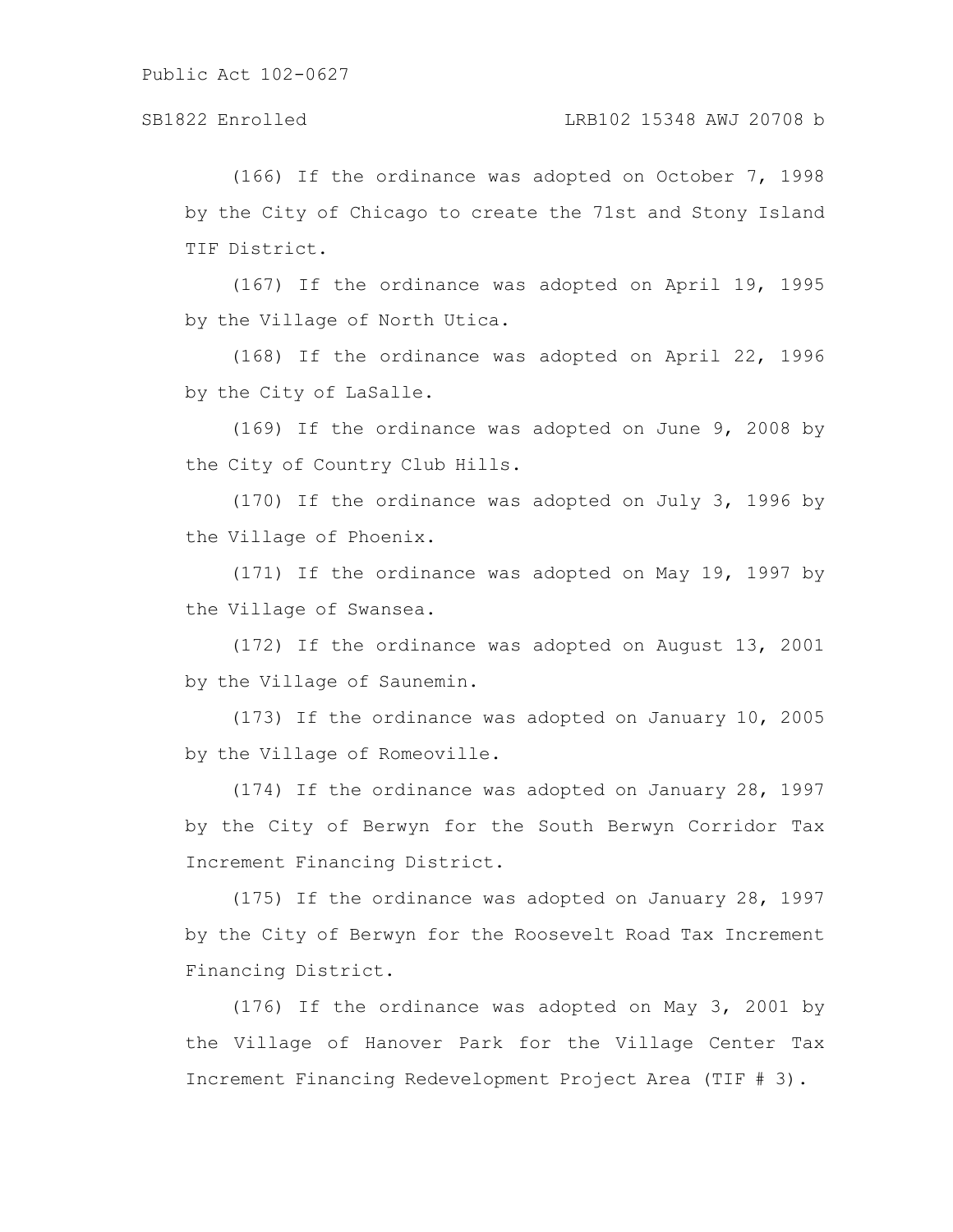# SB1822 Enrolled LRB102 15348 AWJ 20708 b

(177) If the ordinance was adopted on January 1, 1996 by the City of Savanna.

(178) If the ordinance was adopted on January 28, 2002 by the Village of Okawville.

(179) If the ordinance was adopted on October 4, 1999 by the City of Vandalia.

(180) If the ordinance was adopted on June 16, 2003 by the City of Rushville.

(181) If the ordinance was adopted on December 7, 1998 by the City of Quincy for the Central Business District West Tax Increment Redevelopment Project Area.

(182) If the ordinance was adopted on March 27, 1997 by the Village of Maywood approving the Roosevelt Road TIF District.

(183) If the ordinance was adopted on March 27, 1997 by the Village of Maywood approving the Madison Street/Fifth Avenue TIF District.

(184) If the ordinance was adopted on November 10, 1997 by the Village of Park Forest.

(185) If the ordinance was adopted on July 30, 1997 by the City of Chicago to create the Near North TIF district.

(186) If the ordinance was adopted on December 1, 2000 by the Village of Mahomet.

(187) If the ordinance was adopted on June 16, 1999 by the Village of Washburn.

(188) If the ordinance was adopted on August 19, 1998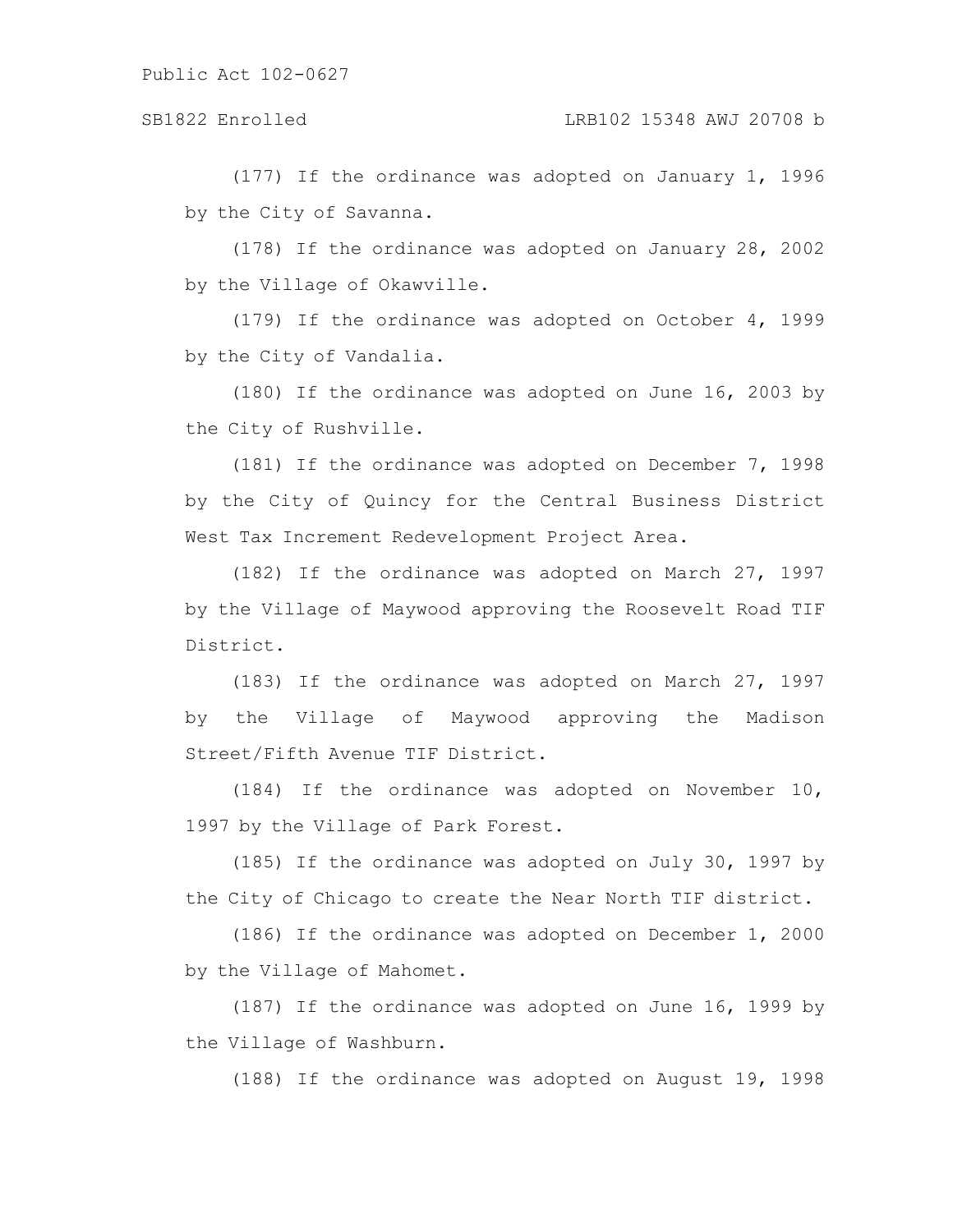by the Village of New Berlin.

(189) If the ordinance was adopted on February 5, 2002 by the City of Highwood.

(190) If the ordinance was adopted on June 1, 1997 by the City of Flora.

(191) If the ordinance was adopted on November 21, 2000 by the City of Effingham.

(192) If the ordinance was adopted on January 28, 2003 by the City of Effingham.

(193) If the ordinance was adopted on February 4, 2008 by the City of Polo.

(194) If the ordinance was adopted on August 17, 2005 by the Village of Bellwood to create the Park Place TIF.

(195) If the ordinance was adopted on July 16, 2014 by the Village of Bellwood to create the North-2014 TIF.

(196) If the ordinance was adopted on July 16, 2014 by the Village of Bellwood to create the South-2014 TIF.

(197) If the ordinance was adopted on July 16, 2014 by the Village of Bellwood to create the Central Metro-2014 TIF.

(198) If the ordinance was adopted on September 17, 2014 by the Village of Bellwood to create the Addison Creek "A" (Southwest)-2014 TIF.

(199) If the ordinance was adopted on September 17, 2014 by the Village of Bellwood to create the Addison Creek "B" (Northwest)-2014 TIF.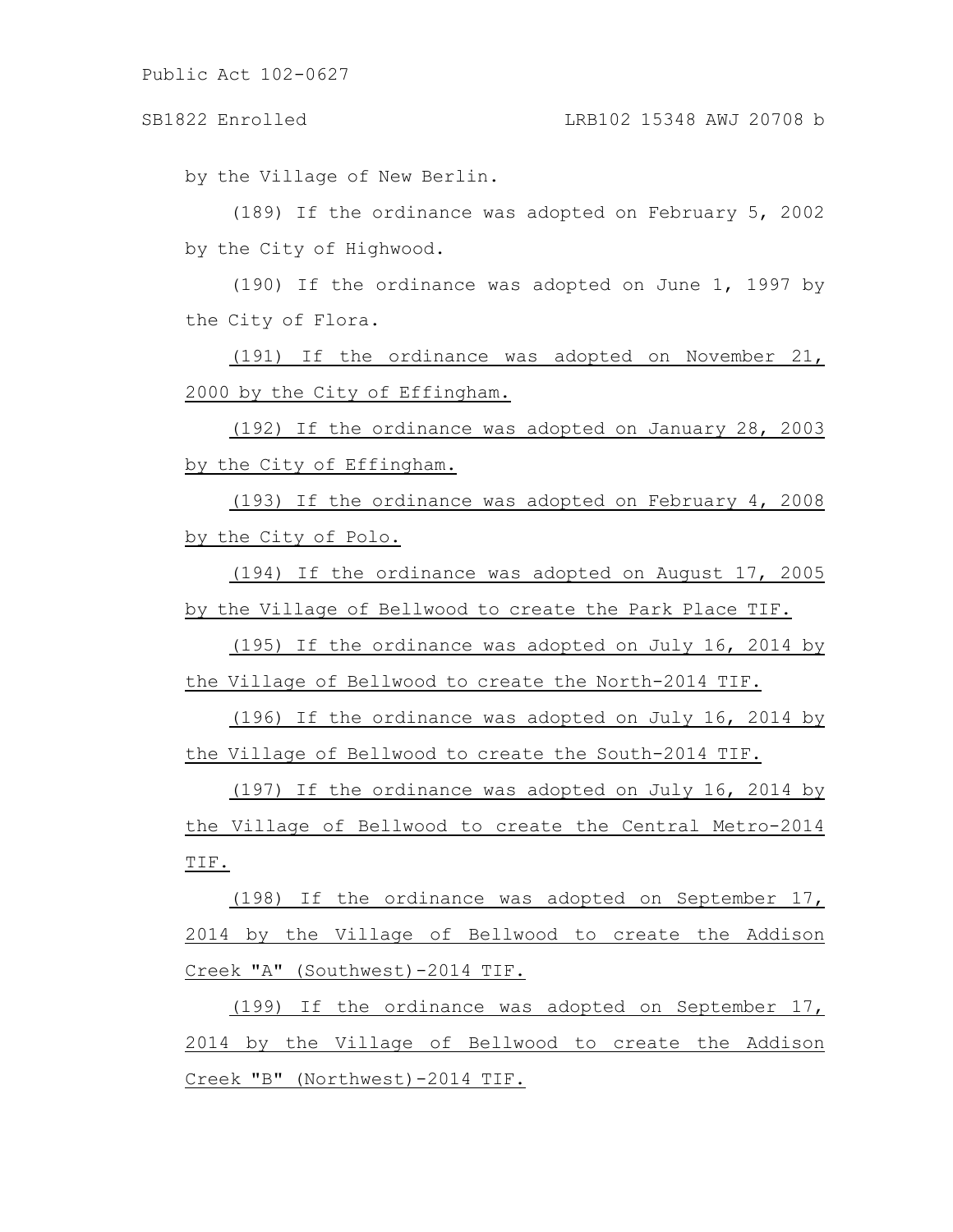SB1822 Enrolled LRB102 15348 AWJ 20708 b

(200) If the ordinance was adopted on September 17, 2014 by the Village of Bellwood to create the Addison Creek "C" (Northeast)-2014 TIF.

(201) If the ordinance was adopted on September 17, 2014 by the Village of Bellwood to create the Addison Creek "D" (Southeast)-2014 TIF.

(202) If the ordinance was adopted on June 26, 2007 by the City of Peoria.

(203) If the ordinance was adopted on October 28, 2008 by the City of Peoria.

(204) If the ordinance was adopted on April 4, 2000 by the City of Joliet to create the Joliet City Center TIF District.

(205) If the ordinance was adopted on July 8, 1998 by the City of Chicago to create the 43rd/Cottage Grove TIF district.

(206) If the ordinance was adopted on July 8, 1998 by the City of Chicago to create the 79th Street Corridor TIF district.

(207) If the ordinance was adopted on November 4, 1998 by the City of Chicago to create the Bronzeville TIF district.

(208) If the ordinance was adopted on February 5, 1998 by the City of Chicago to create the Homan/Arthington TIF district.

(209) If the ordinance was adopted on December 8, 1998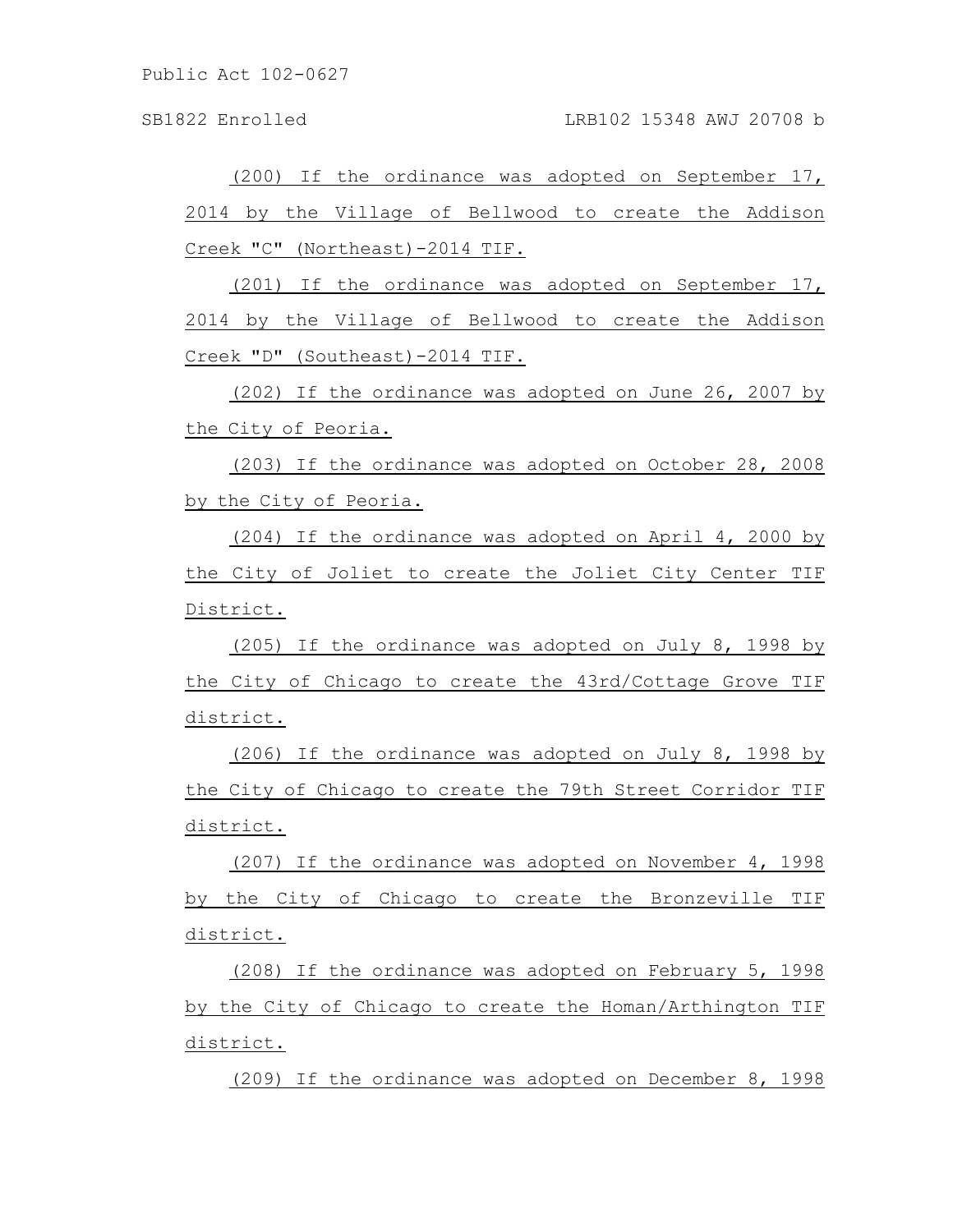### by the Village of Plainfield.

(d) For redevelopment project areas for which bonds were issued before July 29, 1991, or for which contracts were entered into before June 1, 1988, in connection with a redevelopment project in the area within the State Sales Tax Boundary, the estimated dates of completion of the redevelopment project and retirement of obligations to finance redevelopment project costs (including refunding bonds under Section 11-74.4-7) may be extended by municipal ordinance to December 31, 2013. The termination procedures of subsection (b) of Section 11-74.4-8 are not required for these redevelopment project areas in 2009 but are required in 2013. The extension allowed by Public Act 87-1272 shall not apply to real property tax increment allocation financing under Section  $11 - 74.4 - 8.$ 

(e) Those dates, for purposes of real property tax increment allocation financing pursuant to Section 11-74.4-8 only, shall be not more than 35 years for redevelopment project areas that were adopted on or after December 16, 1986 and for which at least \$8 million worth of municipal bonds were authorized on or after December 19, 1989 but before January 1, 1990; provided that the municipality elects to extend the life of the redevelopment project area to 35 years by the adoption of an ordinance after at least 14 but not more than 30 days' written notice to the taxing bodies, that would otherwise constitute the joint review board for the redevelopment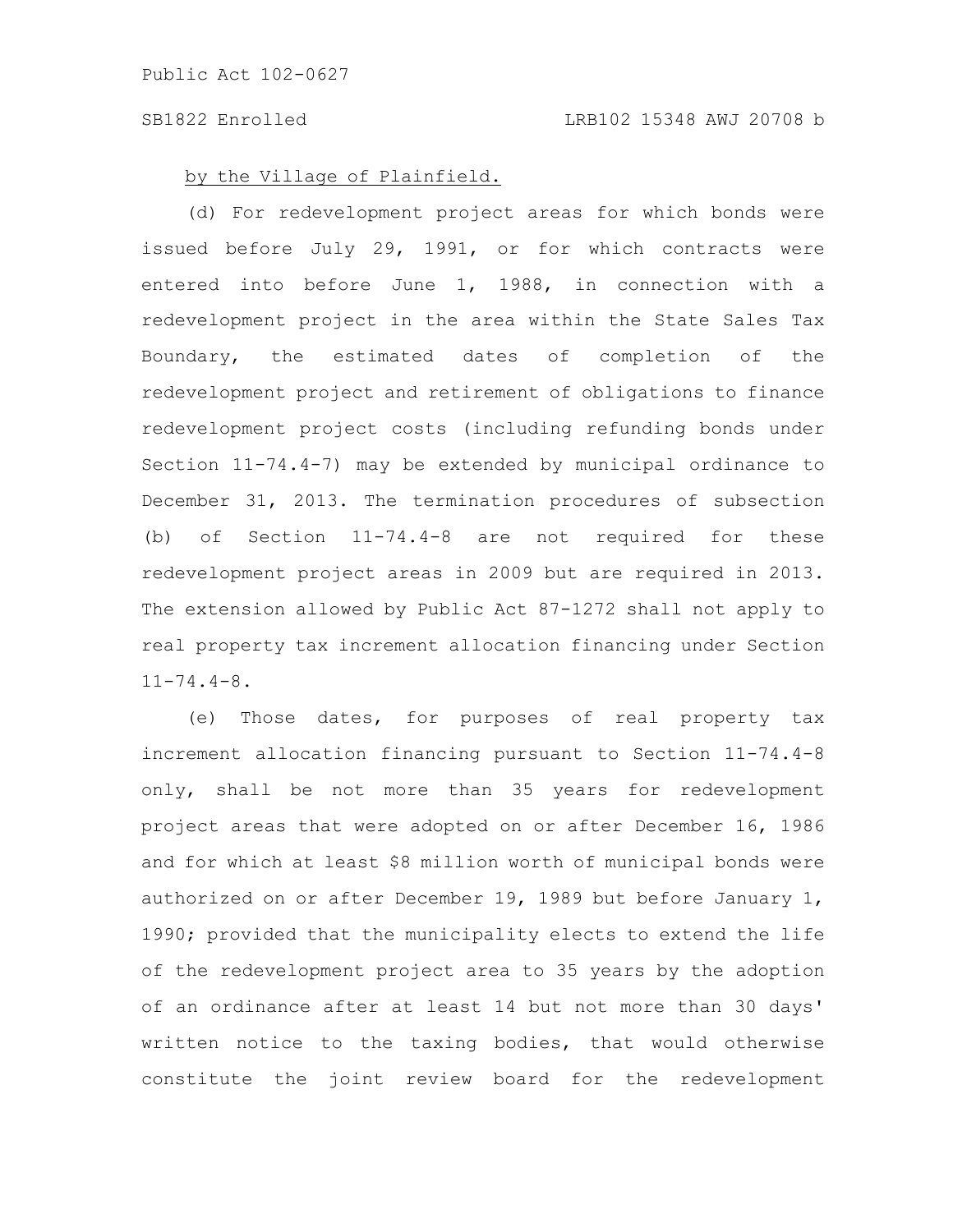project area, before the adoption of the ordinance.

(f) Those dates, for purposes of real property tax increment allocation financing pursuant to Section 11-74.4-8 only, shall be not more than 35 years for redevelopment project areas that were established on or after December 1, 1981 but before January 1, 1982 and for which at least \$1,500,000 worth of tax increment revenue bonds were authorized on or after September 30, 1990 but before July 1, 1991; provided that the municipality elects to extend the life of the redevelopment project area to 35 years by the adoption of an ordinance after at least 14 but not more than 30 days' written notice to the taxing bodies, that would otherwise constitute the joint review board for the redevelopment project area, before the adoption of the ordinance.

(f-1) (Blank). Those dates, for purposes of real property tax increment allocation financing pursuant 11-74.4-8 only, shall be not more than 47 years for the redevelopment project area that was established on December 31, 1986 by the Village of Cahokia if: (i) the Village of Cahokia adopts an ordinance extending the life of the redevelopment project area to 47 years; and (ii) the Village of Cahokia provides notice to the taxing bodies that would otherwise constitute the joint review board for the redevelopment project area not more than 30 and not less than 14 days prior to the adoption of that ordinance.

 $(f-2)$  (Blank). Those dates, for purposes of real property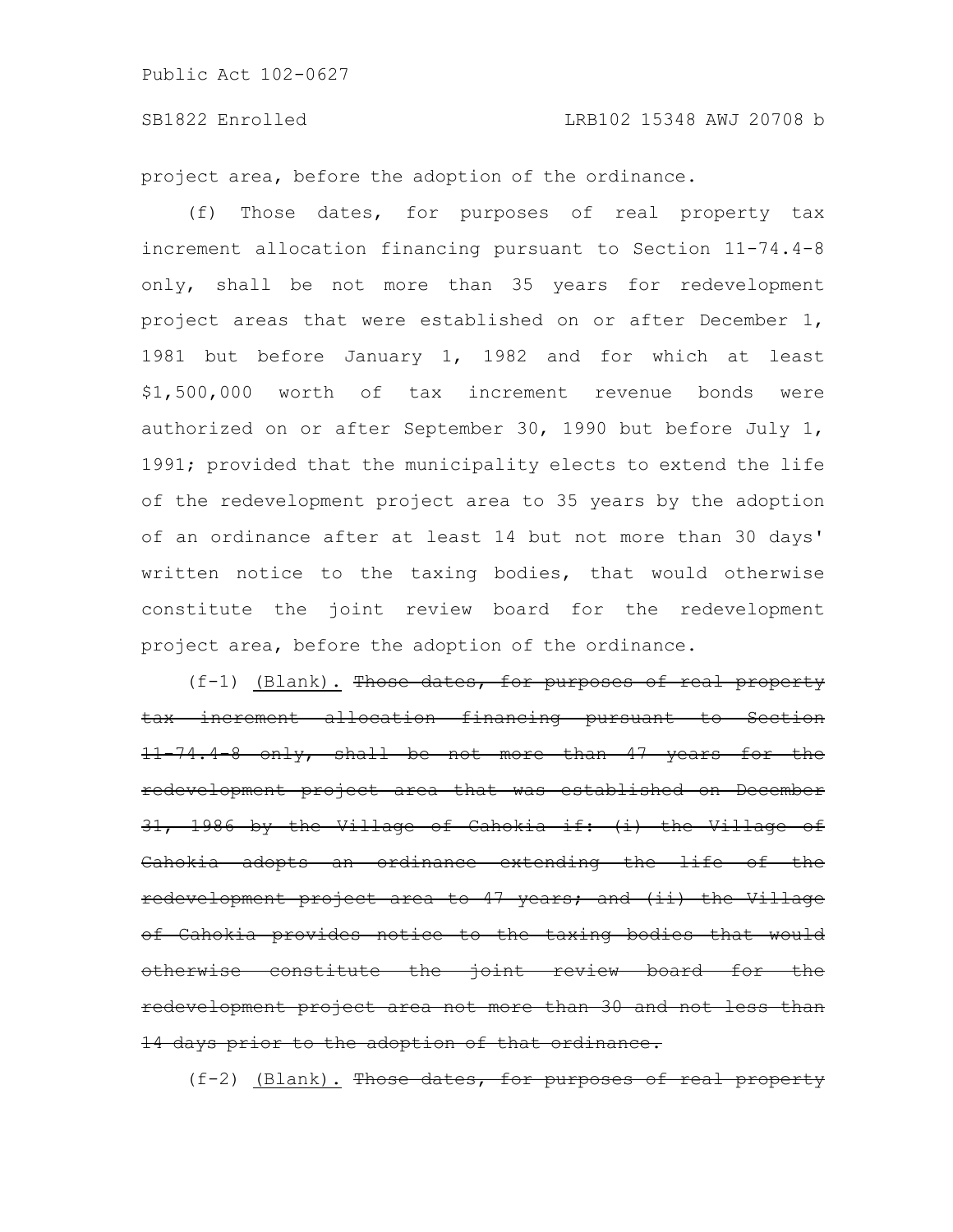tax increment allocation financing pursuant to Section 11-74.4-8 only, shall be not more than 47 years for the redevelopment project area that was established on December 20, 1986 by the City of Charleston; provided that (i) the of Charleston adopts an ordinance extending the life of redevelopment project area to 47 years and (ii) the City of Charleston provides notice to the taxing bodies that would otherwise constitute the joint review board for the redevelopment project area not more than 30 and not less than 14 days prior to the adoption of that ordinance.

(f-5) Those dates, for purposes of real property tax increment allocation financing pursuant to Section 11-74.4-8 only, shall be not more than 47 years for redevelopment project areas listed in this subsection that were established on December 29, 1981 by the City of Springfield; provided that (i) the municipality  $City$  of Springfield adopts an ordinance extending the life of the redevelopment project area to 47 years and (ii) the municipality City of Springfield provides notice to the taxing bodies that would otherwise constitute the joint review board for the redevelopment project area not more than 30 and not less than 14 days prior to the adoption of that ordinance: $\div$ 

(1) If the redevelopment project area was established on December 29, 1981 by the City of Springfield.

(2) If the redevelopment project area was established on December 31, 1986 by the Village of Cahokia.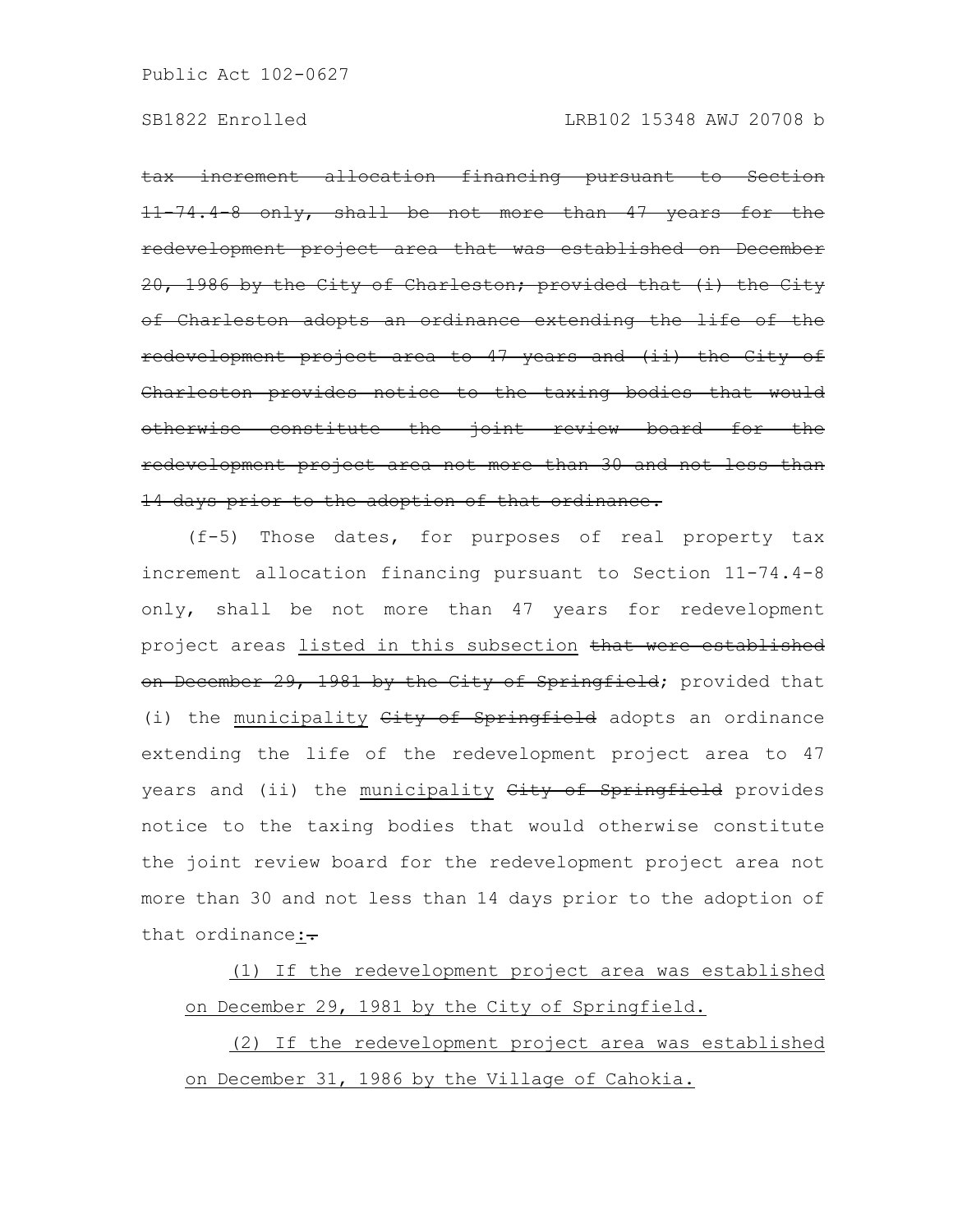(3) If the redevelopment project area was established on December 20, 1986 by the City of Charleston.

(4) If the redevelopment project area was established on December 23, 1986 by the City of Beardstown.

(5) If the redevelopment project area was established on December 23, 1986 by the Town of Cicero.

(6) If the redevelopment project area was established on December 29, 1986 by the City of East St. Louis.

(7) If the redevelopment project area was established on January 23, 1991 by the City of East St. Louis.

(8) If the redevelopment project area was established on December 29, 1986 by the Village of Gardner.

(9) If the redevelopment project area was established on June 11, 2002 by the City of East Peoria to create the West Washington Street TIF.

(g) In consolidating the material relating to completion dates from Sections 11-74.4-3 and 11-74.4-7 into this Section, it is not the intent of the General Assembly to make any substantive change in the law, except for the extension of the completion dates for the City of Aurora, the Village of Milan, the City of West Frankfort, the Village of Libertyville, and the Village of Hoffman Estates set forth under items (67), (68), (69), (70), and (71) of subsection (c) of this Section. (Source: P.A. 100-201, eff. 8-18-17; 100-214, eff. 8-18-17; 100-249, eff. 8-22-17; 100-510, eff. 9-15-17; 100-591, eff. 6-21-18; 100-609, eff. 7-17-18; 100-836, eff. 8-13-18;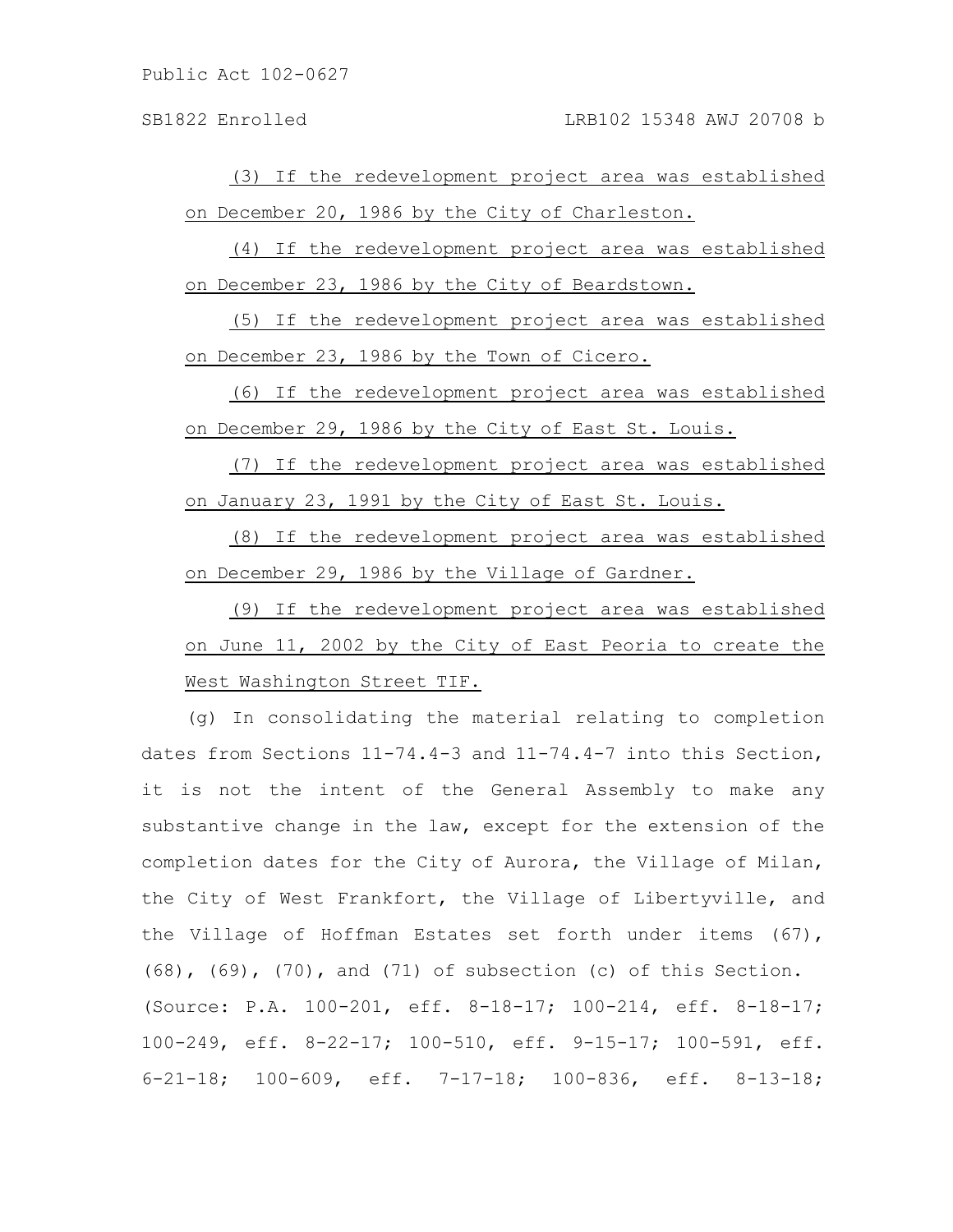# SB1822 Enrolled LRB102 15348 AWJ 20708 b

100-853, eff. 8-14-18; 100-859, eff. 8-14-18; 100-863, eff. 8-14-18; 100-873, eff. 8-14-18; 100-899, eff. 8-17-18; 100-928, eff. 8-17-18; 100-967, eff. 8-19-18; 100-1031, eff. 8-22-18; 100-1032, eff. 8-22-18; 100-1164, eff. 12-27-18; 101-274, eff. 8-9-19; 101-618, eff. 12-20-19; 101-647, eff. 6-26-20; 101-662, eff. 4-2-21.)

(65 ILCS 5/11-74.4-4) (from Ch. 24, par. 11-74.4-4)

Sec. 11-74.4-4. Municipal powers and duties; redevelopment project areas. The changes made by this amendatory Act of the 91st General Assembly do not apply to a municipality that, (i) before the effective date of this amendatory Act of the 91st General Assembly, has adopted an ordinance or resolution fixing a time and place for a public hearing under Section 11-74.4-5 or (ii) before July 1, 1999, has adopted an ordinance or resolution providing for a feasibility study under Section 11-74.4-4.1, but has not yet adopted an ordinance approving redevelopment plans and redevelopment projects or designating redevelopment project areas under this Section, until after that municipality adopts an ordinance approving redevelopment plans and redevelopment projects or designating redevelopment project areas under this Section; thereafter the changes made by this amendatory Act of the 91st General Assembly apply to the same extent that they apply to redevelopment plans and redevelopment projects that were approved and redevelopment projects that were designated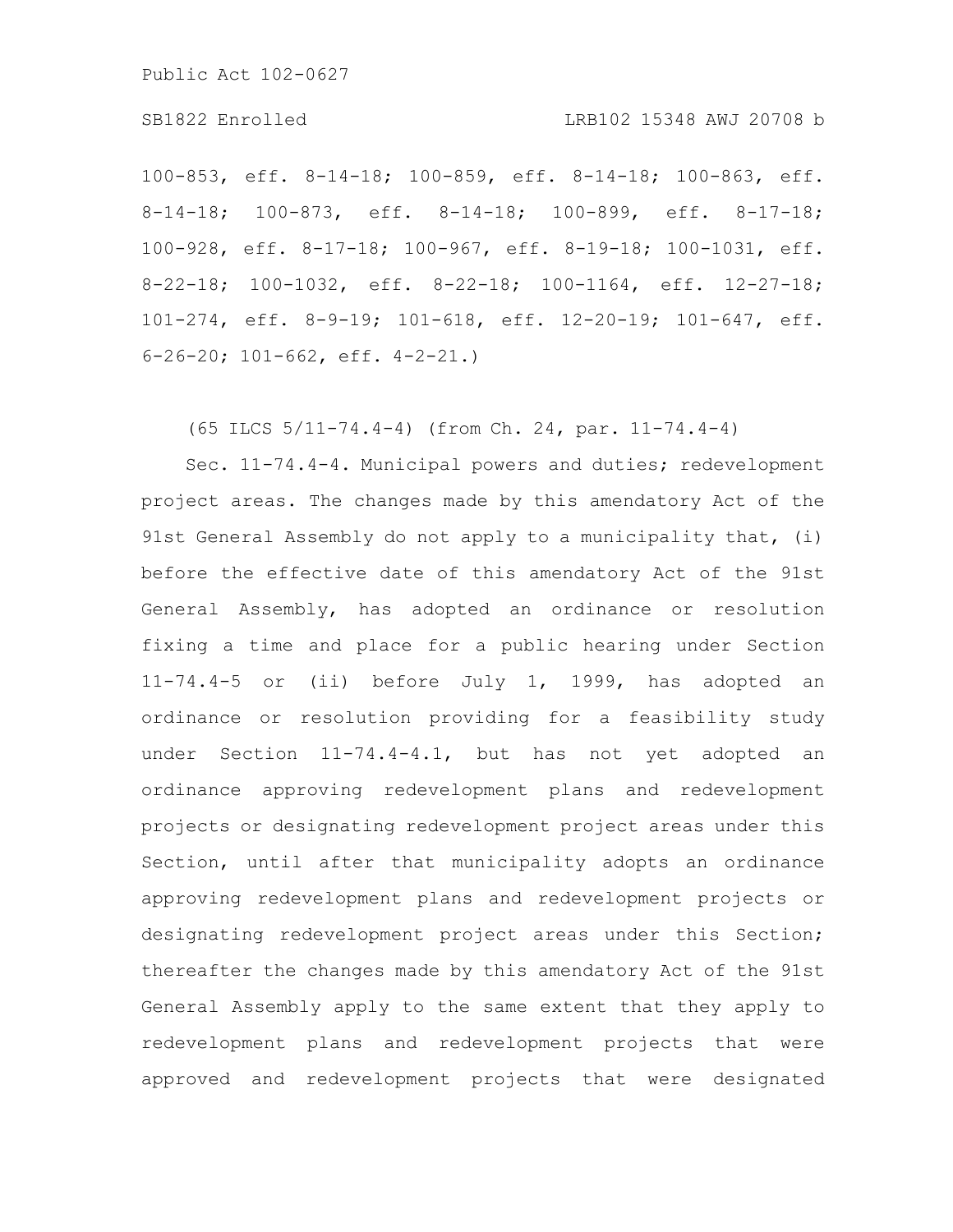before the effective date of this amendatory Act of the 91st General Assembly.

A municipality may:

(a) By ordinance introduced in the governing body of the municipality within 14 to 90 days from the completion of the hearing specified in Section 11-74.4-5 approve redevelopment plans and redevelopment projects, and designate redevelopment project areas pursuant to notice and hearing required by this Act. No redevelopment project area shall be designated unless a plan and project are approved prior to the designation of such area and such area shall include only those contiguous parcels of real property and improvements thereon substantially benefited by the proposed redevelopment project improvements. Upon adoption of the ordinances, the municipality shall forthwith transmit to the county clerk of the county or counties within which the redevelopment project area is located a certified copy of the ordinances, a legal description of the redevelopment project area, a map of the redevelopment project area, identification of the year that the county clerk shall use for determining the total initial equalized assessed value of the redevelopment project area consistent with subsection (a) of Section 11-74.4-9, and a list of the parcel or tax identification number of each parcel of property included in the redevelopment project area.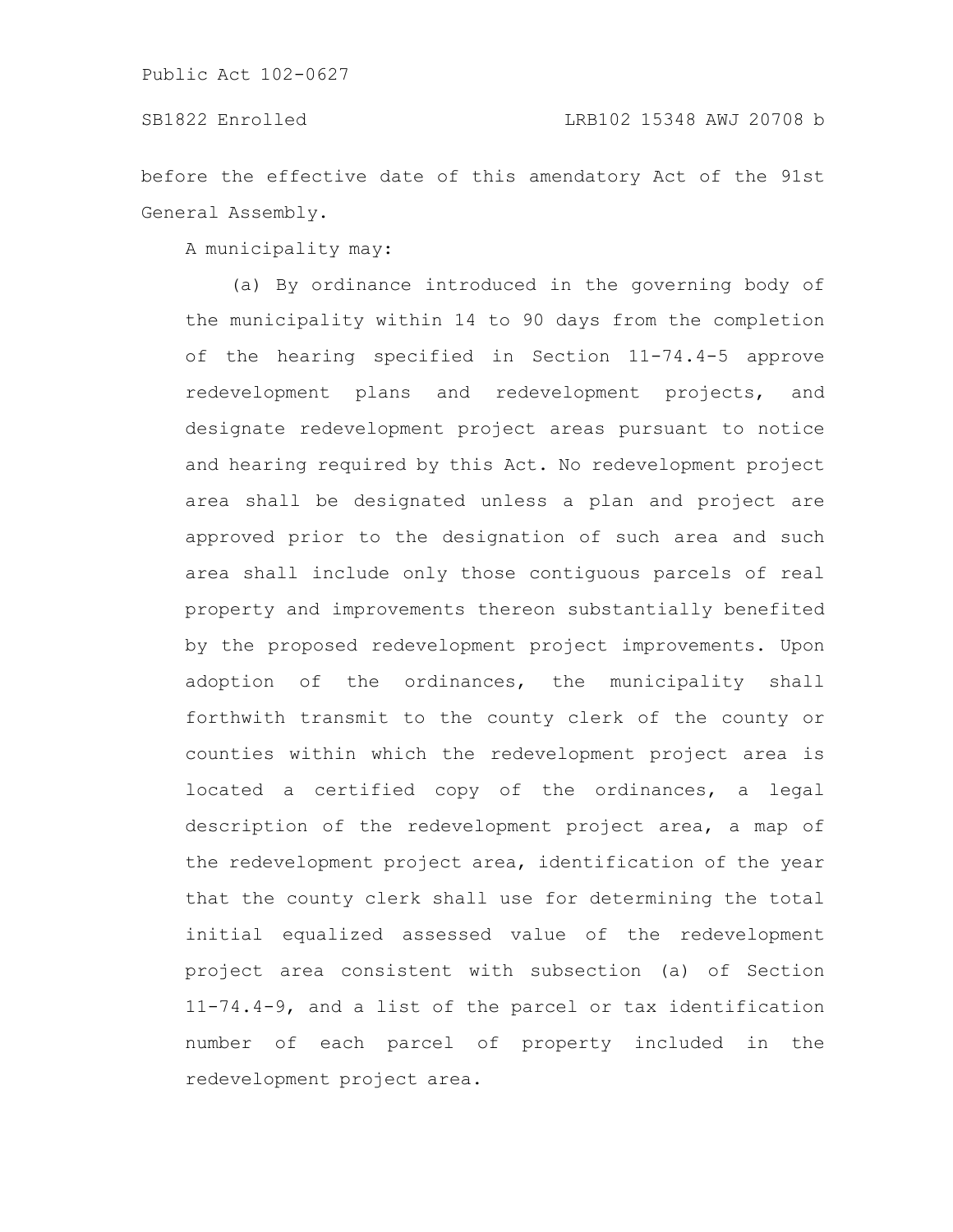(b) Make and enter into all contracts with property owners, developers, tenants, overlapping taxing bodies, and others necessary or incidental to the implementation and furtherance of its redevelopment plan and project. Contract provisions concerning loan repayment obligations in contracts entered into on or after the effective date of this amendatory Act of the 93rd General Assembly shall terminate no later than the last to occur of the estimated dates of completion of the redevelopment project and retirement of the obligations issued to finance redevelopment project costs as required by item (3) of subsection (n) of Section 11-74.4-3. Payments received under contracts entered into by the municipality prior to the effective date of this amendatory Act of the 93rd General Assembly that are received after the redevelopment project area has been terminated by municipal ordinance shall be deposited into a special fund of the municipality to be used for other community redevelopment needs within the redevelopment project area.

(c) Within a redevelopment project area, acquire by purchase, donation, lease or eminent domain; own, convey, lease, mortgage or dispose of land and other property, real or personal, or rights or interests therein, and grant or acquire licenses, easements and options with respect thereto, all in the manner and at such price the municipality determines is reasonably necessary to achieve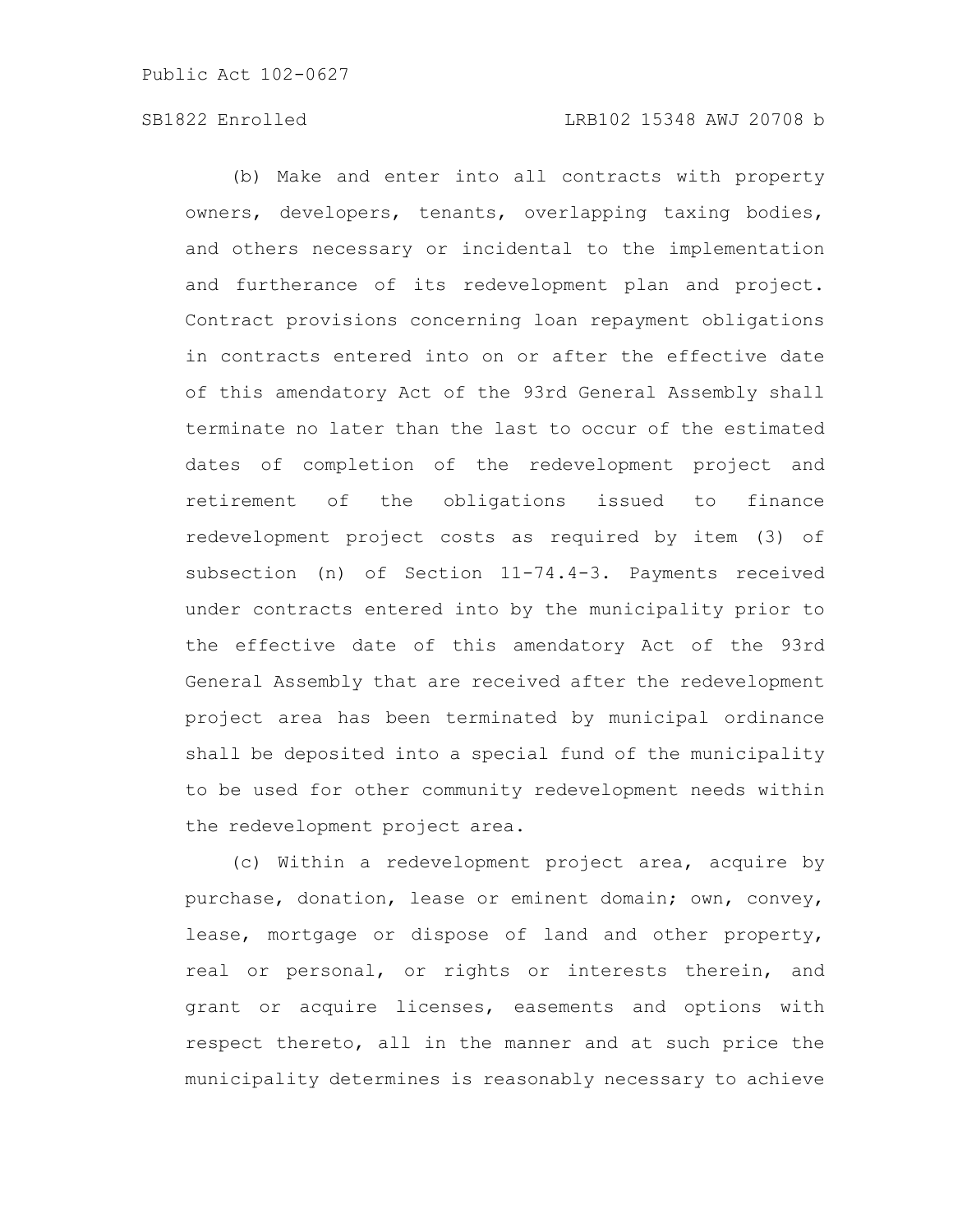the objectives of the redevelopment plan and project. No conveyance, lease, mortgage, disposition of land or other property owned by a municipality, or agreement relating to the development of such municipal property shall be made except upon the adoption of an ordinance by the corporate authorities of the municipality. Furthermore, no conveyance, lease, mortgage, or other disposition of land owned by a municipality or agreement relating to the development of such municipal property shall be made without making public disclosure of the terms of the disposition and all bids and proposals made in response to the municipality's request. The procedures for obtaining such bids and proposals shall provide reasonable opportunity for any person to submit alternative proposals or bids.

(d) Within a redevelopment project area, clear any area by demolition or removal of any existing buildings and structures.

(e) Within a redevelopment project area, renovate or rehabilitate or construct any structure or building, as permitted under this Act.

(f) Install, repair, construct, reconstruct or relocate streets, utilities and site improvements essential to the preparation of the redevelopment area for use in accordance with a redevelopment plan.

(g) Within a redevelopment project area, fix, charge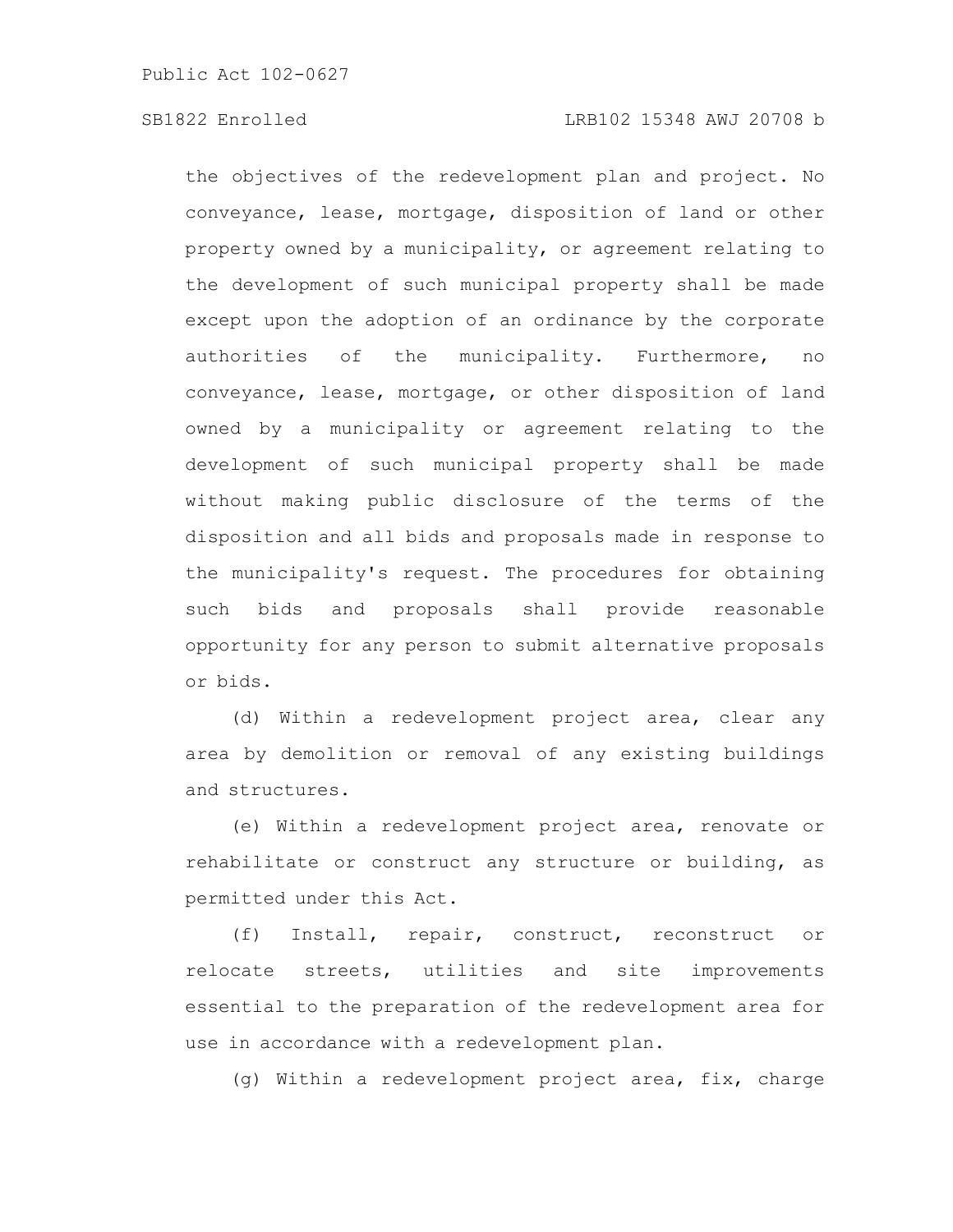and collect fees, rents and charges for the use of any building or property owned or leased by it or any part thereof, or facility therein.

(h) Accept grants, guarantees and donations of property, labor, or other things of value from a public or private source for use within a project redevelopment area.

(i) Acquire and construct public facilities within a redevelopment project area, as permitted under this Act.

(j) Incur project redevelopment costs and reimburse developers who incur redevelopment project costs authorized by a redevelopment agreement; provided, however, that on and after the effective date of this amendatory Act of the 91st General Assembly, no municipality shall incur redevelopment project costs (except for planning costs and any other eligible costs authorized by municipal ordinance or resolution that are subsequently included in the redevelopment plan for the area and are incurred by the municipality after the ordinance or resolution is adopted) that are not consistent with the program for accomplishing the objectives of the redevelopment plan as included in that plan and approved by the municipality until the municipality has amended the redevelopment plan as provided elsewhere in this Act.

(k) Create a commission of not less than 5 or more than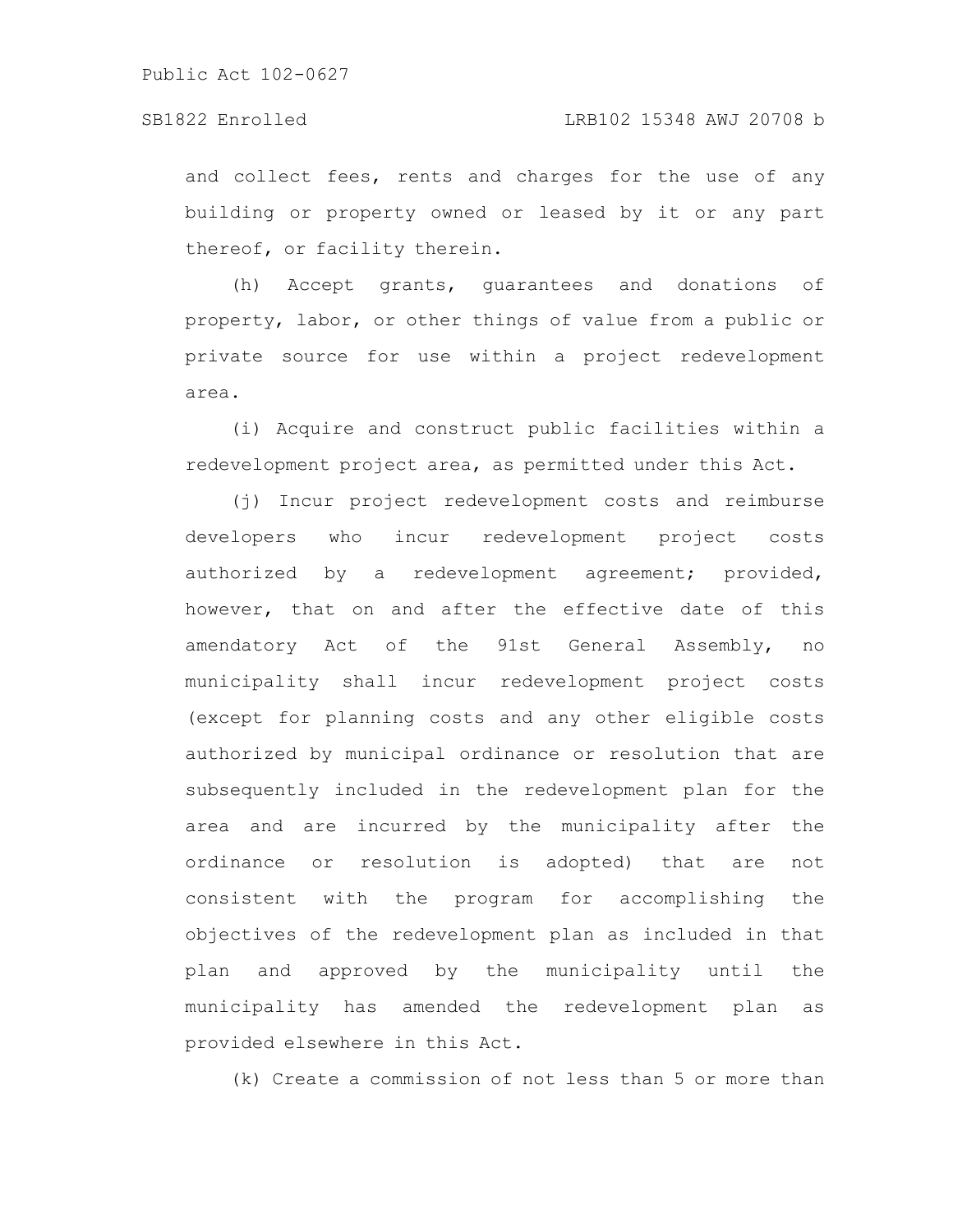15 persons to be appointed by the mayor or president of the municipality with the consent of the majority of the governing board of the municipality. Members of a commission appointed after the effective date of this amendatory Act of 1987 shall be appointed for initial terms of 1, 2, 3, 4 and 5 years, respectively, in such numbers as to provide that the terms of not more than 1/3 of all such members shall expire in any one year. Their successors shall be appointed for a term of 5 years. The commission, subject to approval of the corporate authorities may exercise the powers enumerated in this Section. The commission shall also have the power to hold the public hearings required by this division and make recommendations to the corporate authorities concerning the adoption of redevelopment plans, redevelopment projects and designation of redevelopment project areas.

(l) Make payment in lieu of taxes or a portion thereof to taxing districts. If payments in lieu of taxes or a portion thereof are made to taxing districts, those payments shall be made to all districts within a project redevelopment area on a basis which is proportional to the current collections of revenue which each taxing district receives from real property in the redevelopment project area.

(m) Exercise any and all other powers necessary to effectuate the purposes of this Act.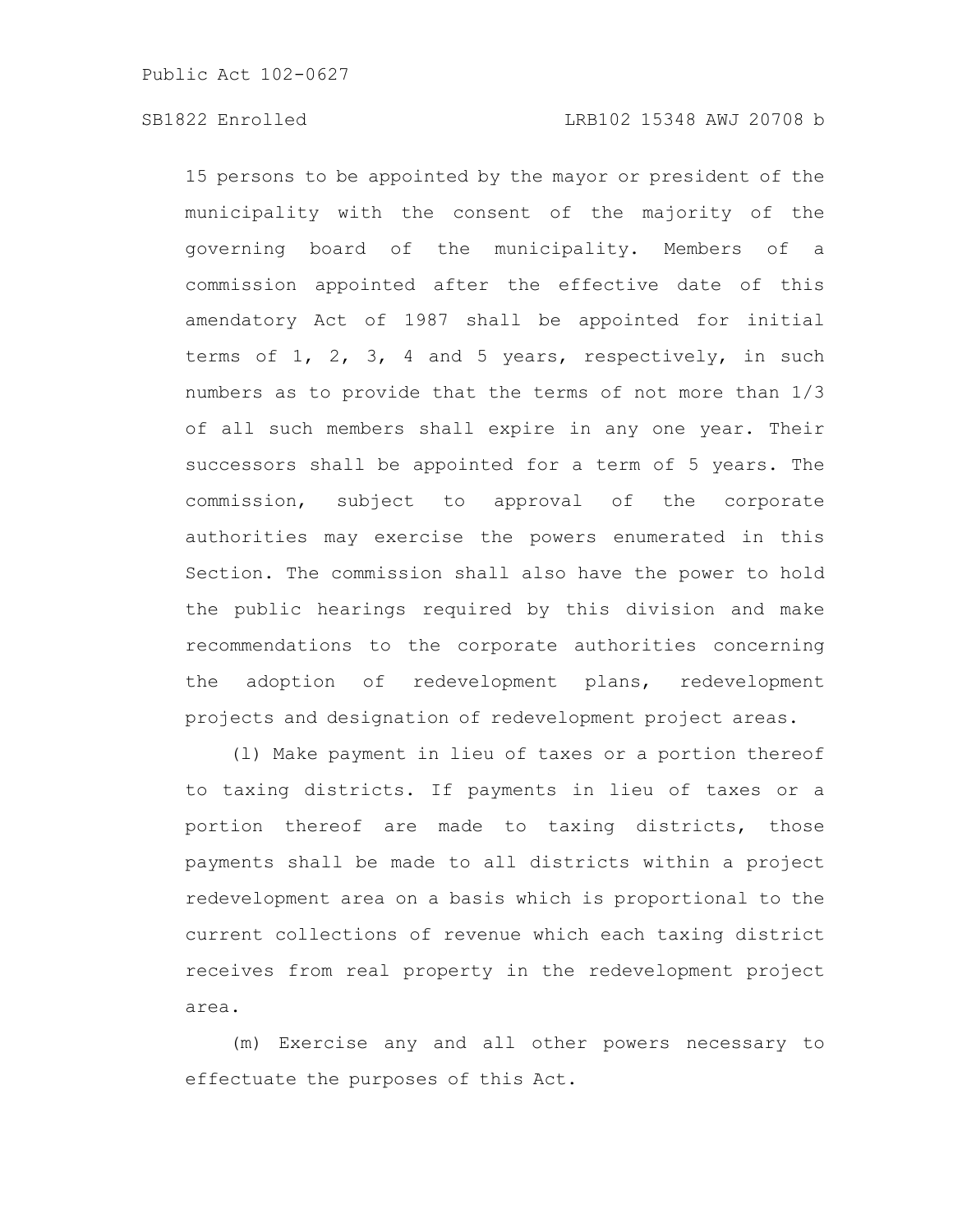(n) If any member of the corporate authority, a member of a commission established pursuant to Section 11-74.4-4(k) of this Act, or an employee or consultant of the municipality involved in the planning and preparation of a redevelopment plan, or project for a redevelopment project area or proposed redevelopment project area, as defined in Sections 11-74.4-3(i) through (k) of this Act, owns or controls an interest, direct or indirect, in any property included in any redevelopment area, or proposed redevelopment area, he or she shall disclose the same in writing to the clerk of the municipality, and shall also so disclose the dates and terms and conditions of any disposition of any such interest, which disclosures shall be acknowledged by the corporate authorities and entered upon the minute books of the corporate authorities. If an individual holds such an interest then that individual shall refrain from any further official involvement in regard to such redevelopment plan, project or area, from voting on any matter pertaining to such redevelopment plan, project or area, or communicating with other members concerning corporate authorities, commission or employees concerning any matter pertaining to said redevelopment plan, project or area. Furthermore, no such member or employee shall acquire of any interest direct, or indirect, in any property in a redevelopment area or proposed redevelopment area after either (a) such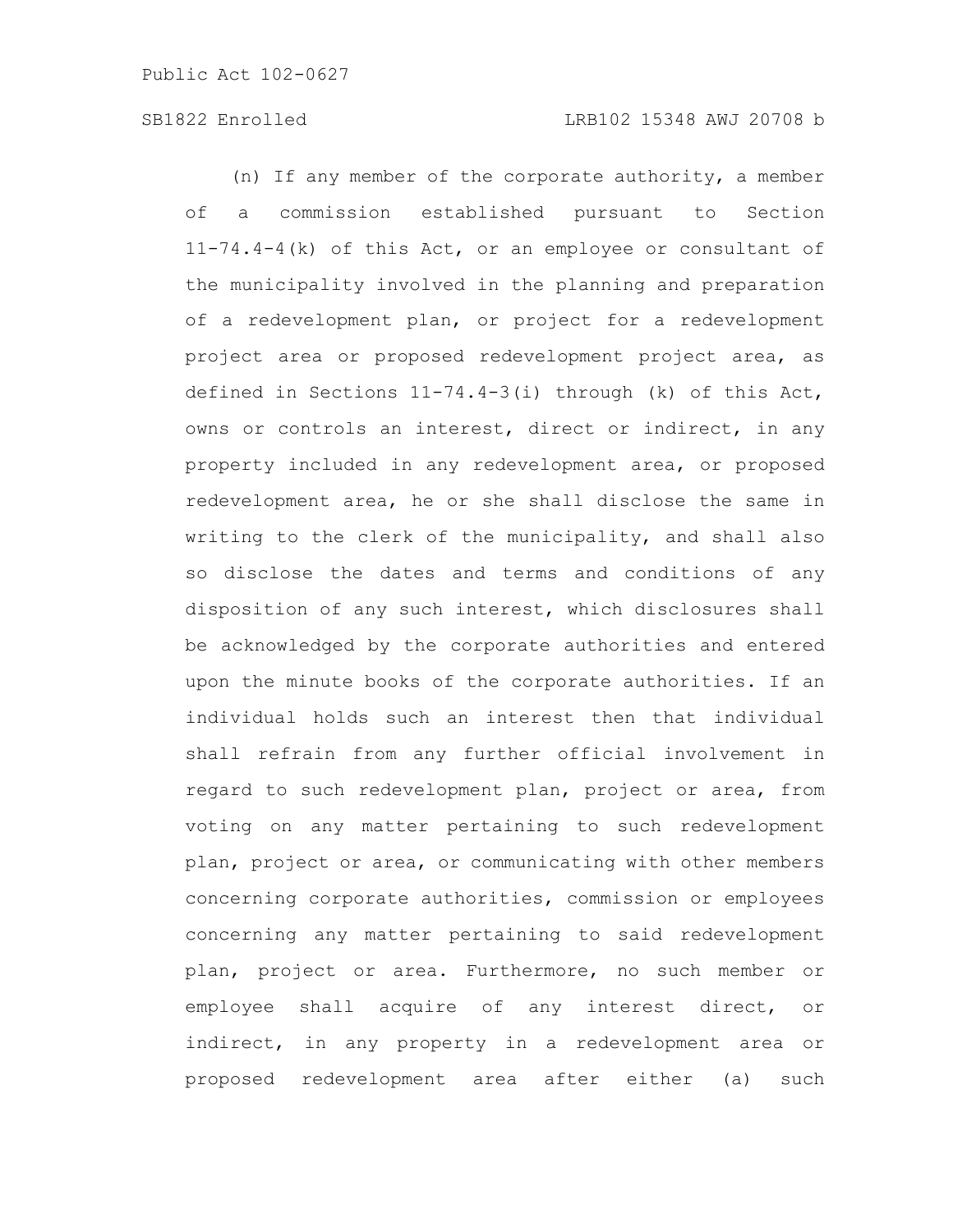individual obtains knowledge of such plan, project or area or (b) first public notice of such plan, project or area pursuant to Section 11-74.4-6 of this Division, whichever occurs first. For the purposes of this subsection, a property interest acquired in a single parcel of property by a member of the corporate authority, which property is used exclusively as the member's primary residence, shall not be deemed to constitute an interest in any property included in a redevelopment area or proposed redevelopment area that was established before December 31, 1989, but the member must disclose the acquisition to the municipal clerk under the provisions of this subsection. A single property interest acquired within one year after the effective date of this amendatory Act of the 94th General Assembly or 2 years after the effective date of this amendatory Act of the 95th General Assembly by a member of the corporate authority does not constitute an interest in any property included in any redevelopment area or proposed redevelopment area, regardless of when the redevelopment area was established, if (i) the property is used exclusively as the member's primary residence, (ii) the member discloses the acquisition to the municipal clerk under the provisions of this subsection, (iii) the acquisition is for fair market value, (iv) the member acquires the property as a result of the property being publicly advertised for sale, and (v) the member refrains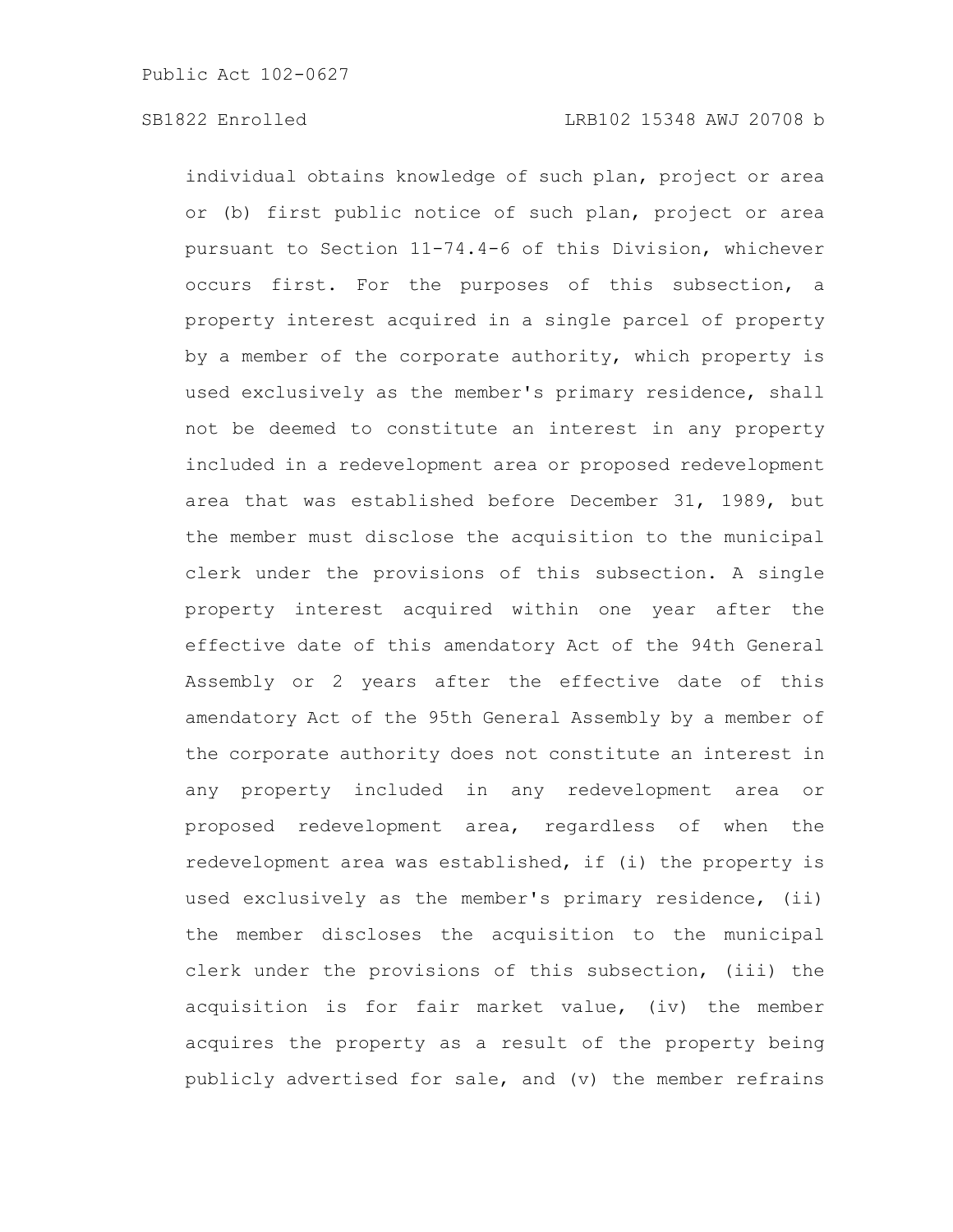# SB1822 Enrolled LRB102 15348 AWJ 20708 b

from voting on, and communicating with other members concerning, any matter when the benefits to the redevelopment project or area would be significantly greater than the benefits to the municipality as a whole. For the purposes of this subsection, a month-to-month leasehold interest in a single parcel of property by a member of the corporate authority shall not be deemed to constitute an interest in any property included in any redevelopment area or proposed redevelopment area, but the member must disclose the interest to the municipal clerk under the provisions of this subsection.

(o) Create a Tax Increment Economic Development Advisory Committee to be appointed by the Mayor or President of the municipality with the consent of the majority of the governing board of the municipality, the members of which Committee shall be appointed for initial terms of  $1, 2, 3, 4$  and 5 years respectively, in such numbers as to provide that the terms of not more than 1/3 of all such members shall expire in any one year. Their successors shall be appointed for a term of 5 years. The Committee shall have none of the powers enumerated in this Section. The Committee shall serve in an advisory capacity only. The Committee may advise the governing Board of the municipality and other municipal officials regarding development issues and opportunities within the redevelopment project area or the area within the State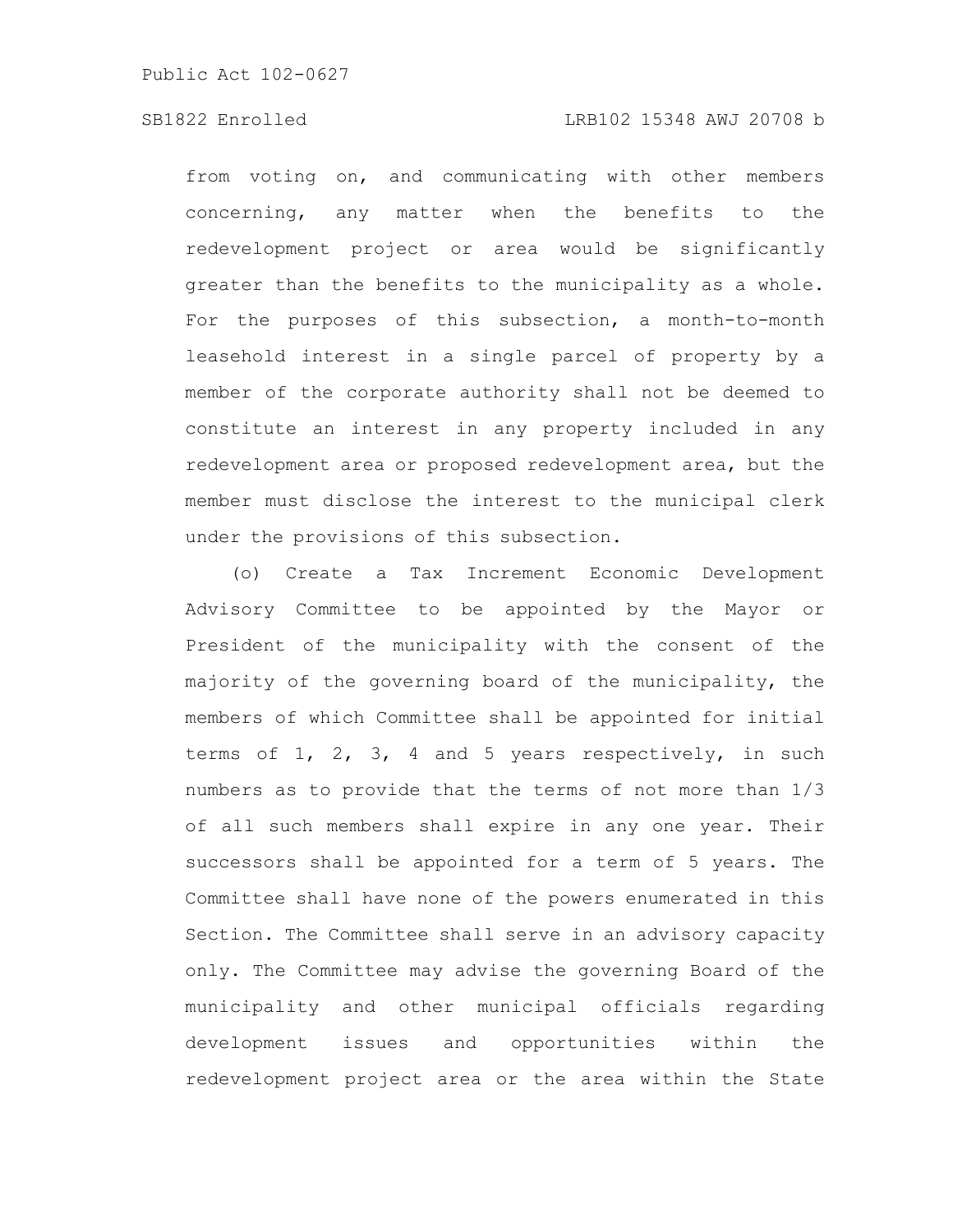Sales Tax Boundary. The Committee may also promote and publicize development opportunities in the redevelopment project area or the area within the State Sales Tax Boundary.

(p) Municipalities may jointly undertake and perform redevelopment plans and projects and utilize the provisions of the Act wherever they have contiguous redevelopment project areas or they determine to adopt tax increment financing with respect to a redevelopment project area which includes contiguous real property within the boundaries of the municipalities, and in doing so, they may, by agreement between municipalities, issue obligations, separately or jointly, and expend revenues received under the Act for eligible expenses anywhere within contiguous redevelopment project areas or as otherwise permitted in the Act. With respect to redevelopment project areas that are established within a transit facility improvement area, the provisions of this subsection apply only with respect to such redevelopment project areas that are contiguous to each other.

(q) Utilize revenues, other than State sales tax increment revenues, received under this Act from one redevelopment project area for eligible costs in another redevelopment project area that is:

(i) contiguous to the redevelopment project area from which the revenues are received;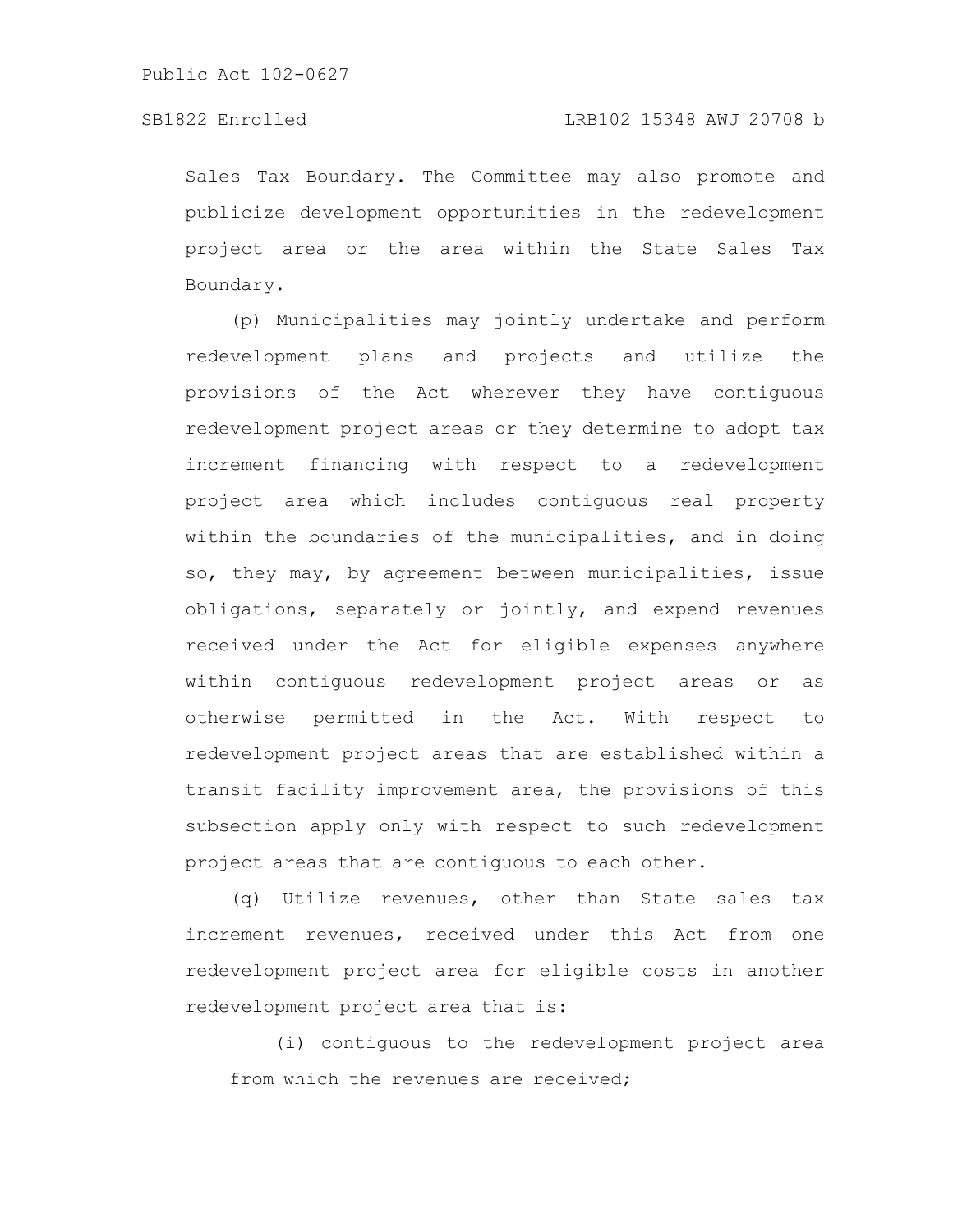(ii) separated only by a public right of way from the redevelopment project area from which the revenues are received; or

(iii) separated only by forest preserve property from the redevelopment project area from which the revenues are received if the closest boundaries of the redevelopment project areas that are separated by the forest preserve property are less than one mile apart.

Utilize tax increment revenues for eligible costs that are received from a redevelopment project area created under the Industrial Jobs Recovery Law that is either contiguous to, or is separated only by a public right of way from, the redevelopment project area created under this Act which initially receives these revenues. Utilize revenues, other than State sales tax increment revenues, by transferring or loaning such revenues to a redevelopment project area created under the Industrial Jobs Recovery Law that is either contiguous to, or separated only by a public right of way from the redevelopment project area that initially produced and received those revenues; and, if the redevelopment project area (i) was established before the effective date of this amendatory Act of the 91st General Assembly and (ii) is located within a municipality with a population of more than 100,000, utilize revenues or proceeds of obligations authorized by Section 11-74.4-7 of this Act, other than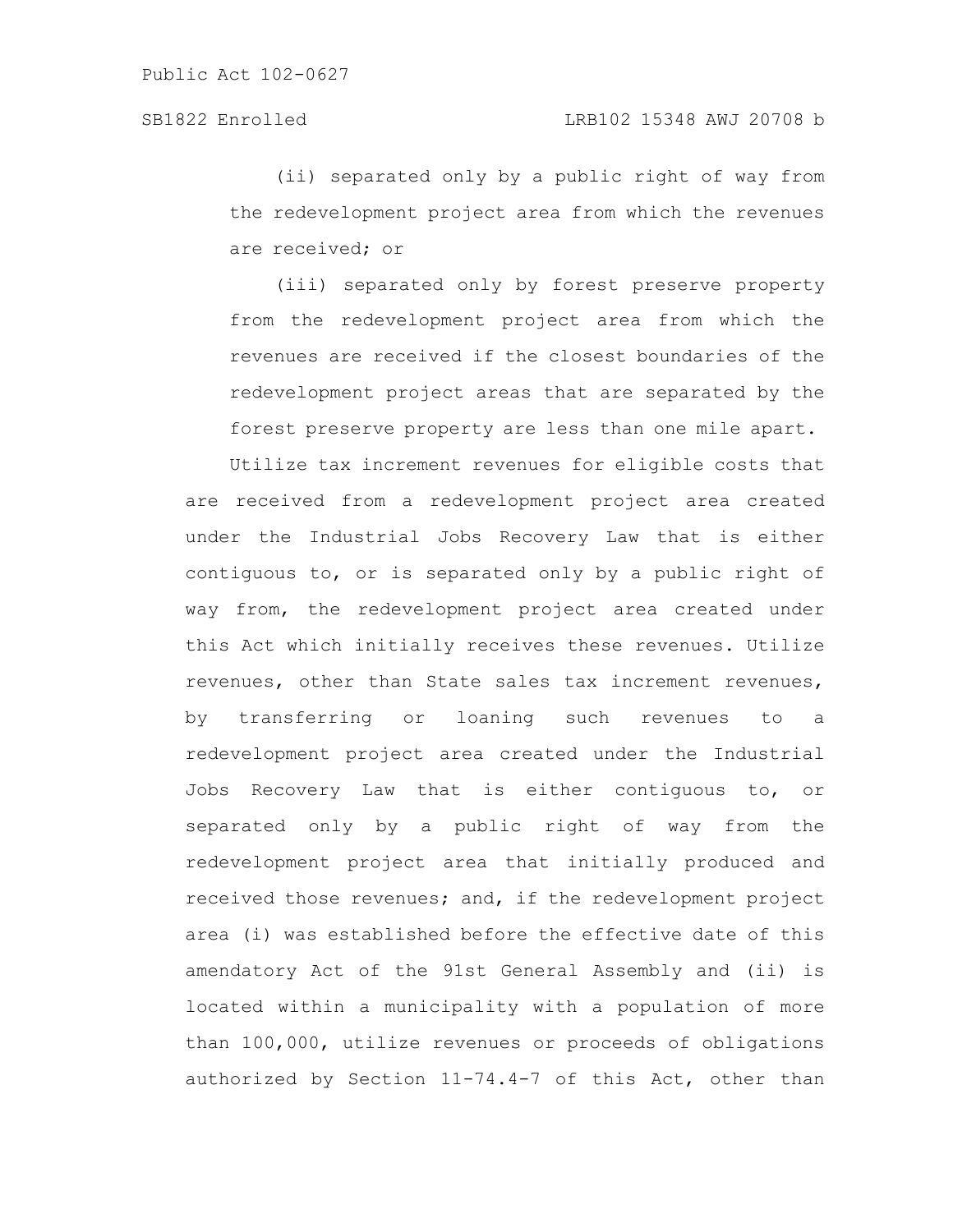# SB1822 Enrolled LRB102 15348 AWJ 20708 b

use or occupation tax revenues, to pay for any redevelopment project costs as defined by subsection (q) of Section 11-74.4-3 to the extent that the redevelopment project costs involve public property that is either contiguous to, or separated only by a public right of way from, a redevelopment project area whether or not redevelopment project costs or the source of payment for the costs are specifically set forth in the redevelopment plan for the redevelopment project area.

(r) If no redevelopment project has been initiated in a redevelopment project area within 7 years after the area was designated by ordinance under subsection (a), the municipality shall adopt an ordinance repealing the area's designation as a redevelopment project area; provided, however, that if an area received its designation more than 3 years before the effective date of this amendatory Act of 1994 and no redevelopment project has been initiated within 4 years after the effective date of this amendatory Act of 1994, the municipality shall adopt an ordinance repealing its designation as a redevelopment project area. Initiation of a redevelopment project shall be evidenced by either a signed redevelopment agreement or expenditures on eligible redevelopment project costs associated with a redevelopment project.

Notwithstanding any other provision of this Section to the contrary, with respect to a redevelopment project area